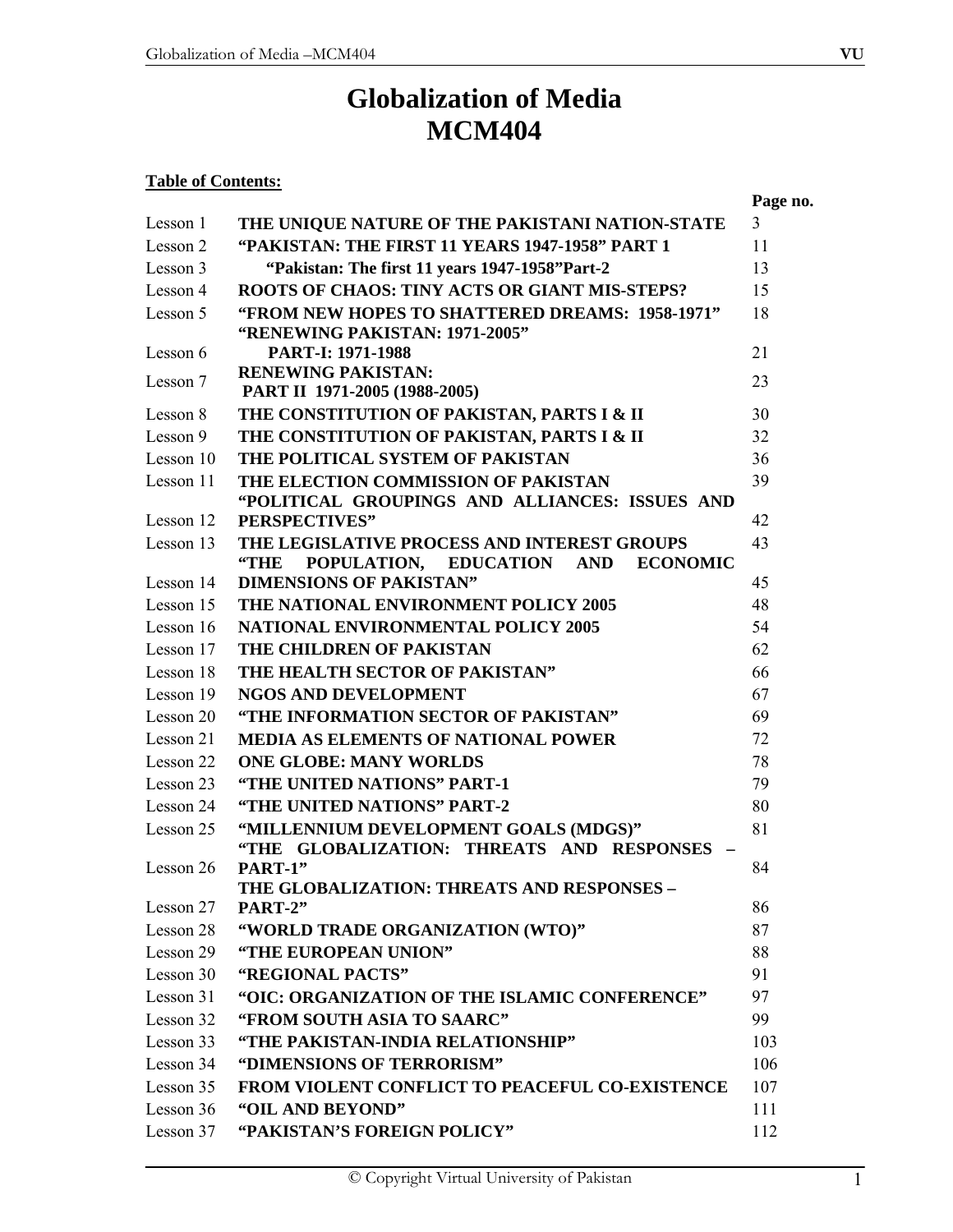| Lesson 38 | "EMERGING TRENDS IN INTERNATIONAL AFFAIRS"     | 113 |
|-----------|------------------------------------------------|-----|
| Lesson 39 | "GLOBALIZATION OF MEDIA"                       | 114 |
| Lesson 40 | "GLOBALIZATION AND INDIGENIZATION OF MEDIA"    | 115 |
|           | "BALANCING PUBLIC INTERESTS AND COMMERCIAL     |     |
| Lesson 41 | <b>INTERESTS"</b>                              | 116 |
| Lesson 42 | "CITIZENS' MEDIA AND CITIZENS' MEDIA DIALOGUE" | 117 |
| Lesson 43 | "CITIZENS' MEDIA RIGHTS AND RESPONSIBILITIES"  | 123 |
|           | "CITIZENS' PARTICIPATION IN PUBLIC SERVICE     |     |
| Lesson 44 | <b>BROADCASTING"</b>                           | 130 |
|           | Lesson 45 "MEDIA IN THE $21^{ST}$ CENTURY"     | 137 |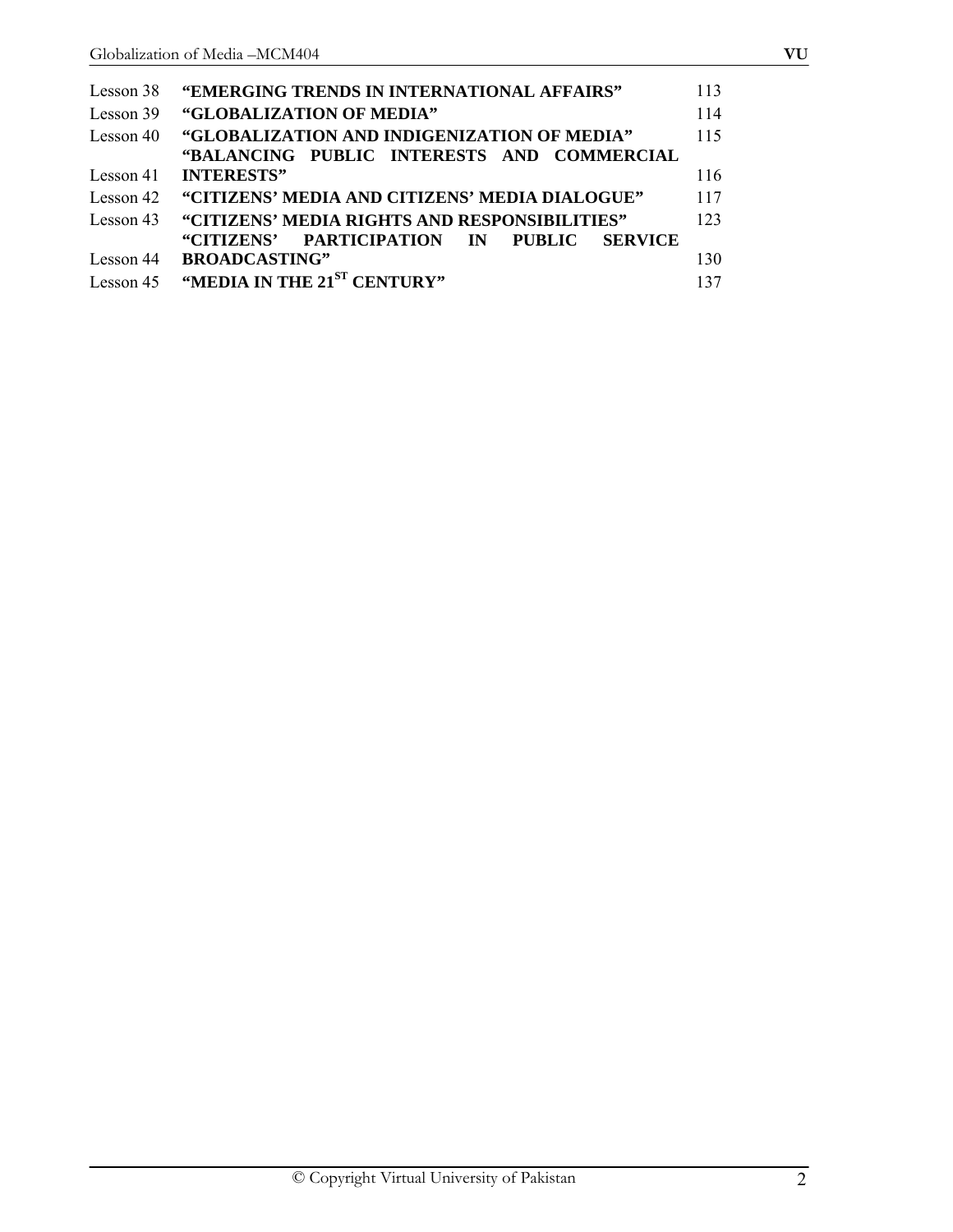#### **Lesson 1**

# **THE UNIQUE NATURE OF THE PAKISTANI NATION-STATE**

 Some scientific estimates state that human beings in their present form have lived together for about the past 200,000 years.

However, records of history i.e. in symbolic scripts such as hieroglyphics, symbols, figures, inscriptions on tablets, writings on papyrus, text on paper, when taken together begin to cover only the past 5000 to 6000 years. We have no documented records for about 97% of human history!

Different forms of social and political organisation have evolved in the 6000 years for which records are available.

 These organisational forms begin at the most basic level with tribes and clans, with small-scale principalities, with large-scale monarchies, with communities clustering together to become regional entities or alliances, and then, more recently, emerging on a major scale as distinct peoples, countries and nations.

The phenomenon of colonialism at different times in history and particularly in the  $18<sup>th</sup>$  and  $19<sup>th</sup>$ centuries also had a decisive influence on shaping these new identities.

In the  $20<sup>th</sup>$  and  $21<sup>st</sup>$  centuries, the form and structure in which the peoples of the world have organised themselves and the basis on which they relate to each other, is the form and structure of the "nationstate".

This lecture is not meant to provide a detailed history of how the nation-state structure has evolved. That aspect is better covered in detail in a separate course.

The aim of this lecture in this course is to establish the unique nature of the Pakistani nation-state: in the context of the world that exists in the 21<sup>st</sup> century, in which there are 191 member-states of the United Nations, each with one identical vote in the UN General Assembly but which are, at the same time, quite different from each other. They also reflect the existence of 5 distinct categories of nationstates.

It is relevant to note at the outset that a state need not comprise a single nation. One state may comprise several nations within itself because these nations have agreed to live together within a singular political structure called a "state".

 However, by the act of different nations living together, they inevitably surrender some of their individual features that make them separate nations and therefore become part of a broad, general, singular, new "nation-state" identity.

In the opinion of some significant leaders and substantive numbers of people in Pakistan as well, Pakistan itself is an example of a "multi-national state". There is a political movement which describes itself as: "Poonam": "The Pakistan Oppressed Nations Movement". This movement does not have notable representation as a result of the October 2002 elections in the Federal Parliament or in the Provincial Assemblies. But the fact is that some of its leaders have been elected by popular vote to the legislatures.

 In the opinion of many, Switzerland is also an example of a "multi-national" state. There is a distinct French-speaking part of Switzerland, the German-Swiss part of Switzerland and an Italian-Swiss part of Switzerland. And there is also a fourth part which claims to be the original, genuine Swiss-part of Switzerland! Yet, Switzerland has existed as a singular and stable country for several hundreds of years, and as a declared "neutral" state.

 Be that as it may, the focus of this lecture is on the unique nature of the Pakistani nation-state. The reasons for making this strong and extreme claim about the uniqueness of Pakistan will become apparent when we examine the categorisation of the 191 members of the UN into 5 categories.

These categories have been created purely at the discretion of the lecturer and there is therefore a subjective and arbitrary aspect to this categorisation.

This categorisation into 5 types of nation-states is open to challenge and to amendment.

But, for the purposes of this lecture, and for the purpose of explaining why Pakistan is truly unique, the categorisation is a necessary and unavoidable starting point.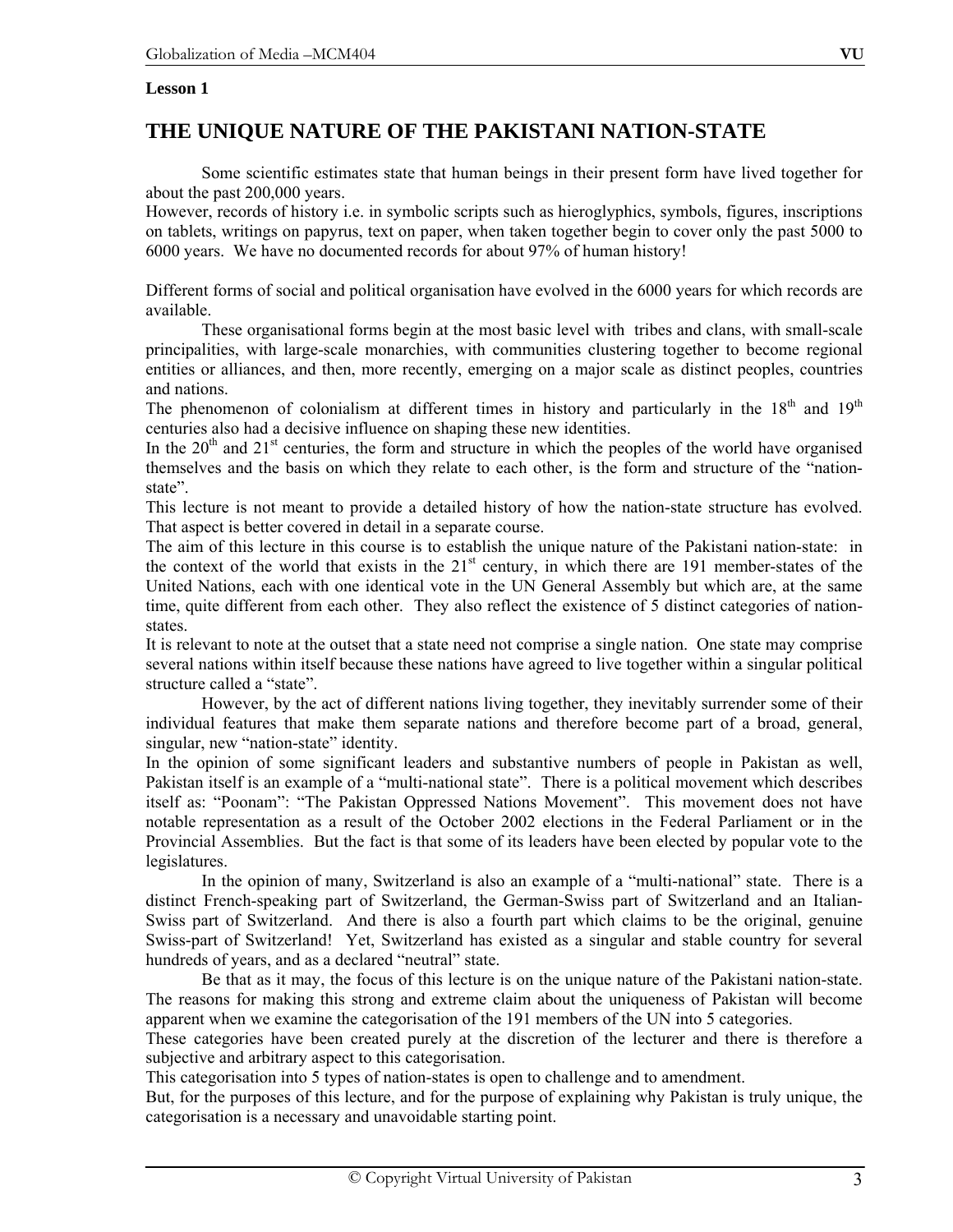The first category of nation-states may be described as those countries that have had a virtually uninterrupted and sustained existence with approximately the same features for a very long time i.e. in some cases starting from the very beginning of recorded human history.

Located continuously in a particular part of the planet, despite being subject to war and invasion and despite the fact that there may have been more than one kingdom or power in that same single "country", these countries have, more or less, always been recognised as: China, as Egypt, as Persia, as England.

The people who have lived in these locations have also shared for a very long time: ethnic, linguistic and cultural features.

Their present borders may not exactly be the borders that have existed at different times in history but, in a general sense, the China we think of which existed about 2000 years ago is still in the same place and with the same people that China is to be found today in 2005/2006.

So China and certain other countries comprise the first category of: "historical nation-states".

There is then the second category which may be described as: "migratory nation-states".

There have been instances in history where people in fairly large numbers living in one part of the world sailed across oceans e.g. Vikings from Scandinavia going to parts of North Eastern America (long before Columbus at the end of the  $15<sup>th</sup>$  century) but they did not represent the kind of sustained mass migration of tens of thousands of people as was witnessed in the 400 years between the  $15<sup>th</sup>$  and the  $19<sup>th</sup>$ centuries when people left different countries of Europe ("Europe", in the broadest sense, including England, Scotland, Spain, France, Germany, Netherlands, Russia, Ireland) to go to areas as far away as New Zealand, Australia, North, Central and South America and to Southern Africa. Some of this mass migration was "forced" migration e.g. convicted prisoners from England sent to Australia to serve out their sentences, some of this migration was due to religious persecution (e.g. Protestants in Europe), some of it due to severe economic needs e.g. scarcity of food in Ireland. A large part of this migration was driven by the search for new resources and wealth.

 Unlike those who migrated with a colonial objective, and who returned to their home countries after the occupied countries became free and independent, the second category of nation-states described as "migratory nation-states" represent examples where people migrated on a permanent basis.

 The original, indigenous people who had historically lived in those territories to which the migrants came were displaced from their homes and their lands by force and violence, and a vast majority of the original population perished due to infectious diseases brought by the new migrants from Europe and due to slaughter and killing ensuing from the competition for control of land and resources.

 The original populations were eventually banished to their own confined reservations and cut off from the new incoming people who proceeded to build new political, social and economic systems.

 Most of these migratory nation-states went on to become some of the most advanced and successful examples of well-governed nation-states in terms of democracy, rule of law and economic progress (e.g. Canada, New Zealand, Australia, U.S.A.).

 In many of these countries – but not all – the injustices done to the original people have been sought to be compensated on a belated basis. Though in the opinion of some, such "compensation" is still extremely inadequate and unable to undo the grave historical injustices.

 Nevertheless, the fact is that migratory nation-states have become prime examples of a distinct category of successful nation-states.

After the end of racial segregation in South Africa and the related end of the system known as "apartheid" in 1990, South Africa also becomes an example of a "successful" migratory nation-state because, in the context of physical infrastructural development, and in several key economic indicators, South Africa is the most developed country on the African continent. This owed largely to the "progress" made before 1990 but also sustained thereafter by the government that now truly represents the vast majority of the (black) people of South Africa as distinct from the pre-1990 government which represented only a small percentage (white skins only) of the total population.

The third category of nation-states can be described as "permutated states".

This term seeks to describe those countries in which, in prior history, two, or more political forces and powers were in frequent conflict with each other, sometimes living peacefully with each other as easy, or uneasy neighbours, but not functioning as a singular entity, despite sharing some of the basic features required for recognition as a single nation.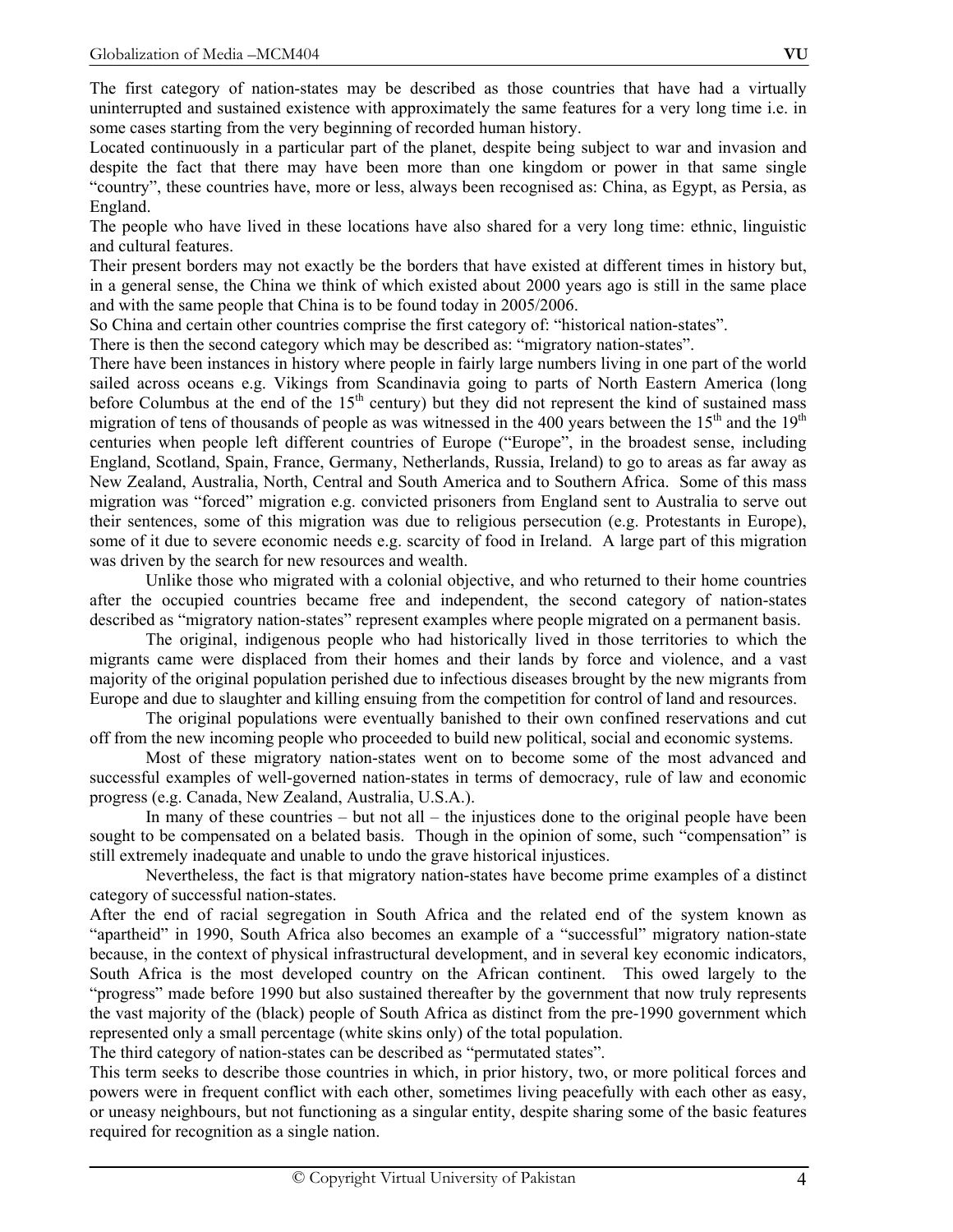When such situations produced leaders of exceptional strength and determination with the vision to create new collective identities, the result was that Germany emerged as a nation-state under the leadership of Chancellor Bismarck in the second half of the  $19<sup>th</sup>$  century while in the same century, personalities like, Mazzini, Cavour and Garibaldi helped create the start of the contemporary version of the Italian nation-state.

 Thus, ostensibly diverse and discordant parts were brought together to create a new pattern and potency in the form of a shared identity.

The fourth category of nation-states can be described: "post-colonial nation-states".

By this term, it is meant to refer to those states in which there may exist some long, medium or shortterm historical origin of national identity or there may well exist some degree of distinct identity as a kingdom or as a country prior to the contact between an invading colonizing force from outside, from closeby or from far away.

It is notable that colonialism did not occur only between, say, Christian countries that occupied non-Christian countries (e.g. as with British-occupied South Asia). Colonialism also occurred within the same religion (e.g. by the Muslim Ottoman Turks who occupied fellow Muslim, Arab lands in Egypt and other parts of the Middle East).

With new directions developing soon after the First World War  $(1914 - 1918)$  but gathering momentum after the Second World War (1939 – 1945), most of the territories occupied by colonial powers achieved independence and freedom from the occupying forces.

 However, due to several factors, in many such cases, the boundaries of the newly independent nation-states that emerged with the departure of the colonial forces were different from the boundaries that existed of the same country or area before the encounter with colonialism.

For example, while historically, there has always been a place called Baghdad or Mesopotamia or, in Africa, the Kingdom of Buganda, the nation-states that became independent and which exist today in the 21<sup>st</sup> century known as Iraq, Jordan, Kenya, Uganda and others did not exist in similar name, form and territory before colonialism came to their respective parts of the world.

 Often, for their own ulterior purposes, or as a result of weak, confused policies, the departing colonial powers deliberately changed, distorted or mutilated the boundaries and territories which they had encountered when they first came to different parts of the world.

 Facing the prospect of leaving these territories as colonial powers, in some cases they wanted to protect new vital interests over a long-term period, as in the case of oil reserves discovered in large quantities in the Middle East at a time when the economies of Europe and North America were becoming crucially dependent on oil as the primary source of energy.

 By one credible interpretation, the vital interests of colonial powers such as Britain and France were to "divide" the Middle East after the First World War in such a way that, even after they left the area as colonial powers, there would be new entities in the form of local, national personalities and systems that would align with the (former) colonial powers and ensure continued access to oil.

Another factor, particularly relevant to the Middle East, was the fact that the old, historical Ottoman empire inherited by what turned to be the last Caliphate of Islam was formally abolished by the new government of Turkey in 1922 led by Mustafa Kamal Attaturk who had led the overthrow of the weak and decaying Ottoman empire which had been an ally of the loosing side in the First World War i.e. Germany.

Thus, war created the post-colonial nation-states with an undeniable linkage with their own history, but now existing in new forms, with arbitrarily drawn frontiers.

We then come to the 5<sup>th</sup> category of states. This could be described as religion-based states. Formally speaking, there are only two which belong to this category. These are: Israel and Pakistan. Though there are fundamental differences between the two. After the 1978 revolution, Iran could also be placed in this category but Iran as Persia is already placed in the first category.

In passing, it is relevant to note that there is a country that proudly calls itself as: "the only Hindu kingdom of the world" i.e. Nepal. But Nepal belongs, strictly speaking, more to the first category of historical states than to any other. It could not even be included in the  $4<sup>th</sup>$  category i.e. the post-colonial nation-states because it was not formally occupied by the British during their tenure in South Asia but certainly remained subject to their influence from Calcutta and New Delhi.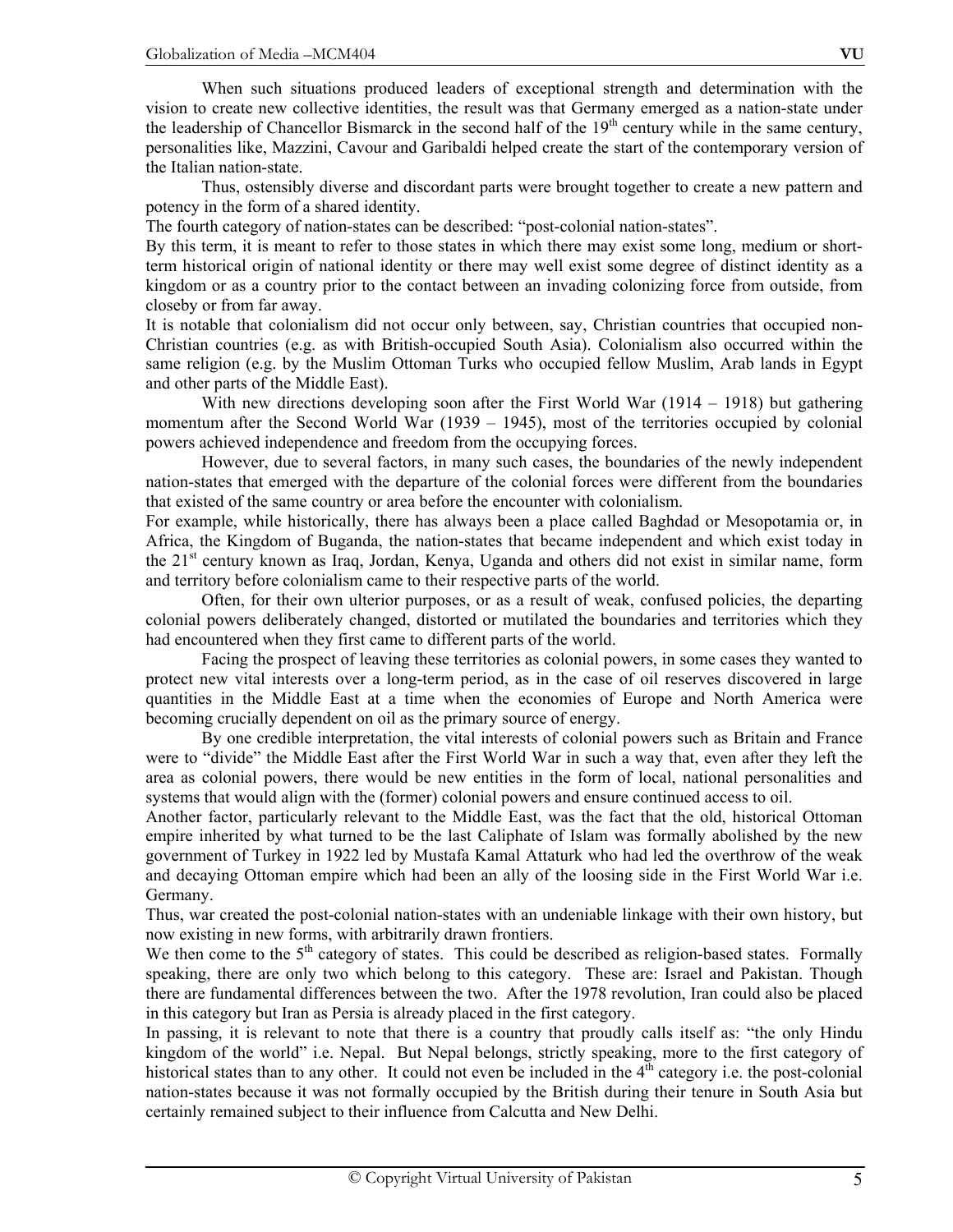Referring to the  $5<sup>th</sup>$  category of nation-states: the creation of Israel can be credited to the political movement known as Zionism which developed force in the late  $19<sup>th</sup>$  century and culminated successfully with the formal establishment of Israel in 1948.

While Zionism pre-dominantly aimed for the possession – or rather, repossession – of a homeland for the Jews, it should also be remembered that in some respects, Israel is a "secular" country rather than a theocratic or purely religion-based state. For example, unlike Iran in which the unelected religious theologists have the power to veto what the elected assembly may decide, in the case of Israel it is only through a democratic and elective process that decisions concerning the state and government can be taken. Theologists or religious extremists may be elected into parliament but they do not have a separate or specific status in the constitution, unlike Iran which grants a special status to the guardianship council. The judiciary in Israel is also strongly independent of the executive, unlike Iran and Pakistan.

It is also relevant to note that in Judaism there are several sects. One sect is totally e.g. the opposed to the very creation and existence of Israel because it believes that the formation of a state structure restricts and distorts the spirituality of Judaism and of the limitlessness of its creed.

 This aspect is ironically similar in some ways to the views of certain prominent Muslim religious leaders in British-occupied India, who opposed Quaid-e-Azam Muhammad Ali Jinnah and the demand for Pakistan on the grounds, amongst several, that the formation of a specific and restricted homeland for the Muslims of undivided India would go against the basic concept of a dynamic, worldwide Muslim Ummah, which transcends mere national frontiers. They also opposed Pakistan on the basis that it would not serve the interests of Muslims living in Hindu-majority parts of undivided India and who would not be able to migrate whole-sale to the new state of Pakistan.

 Yet we do need to reflect on the intrinsic differences between Israel and Pakistan, despite both states being motivated by religious faith.

 Israel can make a reasonably valid claim that the people of the Jewish faith, as the world's oldest monotheistic religion, have a direct relationship with the area in and around Jerusalem and some other parts of the Middle East by virtue of the locations and landmarks (shared by Christians and Muslims) where Prophets Abraham, Moses and other venerated Prophets also lived and preached in the same locations.

Monuments related to the history of Judaism are also located in these parts of the world.

Even as we oppose the illegal, forced occupation of the Palestinian lands in 1948 by Israel with the support of Britain, France and others after the Second World War and in particular the annexation by Israel of the West bank in the 1967 War, we cannot deny that Israel does have a deep and long association with at least a part of its own territory.

Indeed, in 2005, the Government of Pakistan has stated that if Israel accepts and facilitates the creation of an independent Palestinian state, Pakistan, along with other Muslim countries will be prepared to consider full-fledged relations with it.

Certain Muslim countries such as Egypt, Jordan, Morocco, Qatar and Turkey already have formal relations with Israel.

 In the case of Pakistan, in contrast to the long and deep association between the religion of Judaism and the territory of Israel, there is no similar and direct connection between the emergence of Islam as a religion, and the territories that constitute even the present-day form of Pakistan in 2005 – 2006. This applies even more to the original form of Pakistan that existed from 1947 to 1971 when East Pakistan was also part of Pakistan. Neither that version of Pakistan, nor the present territory of Pakistan has a direct territorial linkage with the origin of Islam at the time of the Holy Prophet (may peace be upon him).

 By way of some kind of "compensation" for this lack of a direct link between the territory of Pakistan and the origins of Islam, and the demand for Pakistan, it is stated that the sheer number of Muslims who lived in undivided India up to 1947 made the creation of Pakistan inevitable.

 Similarly, there is also the view that Pakistan is simply the unavoidable, inevitable culmination of the process that began when the first Muslims reportedly arrived in South Asia in the  $7<sup>th</sup>$  century A.D. some years after the passing away of the Holy Prophet of Islam (may peace be upon him) but the more well-known turning point being the arrival of Muhammad Bin Qasim in Sindh in 712 A.D. Even though it then took almost 300 years (precisely: 285 years) before the next major Muslim "wave" came to this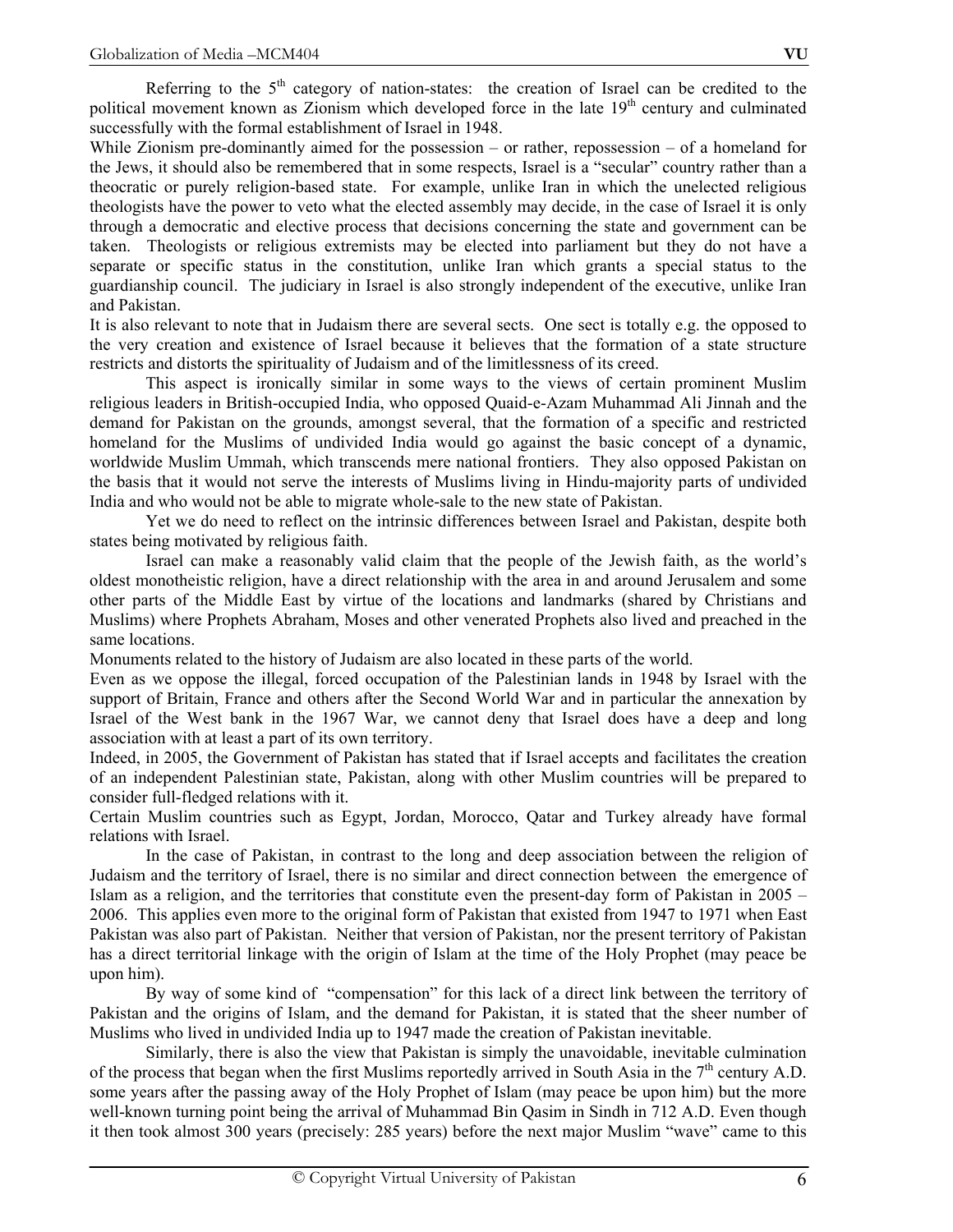part of the world when Subuktgin from Central Asia came through the Khyber Pass into South Asia, followed soon after by his son Mahmood of Ghazni, who invaded India 17 times.

 Partly as an expression of this view, it is relevant to note the step-by-step evolution of the idea of a separate Muslim identity in South Asia eventually becoming the idea of Pakistan. Reference should be made to the excerpt from the book titled: "Rahmat Ali: a biography" by K.K. Aziz published by Vanguard Books (Pvt) Ltd., Lahore, 1987. From page 51 to page 73, this eminent historian of Pakistan who has developed this particular element into a full-scale book published separately titled: "A history of the idea of Pakistan" published by Vanguard Books (Pvt) Ltd., Lahore, 1987. In his biography on Rahmat Ali, in the chapter titled: "Birth of an idea", the scholar identifies how, and by whom and when over a period of almost 100 years, the concept of what eventually became Pakistan moved from one form to another.

 There is also the view by another scholar, Allan McGrath in his book: "The destruction of democracy in Pakistan" where, on page 1, he states: "….. (Pakistan) was almost an eleventh hour creation" (i.e. a last-minute creation!).

See attached excerpt from the book.

The principal conversion of people to Islam in South Asia was inspired by the great non-violent, peaceloving Sufi saints.

Another way to "compensate" for the lack of an old religious link between territory and identity is the fact that parts of post-1971 Pakistan inherited two of the oldest pioneering landmarks of human civilization, and not only Islamic civilization, in the form of the Mehergarh ruins which reveal a 7000 year-old settlement in Balochistan, and the remnants of the 5000 year-old Indus Valley Civilization in Mohenjodaro in Sindh.

It can be said that even though Pakistan did not exist in history as a country like China did as a nationstate, it is truly a unique "new" nation whose future, particularly in the  $21<sup>st</sup>$  century, will eventually become its history!

Yet another feature that sets Pakistan apart from Israel to make Pakistan even more unique is in the nature of its name.

The word "Pakistan" is of extremely recent origin because it was innovated by Chaudhry Rehmat Ali in 1932 – 33 and gained currency as a word only several years later because initially it was not even used by the leaders of the Muslim League. So much so that even the famous document which we call the "Pakistan Resolution" that was adopted by the Muslim League on 23/24 March, 1940 in Lahore does not contain the word "Pakistan" in any part of its text. It was only between 1940 and 1946 that the word "Pakistan" became a popular slogan.

This is an important factor of uniqueness because words and names like "Israel" are over 1400 years old: it even appears in the Holy Quran itself (e.g. Surah 3, Verse 93). The names of other nation-states are also old words with names such as China, Egypt and Persia. The older the name, the more resonance and depth it gives to an identity because the alphabets and vowels and the meaning associated with an old word are well-known and widely accepted and have become part of people's identities and history and collective memory.

In contrast, it takes several generations, if not hundreds of years for a new word, particularly the name for a whole new national identity, to take similar root and acquire strength and depth.

Compared to the names of nations that have been around for hundreds and thousands of years, what makes "Pakistan" unique is its extremely young, tender age (only about 70 years) even as a word! In this sense, the word "Pakistan" is: a "baby" name!

A further point of difference between Israel and Pakistan is that unlike the rigid, inflexible approach of Zionism for an Israel controlled pre-dominantly by Jews, the Quaid-e-Azam and the Muslim League were willing to live within a singular confederated type of undivided India even up to about March 1947 i.e. up to just 6 months before its independence in order to avoid the terrible displacement of human lives and affinities.

The British Government had formulated what is known as the Cabinet Mission Plan in which a new, independent undivided India would be comprised of 3 tiers and different kinds of regions to enable adequate participation for, and representation of, the Muslims in an of undivided independent India.

 By way of an experiment in this direction, an interim government was also formed in 1946 in which both the Congress Party and the Muslim League were represented.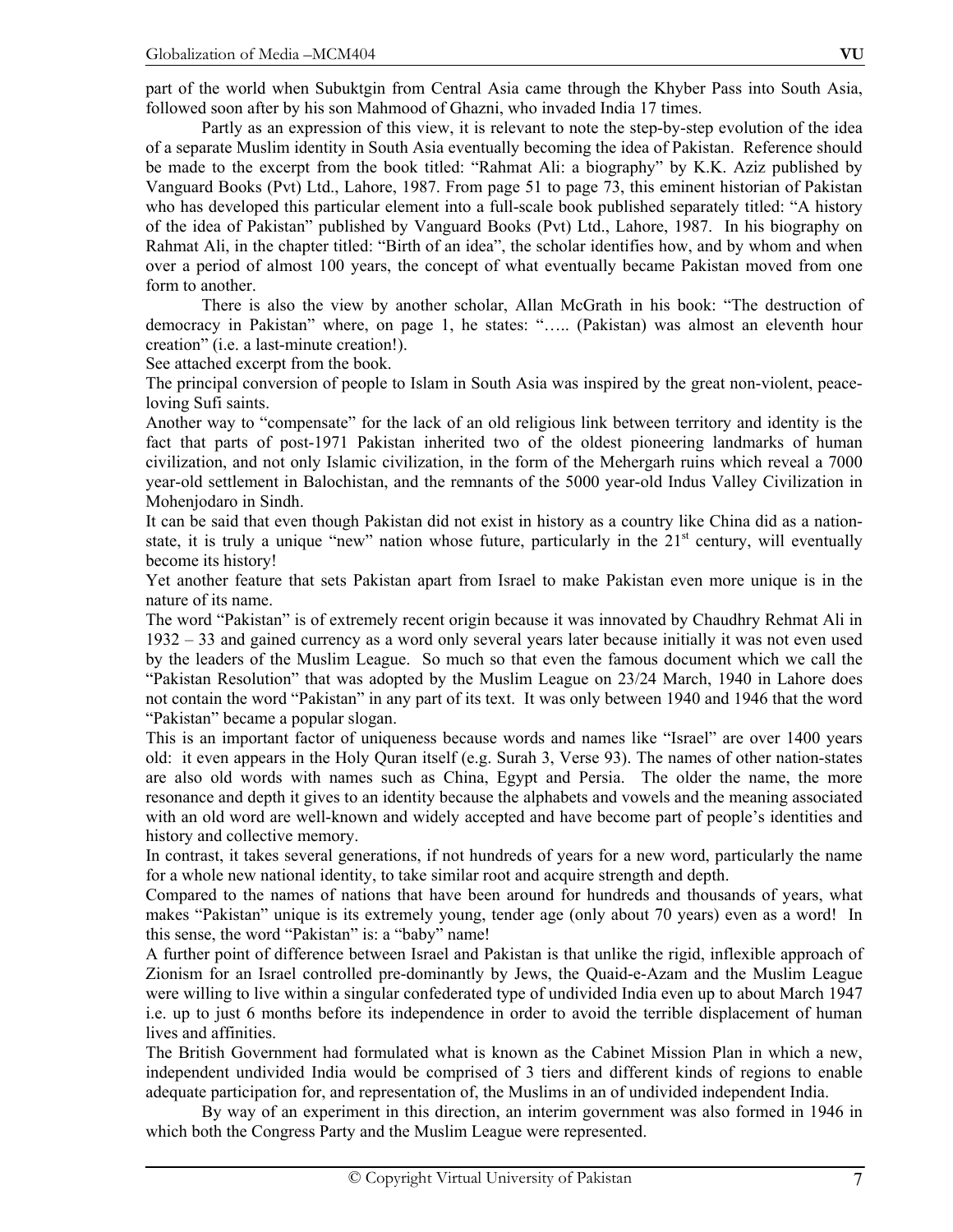As the Finance Minister of this interim government, Mr. Liaquat Ali Khan presented a bold and innovative budget for such an undivided India in February 1947. The budget was so bold that it created fears amongst the Congress leadership and in elements of the Hindu business community that their historical control of wealth and influence would be diluted if such budgets continued to be presented.

The leadership of the Congress Party also made inconsistent and unacceptable twists and turns under the Cabinet Mission Plan resulting in its complete failure by March 1947. The British Government (had already secretly) decided to replace its own Viceroy, Lord Wavell, who was otherwise a very fairminded and balanced representative compared to the Viceroy who replaced him as the last Viceroy of India and as the first Governor General of India: Lord Mountbatten.

 The British Government had already announced that it would withdraw from undivided India by July 1948. However, it was Lord Mountbatten's own desire to accelerate the whole time-frame and impose an arbitrary deadline on the movement towards independence for Pakistan and India. With the ill-considered approval of the British Government, he announced the Partition Plan on  $2<sup>nd</sup>$  June, 1947 by which India and Pakistan would come into being in mid-August 1947 i.e. at only 10 weeks' notice.

 Thus, it can be said that Pakistan is also the only nation-state to be created at 10 weeks' notice because, in contrast, the independent India that came into being on 15<sup>th</sup> August 1947 inherited a vast, already-functioning infrastructure headquartered in New Delhi whereas there was no similar large infrastructure for a new state functioning from Karachi.

Legally and diplomatically speaking as well, the new Indian state was designated as the "successor state" of British India, acquiring all the related advantages.

From being a small town of a few hundred thousand people in 1947, Karachi was forced to become, almost overnight, the capital not only, for the vast new territory of West Pakistan, but also the capital for a whole new state with the majority of the population residing far away in East Pakistan.

 The very structure of the new nation-state comprising of two wings separated by 1000 miles of hostile territory gave it yet another unique feature: of being a nation-state whose territorial structure was entirely different from all other countries.

 The next facet that makes Pakistan so different from other nation-states is easily the most tragic facet.

 Some other nation-states have been created after several years of violent struggle. But virtually none have witnessed the bloodshed of as many as 1 to 2 million non-combatant civilians immediately before, and substantially after the announcement of independence as happened in the case of Pakistan. Millions of Muslims from undivided India had to suffer abominable brutalities and atrocities in 1947 as they attempted to move from their villages and hometowns across the new frontiers into Pakistan on foot, by bullock cart, or by train. Bloodshed also tragically happened in the other direction as well, when several million Hindus migrated from East Pakistan into West Bengal and to other parts of India, and Sikhs and Hindus from West Pakistan moved into India.

Green is one of the two great colours in the flag of Pakistan. But the birth of Pakistan was drenched in blood red.

 The absurd, short time-frame given to prepare for Pakistan's independence meant that the Central Government in Karachi had to begin functioning, in many cases and in most offices, without furniture, without basic utilities and without those resources which are recognized as being minimally essential to manage any organization.

To make matters worse, India deliberately withheld release of funds and supplies owed to Pakistan under the Partition Plan in order to make the desire of some of its leaders come true to the effect that: "this new country will not last more than 6 months."

It took a "fast unto death" by the highest level of the Indian leadership i.e. by Mahatma Gandhi himself, in January 1948 to compel the Indian Government to release the funds, military supplies and other resources that rightly belonged to Pakistan.

No other country suffered this kind of discrimination within months of being created with virtually no infrastructure.

In these conditions of acute need, of shortages of food and resources Pakistan faced the enormous challenge of receiving, settling, feeding, providing clothing and shelter, to millions of the refugees who had managed to migrate safely from India during and after the phase of independence. Some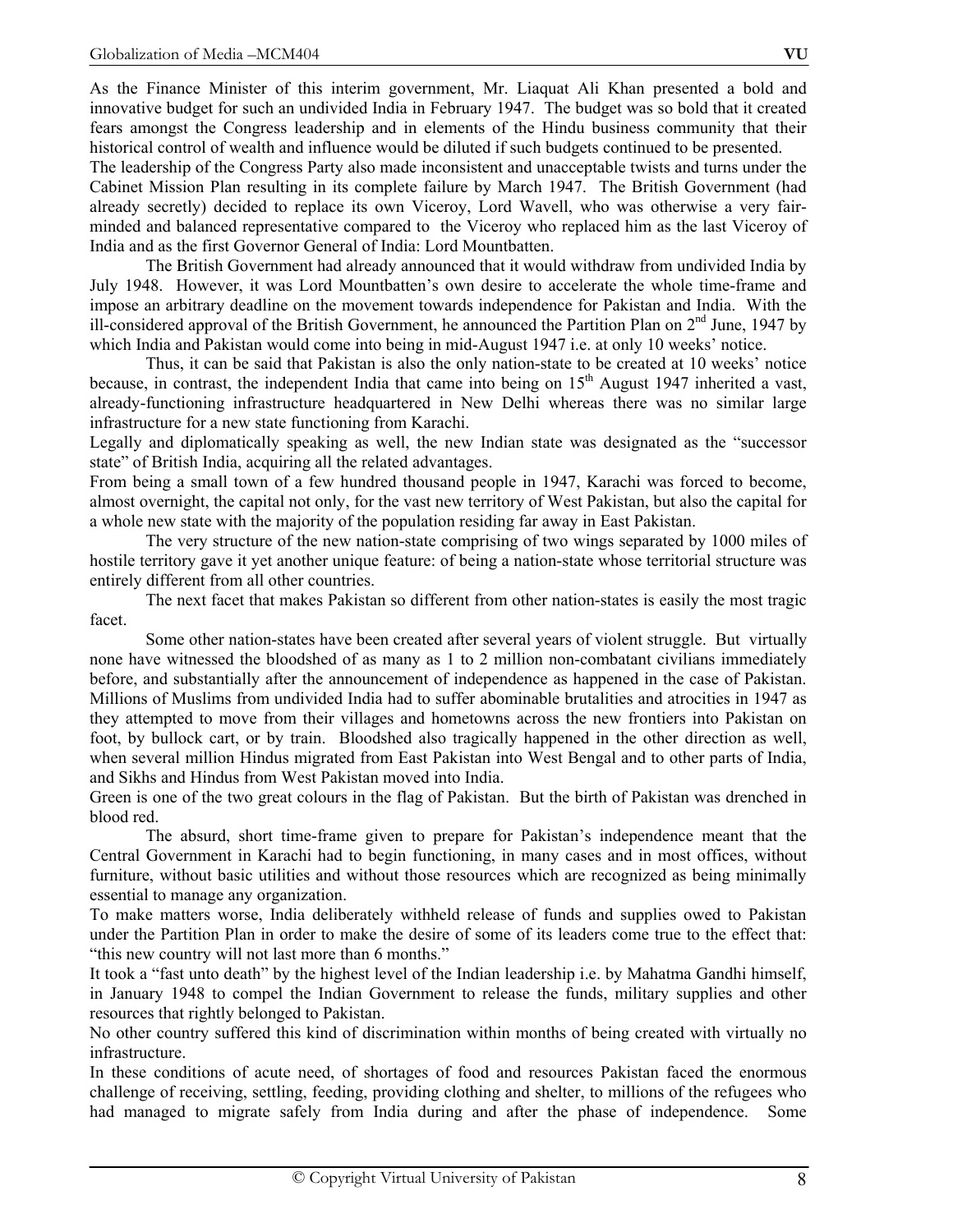commentators have described the scale of this transfer of population as: "the largest-ever migration of this kind in so short a time".

This influx of about 8 to 10 million people placed a severe strain on a system and an infrastructure that was already stretched to the limit and it was only the extraordinary courage and hospitality shown by the people of Pakistan, both those who received the new refugees, and those who came seeking to build a new country, which enabled the new nation-state to survive the extremely difficult first two to three years i.e. 1947, 1948, 1949.

As if the overwhelming numbers of refugees and the complex problems of their settlement and rehabilitation were not enough, Pakistan had to face yet another unique challenge in having to enter into an armed conflict with Indian forces in the disputed area of Jammu and Kashmir within months of being established as a nation-state.

The logistical and military problems were compounded by the fact that, at this first stage of the nation's history, most of the senior officials of the Pakistan Army including its first two commanders-in-chief i.e. General Messervey (August 1947 – January 1949) and General Gracey (January 1949 – January 1951) were both British officers rather than being of Indian or Pakistani origin.

While ostensibly, even British officers were subject to the discipline of the independent Government of Pakistan and to the directives of the Governor-General of Pakistan Quaid-e-Azam Muhammad Ali Jinnah, in actual operation, the British commanders-in-chief of the Pakistan Army remained subject to their loyalty to the British Government which had posted these officers "on loan" to the Pakistan Army.

Thus, when a situation arose within months of the creation of Pakistan, when the Governor-General directed the British commander-in-chief of the Pakistan Army to dispatch troops to Kashmir to counter the illegal presence of Indian Army troops, the British General regretted his inability to do so on the grounds that, if acted upon, there was a danger that the British officers commanding Pakistani troops would come into direct conflict with British officers commanding Indian troops.

 So under-resourced was the Pakistan Defence sector at that time, both in terms of officers and equipment that even as strong-willed a man such as the Quaid-e-Azam had to accept this defiance of his directive without being able to dismiss or punish the officer.

 Few, if any, nation-states in the world have had to go through conditions such as these at the very time of their formation.

There were gross imbalances in important aspects of infrastructure that placed the newly-born nationstate of Pakistan at a tremendous disadvantage compared to India. For example, even though the primary commodity and foreign-exchange earning source of jute was largely grown in East Pakistan, its processing factories were almost exclusively located in Indian West Bengal. There were only a few bank branches in the entire territory of West Pakistan compared to hundreds all across India. There was also a "flight of capital" from these few bank branches in Pakistan when Hindus migrated in large numbers to India.

Water being the single most vital need for human survival also became critically scarce when, within months of Independence, India arbitrarily cut-off required flows from headworks (of canals) located in India. It took several months of negotiations for resumption of minimal flows.

As if the hostility of a vastly better-resourced India was not enough to pre-occupy a fledgling new state, a second neighbour initiated its own separate hostility to Pakistan. When Pakistan submitted its application for membership of the United Nations soon after independence, the only country to formally oppose this application was Afghanistan on the grounds that it did not accept the Durand Line as a valid frontier between Afghanistan and Pakistan. It was only after intense diplomatic activity by Pakistan and some other sympathetic States that Afghanistan eventually withdrew its objection and Pakistan became a member of the UN.

Finally, the very individual who had virtually single-handedly steered Pakistan into existence was able to work effectively for less than 10 months after its creation. The health of the Quaid-e-Azam began to decline sharply after about February 1948 until, onwards of July 1948, he had to withdraw completely from any public activity, being obliged to move to Ziarat in Balochistan before his demise in Karachi on 11<sup>th</sup> September 1948.

In specific contrast in India, despite the assassination of Mahatma Gandhi in January 1948, Jawaharlal Nehru lived on to remain Prime Minister of India for the crucial first 17 years of its independence and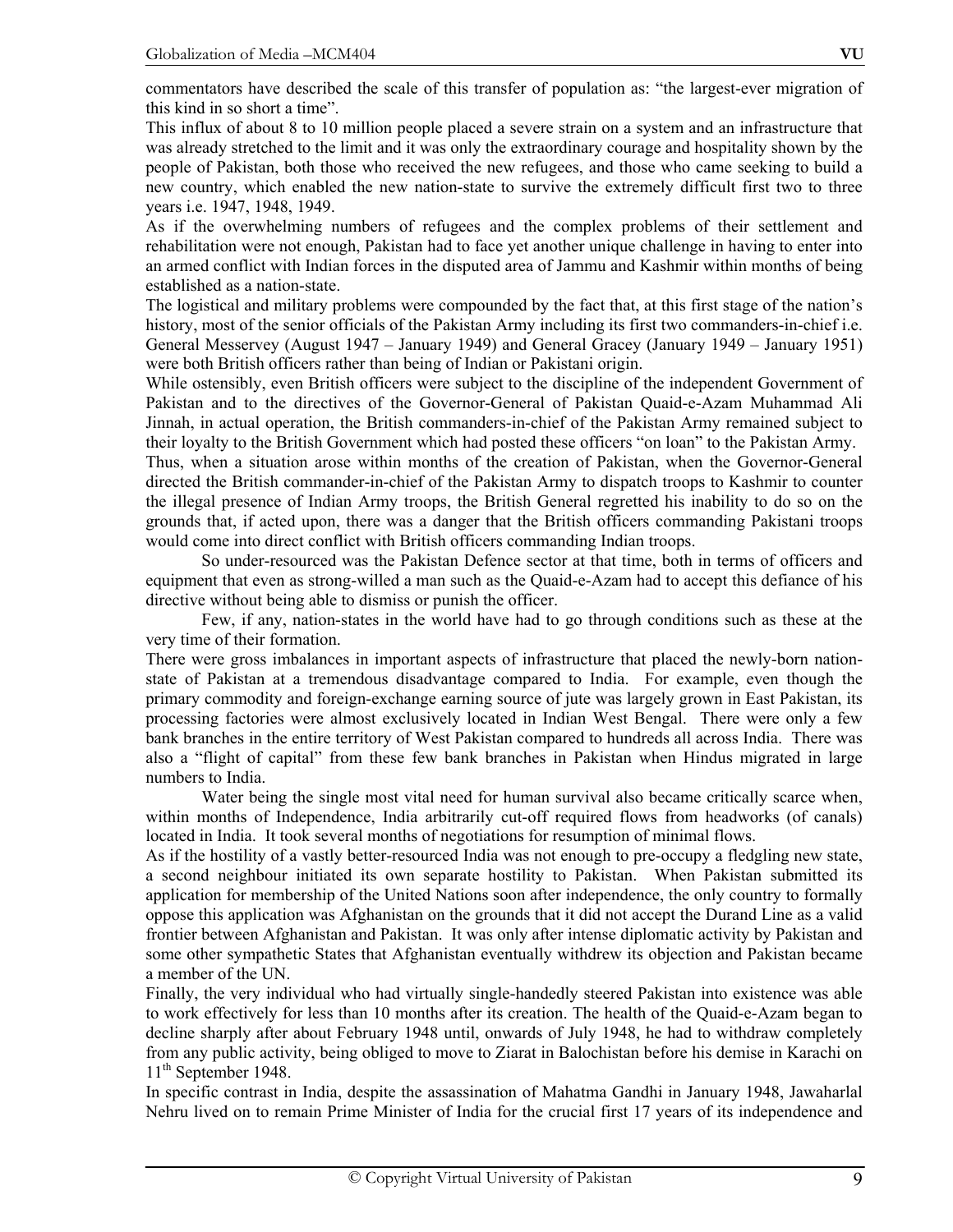was able to ensure that an independent India proceeded in the directions in which its founding fathers wanted it to go.

In Pakistan, its founding father was able to exercise an influence for less than 10 months in comparison to the 17 years that Mr. Nehru was able to provide to India.

Once again, it is difficult to find an example similar to how Pakistan was deprived of the leadership of its founding father so soon after its birth.

Mr. Jinnah's importance to Pakistan, the magnitude of his loss and his place in history are well-reflected in the opening sentences written by the reputed American scholar, Stanley Wolpert, in his biography titled: 'Jinnah of Pakistan'.

"Few individuals significantly alter the course of history. Fewer still modify the map of the world. Hardly anyone can be credited with creating a nation-state. Muhammad Ali Jinnah did all three".

For all the reasons noted earlier, Pakistan can justifiably be described as a unique nation-state compared to all the other members of the UN.

In each of the reasons given for making the claim that Pakistan is truly unique, there is an inspiring and positive dimension because it is demonstrated that, despite exceptional adversities, Pakistan was able to overcome the problems and survive for the crucial first three or four years after it secured independence.

 Regrettably, even though Pakistan overcame monumental problems at its birth, and soon after its birth, Pakistan was unable to sustain this capacity to survive in critical times when the situation deteriorated 24 years after 1947. In March 1971, President General Yahya Khan postponed the prescheduled first meeting of the newly-elected National Assembly and unleashed violent, large-scale action against the Awami League and others in East Pakistan. This colossal blunder allowed India to eventually become an open and aggressive force in encircling East Pakistan and ensuring the disintegration of the original Pakistani nation-state with the signing of the surrender document on  $16<sup>th</sup>$ December 1971 in Dhaka.

With that act on that date, Pakistan added the single most unwelcome factor that makes it truly unique because Pakistan became the first state after World War II to actually disintegrate.

The birth and survival of Pakistan between 1947 and 1950 were marked by extraordinary difficulties and unprecedented hardships, representing a great saga of rare courage and determination overcoming enormous odds.

Along with the exclusive background features referred to previously in this text, Pakistanis can take genuine pride in belonging to a nation that is truly unique, that has an almost unrivalled capacity for resilience and renewal particularly for a nation so young and new.

Fortunately, after 1971, by rediscovering and re-asserting inner resources of will, by the informal yet unmistakable evolution of the identity of "Pakistaniat", by being able to overcome many new odds, Pakistan has survived to become, in the words uttered in 2005 of India's extremist, as well as moderate leadership "Pakistan is now an unalterable reality".

In conclusion, Pakistan is unique by virtue of its name, the nature of its origins, the form, circumstances and structure of its creation, its initial conditions, in its disintegration and in its re-generation and renewal, all of which will be the subjects of lectures to follow.

Excerpts from books for this hand-out:

- 1) From "Pakistan: the formative phase 1857-1948" by Khalid bin Sayeed, published by Oxford University Press, Pakistan, 1968/1998, pages 3 to 12 of chapter titled: "Conflicting views about the origin of Pakistan"
- 2) From: "Rahmat Ali: a biography" by K.K. Aziz, published by Vanguard Books (Pvt) Ltd., Lahore, 1987, pages 51 to 73 from the chapter titled: "The birth of an idea: 1933"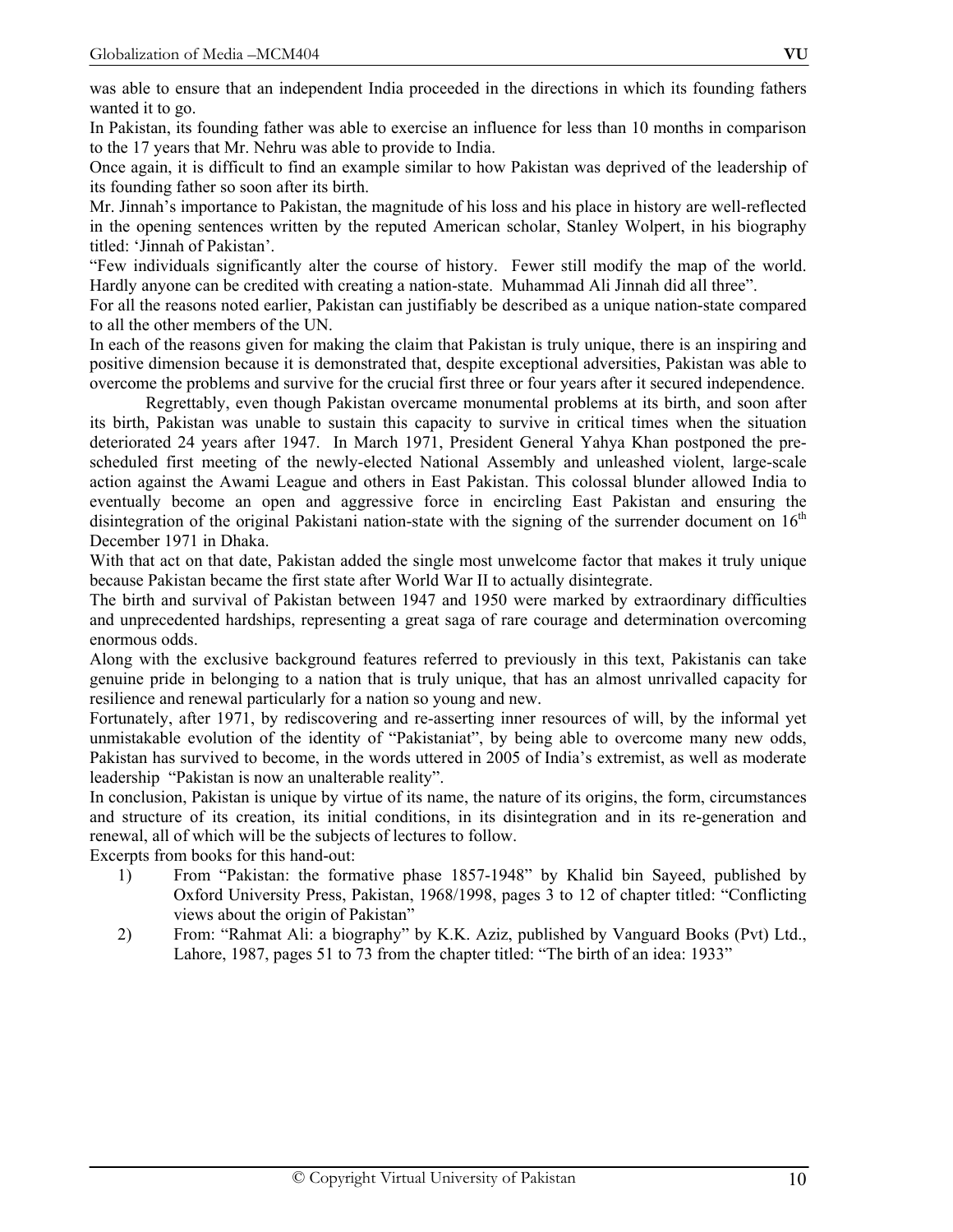## Lesson 2 **"PAKISTAN: THE FIRST 11 YEARS 1947-1958" PART 1**

 The reason for defining a framework of 11 years i.e. from 1947-1958 is the fact that the civil, political process prevailed in this period. It was in October 1958 that this desirable and ideal process i.e. the civil, political process ― which, in real life, in virtually every country of the world is far from ideal! ― was disrupted by the abrogation of the Constitution and the introduction and imposition of martial law. October 1958 therefore marks a fundamental turning point in the history of Pakistan.

When we attempt the task of evaluating the progress of a nation-state, one of the first questions that arises is: when exactly should we evaluate a nation-state?

Perhaps one of the answers to that question is related, in turn, to the question as to which of the 5 categories of nation-states spelt out in Lecture #1 does a particular nation-state belong?

For example, if we are evaluating the progress of a nation-state that belongs to the first category, i.e. of historical nation-states, and even if there is a country with a long history which has become a nation-state, in the modern sense, as late as somewhere in the  $20<sup>th</sup>$  century (e.g. China in 1949) then we will have to apply very strict criteria because countries with a long history have had plenty of time to evolve and to correct basic aspects that otherwise retard positive growth.

For a nation-state belonging to the second category i.e. of migratory nation-states, then too the evaluation has to be made on a fairly strict basis because such countries have been evolving over the past 200 to 300 years. The only exception we could make is in the case of South Africa where the white race-based apartheid system ended only in 1990 and the majority rule by blacks or a political system on a non-racial basis was implemented only onwards of 1990 i.e. about 30 to 40 years after countries like Pakistan and India became independent.

For a country that belongs to the third category i.e. of permutated states, then our evaluation may be somewhat less strict than in the previous two categories. Even though, at least in the case of Germany and Italy, they too have had over 100 years to develop as nation-states.

In the case of a country belonging to the fourth category i.e. post-colonial nation-states, we should probably be ready to make a fairly generous allowance for the fact that in many such cases, the territorial frontiers of such nation-states were arbitrarily drawn and that it therefore takes sometime for such countries to adjust to their existing form and territory.

In the case of a country like Pakistan which belongs to the fifth category i.e. religion-based states, we have already seen in Lecture #1 that we are quite different from Israel, Iran and Nepal which all claim to be directly linked with religion in some way or the other, and the very origin and "age" of Pakistan as a concept for a nation-state is exceptionally young and recent.

We therefore need to be the most flexible and tolerant and generous in our evaluation of Pakistan.

However, this does not mean that we by-pass truth or that we deliberately ignore errors and blunders, weaknesses and follies that we committed between our independence in 1947, and our advent into the  $21<sup>st</sup>$  century.

Even after making the maximum possible allowance for our uniqueness and the extraordinary, unrivalled difficulties that we faced at the time of our independence, we need to apply a candid and comprehensive focus on our history.

Therefore, in Lecture #2, we look at the principal themes and trends that became evident in the very crucial and initially formative phase of Pakistan.

Some of the themes and trends that we saw in this first 11 years had already begun to make themselves evident in undivided India before 1947.

For instance, some of these previously running themes have to do with some aspects of human nature, with a preference of colonial forces for authoritarian approaches to political problems, with the desire to impose "order" in order to manage confusion.

Some of the themes and trends came suddenly to the fore with, and after independence. Some were not anticipated and there was lack of preparedness for such phenomena.

There were clearly two positive themes in this first 11-year period.

The first was the existence of a will and a determination amongst all the people who had suddenly come together to form a new nation-state that they must simply survive at all cost. Like a baby that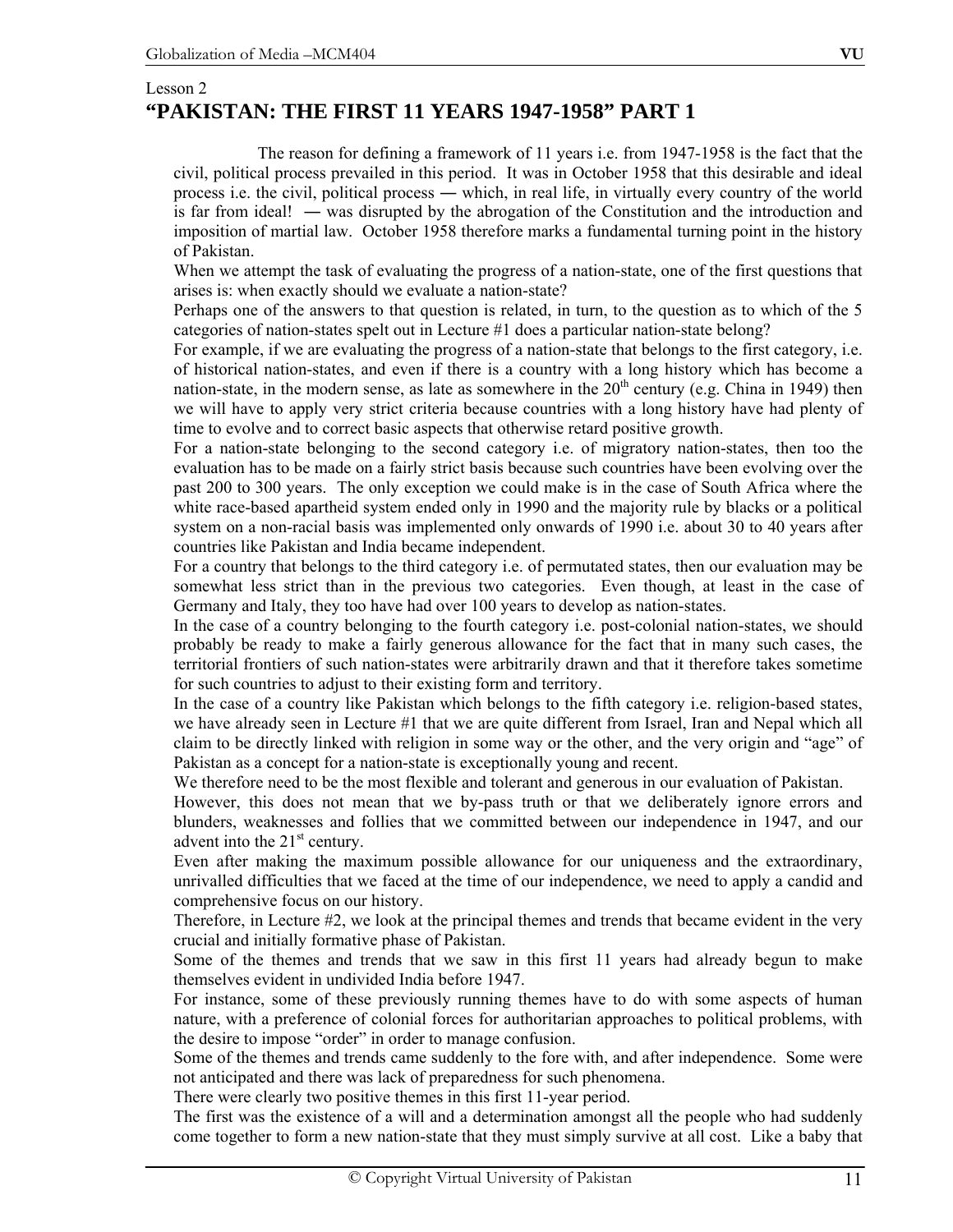is thrown into the water and forced to instinctively learn how to swim in order to keep its head above water, in the case of Pakistan too it was like being thrown into a large body of turbulent water without knowing how to swim. But instead of being able to use both arms and both legs to swim, the predicament of Pakistan was that it was like being asked to learn how to swim with only one arm and one leg, if we remember all the enormous difficulties that we faced at birth.

 The second positive theme was our resilience, the capacity to resume "normalcy" and the ability to generate new levels of activity even after suffering a tremendous setback as occurred with the decline in the health of the Quaid-i-Azam and in his very early demise just 13 months after the securing of freedom. Another example is our ability to resume our struggle for survival after the inconclusive war with India over Kashmir which we had to fight in 1948.

In contrast to the positive themes, there were also 4 negative themes and trends evident in the first 11 years.

Inheriting the colonial, authoritarian, "ruler type mentality" through the Government of India Act 1935, the first 11 years of Pakistan were marked by a concentration of undue power at the central level, an imbalance that became particularly noticeable because of the peculiar, two-wing structure of the new nation-state. This imbalance of power at the Centre led to frequent dismissals and changes of governments in the Provinces, as well as at the Centre.

A third negative theme was the unwillingness to extend respect and attention to the otherwise rich diversity of languages, ethnicities and cultures in Pakistan, the phenomenon that was mis-perceived as being the basis for possible disunity, division and weakness. The most profound example of this theme is the manner in which the people and the language of East Bengal / East Pakistan were not afforded their due recognition, - thus planting seeds of mistrust and resentment which were only belatedly sought to be redressed.

The fourth negative theme in the first 11 years was the tendency to take arbitrary decisions in a highly personalized manner which expressed an authoritarian tendency non-accountable for its actions and its consequences. This tendency was evident in the dismissal of provincial governments, particularly in Sindh in 1948 in the case of Chief Minister Ayub Khuhro who was deemed to be indulging in corrupt practices but who continued to have the support of the majority of the members of the Sindh Assembly. Should the principle of democratic legitimacy being derived from a proven democratic majority have been respected or, in the "larger national interest", should the power to dismiss a majority government have been used? The manner in which this kind of action was taken four decades later in the 1990s suggests that the original dismissals in 1948 and thereafter did not set a good example. The debate can continue.

In Lecture #2, by coincidence, while the scope of the lecture covers the first 11 years of Pakistan, 11 major factors have also been identified which shaped the content and direction of our history.

Excerpts from books for this hand-out:

To help the students note the different nuances and perceptions that determined the direction of themes and trends at that time, this handout includes reproductions of the following documents which students are urged to read, and to reflect upon:

1. 54 pages from the chapters titled: "Economic & Financial Problems of the New State" (Chapter 16) and "Administrative & Political Problems of the New State" (Chapter 17) from the book titled: "The Emergence of Pakistan" by Chaudhry Muhamad Ali, Prime Minister of Pakistan from August 1955 to September 1956) published by the Research Society of Pakistan, University of Punjab, Lahore.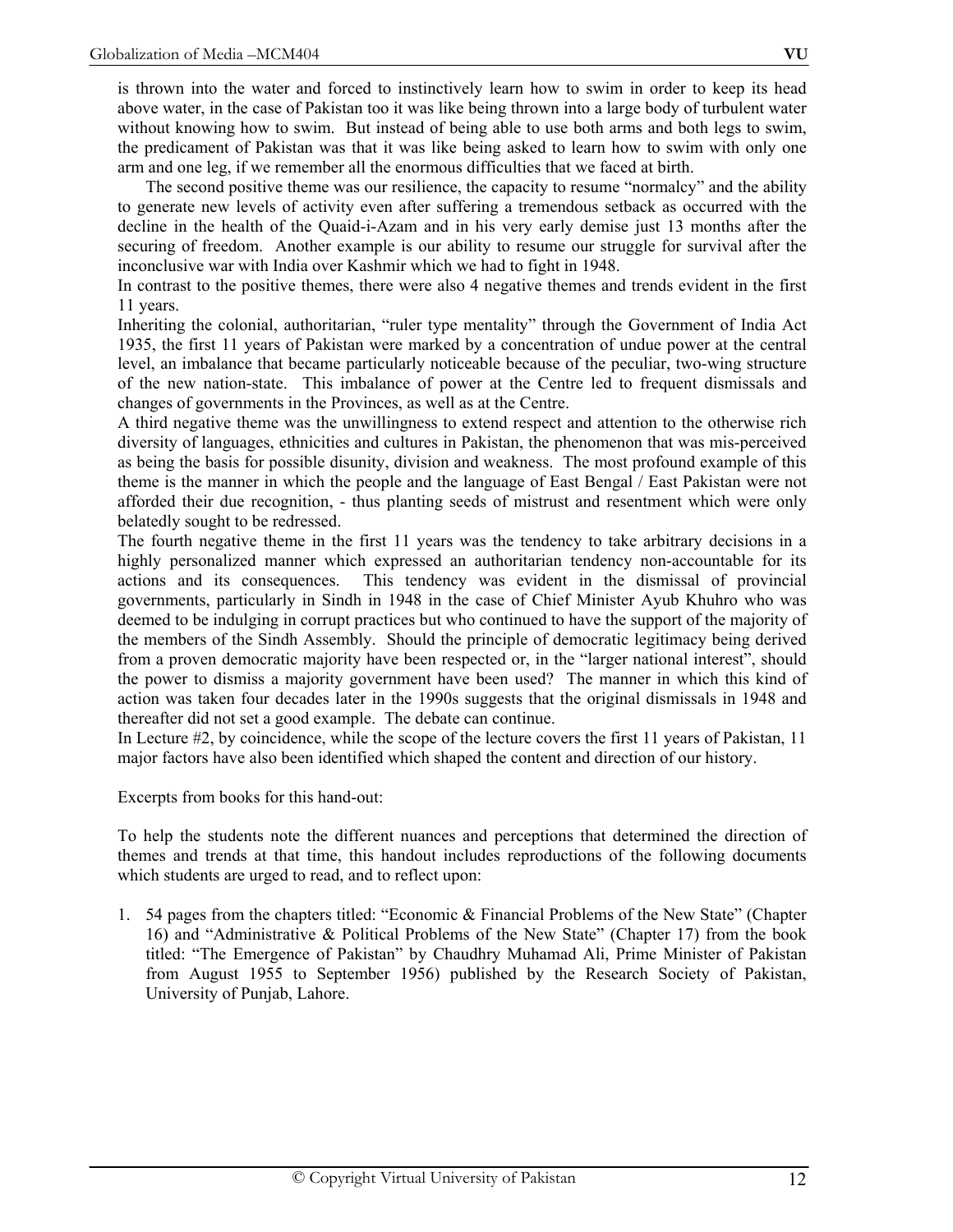#### Lesson 3

# **"Pakistan: The first 11 years 1947-1958"Part-2**

## **II: "Landmark events"**

In lecture no.1 we established the unique nature of the Pakistani nation-state.

In lecture no.2 we identified two positive themes and trends that marked the first 11 years of Pakistan's history.

We also noted 4 negative themes and trends in the same period.

The reason for defining a framework of 11 years i.e. from 1947-1958 for lectures  $2 \& 3$  is the fact that the civil, political process prevailed in this period. It was in October 1958 that this desirable and ideal process i.e. the civil, political process ― which, in real life, in virtually every country of the world is far from ideal! ― was disrupted by the abrogation of the Constitution and the introduction and imposition of martial law. October 1958 therefore marks a fundamental turning point in the history of Pakistan.

To view the pattern and direction of history in the first 11 years we also need to take note of the actual major events that shaped that phase of our history.

In examining events, it needs to be remembered that events can be merely the culmination of tendencies and directions that have been moving towards a certain point of expression i.e. events, and to this extent, events by themselves may not always be important because they are too "small", restricted, specific and transitory in nature. Events happen, and then new events happen thereafter! What is important is: the underlying forces that are shaping events on the surface.

Yet, at the same time, events do require appropriate attention and analysis because the actions of people, or the words that they utter, or journeys they undertake, agreements that they make, the deaths or resignations of leaders, their plans or their conspiracies, announcements of changes in policies or in appointments: all these, taken singly, or together are "events", and do make a vital difference. For example, one single event e.g. the death of the Quaid-e-Azam meant the end of an era and the beginning of an entirely new era in Pakistan's history without the presence of its pivotal leader.

Another example: the adoption of the Objectives Resolution by the Constituent Assembly in March 1949, may on the one hand, be seen as simply being a logical expression of the aspirations of Muslim nationalism that had been evolving in un-divided India for several decades.

However, another view about the adoption of the Objectives Resolution in 1949 is that it diverted the progressive and the enlightened original concept of Pakistan as a forward-looking new Muslim nation-state into the imprecise, unclear, complex, controversial conceptual area of religious ideology. Sectarian and theological differences and the sheer absence of a role model Muslim nation any where in the world after the rule of the Holy Prophet of Islam (PBUH) in Madina served only to encourage multiple forces of obscurantism and orthodoxy, each promoting a narrow interpretation out-of-synch with the vital importance given by Islam to the acquisition and application of knowledge. The "diversion" finally found expression in the tenure of General Ziaul Haq between 1977 and 1988, when the Objectives Resolution was made a substantive part of the 1973 Constitution.

The importance of "events" also becomes evident when we take note of actions in the first 11 years such as the dismissal of the government of Prime Minister Khawaja Nazimuddin and the suspension/dissolution of the Constituent Assembly by Governor General Ghulam Muhammad in April 1953 because it also revives the significance of the in-advisability of the induction into their offices of both these personalities, as much as it underlines the gross misuse of power by the Governor General, tragically subsequently condoned by the superior judiciary. Such events created precedents for similar events in later parts of our history.

Students are urged to read the attached excerpts from the book: "The destruction of Pakistan's democracy" by the American scholar Mr. Allen McGrath, published by Oxford University Press, Pakistan in 1996.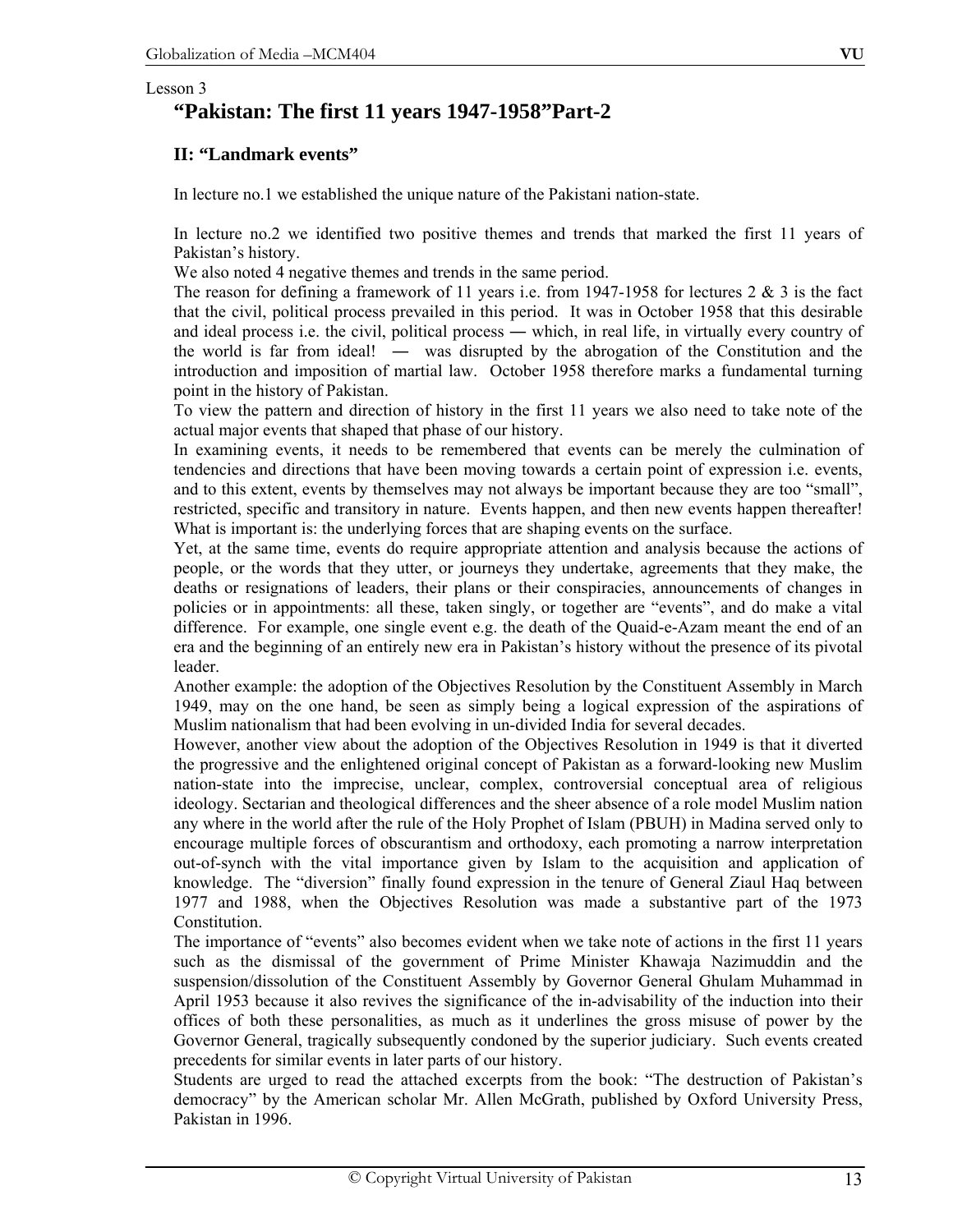At the same time students are urged to use ideas, suggestions and references in the lecture itself and in the handouts as clues that will lead them to even more significant paths than the clues themselves, with the purpose of enabling them to see as large a picture of those years as possible, with as much accuracy and truthfulness as is possible.

Excerpts from books for this hand-out:

Students are advised to read the following sections from books as listed below:

- 1) Excerpt provided: for an understanding of the international dimension of Pakistan's first 11 years in general and for appreciating Pakistan-India relations in particular, see relevant section in Parts I & II of the book: "Pakistan's Foreign Policy, by S.M. Burke and Lawrence Ziring, published by Oxford University Press, Karachi, 1990. Excerpts attached from page 16 to 46, chapter 2: "The Kashmir dispute".
- 2) Pages 83 to Page 101 from the book: "The destruction of Pakistan's democracy" by the American scholar Mr. Allen McGrath published by Oxford University Press, Pakistan in 1996.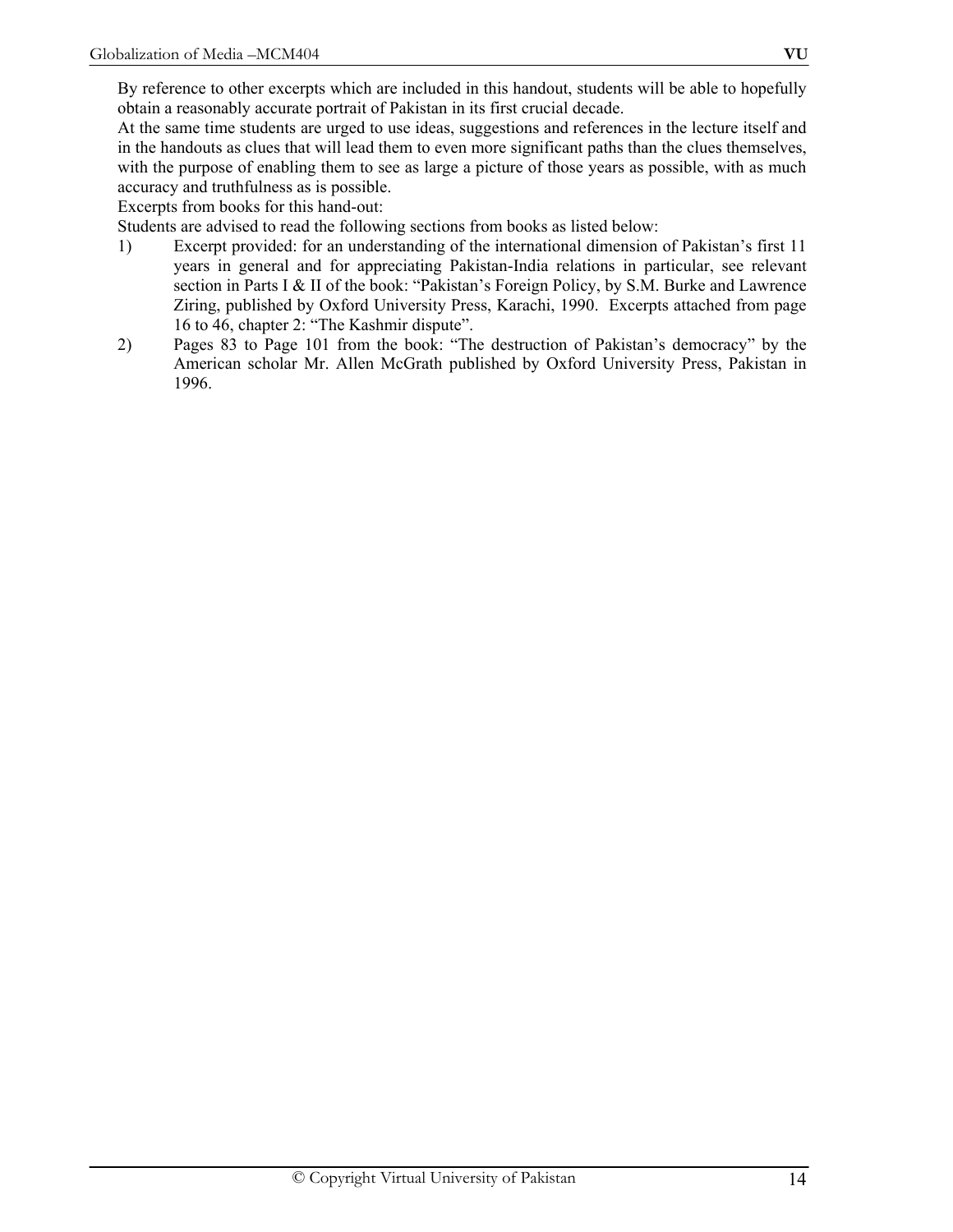#### **Lesson 4**

# **ROOTS OF CHAOS: TINY ACTS OR GIANT MIS-STEPS?**

(This text is reproduced from the book: "From chaos to catharsis: perspectives on democracy and development" by Javed Jabbar, published by Royal Book Company, Karachi, 1996).

There is a temptation to formulate a theory of political chaos on lines similar to the scientific

theory of chaos.

First: what is the theory of chaos?

The roots of this theory go to 1961.

Edward Lorenz was a meteorologist working at the Massachusetts Institute of Technology.

Fascinated by the elusive ideal of accurate weather prediction, he had designed, one year earlier, a system to create "toy weather".

By this process he fed hypothetical data into a Royal Mcbee computer that simulated different types of weather. He then studied the consequence of variations introduced into the data e.g. how would the altered speed of a cyclone affect the level of humidity in its aftermath?

One day, after obtaining a print-out from the computer of a particular "toy weather", he wanted to study a section in greater detail.

He therefore re-fed into the computer the same set of numbers he had fed in earlier. He stepped out briefly and returned — to discover a whole new subject!

Instead of duplicating the earlier "toy weather" pattern, this second pattern had begun to diverge from the first one initially in a small way, but significantly thereafter.

Soon, the two types of "toy weather" appeared to be dramatically different from each other, even though the numbers for the data were the same.

When Lorenz checked each single decimal place of the numbers fed into the computer, he discovered that instead of typing out the complete set of six decimal places which, in this case, were 0.506127…

…he had actually stopped at506, assuming that the last three decimal places i.e. 127 did not really matter because the difference of those last three decimal places i.e. 127 was, he assumed, inconsequential, being only one part in a thousand.

By re-feeding all the six decimal places, Lorenz obtained the original "toy weather" pattern, whereas when he repeated the omission of the last three decimal places, the divergence accelerated rapidly.

This was conclusive proof that a miniscule variation at one stage of a phenomenon could rapidly become a magnificent distraction at a later stage.

Lorenz and other scientists working in different fields went forward from here to discover the fact that in nature, chaos has its own specific structure,

that order can masquerade as randomness, that there is mathematics of systems that never repeat themselves.

that a seemingly irrelevant minor action in one part may precipitate a major cataclysm in another part.

There are some who now give the study of chaos the same importance in science as relativity and quantum mechanics. Discoveries in this science continue to expand human knowledge.

Of the postulates that emerge from the science of chaos, three may be relevant to note in the context of Pakistan.

a) that tiny differences in in-put quickly lead to overwhelming differences in output.

b) that small errors can prove to be catastrophic.

c) that there is a sensitive dependence in phenomena on initial conditions.

The first two of these principles when applied to the genesis and early growth of our country are the most difficult to detect because our history is replete with so many large and monumental blunders that the small ones may not really matter.

The whole process of Independence was speeded up so dramatically in the months preceding August 14, 1947 that no one, not even the Quaid-i-Azam, was able to write a detailed script…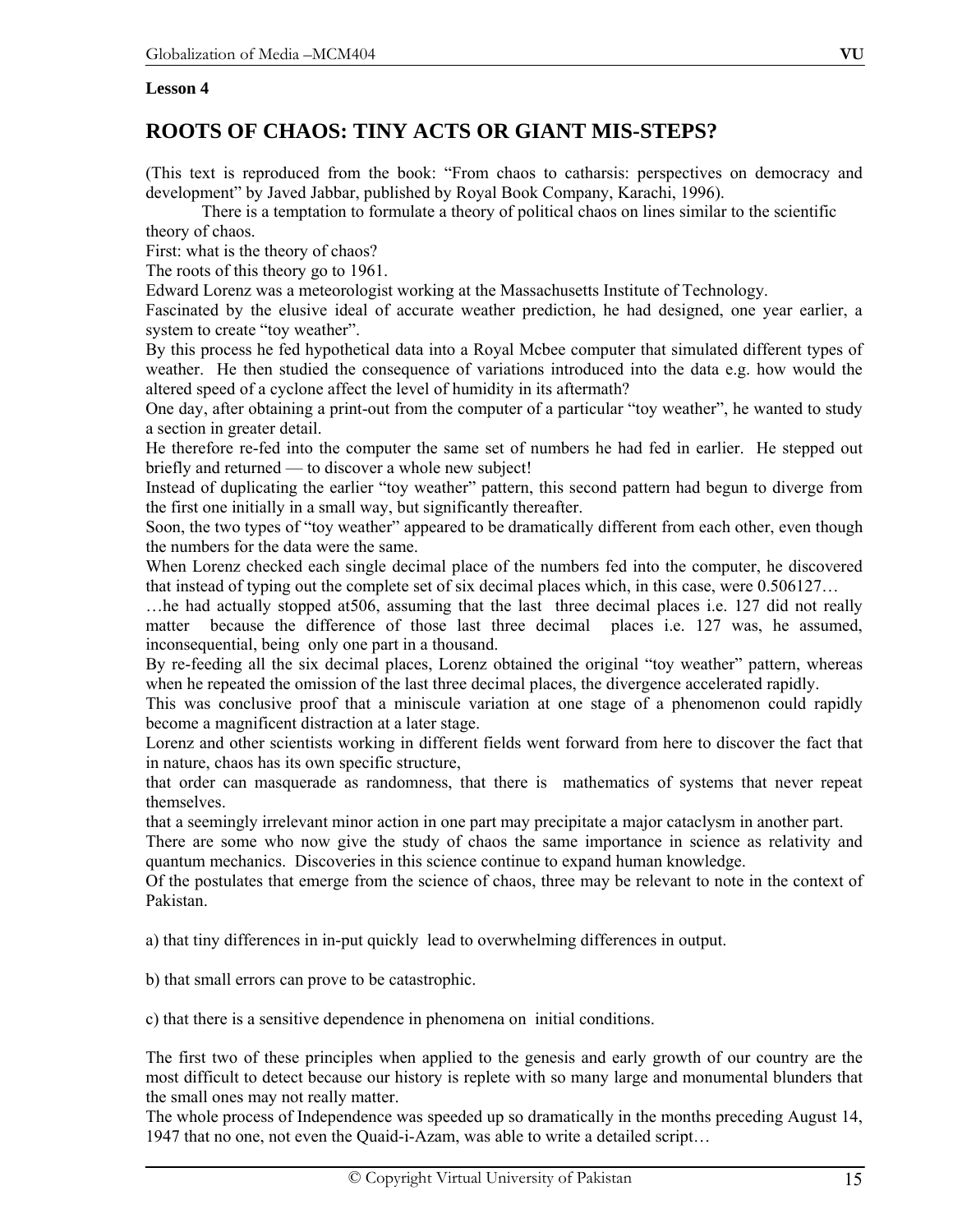Pakistan was inspired by a 1300-year-old legacy of what it means to be Muslim, but when it came to its physical creation, the invention of Pakistan was almost impromptu.

As has been well said by the Czech novelist Milan Kundera: individuals make up the story of their lives as they go along, improvising each movement and each year…

…because there is no dress rehearsal before we are delivered into this planet to proceed with our path through life.

Yet a nation-State being a giant extension of a single individual on the scale of millions requires a fairly precise framework when it is formed.

Due to a variety of reasons we In the shadow of our large omissions, lapses and losses, there must also have been those one or two or three decimal places of our destiny that were overlooked or by-passed or suppressed and thus never got fed into the computation of the factors that shaped our history began with neither a Constitution nor early or immediate elections, neither a grassroots political party structure of the Muslim League nor longevity for our founding father who left us tragically early.

In the shadow of our large omissions, lapses and losses, there must also have been those one or two or three decimal places of our destiny that were overlooked or by-passed or suppressed and thus never got fed into the computation of the factors that shaped our history.

What could these terrible trivia have been? A slight hesitation about an issue on which there can be only certainty?

A silent acquiescence at a high level in what appeared to be a relatively…

…minor transgression of an ethical boundary that may then have seemed like a little hole in a huge dam ― but which soon became a yawning gap through which has rushed a mountainous flood or moral slush and grime into which we sank?

Such marginal departures from an unwritten script may well have become those innocuous looking "tiny differences in input" that led to the output ― or outcome ― of a Pakistan so vastly different from the original dream about it.

The trouble with really small errors is that it is very difficult to spot them from a distance of 58 years. Because are, they they are,

to begin with, small, they invariably get trampled upon and the big ones come to the front of the queue. Perhaps the crucial small errors made in those times are lost forever to history. There were so many factors and perspectives related to the circumstances in which Pakistan was born that each factor in turn…

…spawned a cluster of potentially correct as well as potentially disastrous decisions: only a few seen and recorded for history, many remaining confined to the privacy of one-to-one conversations…

…or to the perceptions of a single individual or deliberately suppressed from public knowledge by the conspiracy of a coterie.

This brings us sequentially and most aptly to the third principle: the sensitive dependence on initial conditions. And with this element there appears a supreme synthesis between the science…

…of chaos and the birth of Pakistan. Possibly no other State saw the light of day in the manner we did because the light actually turned out to be darkness at noon.

In a sense we are children born by Caesarian section in the blazing heat of the midday sun, not in the cool darkness wishfully associated with midnight's children.

The one factor that shaped the whole pattern of the initial conditions of the State of Pakistan was the arbitrary, unwise decision by the British to advance the deadline for Independence to August 1947.

That singularly inept decision set in motion a whole process of increasing tension eventually snowballing into widespread turbulence and upheaval.

The passion for Pakistan incongruously came hand in hand with a lust for blood at the time of Partition. We did not fight an ennobling War of Independence in 1947: thousands indulged in...

…degrading mass homicide in the name of freedom. Instead of beginning our new lives with stars of honour, many of us began with the indelible stains of suffering.

The trauma was not a transient, momentary experience: it seems to have quickly become an enduring state of mind.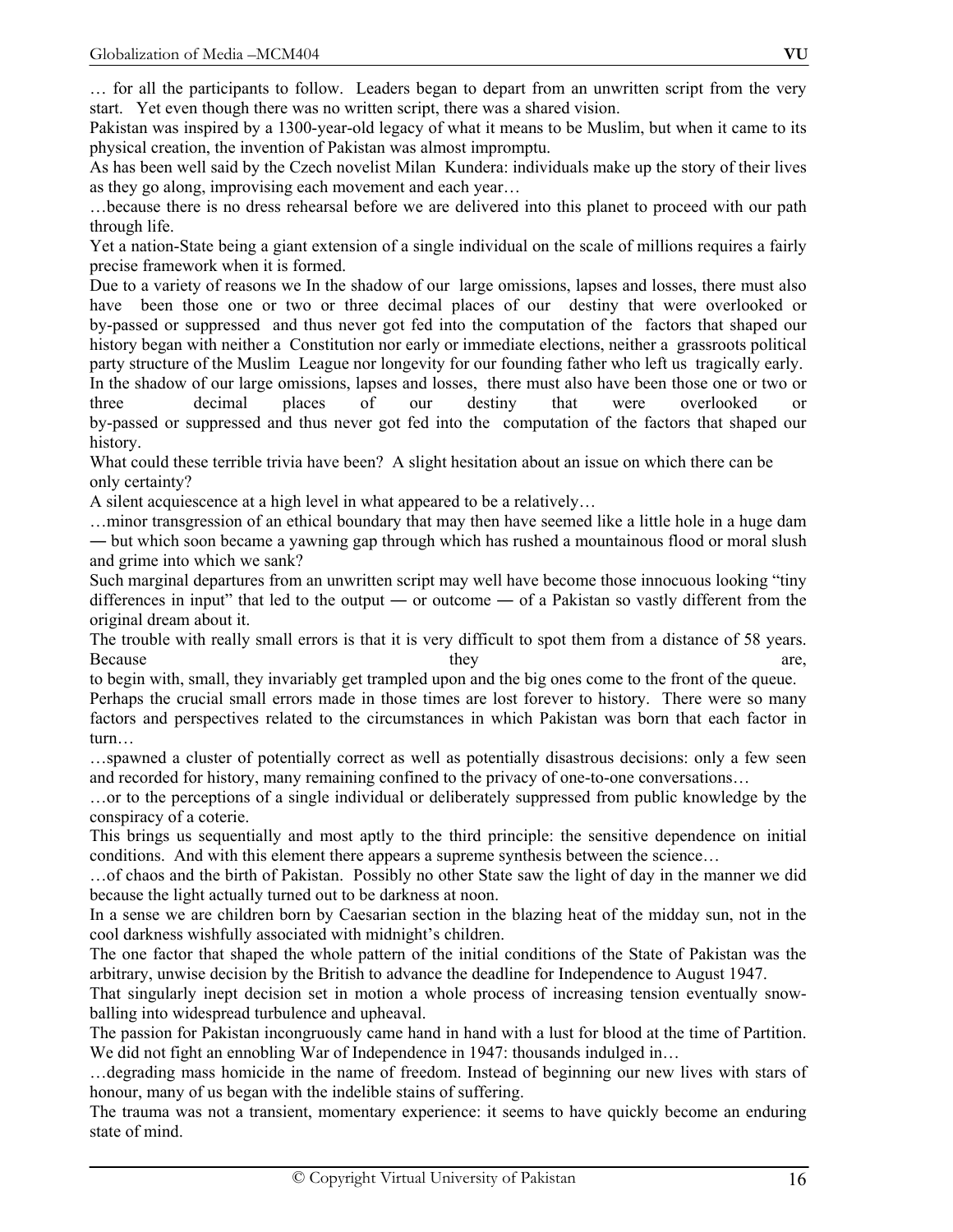Each of the initial factors, taken separately, represent enormous problems in themselves. Their coming together all at the same time had a cumulative and debilitating impact on…

…the spiritual, intellectual and physical resources of a political leadership that, except for the Quaid-i-Azam, was largely feudal and therefore in a sense too fragile to bear the brunt of…

…such a big challenge. Indeed, it is a miracle that we did survive the trauma of our birth and the tragedy of our first few years.

As we pay tribute to the Quaid and his immediate lieutenants for their heroic contribution to our Independence, we must at the same time question the conduct of certain senior leaders who, in real terms……almost immediately after August 14, 1947 began to betray the trust reposed in them by the Quaid-i-Azam and by the people. By their preference for personal power, by their disregard for democratic norms……by their refusal to immediately institute an electoral and accountable system, by their provincial, parochial and factional attitudes they injected into those initial days of Pakistan a virus of discord that came……to infect our bloodstream with an illness from which we have yet to recover. As we proceed to explore the prospects for a political theory of chaos it is quite apparent that...

…we have yet to conduct a really incisive and truthful investigation of our own history.

We tend to gloss over some uncomfortable, undeniable truths and we have created some sacred cows that stand in the middle of the road to rationality and block our path to improve self-perception.

At this stage three postulates for a political theory of chaos emerge:

i) Even a seemingly small act by a political leader, particularly in power, done beyond the ethical boundary that demarcates pure propriety, becomes the seed of widespread moral disequilibrium across the country.

ii) Chaos is a vicious circle that can only be broken by political action whose integrity is so solid that it cuts through to the core of the chaos like a diamond.

iii) Injustice inflicted upon a single poor and powerless individual early in a nation's history by one who is permitted to remain unpunished soon swells to become an obese State-wide system of oppression that can enslave a whole nation.

While it is tempting to speculate that a nation's destiny may well be determined by the timing and the conditions of its birth and the situation shortly thereafter, thus making our prognosis bleak, we also take…

…comfort from examples where independent nations gone adrift and asunder have been transformed by the will of individuals who suddenly appear on the horizon.

We know that we cannot re-do the manner of our birth and the reality of our early upbringing. But perhaps we can transcend them. To do so, some fundamental re-assessments are essential — of concepts as well as constitutions.

## **Conclusion:**

We must put our predilection for chaos to good use and experience it as catharsis, we must re-discover our distorted past to build a coherent new persona for Pakistan.

## **Excerpts from books for this hand-out:**

Excerpt provided from: "Chaos – making a new science" by James Gleick, published by Penguin Books, 1987.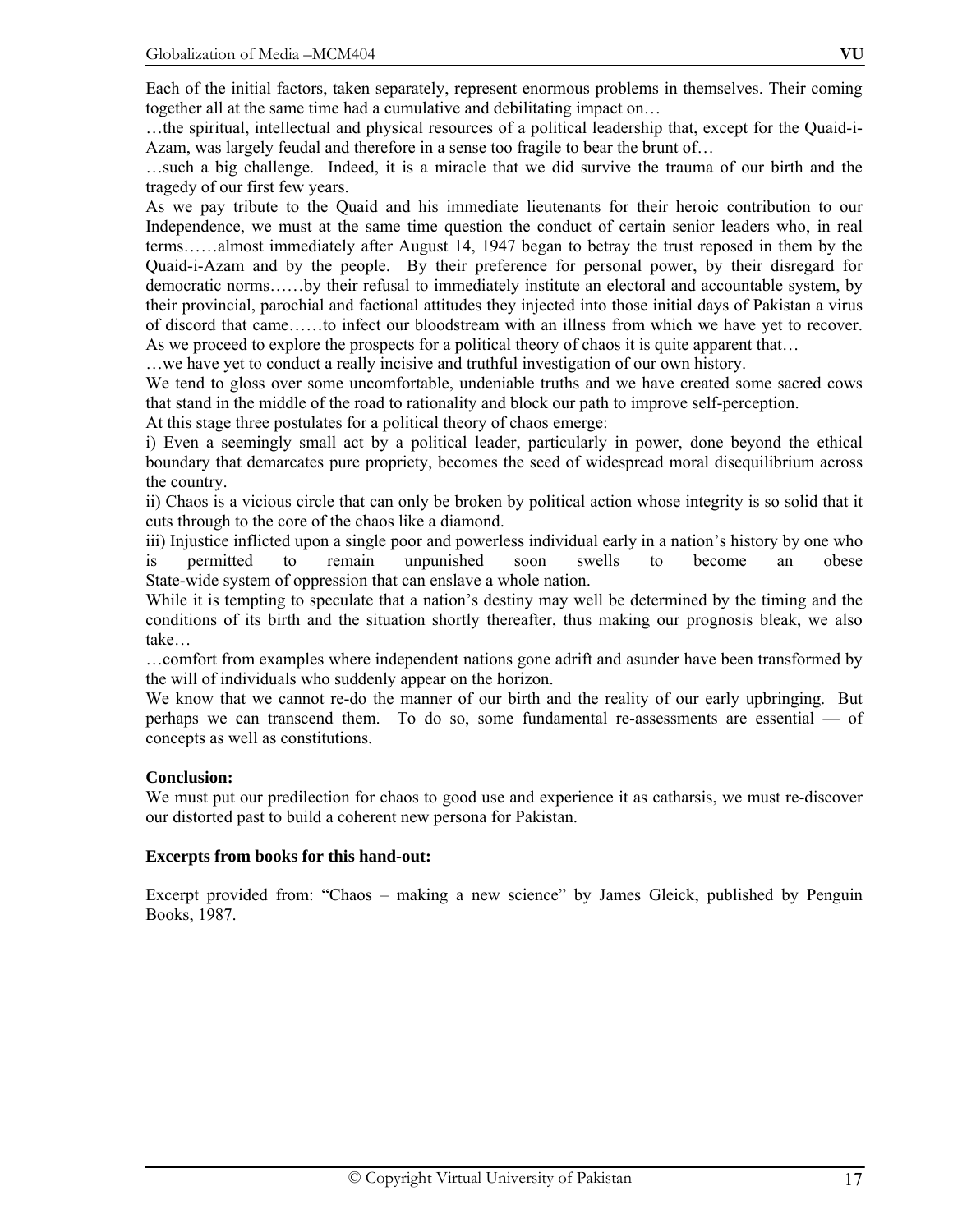#### **Lesson 5**

# **"FROM NEW HOPES TO SHATTERED DREAMS: 1958-1971"**

 The period of about 13 years from October 1958 to December 1971 is a curious combination of extremes.

It began with the unfortunate but generally widely welcomed imposition of martial law to end the political instability of 1957-58, quickly becoming the era of Presidential rule by Field Marshal Ayub Khan. It ended with the disintegration of the original structure of Pakistan.

To add yet another unique feature to the nature of the Pakistani nation-state (which has been covered in lecture no.1), the disintegration of the original Pakistan meant that the majority of the population of Pakistan which was composed of Bengali-speaking citizens residing in East Pakistan chose to break away and create a new State by the name of "Bangladesh", thus leaving the less than 50% of the population to continue using the name and the original concept of Pakistan!

As we shall see in lecture nos.6 and 7, it is to the credit of the minority left behind in West Pakistan that the concept of "Pakistaniat" was evolved and asserted with such determination onwards of 1971 that the idea of Pakistan and the permanence of the idea of Pakistan became an established and acknowledged fact despite the nation-state having reached the extreme of 16 December 1971 when the majority of Pakistanis broke away from the name of Pakistan.

Be that as it may, the focus of lecture no.5 is the 13 years between 1958 and 1971. Notwithstanding the undesirability of martial law and the abrogation of the 1956 Constitution, in some significant respects, the first part of the tenure of President Ayub Khan was marked by some positive social reforms and fairly rapid economic development. Alongside these gains, actions were also taken to streamline administration and governance and to reduce and punish corruption.

However, measures taken to curb freedom of the Press and methods used to suppress dissent aggravated the relations between the regime and civil society, specially in East Pakistan. Despite the fact that a military personality like Lt. General Azam Khan was held in high regard by large numbers of people in East Pakistan for his ability to rapidly improve public services and inject urgency and efficiency in public administration in East Pakistan during his tenure as Governor, the manipulative aspect of the Basic Democrats system increased rather than decreased the distrust felt by people about a government led by a West Pakistani army leadership.

This gap of confidence between the people of East Pakistan and the central government dominated by West Pakistan was quite visible when the sister of Quaid-e-Azam Muhammad Ali Jinnah, Mohtarma Fatima Jinnah became the Opposition candidate for the Presidential election held in January 1965 because Mohtarma Fatima Jinnah received visibly enthusiastic support in many parts of the Eastern wing, often as a symbolic expression of the alienation that the Bengali-speaking part of Pakistan felt about the lack of a fair distribution of power and resources between East and West Pakistan.

About 7 years after President Field Marshal Ayub Khan seized power, the direction in which Pakistan was headed became distinctly dangerous. Even though the limited armed conflict with India over the Rann of Kach ended with a decision to go for a peaceful settlement through arbitration by an international tribunal, the decision to send armed persons into Indian-occupied Kashmir in July-August 1965 proved to be a disastrous decision because its possible consequences both internally and externally had not been properly considered. For example, the assumption made by Ayub Khan and the relevant ministers and advisors such as Mr. Z.A. Bhutto and senior generals to the effect that India would never retaliate for the infiltration of armed persons into Indian-occupied Kashmir by attacking Pakistan on the international frontier between the two countries proved to be totally incorrect. Because India did launch its attack along the West Pakistan border on 6 September 1965 almost catching Pakistan unprepared.

Another assumption by the top decision-makers to the effect that the defence of East Pakistan lay in defending West Pakistan also proved to be politically disastrous because when war broke out on 6 September 1965, the people and the leaders of East Pakistan were shocked to learn that, even though they whole-heartedly supported the brave resistance and the successes of the Pakistan armed forces against India, the number of troops posted in East Pakistan to defend against any possible attack by India was so small as to be absurd and meaningless.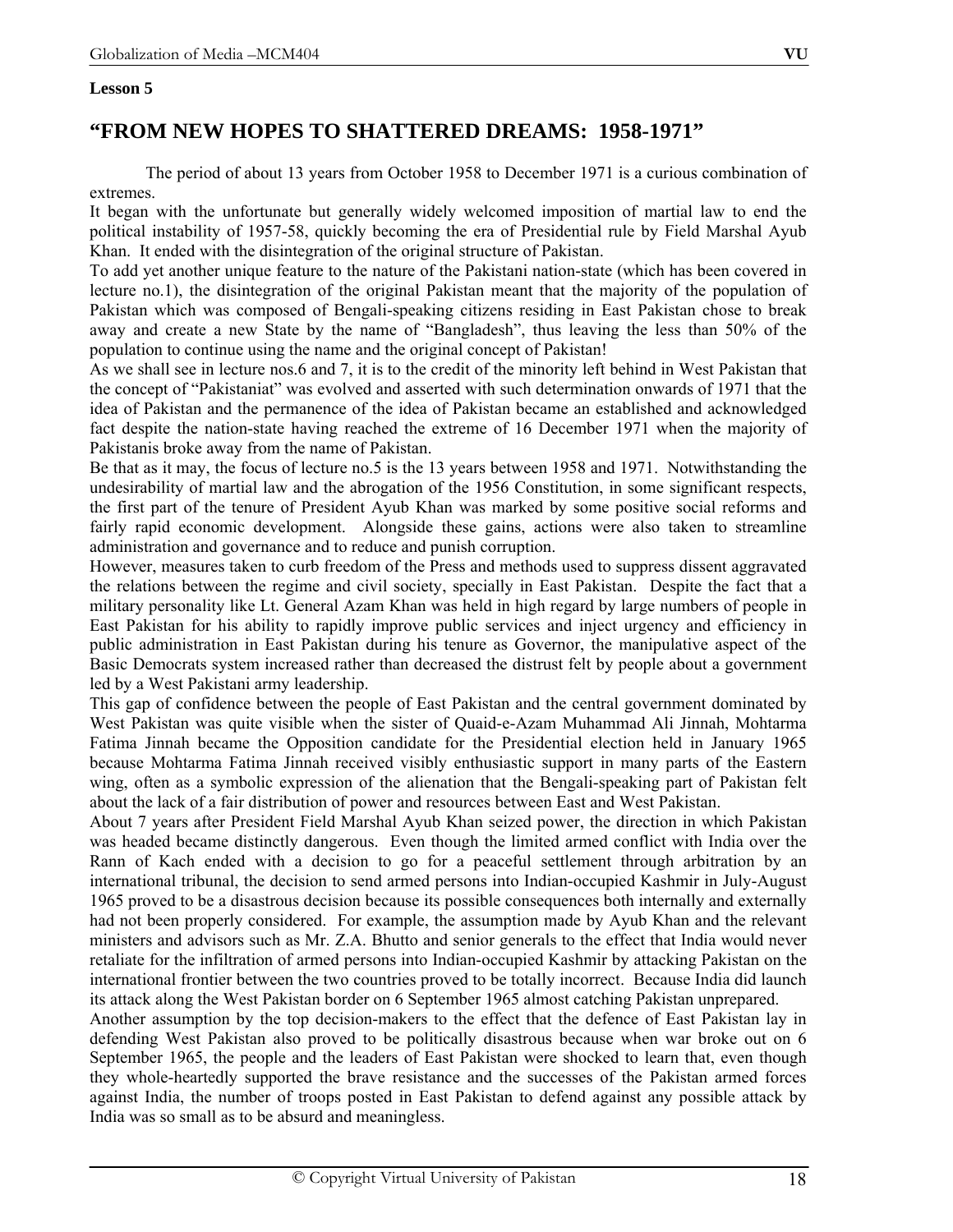Thirdly, the inability of Pakistan to gain any diplomatic or material benefit from the Tashkent Agreement mediated between Pakistan and Indian by the Soviet Union in January 1966 greatly reduced the popularity and support for President Ayub Khan in West Pakistan and gave an opportunity to a growing Opposition to demand an end to his rule.

Fourthly, a war that featured memorable heroism by valiant Pakistanis did not, in the final analysis, result in strengthening international and national confidence in the stability and security of the Pakistani nation-state, particularly from the viewpoint of encouraging foreign investment and promoting economic growth.

Fifthly, the negative fall-out of the decision to send armed persons into Indian-occupied Kashmir gave an opportunity to India to foment conflict and violence in East Pakistan by adding the confusion caused by deliberate disinformation to the already existing sense of resentment and disappointment felt by East Pakistanis about West Pakistan.

The decision by President Ayub Khan's government to celebrate 10-years of his tenure through the observance of a laud and lavish campaign titled: "Decade of development" caused a backlash amongst the people in general because this came at a time when the prices of basic commodities like sugar had increased and there was wide-spread dissatisfaction with the failure of economic growth to ensure equity and fair distribution of income and benefits to the people.

The situation became further complicated by the failure of the government to pursue credibly a conspiracy case against Sheikh Mujeeb-ur-Rehman, the Awami League leader from East Pakistan when the case known as the "Agartala Conspiracy Case" had to be eventually withdrawn.

There was also high public resentment against President Ayub Khan for permitting his son, the former Army Captain Gohar Ayub Khan to become a major industrialist through the acquisition Ghandara Industries.

When General Yahya Khan took over as President from an ailing President Ayub Khan, there was once again a sense of new hopes as had happened in October 1958. The new regime promised, and actually did manage to hold virtually completely free and fair elections for a National Assembly and Provincial Assemblies for the first time in Pakistan's history on the basis of adult franchise. However, soon after the polls in December 1970, there began a series of actions which quickly led to the tragedy of March 1971.

Instead of convening the first session of the National Assembly as scheduled, President Yahya Khan ordered General Tikka Khan to take strict and strong military action against all those Awami League leaders and followers who were agitating for the convening of the National Assembly and demanding the implementation of the Six-Points which were the basis of the Awami League's manifesto in the December 1970 elections.

A government which had promised to transfer power peacefully and promptly to the winners of the 1970 elections not only failed to transfer power, it also took violent and destructive actions against the winning party's leadership and in so doing, dramatized and demonstrated the yawning gulf between the people of East Pakistan and a West Pakistan-dominated army.

The crucial period between March 1971 and December 1971 when several opportunities came to stop the army action in East Pakistan and to avert a catastrophe was wasted by further misjudgements and miscalculations. For example, President Yahya Khan wrongly assumed that President Nixon of the USA, being highly appreciative of Pakistan for enabling secret contacts between communist China and the USA would actually sent its armed forces into the Bay of Bengal to help "save East Pakistan" from an Indian attack. Even though the American leadership did have greater sympathy for Pakistan than it did for India, no action was taken to help Pakistan on the ground where it mattered.

On the international perception level, India used disinformation and propaganda to wildly exaggerate the consequences of the actions taken by the Pakistan army in East Pakistan. India also created the perception that the Hindu citizens of East Pakistan, comprising about 8 to 10% of the population, had largely fled into Indian West Bengal to seek refuge from the brutal, anti-Hindu actions of the Pakistan army. The response by Pakistan in using mass media to convey the actual facts and its overall approach to conducting a credible information campaign was extremely weak and ineffective. In the court of world public opinion, West Pakistan was the villain and the guilty party.

 Within West Pakistan itself, in an age in which there was only the single government-controlled Radio Pakistan and Pakistan Television, alongside a Press that was also very West-Pakistan oriented in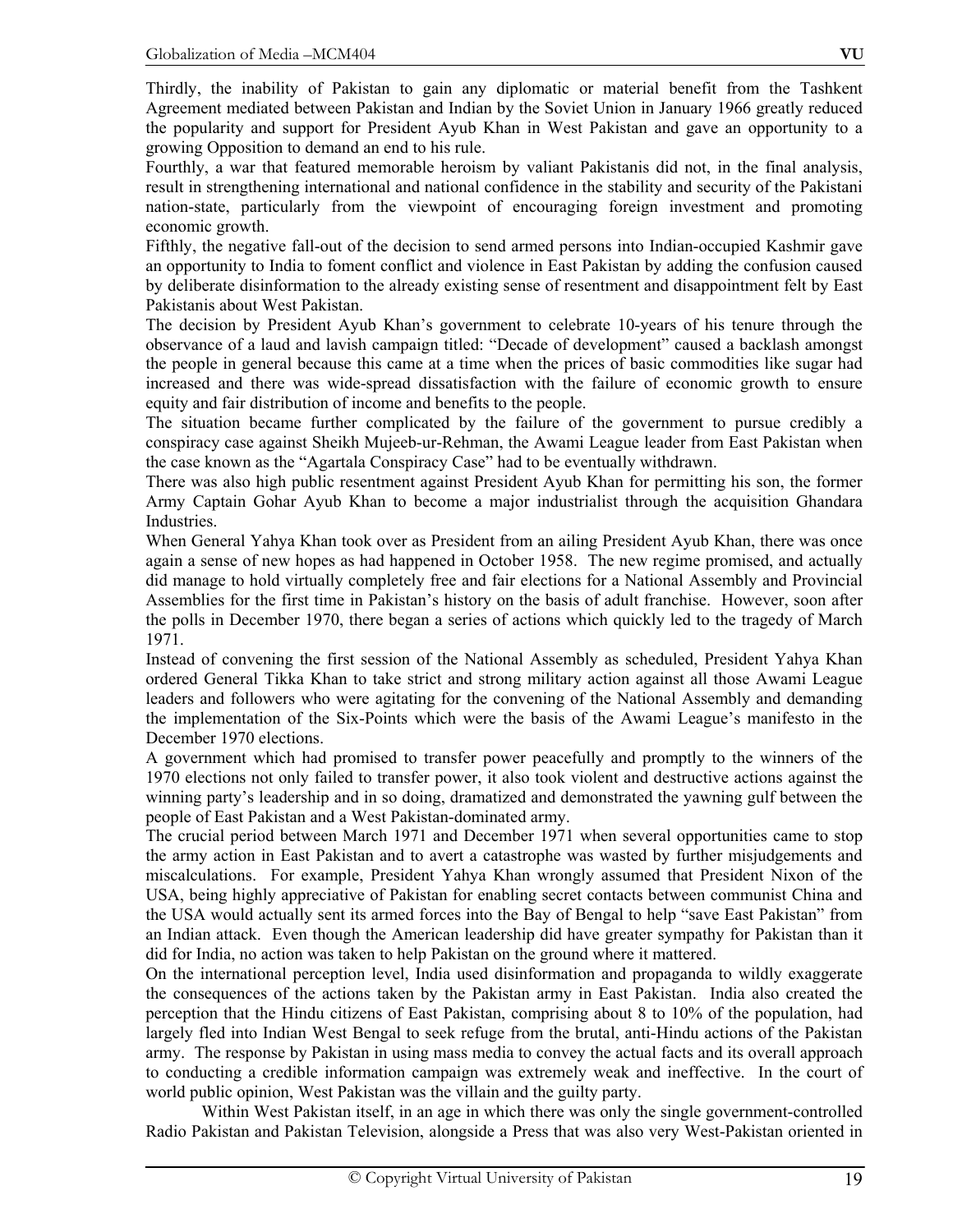its coverage, there prevailed a lack of awareness about how serious and dangerous the situation was becoming in East Pakistan after March 1971.

The attitude was well-reflected in the comment made by Mr. Z. A. Bhutto (the leader of the PPP who had refused to attend the session of the National Assembly unless there was a prior agreement with the Awami League) on his return from Dhaka in March 1971 soon after the army action had begun. He said: "Thank God, Pakistan is saved". Whereas in less than 10 months after this comment was made, Pakistan had broken into two and was far from "saved".

The sheer distance of East Pakistan from West Pakistan, the suspension by India of overland flying rights for Pakistani aircraft resulting in the very long route having to be taken via Sri Lanka, the enormous difficulties of supplying troops in East Pakistan with equipment and support from West Pakistan, the encirclement of East Pakistan by India on 3 out of 4 sides, the numerical advantages of India over Pakistan in all respects, the loss of support by the people of East Pakistan as a result of the actions taken after March 1971: all these factors, and more, allowed India to fulfil its long-held desire to damage and undo Pakistan. In November 1971, India abandoned any pretence and openly sent its troops into East Pakistan, culminating in the surrender ceremony of 16 December 1971.

Thus, the dream and the vision of the founder of Pakistan and the tremendous expectations of the people of Pakistan that they would be able to sustain a unique, two-winged state structure were finally shattered. The prime responsibility lay within the country itself, with its leaders and with its people for allowing leadership to take disastrous and ill-considered decisions.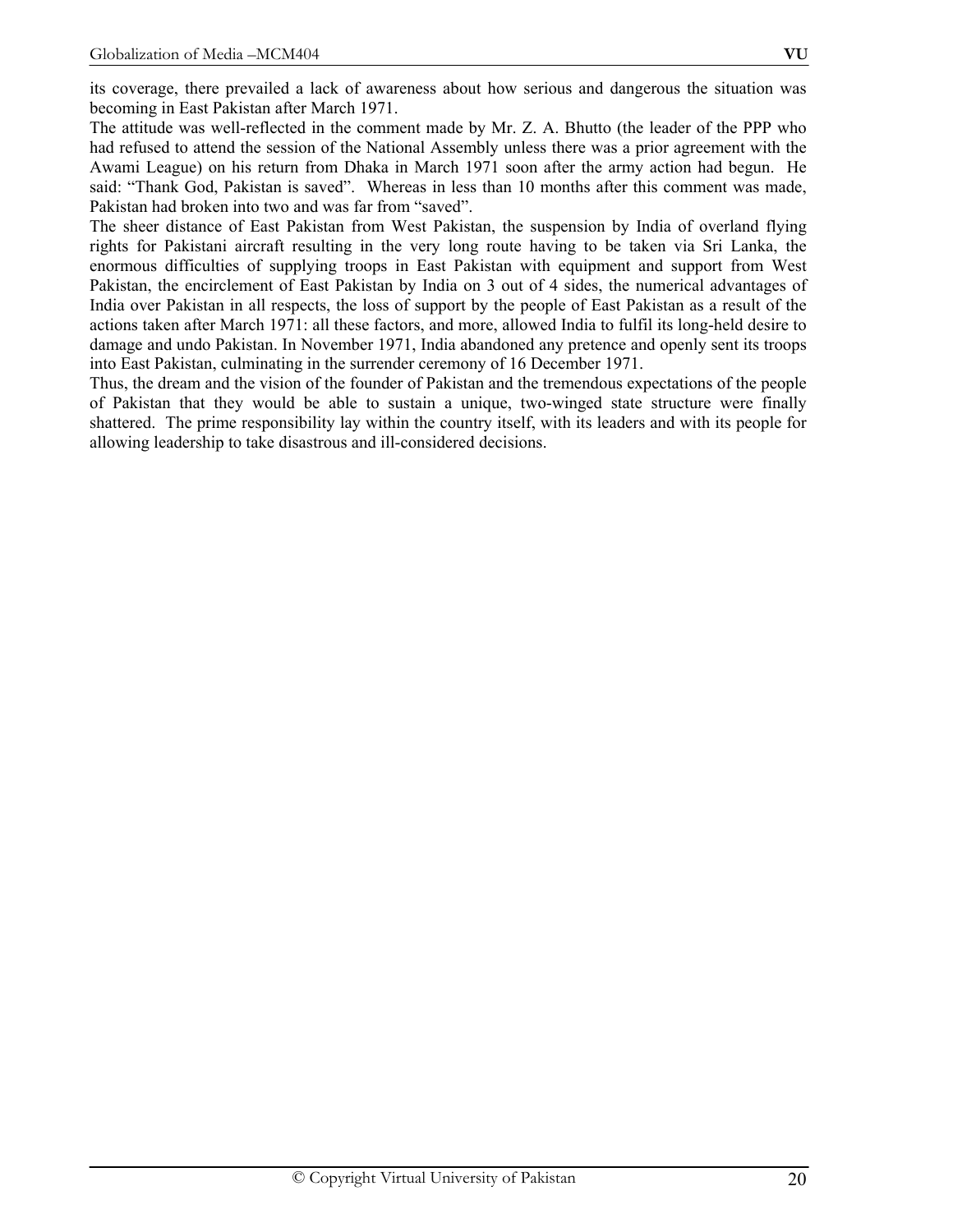#### **Lesson 6**

## **"RENEWING PAKISTAN: 1971-2005"**

## **PART-I: 1971-1988**

 In lectures number 6 and 7, we are examining a period of 34 years of Pakistan's history between 1971 and 2005. In part I, we are examining the period of 17 years i.e. from 1971 to 1988.

The period of about 34 years is marked by the same kind of extremities which were part of Pakistan's previous 24 years i.e. from 1947 to 1971.

By "extremities" we mean that there have been periods of our history where there have been abundant hope and expectations of a new beginning which would be sustained for a long time to come. However, soon after experiencing such high hopes, the actual turn of events proved to be different from the original expectations.

For example, with Independence in 1947, there was a general expectation that, despite the enormous difficulties faced by Pakistan at its birth, the people would produce good leadership that would overcome these problems and would create a lasting unity between East and West Pakistan. But within the first 11 years of our history, as we saw in lectures number 2 and 3, the kind of actions taken and major mistakes made, resulted in martial law being imposed in October 1958. In turn, with the commencing of a completely new order under martial law, new hopes arose that the mistakes of the first 11 years would not be repeated.

Yet, in spite of some positive measures taken by the martial law government and the post-martial law government, both led by President Ayub Khan, the situation deteriorated rapidly, leading to the disintegration of the country in December 1971.

Similarly, when we view the period of 34 years from 1971 to 2005, there have been several stages at which fresh new hopes arose and then after some time, those hopes proved to be ill-founded.

In lecture no.6, we are reviewing major features of approximately 17 years duration i.e. from 16 December 1971 to about 17 August 1988 when President Zia-ul-Haq died in an airplane crash in Bahawalpur.

Broadly speaking, these 17 years can be divided into two phases i.e. about 7 years in the first part, in which a new government under a civilian, political, elected head, led the country. The second part of this period began on 5 July 1977 when the then Chief of Army Staff (General Zia-ul-Haq) removed the civil, political, elected government, imposed martial law and began the tenure in which he also became President and retained the office of both the President and Chief of Army Staff till his death on 17 August 1988.

Once again in this period, there was witnessed the tendency towards extremes.

In the first part of this period i.e. 16 December 1971 to 5 July 1977, virtually all executive powers were concentrated in the hands of the civilian, political, elected Prime Minister.

So extreme was this extreme that, as per the original version of the 1973 Constitution enforced from August 1973, the signature of the President of Pakistan could only be accepted as being the authentic signature if it was countersigned by, or accompanied by the signature of the Prime Minister of Pakistan! This kind of extremity which made the President of Pakistan (President Chaudhry Fazal Elahi) virtually powerless is best reflected in a joke that became widely quoted at that time. The joke went that a slogan had actually been painted on the walls of the Presidency of Pakistan (at that time located in Rawalpindi), to the effect that: "Sadar Fazal Elahi ko reha karo" ("release President Fazal Elahi from captivity").

 At the same time, it was also necessary to refer to the fact that power could also be an illusion because the exercise of power is often limited by a number of obstacles and realities which are not always taken into account by those outside the power circle. For a revealing perspective on this aspect of power during the tenure of Prime Minister Zulfiqar Ali Bhutto, students are advised to read the complete book, or at least parts of a book titled: "The mirage of power" by Dr. Mubashar Hassan, who served as Federal Minister in the Cabinet of Prime Minister Zulfiqar Ali Bhutto and who was also Secretary General of the Pakistan People's Party. He was a first-hand witness of the limitations of power. Hence his choice of the concept of the word: "mirage" to convey the limitations of power itself.

 Be that as it may, on paper, as well as in practice, it is nevertheless true that this period i.e. 1971-1977 did witness the use of power by a civilian government in a very arbitrary manner, followed by the even more harsh, arbitrary use of power and force by General Ziaul Haq.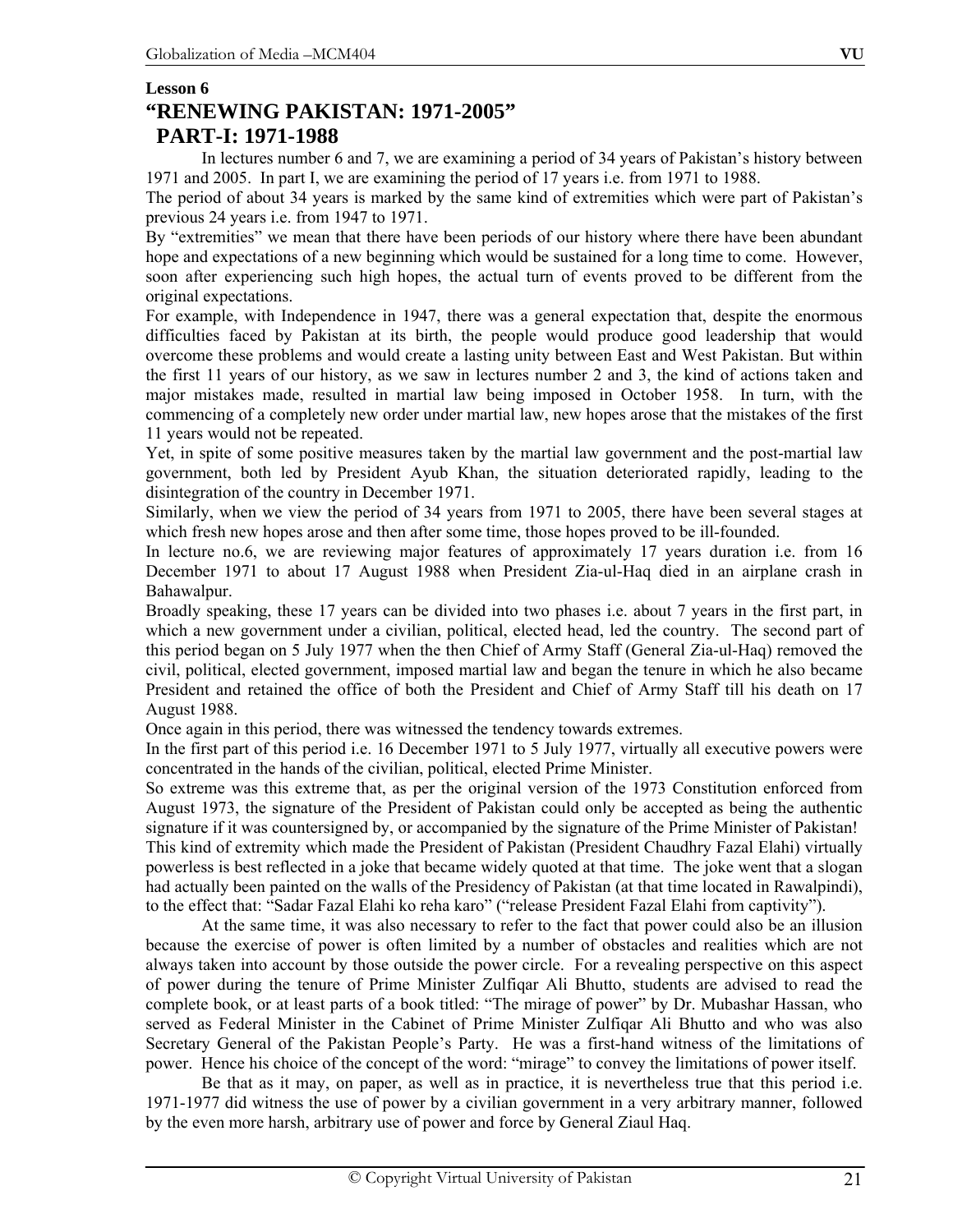The textbooks in schools and colleges fail to do justice to the realities of history in general. This is why the second part of this handout reproduces an extremely profound and thought-provoking excerpt from a lecture delivered by one of the foremost historians of Pakistan, namely Professor Sharif al Mujahid, formerly of the Quaid-e-Azam Academy, Karachi and the University of Karachi. In this lecture, the Professor pertinently calls for a fundamental re-appraisal by Pakistani historians of how they represent and interpret the country's history. Even though this lecture is primarily meant for highly qualified historians and specialists, it provides students with a fascinating glimpse of the basic issues that shape how young people in particular can be presented with imbalanced and inappropriate versions of history.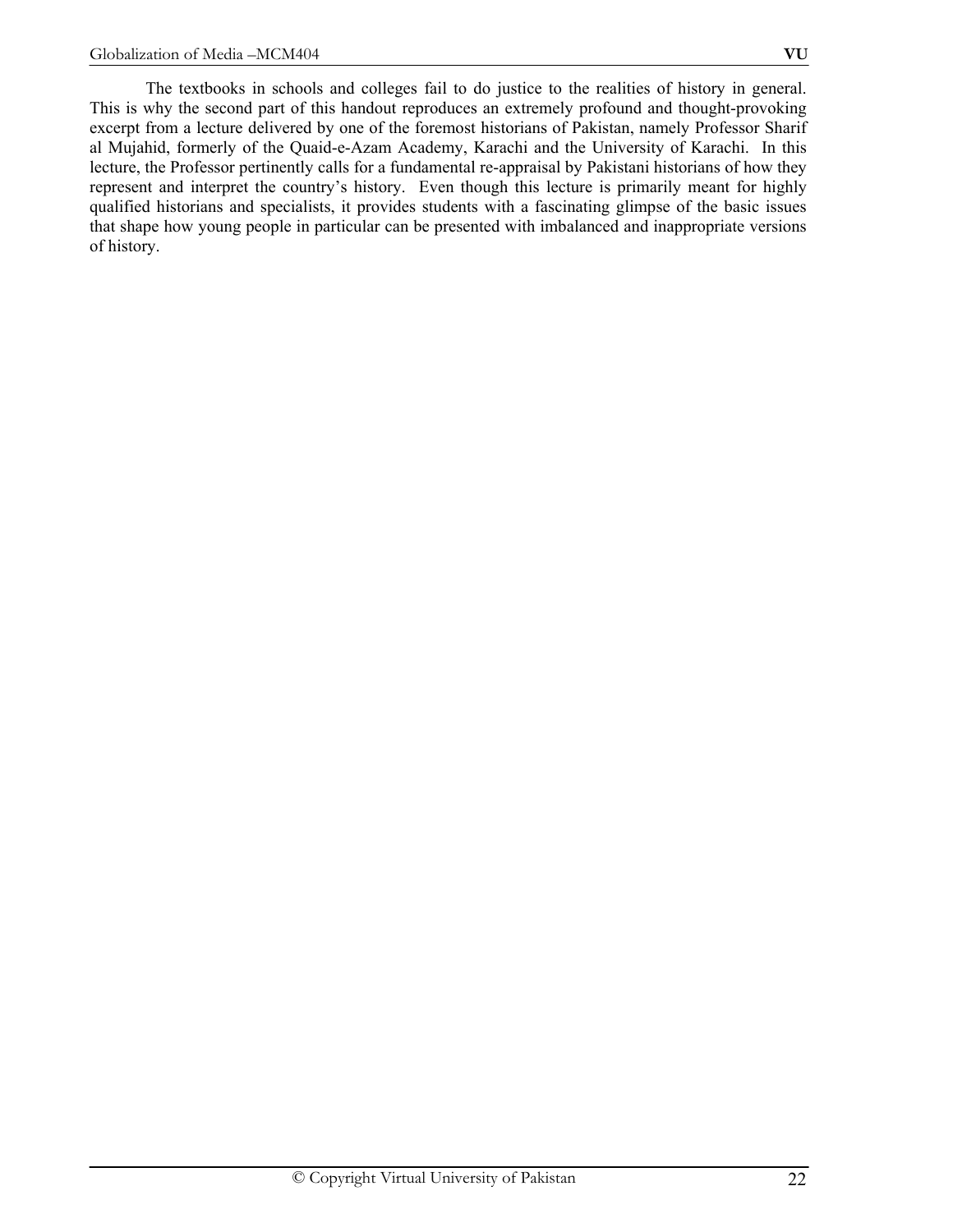# **Lesson 7 RENEWING PAKISTAN: PART II 1971-2005 (1988-2005)**

**Note:** While the verbal content and the power-point presentation of this lecture focus on the period 1988-2005, and deal with principal themes and events concerning the elected governments, it is also necessary for students to learn about the nature, functioning, problems and challenges of caretaker governments in the same period because 3 governments were specifically Caretaker Governments whose origins, duration and duties are quite different from the normal elected governments.

 This is why 3 handouts have been prepared to help students to reflect upon both the nature of Caretaker Governments and the various aspects of accountability which have been a major feature of expectations regarding Caretaker Governments.

These 3 handouts are also relevant as background material for lecture  $# 6$  i.e. Renewing Pakistan: Part I, 1971-2005 (1971-1988) and for lecture #10 i.e. "The political system of Pakistan" These 3 handouts represent 3 essays written by the lecturer during his tenure as Minister of Petroleum & Natural Resources in the Caretaker Government of November 1996-February 1997. These essays were published in leading newspapers at that time and have also appeared as chapters in the book titled: "Storms and Rainbows" by Javed Jabbar published by Summit Media and Royal Book Company, BG-5, Rex Centre, Zebunnissa Street, Karachi 74400, Tel: 5684244, 5653418, e-mail: royalbook@hotmail.com.

The titles of the 3 chapters being provided as handouts are:

- 1. Challenges faced by Caretaker Governments
- 2. Accountability: History and Truth
- 3. Accountability by a Caretaker Government

#### **Challenges faced by Caretaker Governments**

 A caretaker government in Pakistan begins with enormous disadvantages compared to an elected government. There is immediately the issue of positive acceptance. Only in one out of the six caretaker cabinets established in our country between 1988 and 1996 has a caretaker government been installed in office with the consent of the principal political parties and the establishment. This was in the case of the Moeen Qureshi cabinet of August-October 1993. In every other instance, the induction into office of a caretaker government has occupied the place vacated by a government of the aggrieved political party or an ousted coalition.

 Of all the institutional forces that are active in the public process of the country, and these include the political parties, the bureaucracy, the business community, the feudal and the agriculturist classes as also the Armed Forces, that remain an important element of the public process, the caretaker cabinet is the least prepared, by prior arrangement, or by sheer practice, to function as a team. Every other one of the above forces in public life has been operating as a specialized unit for years, if not decades past.

 Even in Pakistan where major political parties do not maintain shadow cabinets whereby senior opposition leaders have the responsibility to specialize in the important ministries and sectors of government as a way of monitoring what the government does and of preparing to take office after the next election, political parties which form normal governments have the advantage of possessing a prior sense of team work and coordination amongst the senior leaders who eventually occupy ministerial office.

 In contrast, a caretaker cabinet is assembled virtually overnight, within hours or days of the dissolution of the National Assembly and the dismissal of the previous government. Thus, suddenly, a set of 12 or 15 or 18 people have to begin functioning as a single team. Despite the fact that several team members, or all of them, may know each other previously, they have never before worked together as a policy-making unit. While all the members of a caretaker team may have an identity of views on the necessity for the dismissal of the previous government, it is inevitable that they will have individual variances on substantive issues. In the absence of a shared political ideology or manifesto, the caretaker cabinet has to very rapidly evolve its own unified political approach to complex issues or adopt broad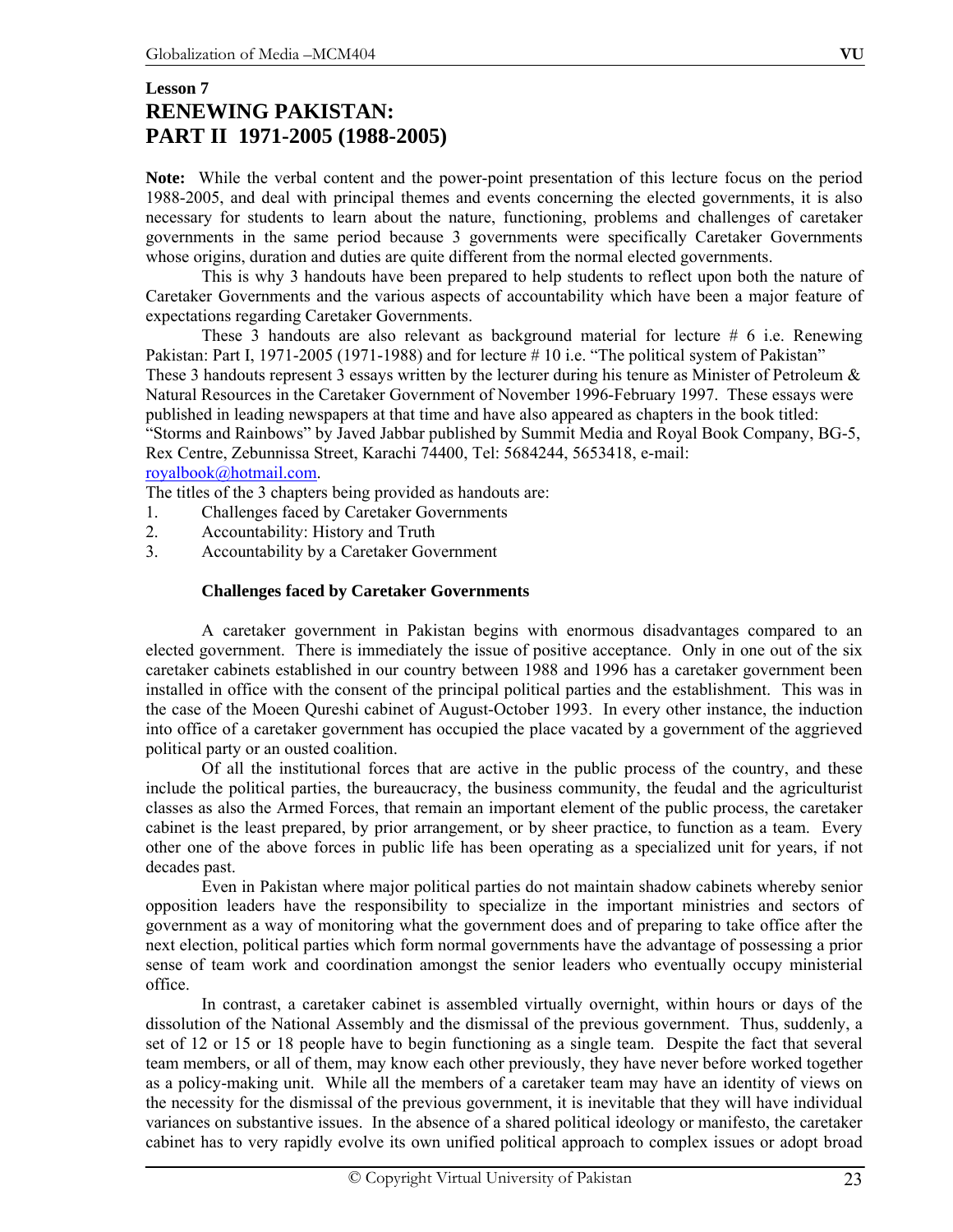The current administration came into office at a time when the people had accumulated an extraordinarily intense level of frustration with the lack of punitive accountability during the prior part of our history.

In-built checks and balances of our system, such as they are, had proved to be almost entirely ineffective in the face of a veritable assault upon the norms of equity and democracy between 1993 and 1996. This assault was made all the more devastating because it was being committed by an elected government. When even the superior judiciary, despite delivering a historic judgement in the Judges' case which vigorously asserted the principles of judicial independence, was unable to ensure prompt and effective enforcement o its judgements, the level of public despair had built up by October 1996 to a level perhaps unrivalled in our democratic history. Simultaneous to this total loss of faith in the political leadership there was a continuous decline in the quality of governance, in a deepening economic crisis, and in polarisation and drift.

 If, for a moment, we assume that the President acted on November 5 without first drawing up a long-term strategy which would ensure a prevention of the very same sickness which we have just been relieved of, the President simply had no choice but to dissolve an Assembly that had become the simple captive of a coalition majority. This was comprised of numbers mainly held together by the force of charisma, with all its blinding and distorting consequences as well as the carrots of corruption offered to the occasional floor-crosser, or used more widely to keep the band in check.

 The caretaker government is inducted into office almost always because the previous government has, in the judgment of the President, violated its mandate. To take note of the consequences of these violations and to identify cases as well as individuals responsible for these breaches of trust becomes an unpleasant but unavoidable obligation for a caretaker government. In doing so the caretaker government immediately comes face to face with the requirement that it remain neutral and impartial in order to be able to conduct free and fair elections. However, the two duties need not be contradictory to each other. While pinpointing specific deviations and malpractices, the interim government can make sure that there is an even-handed and equitable approach to preparing for the electoral process. In this respect the fact that it is the Election commission which has the supervisory authority to conduct the polls is a crucial determinant in ensuring impartiality.

 Notwithstanding the daily barrage of accusations by the ousted political party, the present caretaker government has tried to ensure at every step that it remains truly impartial and neutral with regard to the preparation for, and the conduct of, elections. Two realities alone substantiate this contention. One: The balance and fairness with which government-controlled radio and TV are providing daily coverage to the activities of the ousted political party's leadership and the invitation to the same ousted party leaders and to independent critics to participate in live debates on electronic media. Two: the very large number of candidates from the ousted party who are freely participating in the electoral process. If the caretaker government was truly biased against the ousted party, then neither of the above two realities would be evident, as they are at present.

 In an entity as complex and volatile as a nation, the task of looking after only "day-to-day" affairs is itself replete with long-term implications. Except for minor, procedural aspects of administration, most dimensions of government require decisions to be made that have short-term as well as medium-term and long-term consequences. The vital interests of 130 million people cannot be put into a state of suspension for 100 days because each of those days can represent, in real terms, a whole year either gained or lost, depending on whether an important decision is taken when it should be taken, or postponed because it has long-term implications.

 Perhaps the most difficult challenge that a caretaker government faces is to transcend the limitations of time. From its very inception, a caretaker government and the entire population knows its exact tenure in office. Faced with the task of fulfilling high expectations about conducting effective accountability as well as formulating policies that elected governments tend to avoid because of either their unpleasantness or potential unpopularity a caretaker government has to mobilise active and meaningful support from a variety of groups and organisations, each of which is conscious of the brief nature of the caretaker tenure.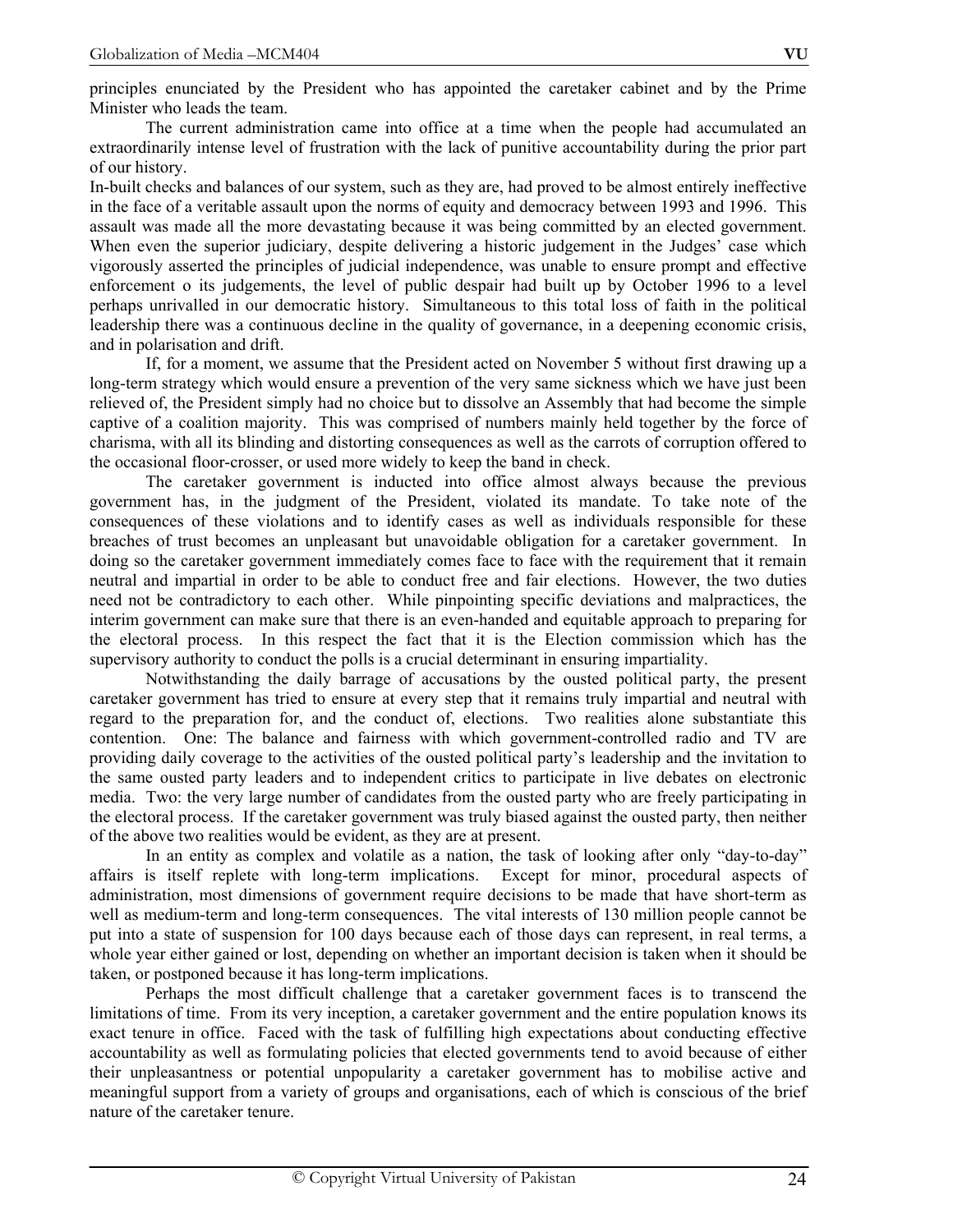This being the objective reality, these are some of the disadvantages with which a caretaker government begins and conducts its work, and in spite of them, is judged for its performance as the government of a country.

## **Accountability: History and Truth**

 The principal facet of accountability on a world-wide basis is that there is not a single instance in over 180 nation-states where accountability has been enforced through civil, legal and peaceful means in any thing less than years and months of preparation for trial in the courts. Except in situations where military rule prevails and short, summary trials are possible or where outright wars and violence mark conditions in which the "guilty" are instantly executed, there is not one example of any political leader anywhere in the world being brought to trial and given a sentence of conviction within a few months.

 Whether it is well-established and credible systems of justice as in the industrialized democracies of Europe and North America or whether it is in the world's largest democracy such as in India, the existence of a civilian political system makes it mandatory and unavoidable that the preparation of cases to hold politicians accountable is done in a careful and systematic manner, which requires years of previous time.

 Seen against this harsh reality, the wide-spread disappointment expressed by the people, politicians and the Press in Pakistan at the alleged failure of the Caretaker Government to bring suspected crooks to book becomes an unrealistic and unreasonable expectation. Moreover, when the High Courts of our country are willing to give the benefit of relief to the accused and grant them bail either before arrest, or after arrest, then the preparation of effective cases against the accused becomes slower and more difficult than normally so. In one case, a High Court restrained the authorities from arresting a well-known individual who wanted to participate in the elections by passing the order that he should "not be arrested in any case."

 There are six theoretical requirements of accountability. First, it should be fair and even-handed in scope, not partisan or party-based. Second, accountability should be multi-level, from the top to the bottom. Third, it should be multi-sectoral: inclusive of politics, industry, agriculture, government service and all other sectors of activity. Fourth, accountability should be just and equitable; it must allow for the accused to be able to defend himself and to have recourse to appeal, at least more than once. Fifth, accountability should bring punitive action that is substantial enough to serve as a deterrent and discourage the recurrence of malpractices. Sixth, accountability must include a review of sophisticated, complex white-collar crime, and in doing this not be confined to the obvious and simplistic offences. Incidentally, the evil benefits of this type of crime call for the formulation of a more appropriate term such as "white-collar and black-pocket crime" because it is in "black pockets" that the loot eventually ends up.

 Accountability is a long word with a short, sharp and irreducible meaning. Being held to account for one's actions during life itself rather than in the hereafter requires facing up to the most basic truth of all. The reality of one's own self. In turn this has large and deep implications. If we begin to practice accountability ourselves instead of only preaching it, then the word has profound and disturbing consequences. Virtually every aspect of our individual life comes under its purview. From our private self to our family's interests, from our role in the neighbourhood and the community in which we live to our conduct in the professional sector to which we belong and all the way through to the fulfilment o our responsibility as citizens, accountability can become a vast, all-encompassing framework within which we must judge our own actions.

 Fortunately for all of us at the present time, the word "accountability" has a far more specific, relatively narrow and focused meaning. In 1996-97 in Pakistan, accountability has come to mean holding to account the top political leaders of our country and their cronies for their misuse of public offices during the past several years.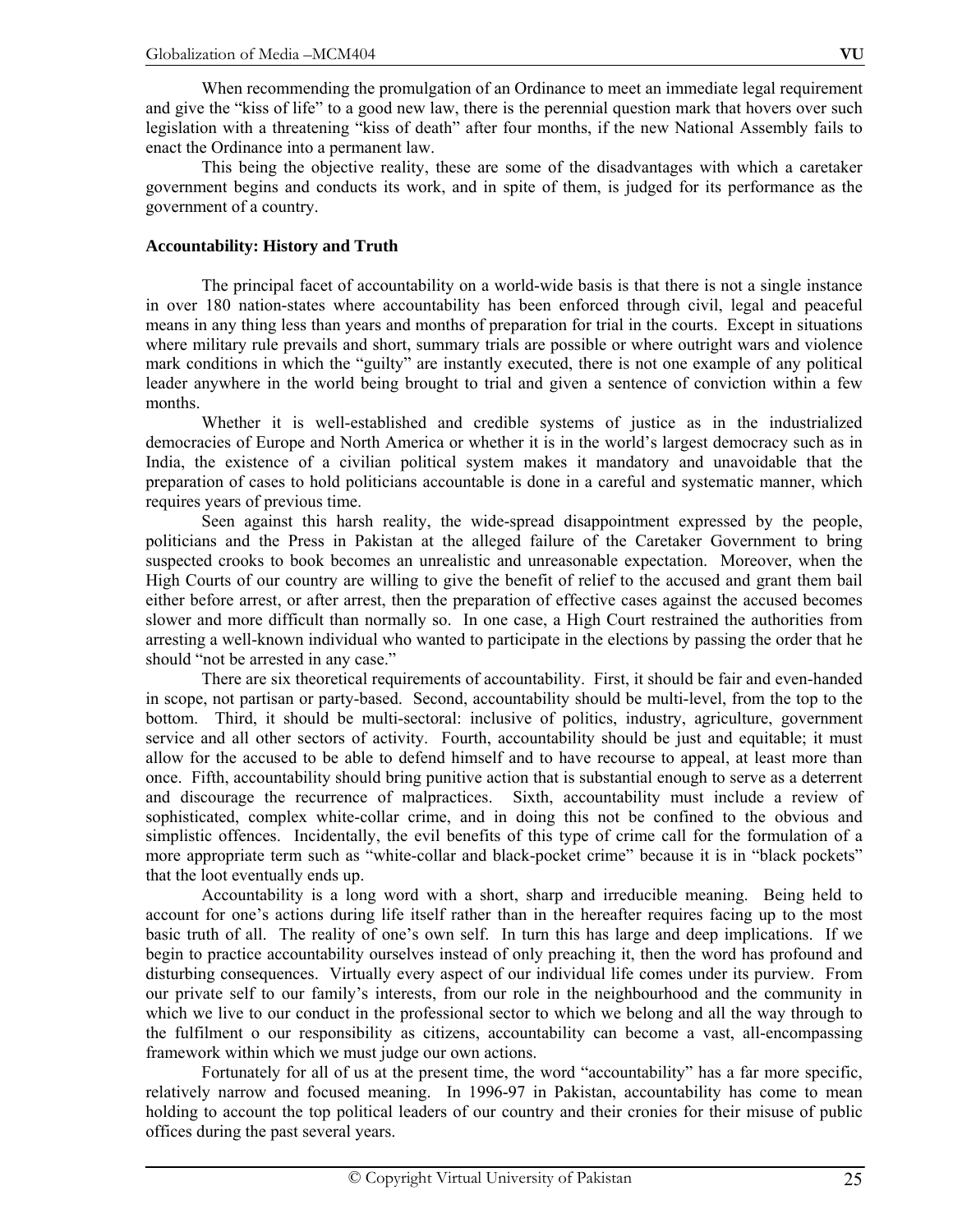Though restricted in its scope, this particular interpretation of accountability has been growing steadily over the past 50 years of our history. It accelerated onwards of the 1960s, gathered full steam during the 1980s and has come to a boil t this time.

 There was a demand to conduct accountability in pre-1971 Pakistan as well. But it was after we lost half of our country and saw the horror of the complete lack of accountability for our great tragedy that the nation became even more cynical about this process. Without assigning guilt to a particular individual, we cannot ignore the fact that all the principal characters involved in the situation leading to the break-up of Pakistan actually got "clean away" from the scene of the crime.

 The worse that General Yahya Khan suffered was to remain under house arrest till his demise. Mr. Zulfiqar Ali Bhutto became the President and Chief Martial Law Administrator and then Prime Minister. His assassination in 1979 had nothing to do with his role in the 1971 tragedy. Sheikh Mujibur Rahman went from captivity in Pakistan to become President of Bangladesh. His assassination in 1975 had to do with the post-1971 situation in his country rather than with his role in events lading up to 1971. Similarly, all other players suffered no ignominy for their role in the worst part of our history. The report of the Hamood-ur-Rahman Commission which investigated the disintegration of our country remains secret 25 years after it was compiled.

 Our civil service was held to account for its own bureaucratic sins both by General Yahya Khan and Zulfiqar Ali Bhutto but the sweeping and some times subjective nature of the outright dismissals tainted the processes.

 Distortions in our relationship with accountability have an even more historic dimension. During the lifetime of the Quaid-i-Azam himself, within weeks and months of the creation of Pakistan, reports began to emerge about corruption at high levels in government. One of the major figures who despaired at this early neglect of accountability was Khan Abdul Ghaffar Khan. The came the assassination of our first Prime Minister Quaid-i-Millat Liaquat Ali Khan. A man who was so financially incorruptible as to leave only a paltry sum in his bank account deserved to have his killers held to account for their heinous crime.

 Over the past forty-years, speculative interpretations name prominent individuals as suspects in the Liaquat assassination. The official inquiry was not received as a credible analysis. In addition to the original stain of financial corruption on the white and spotlessly clean garment of accountability were now added the red stains of blood; people could actually get away with murder.

 When the black gowns of the superior judiciary joined the blood-stained garb of accountability, a decisive turning appoint was passed. The legitimisation of the dissolution of the Constituent Assembly by Governor-General Ghulam Muhammad and his dismissal of Prime Minister Khawaja Nazimuddin re-established a new ground norm that went beyond the justified and unavoidable dismissal of Dr. Khan Sahib's NWFP government in August 1948, when the provincial regime declined to accept even the symbolic elements of the new state of Pakistan. The disruption of the constitutional process, slow and weak as it was in 1953, marked a collaboration between the forces of the establishment and the superior judiciary. It then took over four decades to begin to correct this warp when the activism and independence of the Supreme Court in 1996-97 became a potent factor.

 With the imposition of martial law for the first time in 1958, accountability became subject to dictatorial whim and to one individual's personal ambition. The re-impositions of martial law in 1969 and in 1977 aggravated the distortions that are inevitable when an arbitrary and authoritarian system determines, by sheer individual discretion alone, the parameters of accountability. The judicial verdict that sent Zulfiqar Ali Bhutto to the gallows in April 1979 represented a callous collaboration between the personal elements of martial law used only for selfish purposes and the dignity and credibility of the superior judiciary that was usurped for the sake of expediency.

 In this historic setting, from the very out-set, the absence of a constitution subverted accountability, both as a principle and as a process. The civilian political sector also became part of the systematic evasion of accountability.

 The 1956 Constitution was not permitted to live long enough to create a viable methodology. The 1962 Constitution did not adequately recognise the weightage that was owed to East Pakistan. Though the Legal Framework Order of Geneal Yahya Khan was well-intentioned it was ultimately, badly executed. Thus, the 1973 Constitution, though misleading as an ideal parliamentary format, simply came too late to do much good. This is why its principal sponsor very quickly undermined its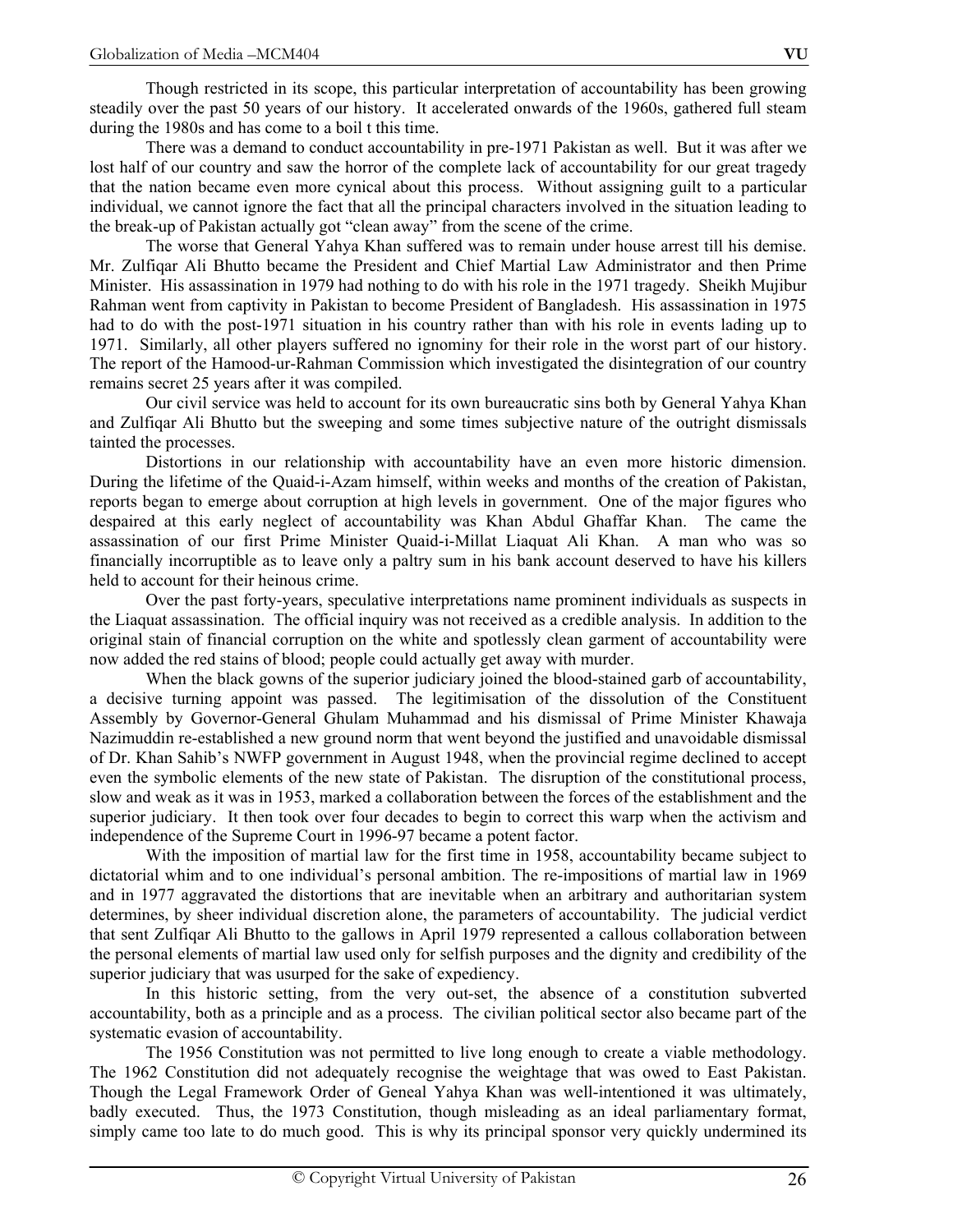spirit by moving seven amendments to it, these changes being hostile to the independence of the judiciary. Between 1985 and 1996, though there have been attempts to enforce accountability by the political sector *a la* Mr. Muhammad Khan Junejo's dismissal of three Ministers on alleged or real grounds of corrupt practices, these attempts have been limited and largely inconclusive.

 Perhaps there has never been a greater distance between the political sector and the truth of accountability than the gap that prevailed between these two parameters from 1993 to 1996. These three years witnessed an unprecedented deviation in the use of executive power by the holders of public office from the norms of equity and transparency.

## **Accountability by a Caretaker Government**

Worldwide, the experience of accountability is a mixed one. Despite the existence of institutional checks and balances in the industrialised democracies, individuals are able to circumvent these restraints. Initially, President Richard Nixon and Vice-President Agnew and their colleagues in the US Presidency were able to indulge in patently illegal actions for a considerable period of time before two investigative journalists forced the institutional system to, in turn, enforce accountability upon them.

 Yet, 20 years later, we have the spectacle of President Clinton being re-elected to a second term even while the investigation into the Whitewater case continued in the third year. There is also the case of Speaker Newt Gingrich being re-elected to head the House of Representatives in January 1997 despite a self-acknowledged breach of ethics and despite having been strongly censured by the House Ethics Committee.

 There are a number of other individuals associated with corrupt practices in their local constituencies or in national scams, such as the housing and loans association project in the USA who have successfully evaded accountability.

 In India, the Bofors guns scandal involving Rajiv Gandhi which erupted in 1986 continues to be investigated 11 years later. Earlier, Sanjay Gandhi was also associated with the Maruti car project in which there were accusations of the government unduly favouring him. With a number of charges against him, the former Indian Prime Minister P.V. Narasimha Rao was re-elected to parliament and then continued to go in and out of court in connection with cases filed against him.

 In South Korea, two former heads of state were prosecuted for corruption and for ordering firing on civilians. They were then sentenced to stiff punishment, but only after years of investigative preparation of their cases.

In Japan, a number of Prime Ministers had to resign their offices due to charges of financial malpractice. There, too, it took some years before a couple of convictions could be obtained.

 Italy presents the finest example in contemporary times of comprehensive accountability enforced in the political sector. The integrity and determination of a single magistrate and the willingness of one small-time politician to confess to his misdeeds became a giant snowball that flattened dozens of leading politicians, including former Prime Ministers.

Our own historic experience of accountability and the international context of this process were in vivid contrast to the extraordinarily high expectation of the people of Pakistan when President Farooq Leghari dissolved the National Assembly on November 5 last year. The Caretaker Government's own early enthusiastic references to the need for accountability acted like sparks to a dense, dry forest that was swiftly inflamed, whipped up by a remarkable level of sheer hype in the Press, which conveniently omitted to study the worldwide experience of accountability. While references were made to the limitations of the investigative system available to the caretaker government to identify the intricacies by which contemporary corruption is committed in high places, the overall approach to this issue remained, and remains, quite unreasonable.

The additional restriction was that the Caretaker Government had to remain fair and impartial in assisting the Election Commission in the conduct of elections on February 3. The prosecution of individuals belonging to particular political parties was instantly seen as victimisation and an erosion of the neutrality of the Caretaker Government.

The Caretaker Government took nine sets of actions that directly facilitate accountability. Perhaps the most important is the promulgation of the Ehtesaab (Accountability) Ordinance. This represents an entirely new framework for the subject. For the first time, an individual citizen has been given the legal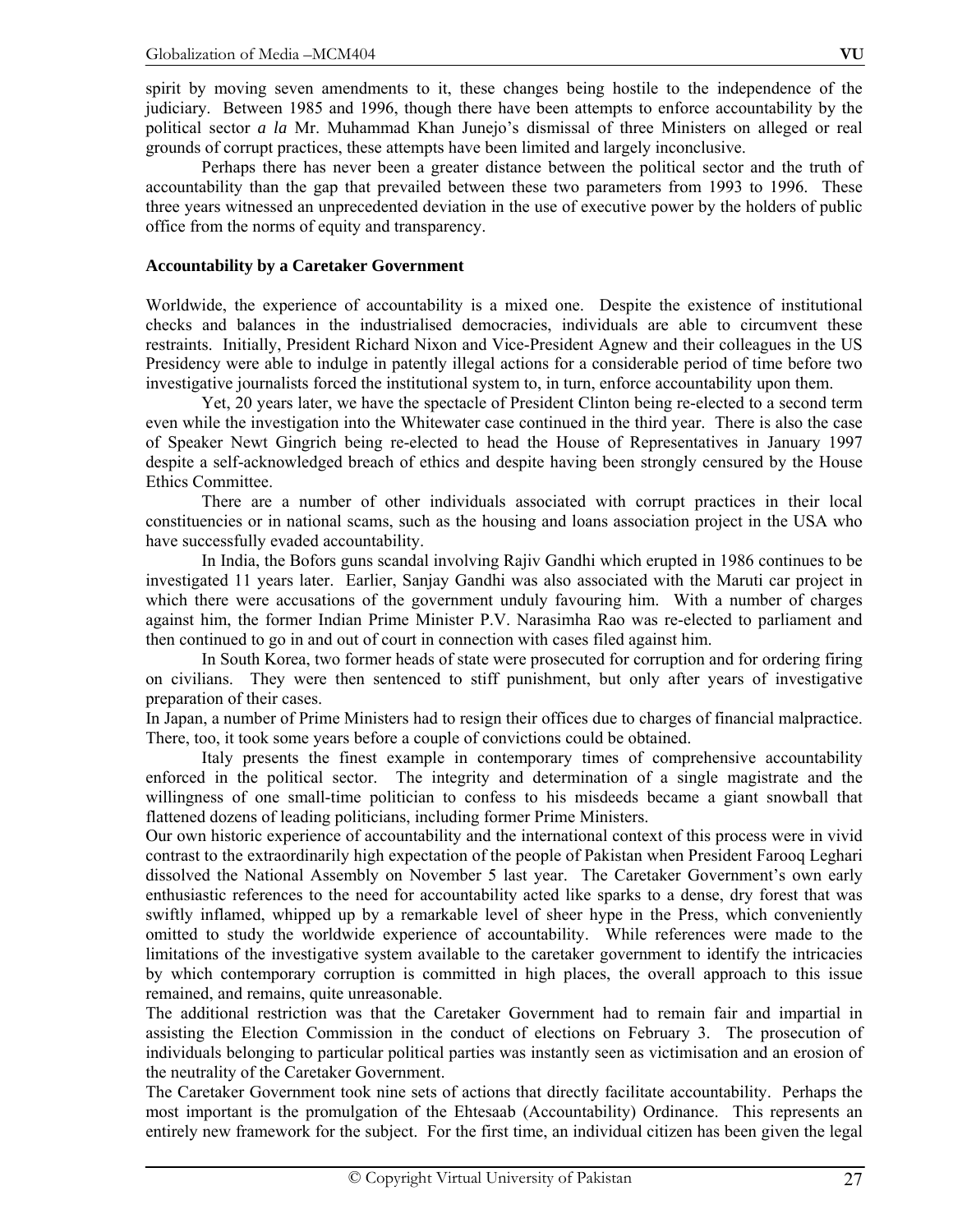Previously, it was only the government or the judiciary that had such a right. In conceptual terms, this is a revolutionary change. At the same time, the process has been made independent of the Executive the moment it is referred to the Chief Ehtesaab Commissioner. Thus, there is a new enhanced judicial power as a determinant of accountability.

The second set of actions by the federal and provincial governments was to initiate investigations into misuse of power and malpractice by both political leaders and officers in recent years. Inevitably, the initial concentration of this work was on the immediately preceding government whose tenure of office was from 1993 to 1996.

This period alone offered the scope of a massive scale for inquiry: hundreds of deviations from laws and rules were identified. In the Ministry of Petroleum and Natural Resources alone, 50 cases referred o the Ministry of Interior for further investigation and consideration for onward reference to the Chief Ehtesaab Commissioner. The Auditor General of Pakistan was invited to conduct special audits of certain departments. Based on the findings o these special audits and other investigations, a total of 239 cases (at the rate of over two cases per day in our tenure!) have been referred to the commissioner by the Caretaker Government.

Thirdly, transfer of officers and staff was undertaken on a comprehensive basis to ensure effective investigation. Contrary to the view often put out by critics of the caretaker government that, conduct of elections being its primary task, no a single officer should be transferred, we now have a situation where the Supreme Court of Pakistan has upheld corruption as a justifiable ground for the dissolution of the National Assembly and the dismissal of the government.

Unless officers and staff associated with malpractices are removed, there can be no meaningful investigation of corruption. As it is, even after their transfers, the going is slow because there are still remnants of the appointees from the previous government wh9o either have covert loyalties to the ousted lot or who are themselves so corrupt that they will not easily facilitate investigation by a new setup.

There was a additional problem of not being able to take instant punitive action against the officers being transferred out of departments because of the protection that they enjoy under the law and under their service rules. At the worst, they can be appo8nted 'Officers on Special Duty' where they continue to enjoy the same pay and benefits. After moving dozens, if not hundreds of officers, finding new and more reliable and competent officers to help conduct accountability was in itself a significant task undertaken by the caretaker government.

Fourth: For the first time, as many as 30 senior officers as well as a handful of politicians were arrested on suspicion of their involvement in corrupt practices.

Fifth: A large number of dubious allotments of public land and special favours to selected private parties were either cancelled outright or given due legal notice of suspension to firm up accountability.

Sixth: A number of amendments were introduced over a period of time to election-related laws. The main objective was to make it mandatory for all individuals seeking elective offices to reveal the wealth and income that they personally possess as well as the wealth in the name of their spouses and immediate family members.

Information about the amounts that aspirants owe to utility oganisations and to government guest houses, hostels etc. was made public, Breaking from convention, long lists of companies and individuals who have defaulted on their back loans were also published in the press. An amount of over Rs 3.67 billion, a sum badly needed by the national exchequer, was obtained through such measures.

Seventh: On the electronic media, unprecedented live telecasts were arranged of face-to-face encounters and debates between representatives of political parties and individuals with completely conflicting viewpoints on major issues. The subject of accountability was a recurring topic in these live telecasts. This enabled a new level of mass participation in the frank dialogue and discussion on how accountability should be conducted in Pakistan. Without censorship or interruption, participants in these live debates on TV and radio freely made extremely critical comments on the caretaker government, reflecting the tolerance and commitment to freedom of the interim government, an essential pre-requisite for the fair conduct of accountability.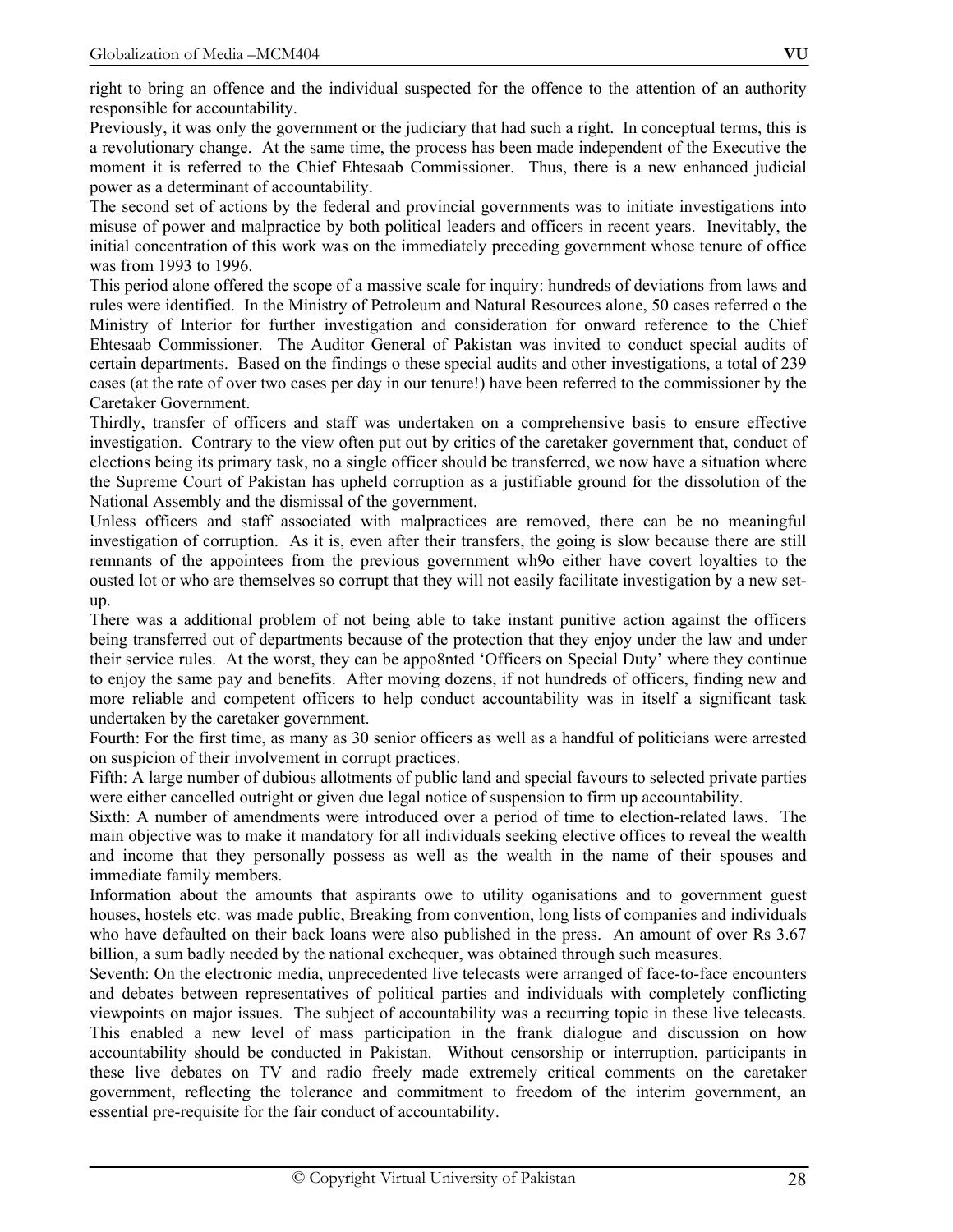Eighth: The comprehensive reforms made by the cabinet in the use of Executive power through the abolition of discretionary authority, whether for the allocation of plots of land or tanker loads of oil products, marked a significant step forward in enforcing accountable and responsible behaviour by public officials.

Ninth: the promulgation of the Freedom of Information Ordinance has given citizens a radical new power to gain access to a wide range of documentation and data which had previously been kept far away from public scrutiny. By this one act alone, the whole process of accountability has taken a giant leap forward and made it possible for the mysteries of bureaucracy and policy-making to be laid open to review by citizens.

 In conducting accountability in the 1990s, special attention has to be given to the intricacy of white-collar-black-pocket crime. This is a dense, multi-layered phenomenon which is neither simple nor straight forward like conventional crime. Unusual patience and persistence are required to un-cover the diversions that are deliberately planted to make detection slow and difficult.

 This kind of crime is also commissioned at crucial stages by verbal, rather than written instructions. Through just a wink and a nod a nefarious deal worth millions of dollars can be sealed for the benefit of one or more persons, without leaving a trace. A single telephone call exchanged between two individuals can ensure that a transaction is shaped in a certain way and when the government of the day is itself in-charge of the telecommunications sector, it can also ensure that certain types of phone calls are not "tapped" or recorded to avoid leaving any evidence.

When it involves written records, white-collar-black-pocket crime is a linguistic and contextual enigma which has to be very carefully unravelled. For instance, if the individual drafting the language and the terms of a commercial tender document wants to slant the conditions in favour of a particular potential bidder, then the minute details of specifications can be subtly changed so that only one or two potential bidders out of a dozen are able to eventually pre-qualify and win the contract. To track this deviousness requires an expertise in specialised investigation that is in short supply.

In this type of crime there is a collaborative dimension whereby co-conspirators are not motivated to confess their crimes because there is so much more at stake than merely one individual's liberty; there is a whole gang of crooks sharing the spoils.

Three option mark the future of the process of accountability in Pakistan after the caretaker government hands over power to the elected government. One option is that the approach taken by the caretakers leads to an irreversible movement which may continue indefinitely into the future. Elements such as the Chief Ehtesaab Commissioner, citizens at large, the independent Pres and electronic media will together bring to bear their combined pressure to keep this process alive and secure feasible results, whether it takes six months or six years to do so.

Another option is that a few weeks after the departure of the caretakers, the Ehtessab Ordinance is allowed to lapse and the whole process derails and comes to a grinding halt. The crooks are released, and the old merry-go-round resumes again.

Finally, there is the option that if the accountability process, set into motion by the caretakers, comes to nought, then a new, militant and probably violent mass upsurge takes place, when the accumulated anger and frustration of the people assumes an uncontrollable fury.

One hopes that this last option never becomes necessary and that with wisdom and courage our people pursue and continue to refine the process of accountability which has been introduced by the Caretaker Government of November 1996-February, 1997.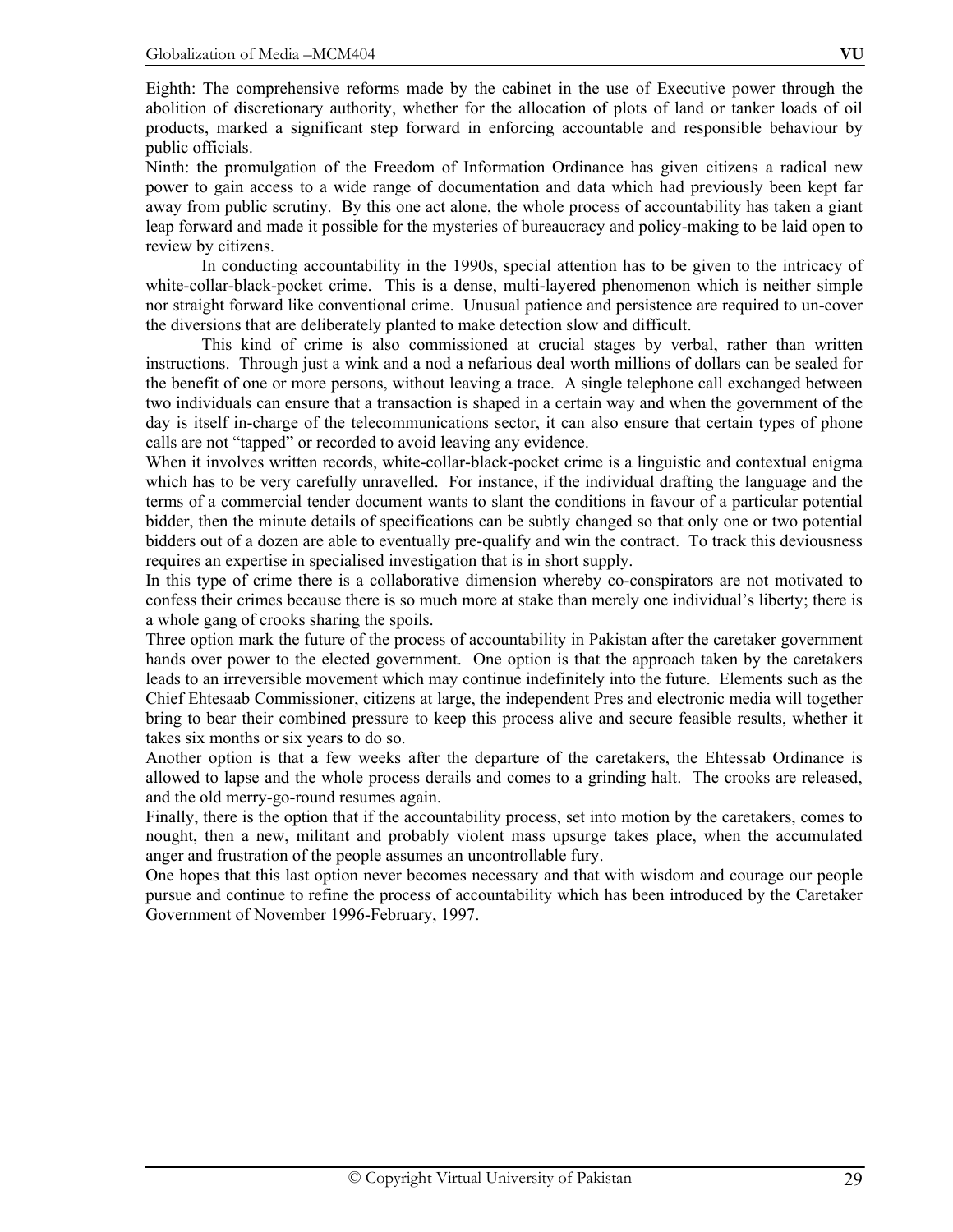# **Lesson 8 THE CONSTITUTION OF PAKISTAN, PARTS I & II**

This handout lists names of two relevant books, website addresses and a brief summary of the most recent Constitutional Amendments.

For the full text of the Constitution of Pakistan, 1973 as amended up to the  $17<sup>th</sup>$  Amendment in December, 2003, students are advised to use the website created by Advocate, Zain Sheikh who has authored the book titled: "The Constitution of the Islamic Republic of Pakistan, 1973" published by Pakistan Law House, GPO Box 90, Pakistan Chowk, Karachi 74200, Tel: 2212455, 2639558, e-mail: pak\_law\_house@hotmail.com.

The website is: www.pakistanconstitution-law.com.

 Students are also advised to refer to the relevant sections of the book which is already listed in the reading list for the first 9 lectures and which is particularly relevant to this subject i.e. "Constitutional and Political History of Pakistan" by Hamid Khan, published by Ameena Saiyid, Oxford University Press, Plot No.38, Sector 15, Korangi Industrial Area, Karachi 74900, 2005. Website: www.oup.com.

Placed below is a summary of some of the more significant aspects of the amendments made through the Legal Framework Order, 2002 and the 17<sup>th</sup> Constitutional Amendment, 2003, as amended from relevant pages of the above book by Hamid Khan.

## Legal Framework Order, (LFO) 2002 and the 17<sup>th</sup> Constitutional Amendment

The LFO in August 2002 amended/added 29 Articles of / to the Constitution. The  $17<sup>th</sup>$  Amendment in December 2003 amended/added 20 Articles out of the above 29 Articles. The other 9 were dropped/deleted/amended.

i) Political parties are required to hold intra-party elections to elect their office bearers and party leaders. It has also been provided that no political party should promote sectarian, ethnic, regional hatred or animosity.

ii) General Pervez Musharraf would relinquish the office of Chief Executive on such day that might be determined in accordance with the Supreme Court judgment in Zafar Ali Shah's case. However, he would hold office of the President of Pakistan for a term of five years from the day he assume such office (note: General Pervez Musharraf obtained a vote of confidence from Parliament and the Provincial assemblies on  $1<sup>st</sup>$  January 2004).

iii) The seats in the National Assembly were increased to 342 with 60 seats reserved for women and 10 seats reserved for non Muslims. The number of seats in the Provincial Assemblies wee also raised. In Balochistan, the number of seats were raised to 65 (11 seats reserved for women and 3 for non-Muslims); in NWFP, seats were raised to 144 (22 seats reserved for women and three for non Muslims); in the Punjab, seats were raised to 371 (66 seats reserved for women and 8 seats for non Muslims); and in Sindh, seats were increased to 168 (29 seats reserved for women and 9 seats for non Muslims). The seats in the Senate were increased from 87 to 100 with 16 seats reserved for women i.e. 4 from each province.

iv) Article 58 which deals with various conditions in which the National Assembly may be dissolved was given an additional sub-clause i.e. Article 58(3). As per this new sub-clause, when the President dissolves the National Assembly at his own discretion, he is now required to refer the dissolution to the Supreme Court which, in turn, is required to decide the validity of the dissolution within 30 days and the decision of the Supreme Court on this matter shall be final.

v) New disqualifications were added to Article 63 which include: persons convicted and sentenced to imprisonment as absconders; defaulters in the payment of loans from banks or cooperative societies amounting to Rs.2 million or more; defaulters in the payment of government dues and utility bills etc.

vi) Article 63A, added by the 14<sup>th</sup> Amendment, was drastically changed and the anti-defection clause would only be applicable to a member of a political party who votes against the direction of his parliamentary party in relation to election of the Prime Minister or the Chief Minister; or in a vote of confidence or no-confidence; or a money bill.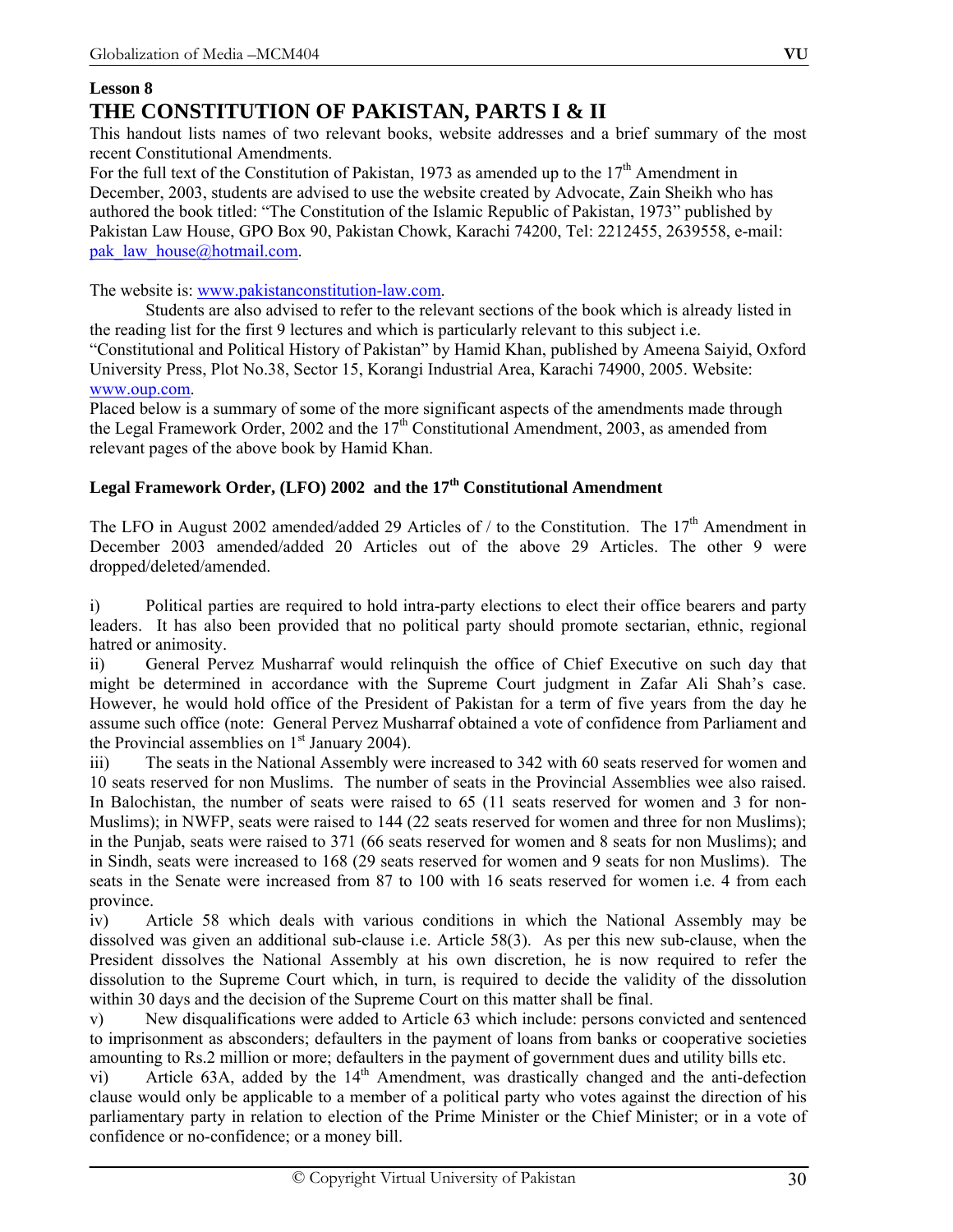vii) In case of difference of opinion between the two Houses of Parliament on a Bill, it would be referred to a mediation committee consisting of 16 members, 8 members from each House of Parliament.

viii) Whenever the Money Bill would originate (be passed) in the National Assembly, its copy would be transmitted to the Senate which may make its own recommendations on the Bill to the National Assembly within seven days. However, the National Assembly can pass the Money Bill with or without incorporating the recommendations of the Senate.

ix) Where a Bill is passed by both the Houses of Parliament for assent, the President may return the Bill to Parliament for reconsideration. However, the Bill can only be passed with or without amendments by Parliament after going through the process of consideration of the matter by the Mediation Committee of Parliament.

x) A Governor of a Province will be appointed by the President after consultation with the Prime Minister.

xi) Article 112 (2)(b), deleted by the  $13<sup>th</sup>$  Constitutional Amendment, was revived, thus, conferring discretionary powers on a Governor to dissolve a Provincial Assembly at his discretion, subject to the previous approval of the President.

xii) Article 140A has been added so as to confer Constitutional status to the local government system.

xiii) Article 209 has been modified conferring power in the Supreme Judicial Council to enquire into the matter of misconduct of judges on its own motion.

xiv) The Election Commission of Pakistan has been enlarged by including four judges of the High Courts, one from each Province.

xv) Article 270AA has been added validating all the laws made during the period of suspension of the Constitution and actions taken there under.

xvi) Article 270B has been added declaring that the elections held in October 2002 would be deemed to have been held under the Constitution.

xvii) Article 270C has been added declaring that all the judges who had taken oath under the Oath of Office of Judges Order 2000 would be deemed to have been appointed under the Constitution. Similarly those who had not taken oath under the said Order would be deemed to have ceased to continue as judges.

xviii) Schedule VI was amended and a number of laws were added to the list of laws that could not be altered, repealed or amended without previous sanction of the President. These laws include State Bank of Pakistan Act, National Accountability Bureau Ordinance, Election Commission Order 2002; Conduct of General Elections Order 2002; Political Parties Order 2002, the Police Order 2002 and all the four Local Government Ordinances for the four provinces, passed in 2001.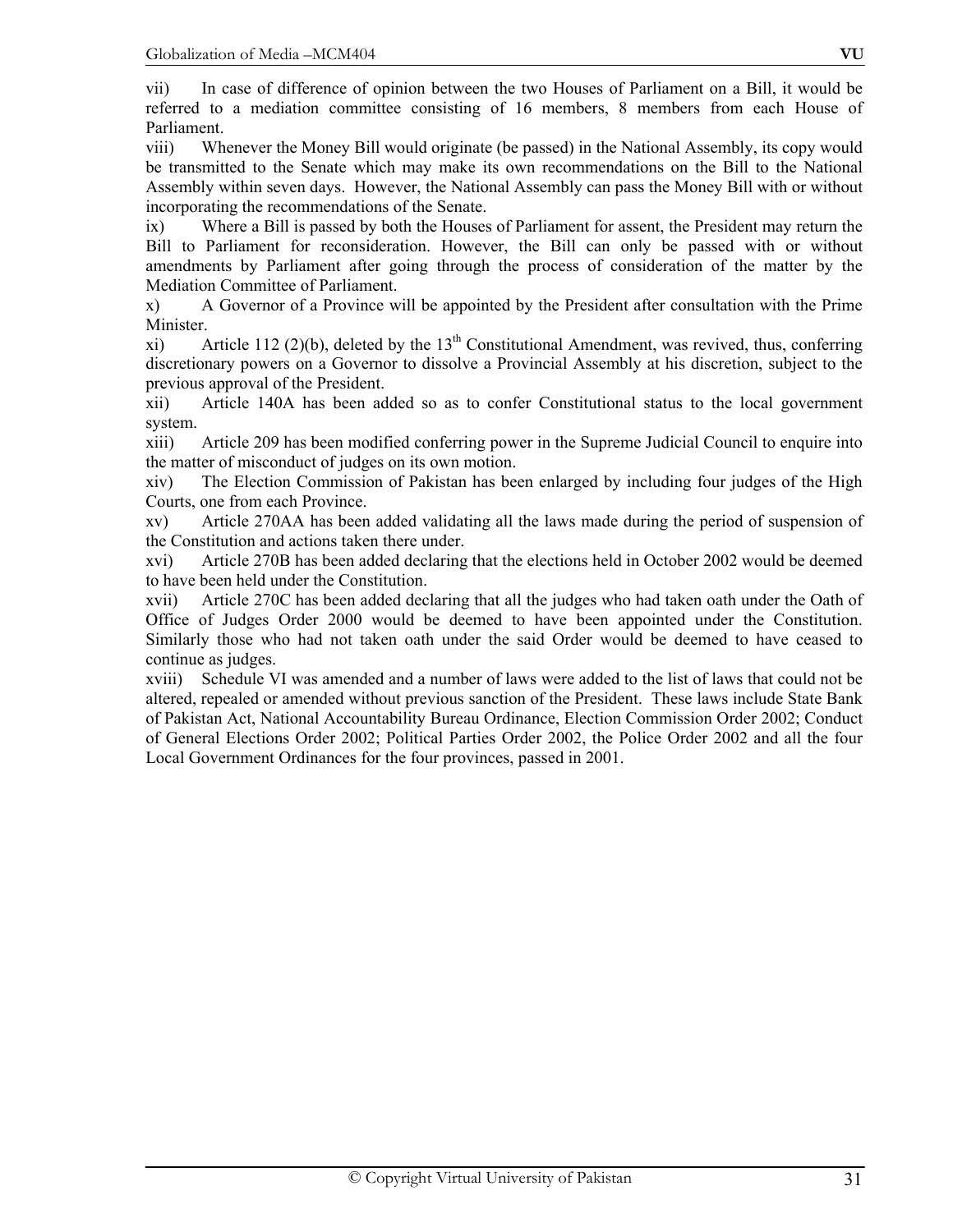#### **Lesson 9**

# **THE CONSTITUTION OF PAKISTAN, PARTS I & II**

Note: In this handout for students, the text of two short essays originally written in 1999 and published in book form along with other essays in 2001 are being provided in order to define the contemporary and contextual framework which immediately preceded the change of government in October 1999.

 This handout contains proposals made in 1999 for specific amendments to the Constitution some of which were actually given effect through the LFO 2002 and the  $17<sup>th</sup>$  Amendment 2003 but many of which still remain only in the form of proposals. By reviewing these suggestions, students will hopefully be able to formulate their own opinions on the advisability of the proposals e.g. the proposal to make voting a compulsory duty for all adults i.e. all citizens above 18 years of age.

 The text below has been published in the book titled: "Storms and Rainbows" by Javed Jabbar published by Summit Media and Royal Book Company, BG-5, Rex Centre, Zebunnissa Street, Karachi 74400, Tel: 5684244, 5653418, e-mail: royalbook@hotmail.com.

#### **Changing the Constitution**

The 1973 Constitution in certain respects is an admirable document. It accurately reflects our basic aspirations to be a federal, parliamentary democracy in which the overwhelming majority of the people are Muslim. Part II, the section on fundamental rights and principles of policy, expresses universal norms and rights.

Yet, even in its original form, the Constitution enabled Prime Ministerial dictatorship. It deprived the Presidency of even symbolic dignity. On the other extreme, after arbitrary amendments, the Constitution gave the Presidency a sword of Damocles to hang over elected assemblies. Both extremities also weakened the judiciary.

Seen over the years in which the Constitution has endured, its flaws have become more apparent with each amendment made to it. In an age that demands optimal decentralization, devolution and deconcentration of power, the Constitution has been used to achieve the exact opposite.

Central executive authority in 1999 has become unbridled and rapacious. A Rs. 400 billion scheme (the new housing programme) can be launched without being processed through the National Economic Council, the constitutionally mandated body under Article 156.

The physical and verbal attack on the Supreme Court committed by the ruling party in November 1997 was a perversely appropriate expression of the way in which the executive has subverted the independence and sanctity of the judiciary in both civilian and martial law regimes.

The Constitution has become the slave of an elected group which, with only 16 per cent of the vote, becomes a two-third majority in the National Assembly. The country lies helpless in the clutches of an elected coterie and its un-elected cabal.

With the publication of its founding manifesto in September 1998, the Millat Party proposed 21 significant Constitutional reforms. The central aim of these proposed reforms is to decentralise power to the local community level and the provinces; strengthen federalism; introduce proportional representation; ensure substantially increased participation by women, low-income groups, professional specialists, and minorities in the legislatures; restore the joint electorate while guaranteeing minimal representation for the minorities; guarantee the autonomy of electronic media, the election commission and the accountability commission; secure the independence of the judiciary and give the Senate financial powers.

In this essay, this writer in a personal capacity puts forward suggestions for additional amendments in order to facilitate public debate.

In an era of rapid and complex change we are being governed by a Constitution that has become outmoded and mutilated. It does not reflect the critically important needs that have emerged in the past two decades.

To recommend a number of Constitutional amendments and changes in laws and rules is like creating a wish-list. The question arises: how and when can they be implemented—and by who? As history shows, time and circumstance sometimes stimulate swift and entirely unexpected changes. The purpose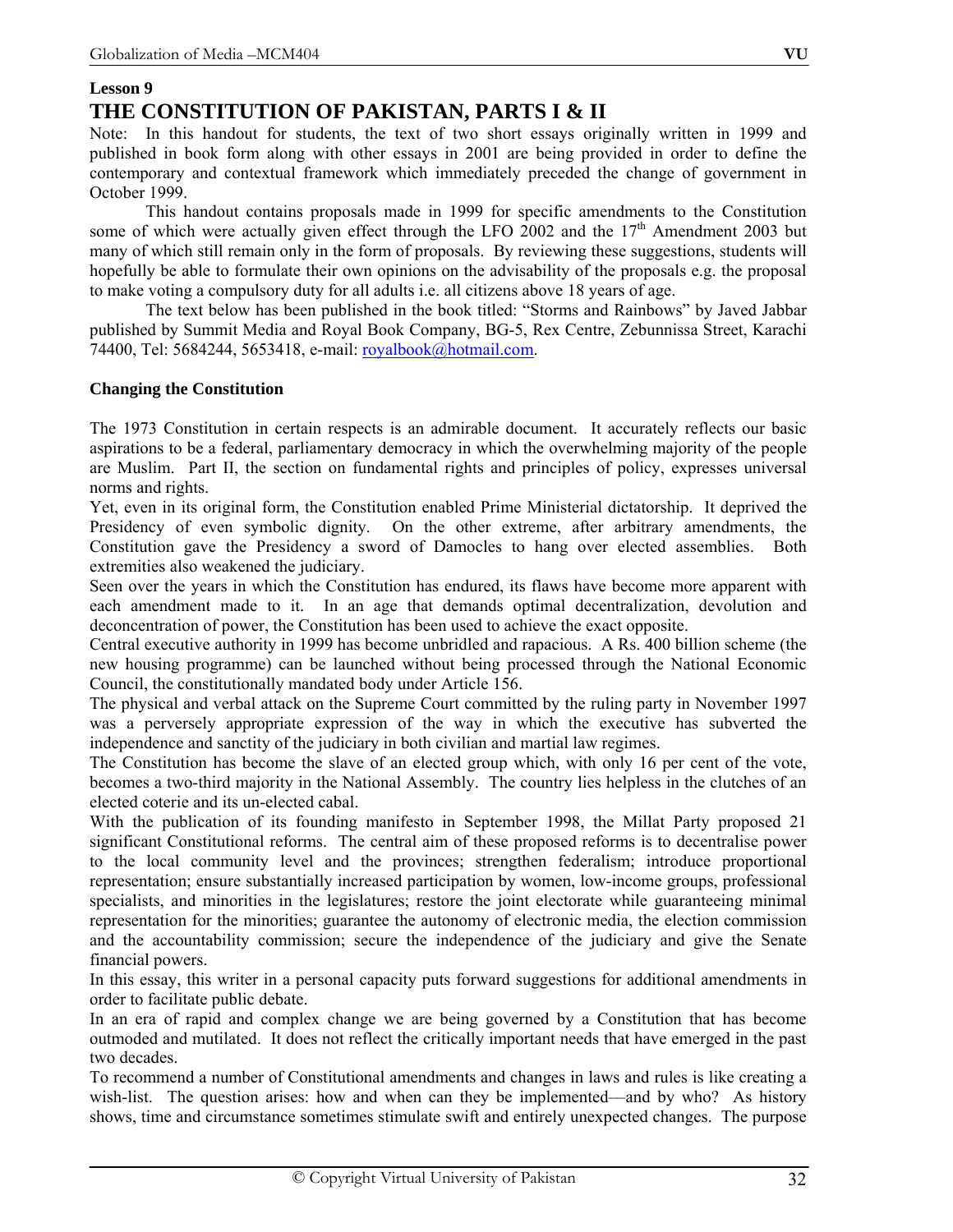The numbering of Constitutional amendments is, in microcosm, an illustration of the contradictions to which the document has been subjected.

 Z.A. Bhutto's Government (December 20, 1971-July 4, 1977) enacted seven amendments in less than four years.

 General Ziaul Haq's misleadingly named "eighth amendment" actually represents 69 amendments made in 1979, 1980, 1981 and largely in March, 1985. The ninth amendment bill (to make the Qur'aan and Shariah the supreme law) never went beyond the stage of a private member's bill in the Senate. The twelfth amendment (1991, to create special courts for three years) lapsed in 1994. The fifteenth amendment (the Shariah Bill) has not yet been taken up by the Senate. The sixteenth amendment extending the job quota system for a further four decades was enforced in August 1999.

 Thus, depending on how the count is done, the Constitution has already been amended about 81 times in 26 years. As for how many times the Constitution is violated, no count can be kept because violations occur every day at different locations, most often by governments themselves.

Herewith a set of proposals for further amendments to the Constitution and to related statutes.

**Non-partisan caretakers:** If we are to avoid deepening the present crisis, the provision for a nonpartisan caretaker government becomes the most immediate priority.

 In a parliamentary system, the government of the majority party elected in the previous polls has the constitutional right to continue in office, right up to the holding of the next elections and transfer of power to the incoming government, as in the case of the United Kingdom and India. However, every country has its own peculiar dynamics. In the historical absence from our political field of the norms of restraint and balance, an incumbent government that is also a competitor in the polls is unacceptable.

 The conduct of the Muslim League in the1990 caretaker government and in the Punjab local bodies polls in May and December 1998, shows conclusively that there is absolutely no chance of holding free and fair elections under a Muslim League government.

 For general purposes as well, in view of our record of partisanship, it is essential that a new Constitutional amendment be made to appoint a truly neutral caretaker government. The Bangladesh model is worthy of emulation. Formulated in 1991 to facilitate the transition from the ousted Government of President Ershad to a new parliamentary system, the Bangladesh model provides for a caretaker government to be headed by the previous chief justice of the Supreme Court and the appointment of entirely non-political individuals to cabinet office. The provision has already been successfully applied in two elections.

**Compulsory enrollment in voters' lists, compulsory attendance at polling stations and compulsory voting:** Through this provision alone does democracy become a genuinely representative process for all adult citizens of a country. This measure has been implemented with success in countries as diverse as Greece, Belgium, Singapore and Australia. Those who do not vote in Singapore, for example, pay a fine of about US\$ 50. Turnout is about 95 per cent plus.

 This measure would increase three-fold the turn-out of voters in the 1997 elections which was as low as 37 per cent, and in which the Muslim League obtained only 16 per cent and acquired a misleadingly bogus "heavy mandate." To accommodate all voters, polling could be staggered over different days as happens in several countries. Compulsory voting is also an apt expression of good citizenship because it is the duty of every citizen to make a practical contribution to the country's political process and progress.

We have a Parliament without meaningful participation. The leadership treats the legislature as an occasional convenience to be visited only on occasions such as budget day or when a bill has a particular personal or party interest to it. There is a need to introduce a set of checks and balances that will also serve as indicators of parliamentary participation and performance.

Amendments to ensure accountability of the ruling party should include:

**A weekly "Prime Minister's Question Hour**" to guarantee that the chief executive of the government will be personally present in both houses of Parliament at least once every week for at least 60 minutes to directly answer questions put to him alone by the leader of the opposition.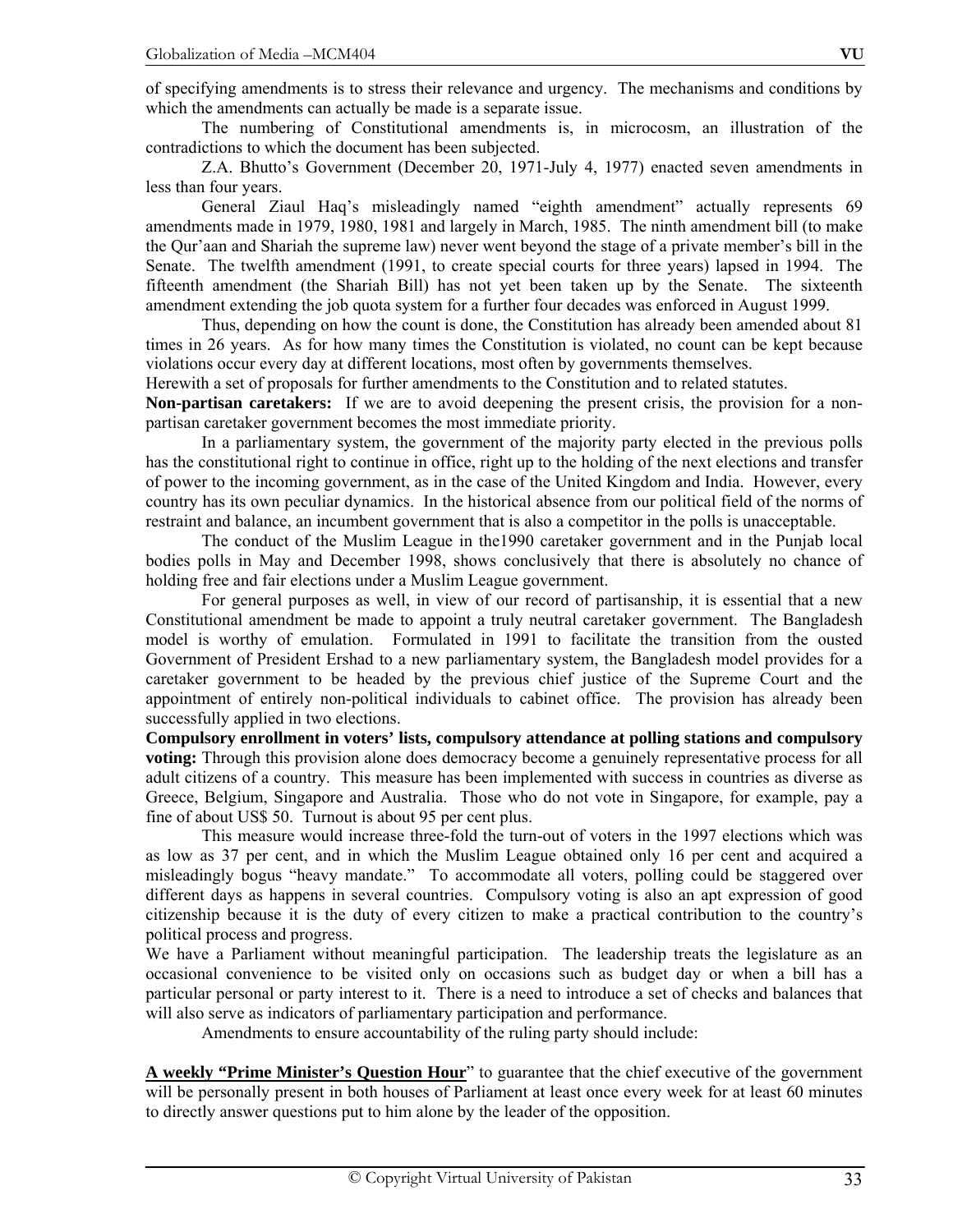Majority parties held captive by leaderships are liable to rubber-stamp anything they are commanded to do. But just the increased exposure of plans and objectives of overseas visits will help discourage frivolous and wasteful travel.

In most sittings, of Parliament even a ruling party like the present one with a two-third majority has difficulty in **ensuring a quorum**. To avoid such ills, an amendment should be made to ensure that if an elected representative misses three consecutive sittings of a session other than for serious health reasons, he should be liable for a heavy fine and/or suspension of membership and/or termination of membership. Instead of termination of membership leading to a by-election in which the same ousted member may be re-elected, a strong disincentive can be introduced to the effect that, after a fine and termination of the sitting member's membership, the candidate who secured the second highest votes in the constituency will automatically be given the seat, in place of the original winner who has not shown interest in regular attendance of the House.

**Live uninterrupted, uncensored telecast and broadcast** of all the proceedings of both Houses of Parliament and Provincial legislatures on separate and exclusive radio and TV channels. The people can monitor the level and quality of participation by their representatives. The volume of public knowledge and discourse on political and development issues will be expanded.

 Publication and broadcast by the media on **a monthly/quarterly basis of the attendance and participation record of all members of Parliament** in a manner similar to the way in which the performance of players in different sports and in different aspects of each sport is tabulated and published on the sports pages of newspapers.

End the system of counting the weekend holidays of Saturday and Sunday occurring during a session of either House of Parliament as "working days" in order to increase the number of actual working days of the legislatures. Currently, a significant percentage of the total working days of Parliament is actually non-working holidays misleadingly counted as "working days".

**A minimal educational level** be required for election to Parliament notwithstanding the fact that merely obtaining a degree is not a guarantee of knowledge or competence but because a degree at least becomes an additional requirement for election. This would promote the value of educational qualification in the political sphere.

**A six-monthly public notification of the income**, assets and liabilities of the members of legislatures along with similar details of all their family members so as to curb tendencies towards corruption.

**A directly elected Senate:** An equal number of directly elected senators from all four provinces would greatly strengthen the principle of federalism and redress the weakness of an indirectly elected forum representing the federal principle. The relative disadvantage to which the more populous Punjab would be subjected could, as at present, be rectified by the members of the National Assembly being elected on the basis of population.

**Simultaneous elections:** Elections to all legislatures, including the Senate, should be held simultaneously to end the anomaly by which the timing of elections to one-third of the Senate seats which become vacant every three years are held with general elections. Simultaneous polls are held in the United States for all federal legislatures.

**Performance audit:** Perhaps the most innovative amendment required to the existing Constitution is to create a mechanism that serves as a 12-monthly "performance audit" of the Federal government and the four Provincial governments. Traditionally, the passage of the annual budget is supposed to serve as a periodic test but the budget is a bull-dozer of numbers alone. A new and more precisely focused check and balance has become vitally necessary. Such an audit should be independent of the majority factor. The present Government has used its heavy mandate as a blank cheque issued by the voters to impose unconstitutional and undemocratic injustices upon the nation. It has created a dangerous precedent that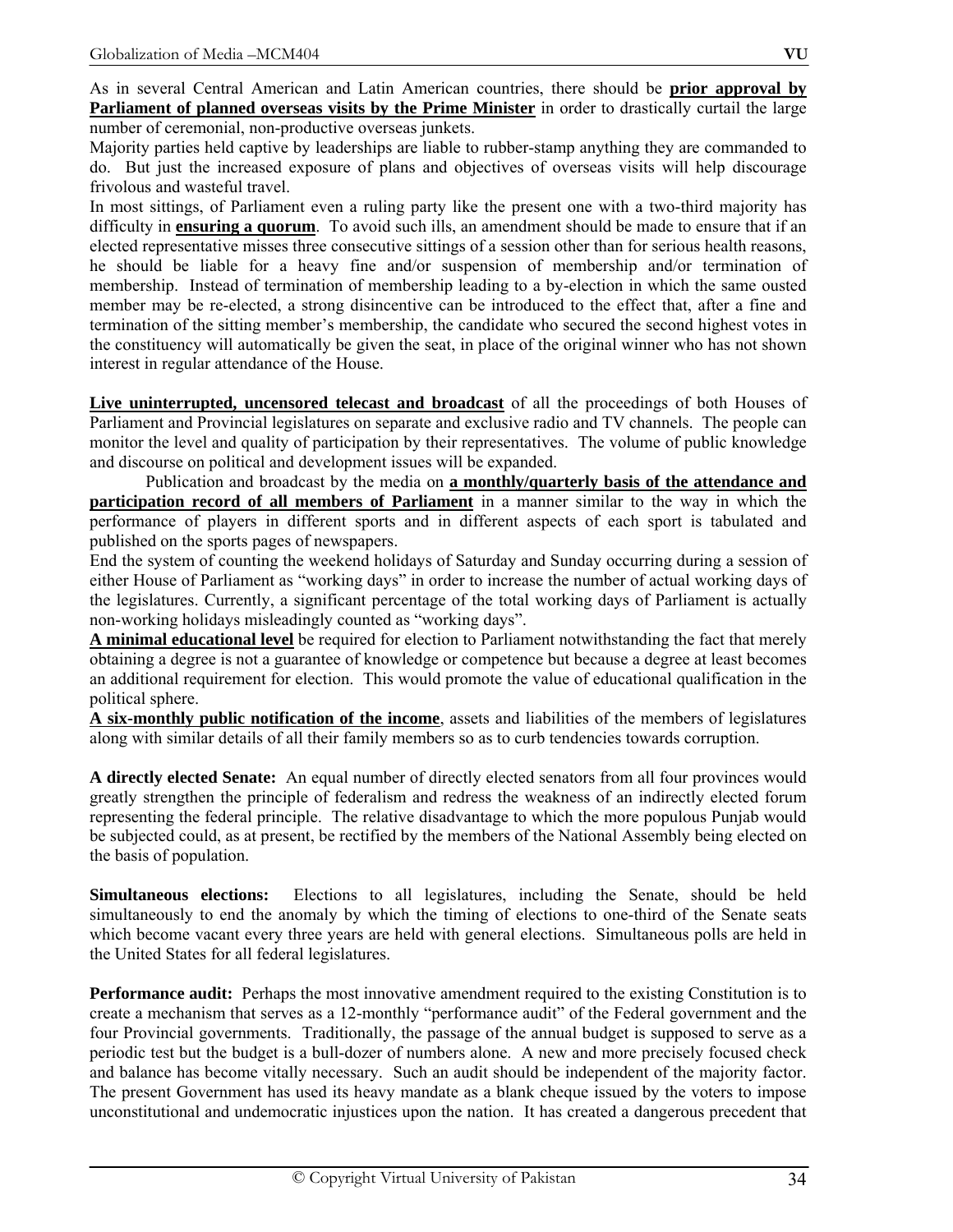One of the ways to conduct a performance audit of a government could be the adoption of an objectively formulated, mathematically calculated "**Government Performance Index**" (GPI) on the lines of the internationally acknowledged Human Development Index (HDI) and other similar indices.

 An interesting new model was created recently by the Mahbub ul Haq Centre for Human Development in Islamabad with the name of: "**Humane Governance Index**." (HGI) Details are available in the 1999 report of the centre on the subject of "The Crisis of Governance."

Viewed through three dimensions of economic, political and civic governance, the HGI uses 17 indicators ranging from fiscal management to corruption of enforcement of law and order to freedom of expression to respect for rule of law. Of 58 countries analysed, Pakistan ranks near the bottom at 54. The website of the Mahbub ul Haq Human Development Centre in Islamabad is: www.un.org.pk/hdc, email address: kh@hdc.isb.sdnpk.org.

Parallel to a mechanism within the Constitution, an attempt should be made to establish **a civil society mechanism outside Parliament** to maintain a rigorous scrutiny of government and Parliament, a scrutiny that is also independent of the media. The close association of proprietors of certain media, including newspapers and private radio/TV with the ruling party, distorts the independence and credibility of the media and reduces the capacity of media to serve as a non-partisan watch-dog over Parliament and government.

**A new coalition of forces** is needed in Pakistan today, a coming together of sectors, segments and spheres across conventional divisions. We require a new alignment of cadres, classes and communities to recognize that the grave perils which face our country demand a matching response of will and vision, of a commitment to democracy that transcends the stunted Constitution with which we muddle on. Substantive and comprehensive amendments have become an inescapable imperative to ensure our survival and development as a progressive nation State.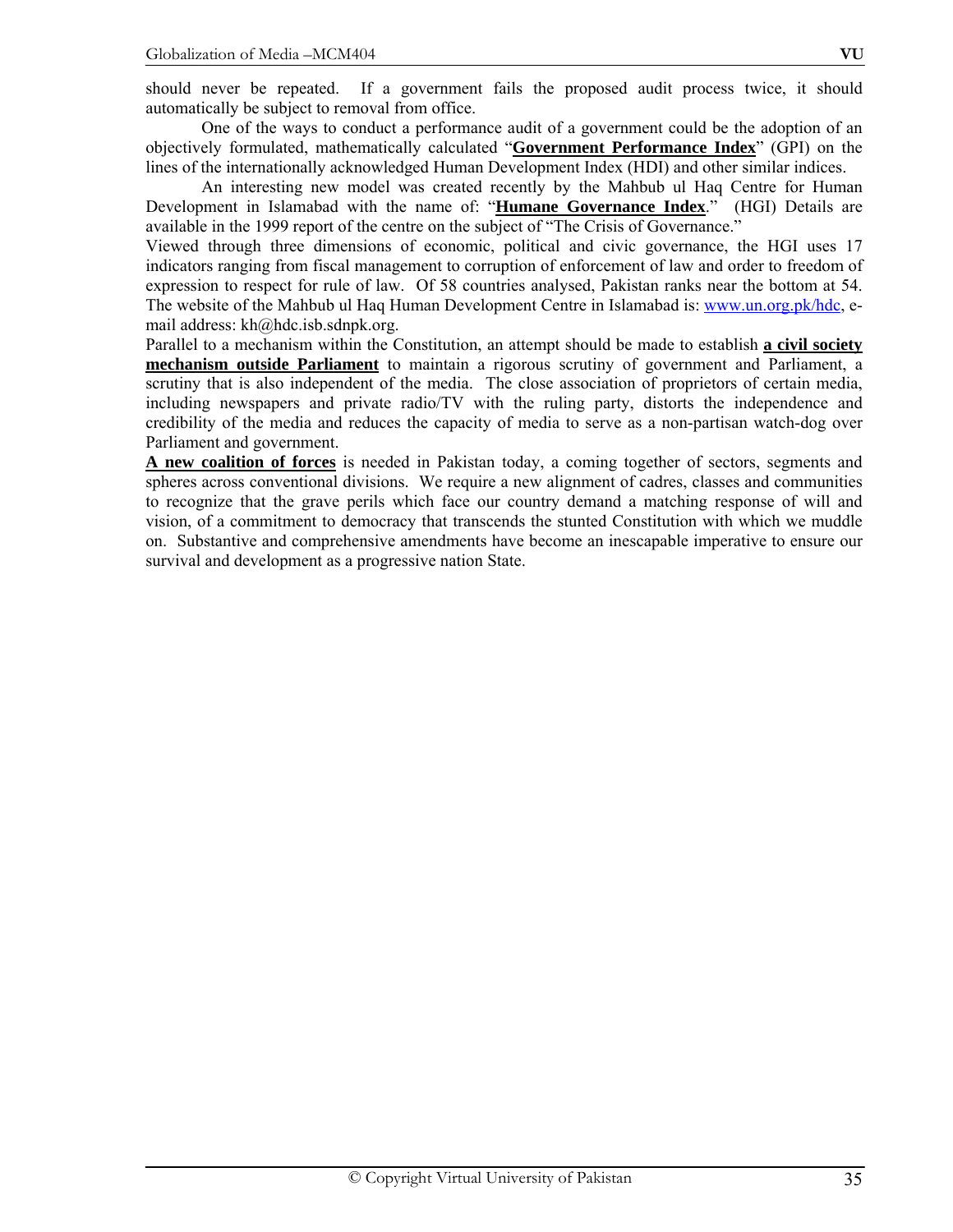# **Lesson 10 THE POLITICAL SYSTEM OF PAKISTAN**

Note: As the verbal content of this lecture and the power-point presentation convey, students have been provided with a fairly comprehensive outlined of what constitutes the framework and the institutions and organizations of the political system of Pakistan.

The purpose of this handout is to enable students to appreciate the scope for substantive reforms of the political system with particular reference to the mode of election to the Upper House of the Federal Parliament and to the special importance of this legislature.

While the text of this handout has been published in a leading newspaper of Pakistan in 2003, the material has not yet appeared in a book.

#### **Senate Polls: Secrecy Breeds Distortion**

Ideally, the Senate of Pakistan should be a directly elected forum because it is only through such a mode of election that an Upper House can become the corner-stone of an equitable Federation. A directly elected legislature with additional reserved seats for women, minorities and technocrats in which all four provinces have equal representation, and which has financial authority can alone provide the balance and equilibrium in the distribution of power. The Federation of Pakistan has always been lopsided because one province's population is more than that of all the other three combined.

Several attempts had to be made in the USA over many years in the early part of the  $20<sup>th</sup>$  century before the American Senate was also converted from an indirectly chosen forum to a directly elected House.

Until the ideal becomes possible, and while retaining an indirectly elected House, a basic, simple change in the procedure to elect Senators can make a transforming difference to the integrity of the electoral process and to the stature of the House as a whole.

As the new Parliament of Pakistan belatedly completes its initial, formative phase with the oath-taking of members and the election of the Chairman and the Deputy Chairman on 12 March 2003, notwithstanding the controversy over LFO, it is relevant to review the manner in which this particular Upper House has been constituted.

The fact that the Awami National Party has taken the extreme step of expelling three of its own members of the Provincial Assembly in NWFP for having "betrayed the Party" during the Senate elections is an example of the severe distortions that marked the pre-poll phase, such severe distortions being the precise reason why this writer also decided to retire from the election.

 But the issue of severe distortions that adversely affected the elections goes far beyond an individual case. Virtually every political party, even including the member-parties of the ruling coalition at the Centre known as the Grand National Alliance has been affected by irregularities and malpractices. Neither the so-called "religious parties" which are, in theory, supposed to be paragons of virtue compared to the "non-religious parties" remained free of ethical pollution nor did those parties claiming to be the custodians of constitutionalism and democracy which accuse the ruling coalition of various sins remain untouched by aberrations in the pre-poll phase.

 Allegations of kidnapping MPAs to secure their votes come side by side with charges of straightforward vote-buying as also the, unwillingness of some party MPAs to abide by their party leaders' directives about which candidates to support.

 Such pre-poll distortions have compounded the intrinsic paradox which is partially the result of the first-past-the post system used to elect the National Assembly and the Provincial Assemblies. The party that polled the highest votes on 10 October 2002, i.e. about 25 per cent is represented in the Senate by only 11 members, i.e. about 11 per cent.

 Perhaps the root cause of the problem in the Senate polls is the secret mode of voting for candidates. Whereas there is an essential requirement for privacy and secrecy when a voter marks a ballot in a direct election in favour of a party or a candidate, the use of secret voting in the indirectly elected system by which Senators are chosen, creates the scope for both corruption and coercion.

 There is a special irony of contrasts when it comes to the subjects on which votes are taken and the modes of voting. On issues concerning fundamental national interests, be they Constitution-making or Constitution-amending, be they matters of public policy with regard to legislation in any sphere or,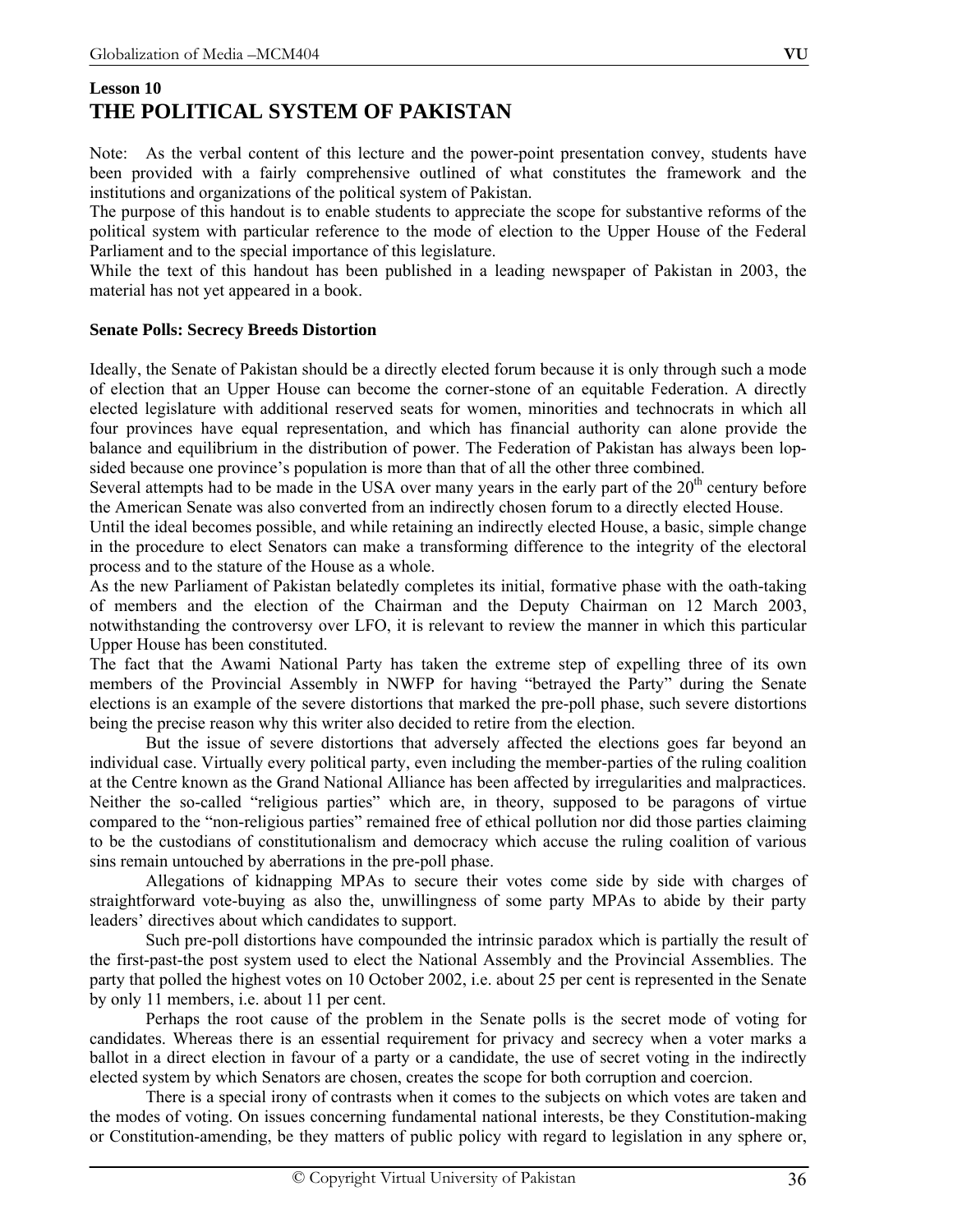for that matter, be it in the election by the National Assembly of the Leader of the House where voting is by audible, verifiable "ayes" or "nays" or the mode of "division", with every member having to stand, and be seen by the world and be counted  $\sim$  or be seated, as the case may be, when it comes to abstentions! — in the case of electing members to the Upper House, the method used is furtive and unverifiable.

 In 2003, the Senate elections have also demonstrated a new crudity of intervention and manipulation by officials claiming to act on behalf of State institutions, which, in any case, have no mandate to interfere in political party affairs. The 1985 Senate elections held under martial law on a non-Party basis and, therefore theoretically offering far greater scope for covert manipulation by nonpolitical forces, remained free from the kind of blatant, up-front role played in 2003 by officers of an intelligence organization.

 Yet the decline in norms of conduct is not confined to official agencies. One sad manifestation of the deterioration came on the very day that I was going to address a letter to the Returning Officer informing him of my decision of retirement from the election. On walking into my office from an early morning outside appointment, I found a lady waiting to see me. She claimed to have met me on an earlier occasion which I could not recall. She then proceeded to say that she had come on behalf of a woman MPA who had heard of my candidature for election to the Senate. When I acknowledged that I was still a candidate but was not aware of why her visit was taking place, she provided the not-so-subtle hint that her MPA friend may be favourably inclined to cast her vote for me if we could "discuss the matter further".

 After thanking her for her interest, I requested her to convey my advice to her MPA friend to the effect that the MPA should fully abide by whatever decision her party made with regard to her vote and to remember that the votes by which she was elected and the vote that she was about to cast are sacred trusts. Immediately after this uninvited sermon from me, when I informed the visitor of my decision to retire from the election that very day and offered her a cup of tea, the lady had no time to spare for my hospitality though she had previously waited patiently for me for well-over an hour!

 The most disquieting aspect of the episode was that, whereas in 1985, as an independent candidate successfully seeking support from other independent MPAs elected on a non-Party basis (even though many MPAs were members of various factions of the Muslim League, and of the Jamaati-Islami, JUI, JUP, etc.) one had never been approached by an MPA, or a representative, soliciting payment in return for a vote. But then, time brings progress!

 There is no bias intended in revealing the gender of both the person representing the MPA and the MPA herself. The gender is entirely incidental. Some male MPAs are as, if not more, willing to sell their votes. It is even more important to emphasize that the majority of MPAs preserved their values and practised discipline. This is specially relevant because there is a tendency to portray legislators as being fickle and unreliable. The weaknesses of some legislators have tainted the reputation of all those who are otherwise honourable persons, and have sullied the electoral process.

 To off-set this unseemly attempt, there was also the generous and unsolicited offer by three MPAs from two parties other than my own to give me their first preference votes without any consideration whatsoever, disregarding their parties' directives. For reasons that need not be detailed here, I was not willing or able to accept their very kind offer. The point of citing this instance is to show that even while some persons were succumbing to various temptations and pressures, there were also others willing to vote entirely by conviction, and without any compensation.

 Another disturbing trend in these Senate elections was the whimsical and capricious role played by the leaderships of several political parties in the allocation of Party tickets and in the decisions to extend support to particular candidates. Instead of practicing the principles of internal party democracy and consultation to respect the views of party workers and leaders, many tickets were allocated on the personal preferences of party heads or of a small faction of the party favoured by the party leader. In several instances in various parties, individuals who have served the political process with devotion for a long period and have worked tirelessly for their respective parties were by-passed in favour of persons known only to the party leader, or for persons who are able to make large donations to the party to secure the party ticket.

 There is also a need to conduct drastic reform of the method by which political parties allocate party tickets to candidates. Decisions should be based on the views of the respective constituency units,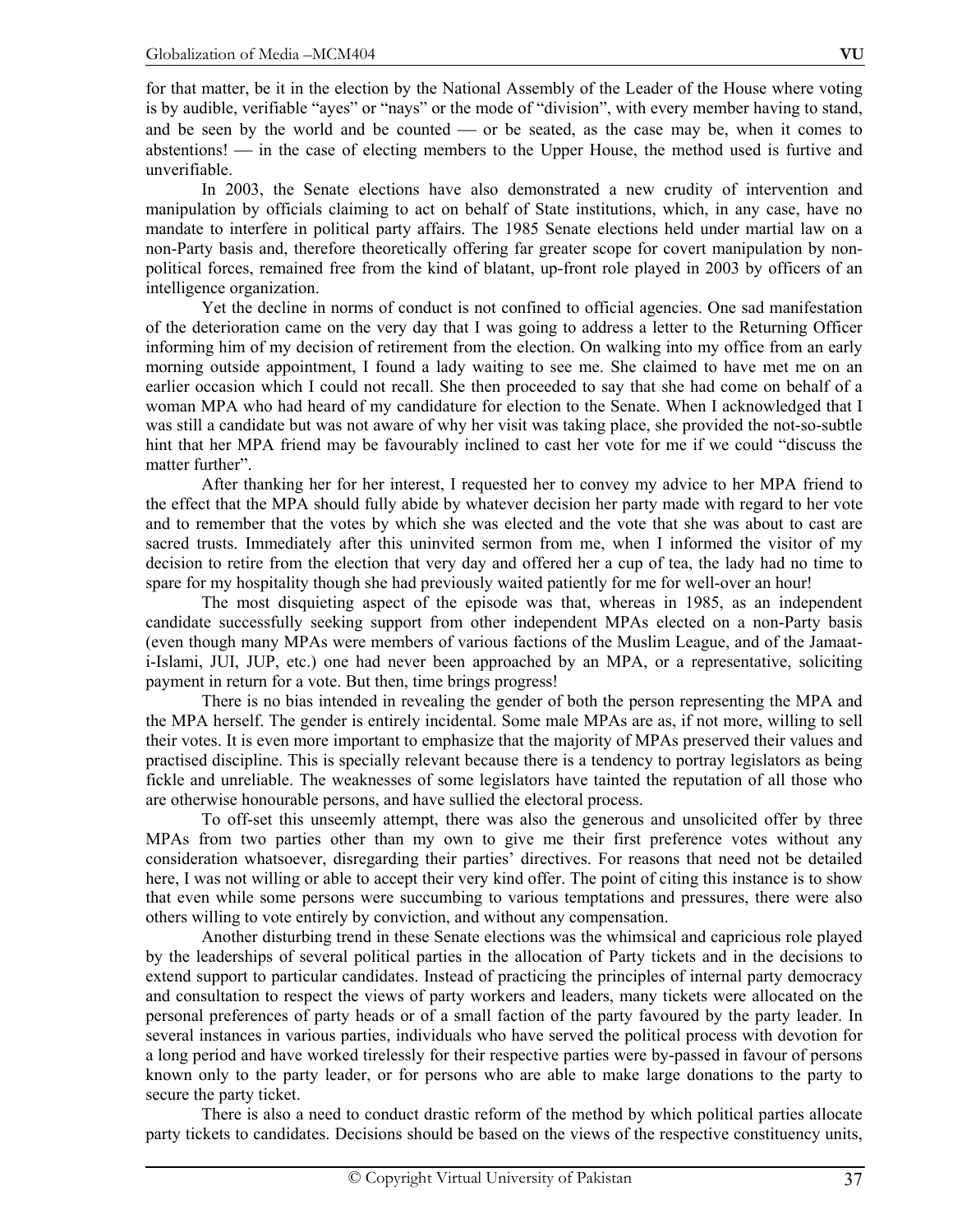be that at district or provincial level so that their binding force cannot so easily be over-ruled by a sole party leader or by a small faction. A party leader should always have a margin to exercise individual discretionary preference, but such a margin should be minimal, and not, as at present, maximalist.

The revelatory aspect of the final chapter in the formative phase of the new Parliament is that, despite the previous chapters having been decisively shaped by a Party-based system that minimizes the role of individual independent candidates, elections to the Senate in 2003 featured the weird spectacle of MPAs being directed by their party leaders and by the covert interventionists to cast their votes for certain independent candidates who had no previous linkage with their respective parties!

 In such circumstances, it is possible to make only an informal and approximate estimate of the extent to which these distortions affected the outcome. This writer's assessment is that about one-fourth or one-fifth of the results were manoeuvred. To state this is not to demean the dignity of an elected forum: it is to underline that a 20 per cent scale of distortion is quite substantial and is unwelcome. Given reforms, it is also easily avoidable.

 An open, transparent, non-secret basis for electing members of the Senate through the existing indirect method will, at one stroke, eliminate the scope for the non-accountable use of bribery, intimidation and manipulation. It will give unprecedented credibility to the composition of the Senate and a moral strength that is direly needed for the Parliament of Pakistan.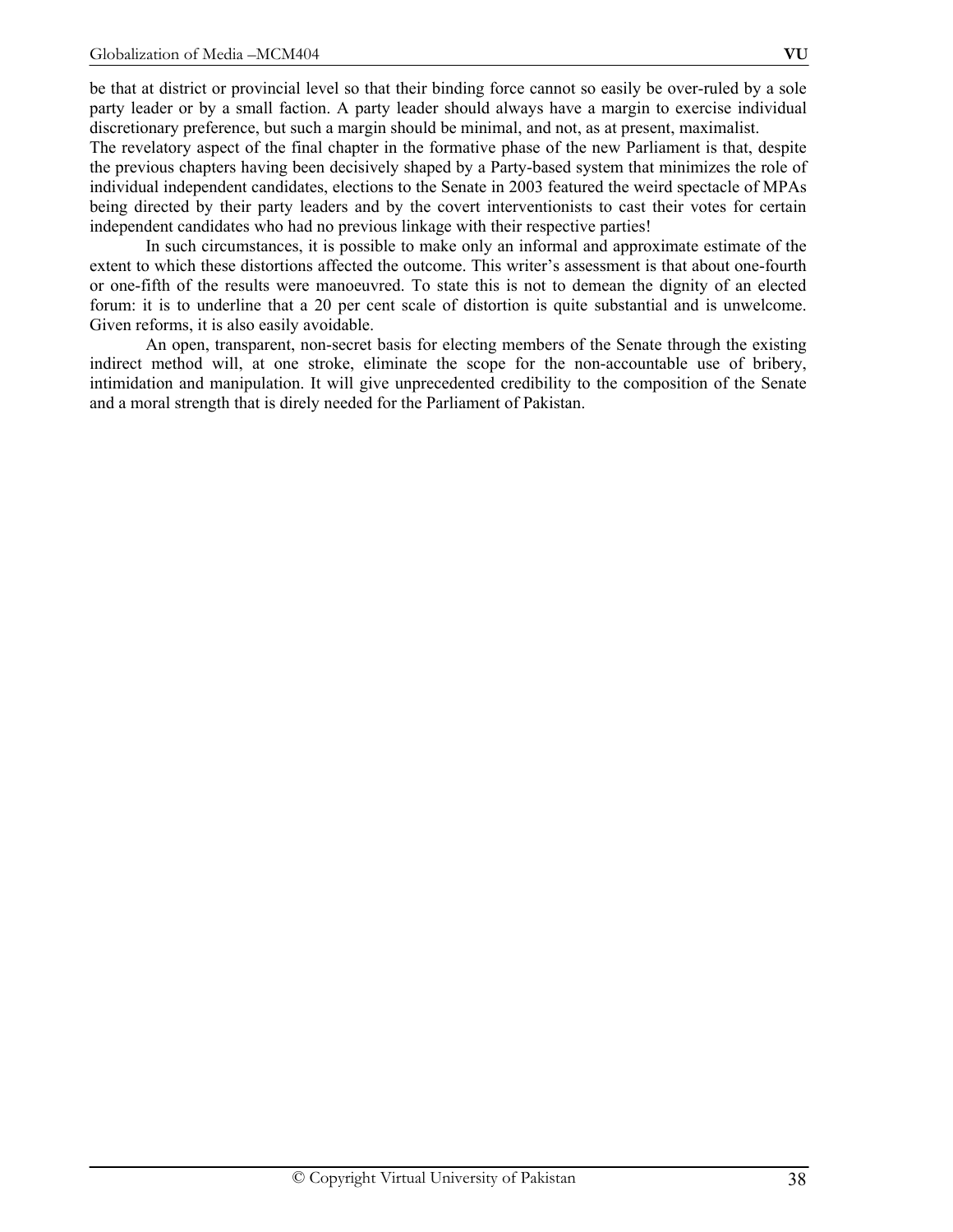# **Lesson 11 THE ELECTION COMMISSION OF PAKISTAN**

Note: The text of this handout represents observations formulated on the basis of the direct experience of the lecturer in having been a candidate for election to the National Assembly of Pakistan in the general elections held in October 2002.

While the observations and recommendations contained in this text have not appeared in book form as of 2005, they have been published in newspapers during 2002.

The content of the lecture focussed on the constitutional, political and operational dimensions of the Election Commission. This handout presents a perspective from a participant in the actual electoral process.

### A new role for the Election Commission

As attention shifts to the convening of Parliament and the formation of new governments, the need to learn from the experience of the electoral process gained in October 2002 becomes the greater.

 One curious source of credibility for the conduct and results of the recent elections emerges from the fact that virtually every political party and alliance which participated in the elections has described either the entire election as being rigged, or has complained against irregularities on a largescale in particular constituencies. So, as a friend muses, if everyone says that the elections were rigged, then surely the elections were fair because they do not seem to have satisfied anyone fully! Not even the party labelled as the Government's favourite. After all, its very own president was defeated not just in one, but in two constituencies, as also the defeat of one of the same party's prime ministerial hopefuls in Shikarpur as well.

 The issue of whether the Election Commission was wholly or partially responsible for rigging before, during and after the polls requires to be dealt with separately. For the present, it is sufficient to note that since no contesting party appears to be satisfied with the results, the Election Commission has surely acted  $\frac{1}{\sqrt{2}}$  in some important respects  $\frac{1}{\sqrt{2}}$  as an independent, though not necessarily always, a competent manner.

 As this writer himself was a candidate from a Karachi constituency for a seat in the National Assembly and lost the election by a large margin, it may be tenable to allege the cause of my loss to fraud on a massive scale. But notwithstanding serious irregularities at several polling stations which certainly helped to substantially increase the tally in favour of the winner, I would like to record that at no point during the campaign or on polling day did one get the feeling that there was a secret conspiracy responsible for the way the votes went. Rather, the irregularities were due to the weaknesses of the election personnel, their vulnerability to local pressures, their lack of training, flaws in co-ordination and supervision and other such factors. Without these lapses, I would have still lost the election (for reasons stated separately), but probably by a smaller margin.

 More important than specific individual complaints, if the electoral process is to be made authentically representative of voters' views, we need to cast the role of the Election Commission from an entirely new perspective. Instead of the present version of the Commission in which it operates like a part-time mechanism that becomes active only when a general election is announced, we need a fulltime, full-fledged, fully-empowered institution.

 As a statutory body sanctified by the Constitution, the Election Commission certainly has permanence and does work round the year. Yet by the nature of its actual operations, its command of resources and by the image that it projects, the Commission remains a shadow of what it should really be: an immutable pillar of the State, immune from influence on any account and completely immersed in the fulfilment of a sacred trust.

 To bring about fundamental changes, four steps will need to be taken. First: the Chief Election Commissioner and the Members of the Commission should demonstrate the will and the strength to effectively use powers that the Constitution grants them. Article 220 of the Constitution states: "It shall be the dutyof all executive authorities in the Federation and in the Provinces to assist the (Chief Election) Commissioner and the Election Commission in the discharge of his or their functions." Far too often, the Commission is seen to be seeking the co-operation of the official system rather than directing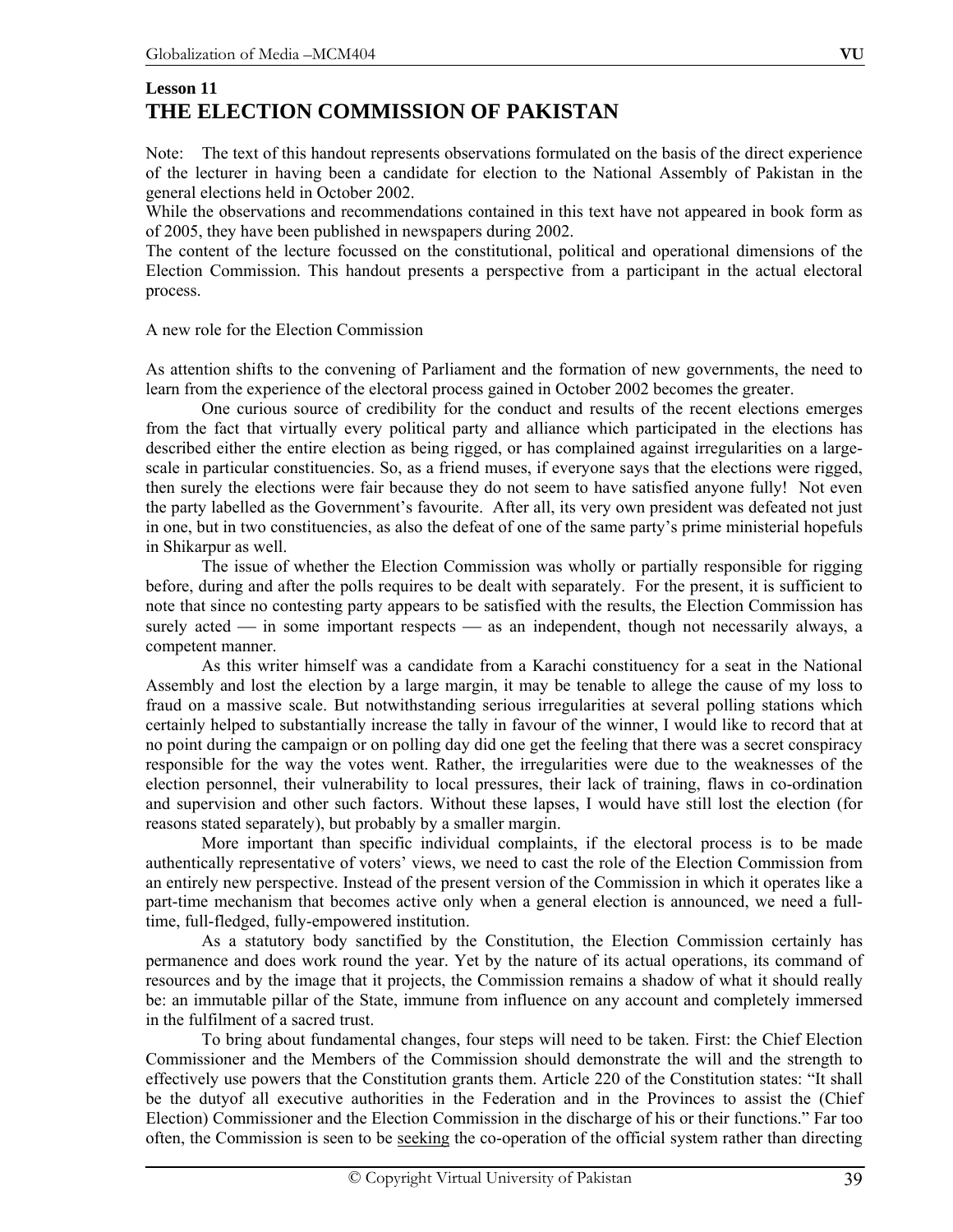it to act according to its wishes. On far too few occasions does the Commission assert and fully use its powers. Since Article 215 clause-2 prevents the removal of the Chief Election Commissioner from office except through the manner described in Article 209 (through the Supreme Judicial Council), the Head of the Election Commission should have no inhibition whatsoever from using power to hold free and fair elections in a forceful and credible manner. Even the Head of State and the Head of Government would be  $\_\$ and are  $\_\$  subject to the directives of the CEC.

The present Government, despite being an un-elected military regime has done more to strengthen the composition and independence of the Election Commission than perhaps any previous Government, including elected Governments.

 During 1999-2000, when this writer was associated with the Federal Cabinet as Adviser on National Affairs to the Chief Executive of Pakistan, one had the opportunity of visiting the Election Commission with General Pervez Musharraf to view a presentation on the problems that needed attention. Three reforms were immediately ordered. The Commission was no longer required to obtain clearance from the Establishment Division to upgrade or low-grade a position. It was also enabled to transfer funds from one head to another head under its pre-approved budget without needing to obtain prior approval for such a change from the Ministry of Finance. Similarly, there were to be no limits on expenditure that can be incurred by the CEC where, in his judgement, there is a need to exceed previously sanctioned sums. The EC's autonomy was thus made practical and purposeful.

 Then, during 2000-2001, for the first time, the Election Commission of Pakistan at the Federal level was authorized to conduct the local bodies elections in about 100 districts throughout the country to help establish a new system of devolved power at the grass-roots level. The discriminatory powers previously enjoyed by the Provincial Governments which controlled the Provincial Election Authorities were abolished.

 The Election Commission Order 2002 expanded the membership of the Commission from two members to four members to give each Province of the Federation equal representation in this important body under the Chairmanship of the Chief Election Commissioner. Clause-6 of the Order titled: "Powers of Election Commission" amplified and elaborated Article-220 of the Constitution and Clauses 9B and 9C further reinforced the Commission's powers.

 The Election Commission should see its own role as a permanent "Government for Elections", responsible for, and in command of, all resources and facilities that are relevant to its task throughout its tenure. When an election schedule is announced, it should also become a de facto Caretaker Government. The actual executive government should continue to hold charge of defence and national security, foreign affairs, economic and monetary management, and essential infrastructural sectors such as energy, telecommunication and mass-transportation. Other important functions of the State and the Government, particularly the Home Departments, the Police, law and order, services and general administration should be subject to the control of the Election Commission at the Centre and in the Provinces.

Second: a comprehensive review and rectification of the voters' lists used in the  $10<sup>th</sup>$  October polls has to be undertaken on an emergency basis. Perhaps never before in our history have voters' lists been so full of errors, omissions and flaws as were apparent in the present elections. The confusion witnessed in constituencies throughout the country at polling centres is unprecedented. Families living together at the same address for decades found themselves divided or deleted, with the husband needing to go to one centre while the wife had to go to another. If a brother was listed, his sister's name was missing. And so on, and anon, the examples are too numerous to be ignored or downplayed. After enforcing accountability for horrendous mistakes, (NADRA?!) the Election Commission should take direct charge of re-compiling new voters' lists, well in advance of the next election. These interim revised voters lists can be further updated close to the holding of the next general elections. But the process of review has to be under-taken now.

 Citizens and voters too share responsibility. The vast majority did not bother to respond to public notices published by the Election Commission in the Press and broadcast over the electronic media during the past several months urging voters to verify entries before finalization of the lists. Only a small number of citizens took the time and trouble to check their entries. Good citizenship alone can help ensure that the voters' lists become accurate and remain updated.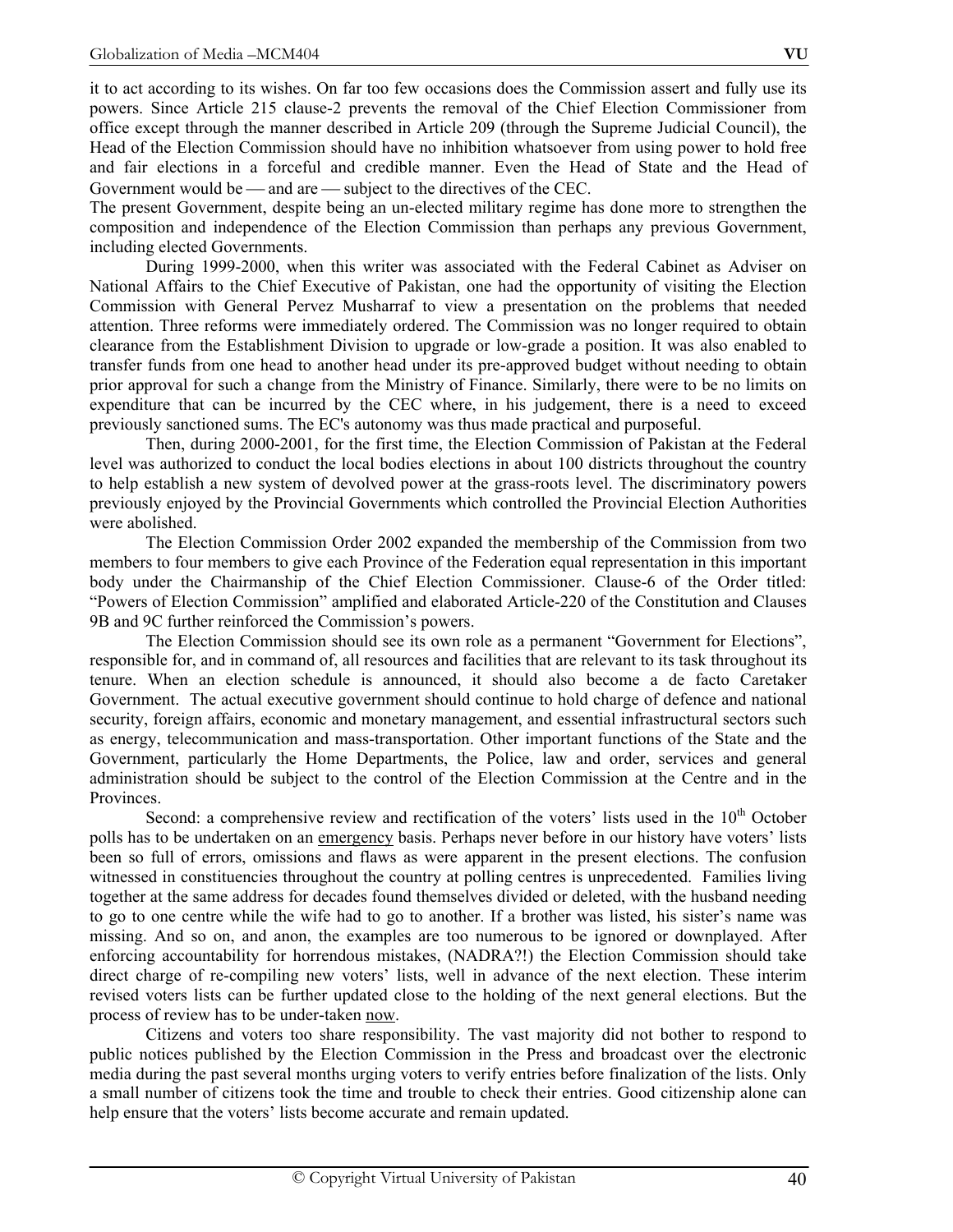Third: there is a need for a basic change in the manner by which officers and personnel are engaged by the Commission to serve as Returning Officers and Presiding Officers. The past and present practice is to appoint Additional and District Sessions Judges as Returning Officers while Presiding Officers and Polling Officers are also recruited for temporary duty from several public sector institutions ranging from bodies such as the Karachi Development Authority to the Employees' Old-Age Benefits Institution. While judges may show required independence, short intensive training imparted to other officers does not automatically bring with it the values and ethics of impartiality and independence. Only a long-term association between an individual Presiding Officer and an institution like an independent Commission can engender within the officer the moral courage and spiritual strength to act without fear or favour.

 At the local level of the polling centre, where the sheer preponderance of a particular party's members or the numerically large presence of a particular clan or tribe can create a coercive and intimidating environment, a part-time person yanked out of a completely different profession and job such as education and school teaching cannot suddenly become an impartial election official, impervious to immediate influence or threats. We need to develop a full-time cadre perhaps called the: "Election Service of Pakistan" (ESP) comprising officers who will specialize in the entire electoral process and develop the self-confidence and capacity to withstand pressures of various kinds.

 In addition to the conduct of local bodies elections and general elections, such an "Election Service of Pakistan" could also make available its services to hundreds of civil society organizations in the country that hold their elections on a regular basis, such as clubs, professional associations, trade bodies and sports bodies. A modest fee could be charged by the Commission to serve as a source of income for such services to civil society and the private sector.

 Fourth: the Election Commission should sponsor, with support from the corporate sector and if necessary, with Government aid or overseas donor aid, a year-round, continuous voter education campaign. Presently, such campaigns are only timed with compilation of voters' lists and holding of elections. There are several other facets of the electoral process that require to be communicated widely on a regular basis. These include the duties as well as rights of voters, the fundamental right of women to use their vote and the obligation of male voters to ensure that their women are facilitated to cast their vote, the voting procedure, campaign rules and norms, modes of election to reserved seats, duties of political parties to maintain accounts, membership lists and other subjects.

 In the years ahead, with collective support from Parliament, the new Governments at the Centre and in the Provinces, from civil society and from independent media, the Election Commission can become an institution that embodies the highest standards of integrity and authority applied in the public interest.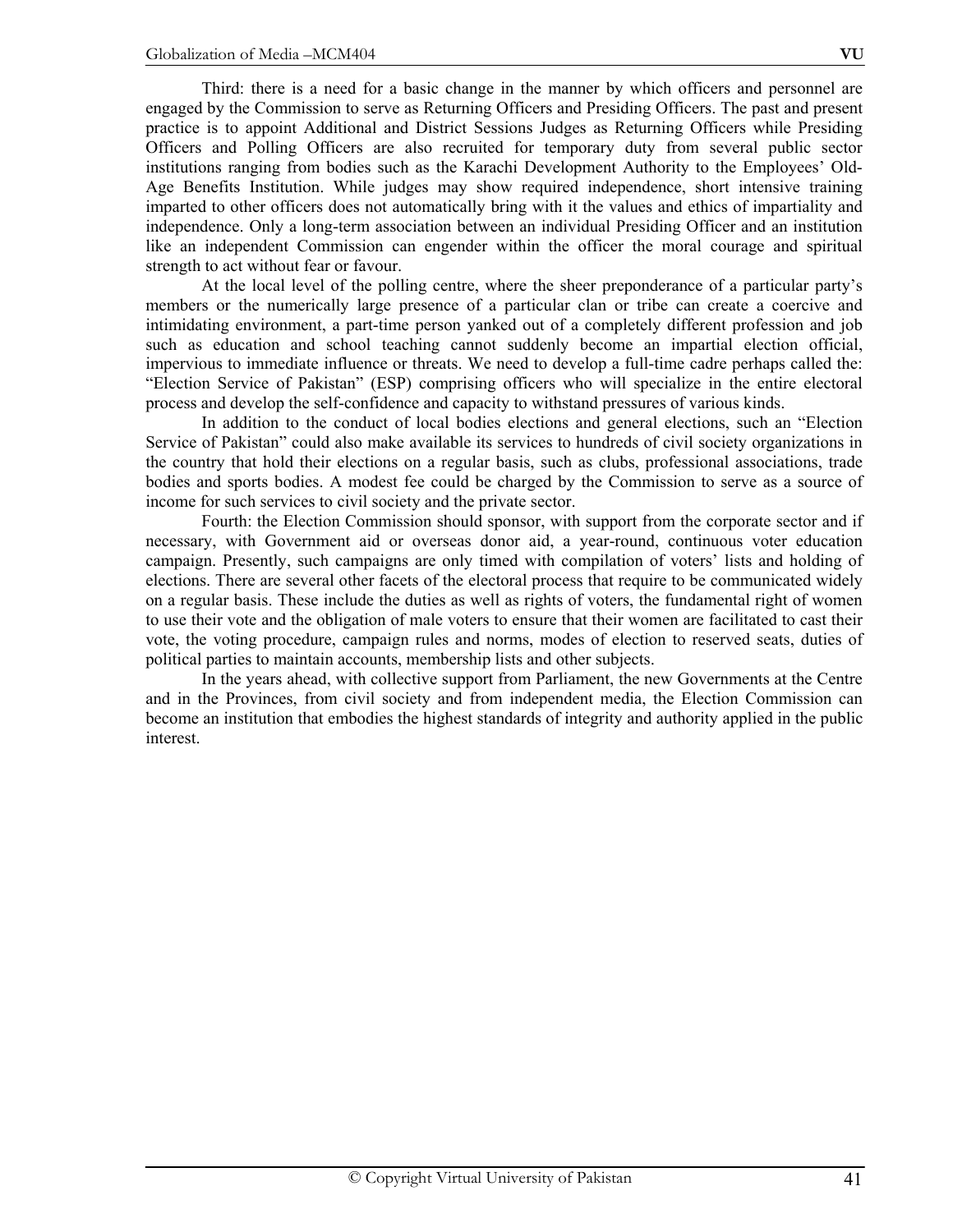# **"POLITICAL GROUPINGS AND ALLIANCES: ISSUES AND PERSPECTIVES"**

Text of handout for students

 Note: students will obtain relevant background information on the subject of this lecture by noting the relevant sections from the recent and contemporary history of Pakistan as covered by previous lectures. They will also obtain useful information by referring to some of the books cited in the Reading List for the first 9 lectures as well as the brief reading list for lecture no.12.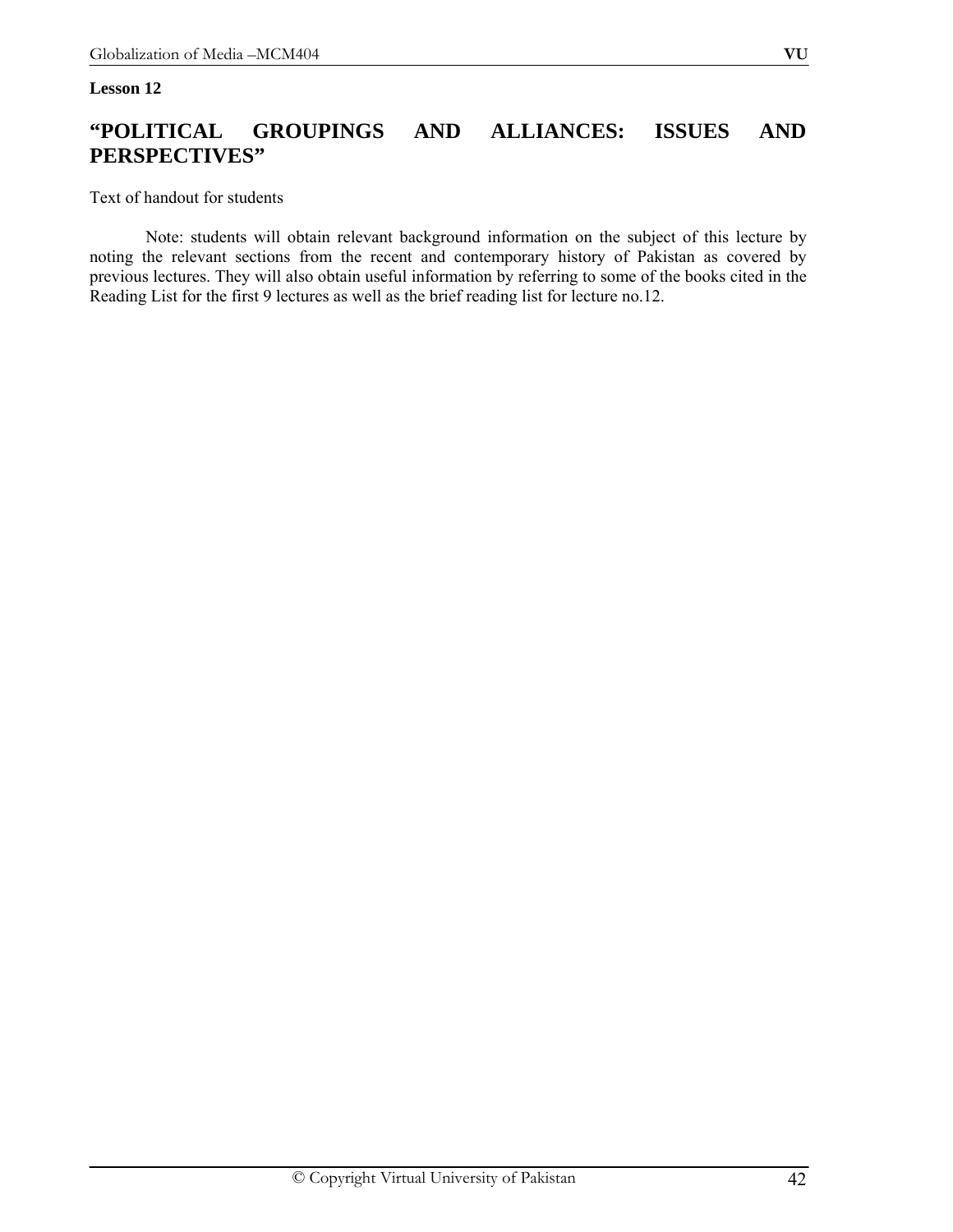## **Lesson 13 THE LEGISLATIVE PROCESS AND INTEREST GROUPS**

Text of the handout for students

 Note: This handout contains the text of a chapter of the same name written by the lecturer and published in "From Chaos to Catharsis" by Javed Jabbar published by Royal Book Company (1996), BG-5, Rex Centre, Zebunnissa Street, Karachi 74400, Tel: 5684244, 5653418, e-mail: royalbook@hotmail.com.

The legislative process and interest groups

 If the legislature itself is seen as the supreme national interest group representing the totality of a country's perceptions about itself, then there may be the tendency to assume that all sectoral interest groups are more or less adequately represented within the legislature and that, therefore, any extra role that interest groups want to play in the legislative process is really a "vested interest "group role, selfserving rather than being nationally oriented.

 This is an incorrect assumption. Because even though a fairly elected legislature is a fairly accurate cross-section of a country the method of election (i.e. first past-the-post as distinct from proportional representation), the socio-economic profile of successful candidates, the size of political parties and groups in the legislatures and other factors may prevent all principal segments of public opinion as well as of the public interest from being adequately represented in the Houses.

 Interest groups therefore, have a valid and legitimate role to play in society and in the legislative process provided, of course, that they observe norms and parameters of conduct. This does not always happen but such aberration does not in itself invalidate the role of interest groups.

 This general principle stated, it is necessary to determine the precise interest of an interest group before proceeding further.

 Where an interest group's stated motivation and objectives are in harmony with a country's security and progress, where the interest group aims to improve public policy whereby a larger national good is achieved while also satisfying the more limited good of the group, it is possible to accept the aims and objectives of interest groups.

 At the same time, while having constructive national aims, an interest group, out of uncertainty of success or out of sheer temptation for short-cuts may use methods that are dubious, illegal or corruptive. This is the case of the means certainly not justifying the ends. And it is here that special vigilance is required to monitor the methods used by interest groups to advance their own aims.

 Where interest groups use methods that are above board, then obviously they deserve study and observation.

 Interest groups can represent a wide variety of sectors; different categories of industry such as textiles (within which there can be sub-categories such as yarn, wool, ready-mades, linen, cloth, synthetics, etc.) chemicals, food, beverages; different facets of agriculture such as cotton growers, rice farmers, wheat farmers, sugarcane cultivators; different types of traders dealing in imports and exports, financial institutions including banks, co-operatives, white collar workers, blue-collar workers; academics; consumer groups; professional associations; voluntary organizations; social issues and national issues-oriented groups on family planning, education, welfare, health, environment, etc.

 Some of these interest groups, perhaps a few, are always well-represented in the legislatures. For example, agriculturists in rural-oriented countries; industrialists, people with significant financial power, etc. In these cases, such interest groups are also well-represented in the highest levels of the executive leadership of the government and often of the State. This fortuitously reduces the work-load of interest groups because the legislative majority and the government do their job for them! For those interest groups that are either under-represented in the legislatures or not represented at all, there is a distinct and considerable work-load.

 It is relevant to note that, due to a variety of factors such as an inherited, transplanted parliamentary or legislative system, the economic and social structures of a nation, the majority of peoples in South Asian nations are not represented in legislatures by individuals who share their socioeconomic profile. In other words, a constituency of very poor peasants in the rural areas or an urban constituency of middle class or low-income workers may well be represented by individuals of very high income and of a very different socio-economic profile.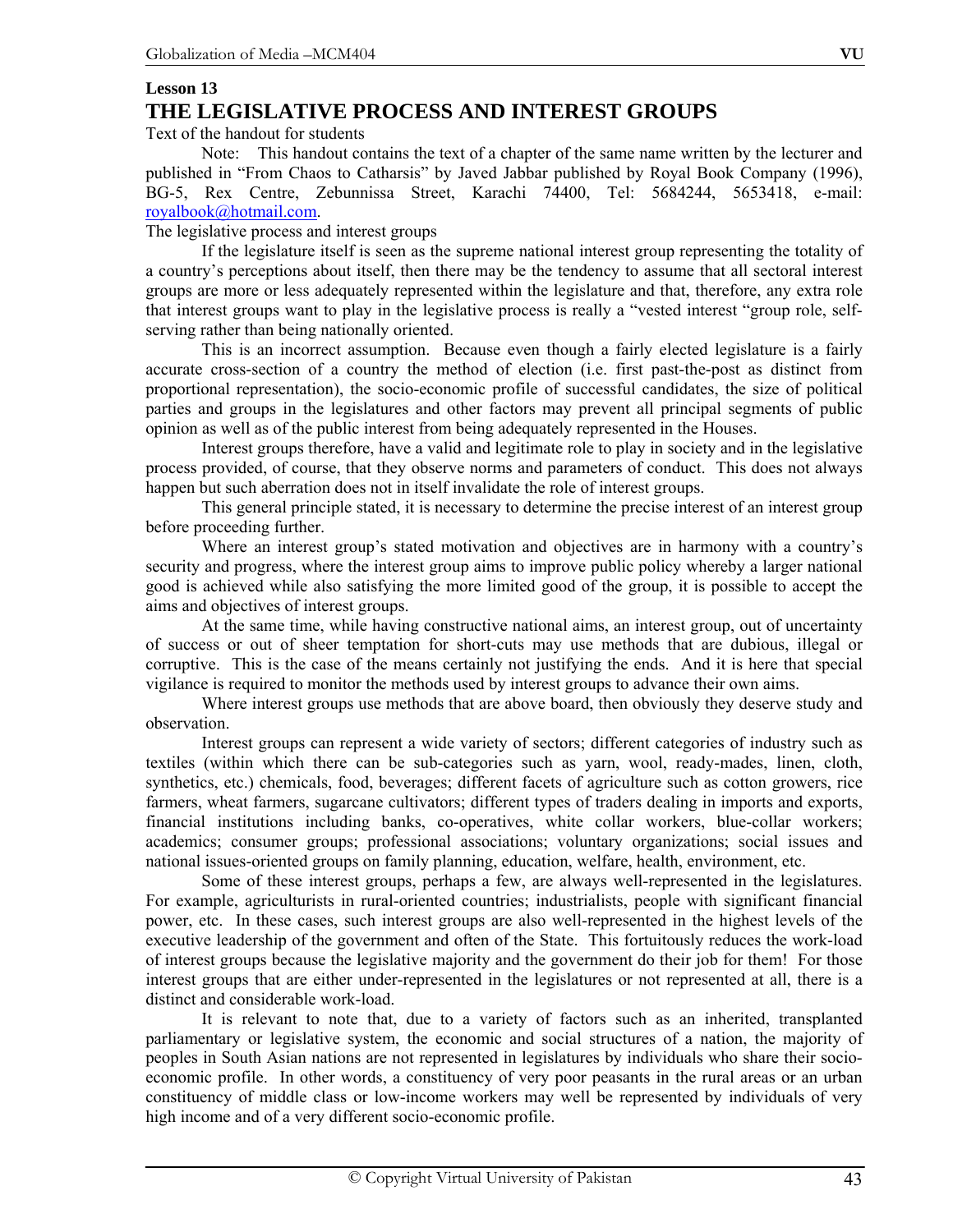Thus, a major interest group, i.e. the poor, while going through the delusion that they are duly organized as an interest group through the political party or movement that they support may, in real terms, be deprived of representation inside legislatures as well as deprived of interest groups outside legislatures because a political party led by individuals who masquerade as champions of the poor preempt any potential attempt to set up a special interest group for the poor.

 The moral of the story is therefore, that a country may have democracy, may have regular elections and yet may continue to deprive the majority of authentic participation in the legislatures, or even in interest groups.

 There are also instances where political parties and movements set up ostensibly and specifically by the poor for the poor, end up as partners of the rich and distort the articulation of the interests of the poor.

 Legislatures are virtually always at the mercy of the majorities. Governments tend to enjoy an unfair advantage over the opposition in setting the legislative agenda. When oppositions have the numerical strength to requisition sessions at their own initiative, they remain subject to the overt and covert influence of the government in determining the work of the legislatures.

 Interest groups that seek legislative intervention have to strike a fine balance in their approach in order that they are able to provide the opposition with fresh ammunition to fire upon the government while at the same time ensuring that they do not antagonize the government by too close an alignment with the opposition. Interest groups should be very good at walking the thin line of hyper-sensitivity that marks the partisan aspect of legislatures.

 Legislative majorities and other members of legislatures have a fair number of priorities competing for their attention, ahead of interest groups. Constituency considerations, petitions for jobs, transfers and favours, their own pre-occupations with government, party matters, attendance of House sittings, House committee meetings, social engagements et al.

 Interest groups use a range of methods to capture the attention of legislators. Letters and documents in the mail, telephone calls, interviews for personal briefings, delegations to the premises of Parliament to button-hole members, meetings with Ministers, publication of appeals, protests, letters in the Press to invite the attention of leaders, holding of seminars, Press conferences, requests to be heard by Parliamentary committees to enable presentation of viewpoints.

 There is a tendency in most interest groups to concentrate only on specific policy measures such as taxes, duties, etc. rather than on conceptual and fundamental issues that may require entirely new legislation or substantive amendments to existing legislation.

There are honourable exceptions such as when interest groups take up critical causes like women's rights, children's rights.

In general, interest groups are "reactive" rather than anticipatory and pre-emptive, going into action as soon as their interests are threatened or affected by a legislative or executive decision.

 Legislatures enjoy certain inherent advantages over interest groups in terms of infrastructure, resources and the panoply of privileges.

 Yet certain interest groups can also deploy vast resources to achieve their aims, particularly in a covert manner. Where lobbies have access to unreported income or where they are able to offer legislators facilities and electoral support, then members of legislatures become vulnerable to undue influence.

 When legislators and interest groups converge and collaborate there can be an inhibiting and inimical impact on democracy because those adversely affected by such a combination have no recourse, except to the courts.

 Reporting of Parliament is a complex and challenging task for media correspondents. It demands knowledge, understanding and vigilance of the highest level. Reporting on the activities and aims of interest groups and monitoring their open as well as unseen interaction with the legislative sector requires an additional investment of time, talent and investigative resources. To enable correspondents to do justice to these considerable demands, media need to significantly increase the quality and quantum of the support that they provide to correspondents.

 In principle, interest groups have a positive and corrective role to play in relation to the legislative process provided that the media are able to accurately and effectively report on this relationship and keep the people well-informed with in-depth analyses.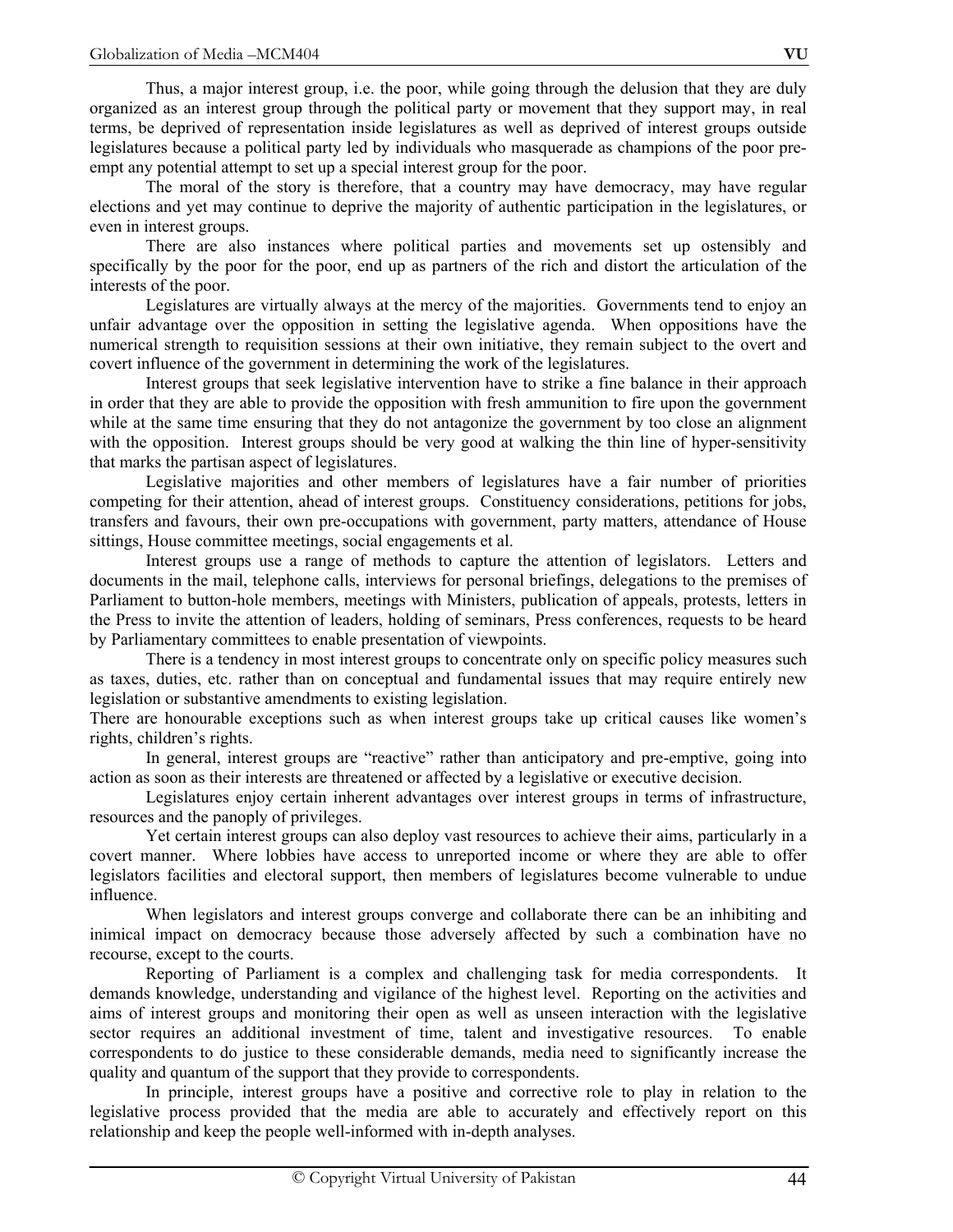# **"THE POPULATION, EDUCATION AND ECONOMIC DIMENSIONS OF PAKISTAN"**

Note: This particular handout deals with the third of the three dimensions covered by this lecture i.e. the economic dimension.

 Students are advised to study the verbal content of the lecture carefully as well as the PPTs before reviewing the text given below which is reproduced from the official publication of the Government of Pakistan titled: "Pakistan Economic Survey 2004-05". This publication is normally released just before the presentation of the annual Budget of the Government of Pakistan which normally takes place in end-May or June of each year as the financial year of the Government's Budget is  $1<sup>st</sup>$  July of one year to  $30<sup>th</sup>$  June of the next year.

 While there is some acknowledgement of economic problems and issues in this text, the overall approach reflected in this text is "positive" and "official". To this extent, the text below may not be sufficiently balanced with criticism. However, a study of this text is relevant and necessary for students to gain a proper understanding of the official viewpoint and of various practical realities that have shaped Pakistan's own economic situation in 2004-05 as well as the global economic environment.

Students are advised to visit the following two websites:

www.finance.gov.pk www.finance.org.pk

#### **Excerpt from the Pakistan's Economic Survey 2004-05 page-(i) to (iii).**

 Pakistan is in the midst of an economic upturn. Since 2002-03, the economy has mounted a strong recovery with a sustained improvement in prospects. During the fiscal year 2004-05, many of its macroeconomic indicators show marked improvement over (the previous) year. The most important achievements of the year include: the fastest pace in real GDP growth, powered by stellar growth in large-scale manufacturing, a sharp pick-up in agriculture, a continuing robust performance in services, and an extra-ordinary strengthening of consumer demand; a double-digit growth in per capita income in dollar terms, reaching \$ 736; investment upturn gaining a strong footing, particularly private sector investment which remained buoyant owing to a rare confluence of various positive developments; an unprecedented increase in credit to the private sector for the second year in a row; sharp increases in the consumption of oil, gas, electricity and coal reflecting rising level of economic activity; fiscal deficit remaining on target despite a Rs.50 billion shortfall in revenue on account of lower collection of petroleum development levy (PDL); higher than targeted collection of taxes; a high double-digit growth in exports and imports; workers' remittances maintaining their momentum; a continued accumulation of foreign exchange reserves and stability in the exchange rate; a sharp decline in the public and external debt burden; privatization programme continued to maintain its robust momentum; launching of the first-ever Islamic Bond (Sukuk) in international capital markets; and the performance of Eurobond remained in line with the markets, with the spread over US Treasury undergoing further compression.

 It is not uncommon to see pressures building up on prices, trade and current account balances when economic activity accelerates. Pakistan's economy is undergoing structural shifts that are fueling rapid changes in consumer spending patterns. Three years of strong economic growth complimented by record low-interest rates and the on-going structural shift of many households in Pakistan toward higher consumption have injected new life into domestic spending. The extra-ordinary surge in domestic demand in conjunction with the unprecedented rise in oil prices fueled import demand which more than offset the improved outcome for exports. Accordingly, this year has witnessed a widening of the trade deficit more than what was envisaged at the beginning of the year. With the trade gap widening, the current account balance slipped into the red after posting surpluses for three consecutive years. This year has also seen inflation rising to a 8-year high, hurting the poor and fixed income groups the most. In particular, food inflation at high double-digits has put an extra-ordinary burden on the poor segment of society as they spend the bulk of their income on food items. A surge in domestic demand on the one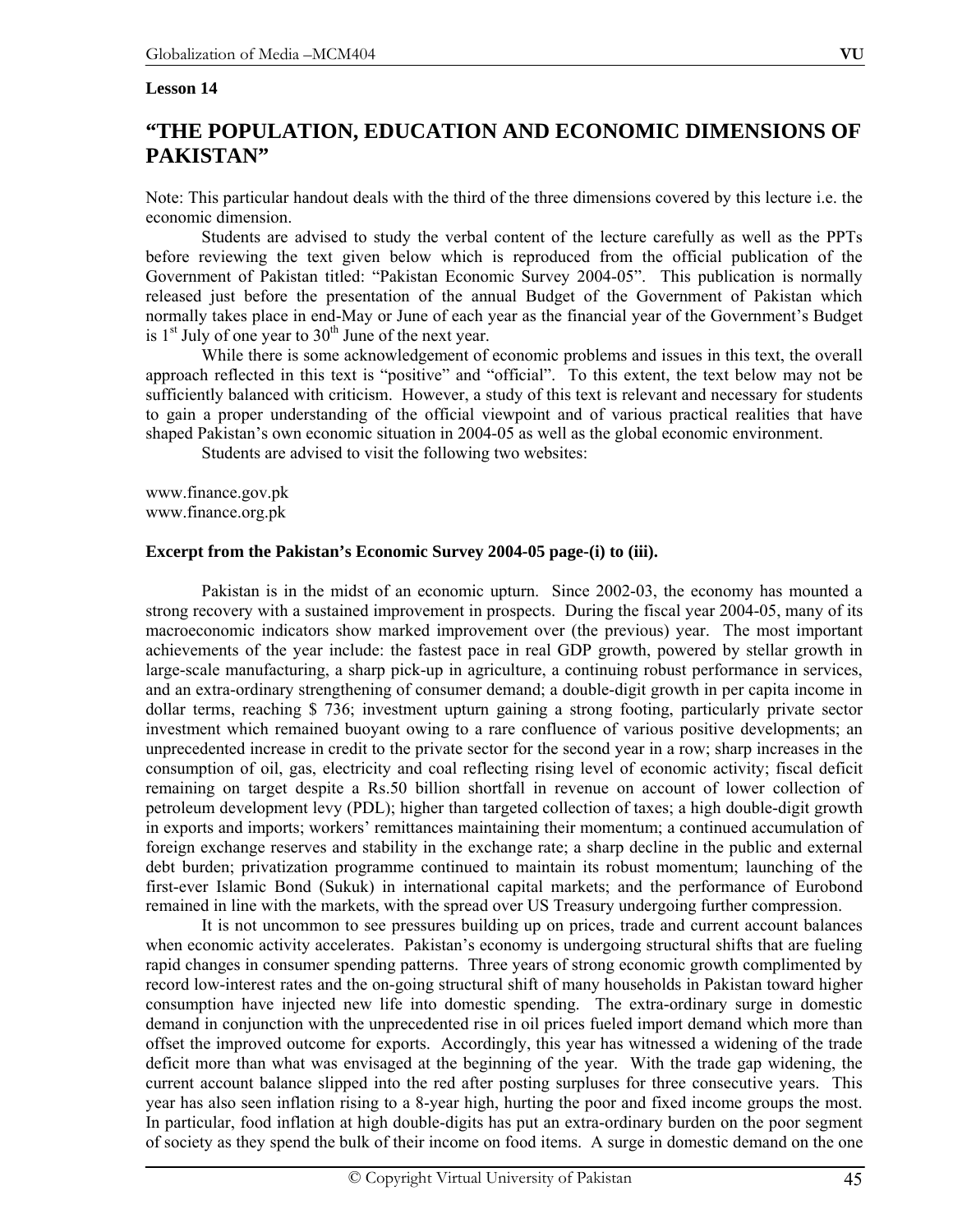hand and supply side shocks emanating from rising commodity and oil prices on the other, have been responsible for the sharp pick-up in inflation this year.

 This year has seen improvements in many, macro-economic indicators along with improvements in social and living conditions indicators. Results from the recently concluded Pakistan Social and Living Standards Measurement (PSLM) Survey show a marked improvement in social and living conditions indicators. Key indicators such as literacy rate, gross and net enrolment in primary, middle and matric levels; access to sanitation and safe drinking water; use of electricity and gas as sources of lighting and cooking fuel, respectively; various health indicators such as child immunization and treatment of diarrohea, have all shown marked improvements over the last 4 to 7 years. While socio-economic and macro-economic policies pursued during the year have had a strong influence on across-the-board improvement, an increasingly broad and dynamic global recovery has aided Pakistan in this endeavor.

### **Global economic environment (2204-2005)**

 From the developing countries' perspective, the global economic environment this year (2004- 2005) has been relatively less benign than last year (2003-2004). In terms of economic recovery, the world economy enjoyed one of its strongest years of growth  $(5.1%)$  in 2004 and this momentum is expected to continue this year, albeit at a more moderate pace (4.3%), owing to higher and volatile oil prices and rising interest rates. Although the global economy posted strong growth in 2004, the overall picture hides growing divergence across regions. Growth in the United States was stronger than expected on the back of strong domestic demand but it was disappointing in Europe and Japan – the two major growth poles of the world economy, reflecting weak domestic demand and equally weaker export performance.

 The story of emerging markets is altogether different. Real GDP growth in 2004 exceeded expectations in almost all regions. In emerging Asia, China's growth momentum remained very strong while growth in India also remained robust. Pakistan's growth performance in emerging Asia has also been extra-ordinarily strong on the back of strengthening domestic demand and robust global economic expansion. In the ASEAN region, Indonesia, Malaysia, Thailand and the Philippines posted growth in the range of 5 to 6 percent. While South Asia remained a strong performer on account of sharp pick-up in growth in Pakistan and India, Sri Lanka and Bangladesh also experienced growth of over 5 percent. Robust global growth of the last two years has strengthened the external demand environment, which contributed to the sharp pick-up in growth in developing countries via strong increases in exports. Pakistan also benefited from a healthy external demand environment as its exports continued to grow at high double-digits during the last two years.

 Notwithstanding strong global economic expansion supporting growth in developing countries, several other factors have impacted these countries adversely to varying degrees. These factors include: rising oil prices, sliding dollar, rising inflation and interest rates. This year (2004-2005) has seen an unprecedented rise in oil prices on the back of rising demand and a series of supply disruptions including capacity constraints in raising supply. Although the main consumers of oil continue to be the industrialized world (US, OECD Europe, and Japan together consume about half of annual oil output) they have at the same time prepared themselves to face oil price volatility. Over the last 30 years, they have succeeded in reducing oil intensity or use of oil per unit of output by one-half. It is the oilimporting countries who are severely affected by the unprecedented rise in oil prices in several ways. Firstly, these countries are less oil-efficient despite the fact that their oil intensity, on average, has declined by one-third; secondly, their foreign exchange reserves are relatively low and their balance of payments are fragile. Even a temporary period of higher oil prices can force substantial adjustment in domestic consumption at a considerable cost to growth and poverty reduction. The fiscal impact can be significant when domestic petroleum products prices are not adjusted accordingly. During the current fiscal year, Pakistan had to face serious difficulties in managing the cost of the unprecedented rise in oil prices. In order to shield its domestic consumers and industries from higher oil prices, it absorbed a fiscal cost of Rs.50 billion in the fiscal year 2004-05. Furthermore, it had to pay an additional \$ 700 – 800 million in oil import bills.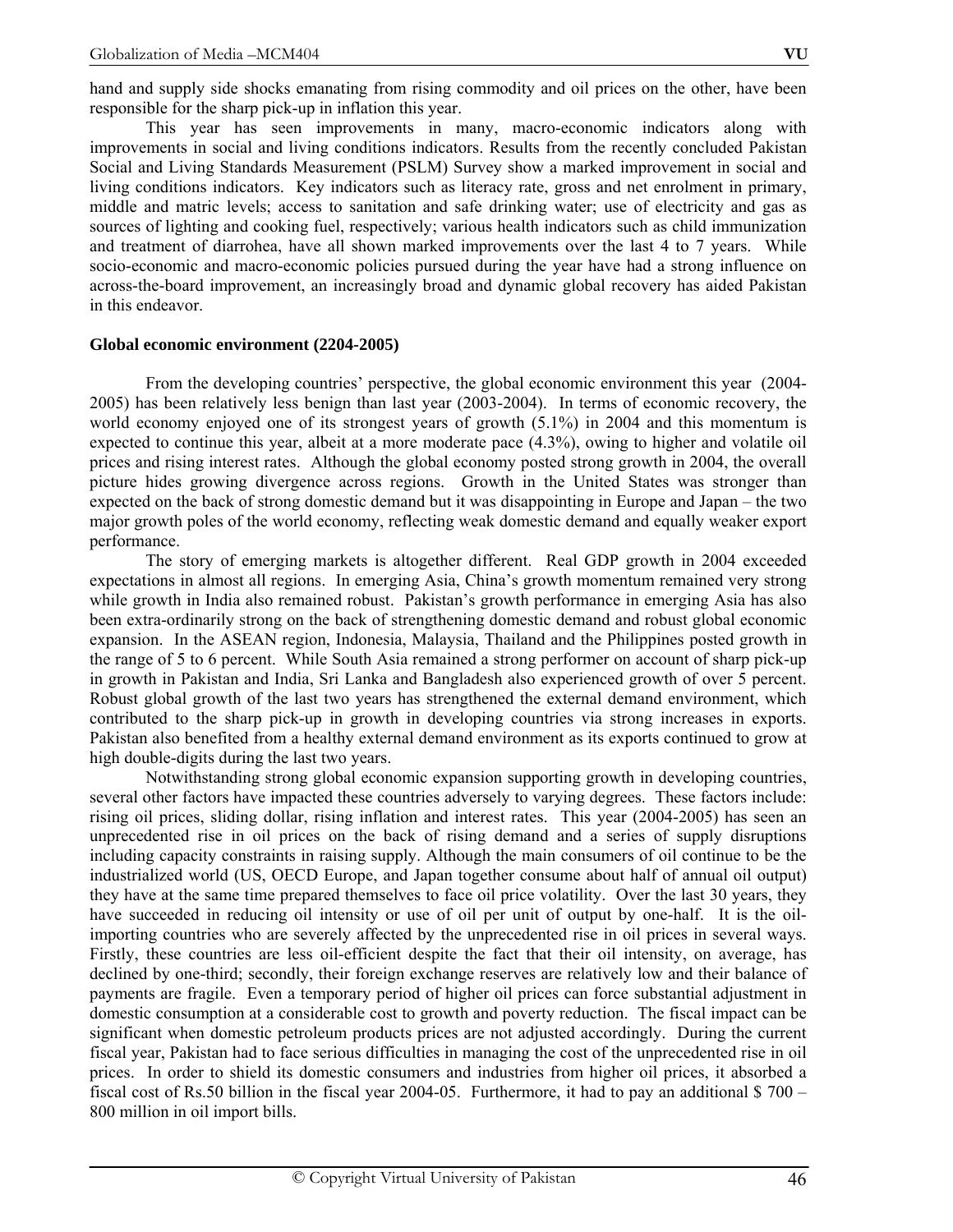The sliding dollar, as a result of widening US current account deficit, raised the debt burden of developing countries on account of the valuation effect. During the first nine months of the current fiscal year, Pakistan's external debt increased by \$ 628 million due to the valuation effect alone. However, given the present outlook of exchange rate movements, particularly the weakening of the Euro after France's rejection of the proposed European Union constitution, a further decline in the valuation effect is expected in the fourth quarter of the current fiscal year. In fact, after the French rejection, the Euro was trading at a 7-month low of \$ 1.23; and the Japanese Yen at 108.4. These are good signs for Pakistan as its external debt would decline further during the fourth quarter of the year if the decline in non-US dollar currencies continues.

 The surge in international oil prices coupled with an unprecedented rise in world prices of commodities combined to spark inflationary pressures not just in Pakistan, but in the the global economy as well. Rising interest rates, reflecting a gradual tightening of monetary cycle to counter inflationary expectations, raised the cost of borrowing for developing countries. This cost is likely to adversely affect the balance of payments of developing countries, their fiscal position, as well as prospects for growth.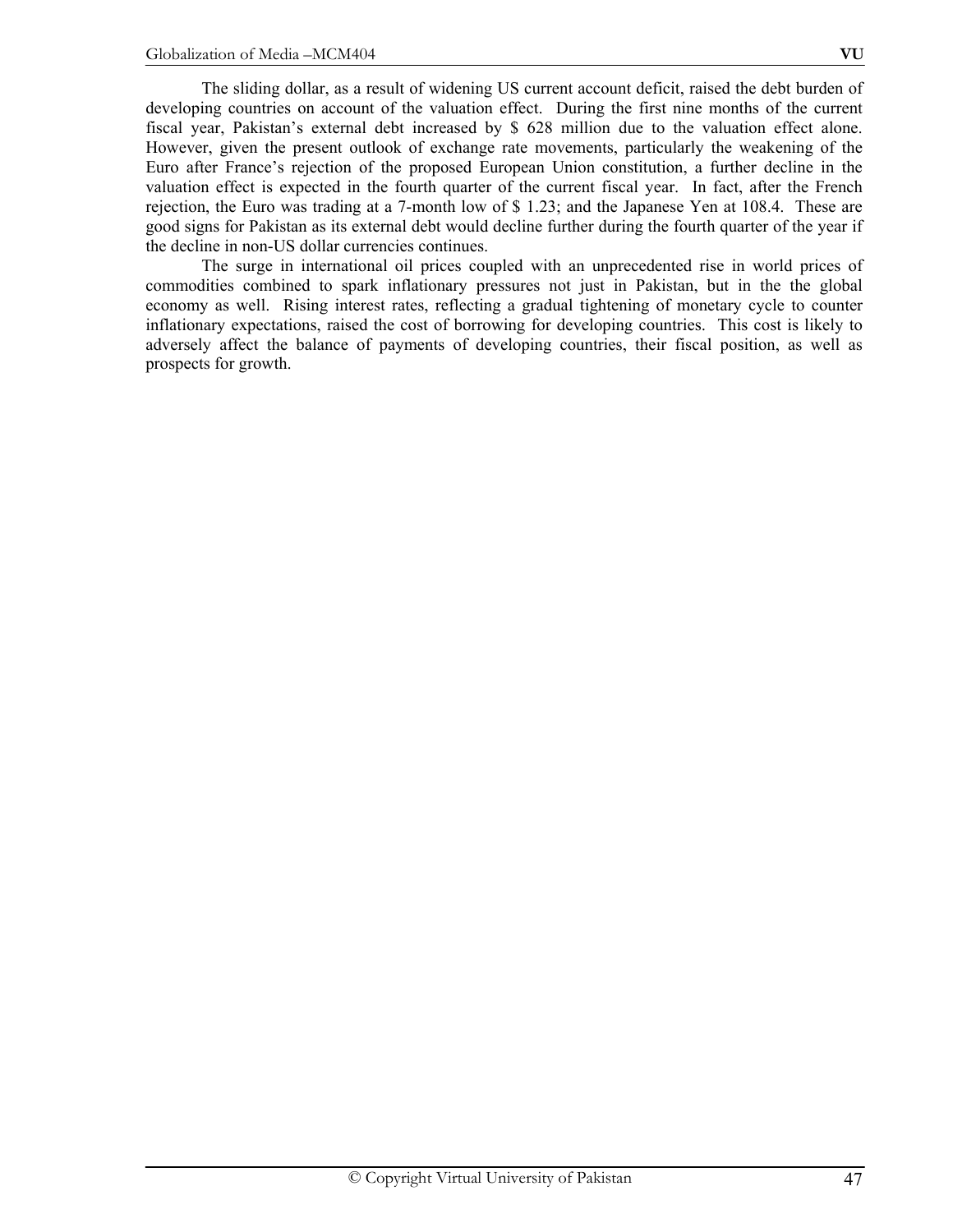# **THE NATIONAL ENVIRONMENT POLICY 2005**

 A reproduction of the relevant section on the environment from Chapter 16 titled: "Environment and Housing", page 205 to top of page 210 from the publication titled: "Pakistan Economic Survey, 2004-05" published by the Government of Pakistan in June 2005.

 The Lectures 15 and 16 identify the importance of placing all human activity and development within an environmental framework and to view the utilization of natural resources on a balanced and sustainable basis.

 The two handouts will provide students with the actual text of the two official documents that are most relevant and contemporary to the subject.

 At the same time, students are also advised to visit the websites of those organizations and institutions which have a particular interest in issues related to Pakistan's environment. These include, for example:

1. Pakistan National Committee of IUCN – The World Conservation Union, website:

http://www.iucn.org/places/Pakistan

2. Sustainable Development Policy Institute, Islamabad,

website: www.sdpi.org

3. Belour Advisory & Social Development Organisation (BASDO)

http://www.basdo.gq.nu/

4. Baanhn Beli - A Friend Forever

http://www.baanhnbeli.org/

5. H.E.J. Research Institute of Chemistry

http://www.hej.edu.pk/

6. Pakistan Institute of Labour Education & Research (PILER)

http://www.piler.sdnpk.org/

7. Shehri-Citizens for a Better Environment

http://www.shehri.org

8. Sungi Development Foundation

http://www.sungi.sdnpk.org

9. World Wide Fund for Nature-Pakistan

http://www.wwfpak.org/

### **Environment and Housing**

 Pakistan is conscious that pursuit of unbridled growth and development all over the world has laid a heavy burden on sustainability for the present and foreseeable future on the planet Earth. Sustainable development is, therefore, the cornerstone of all considerations by the government. Concern for environment – its protection, renewal and enrichment - has been reckoned as an obligation towards the betterment of all the citizens at large. Presently, the environmental situation has arisen due to a number of factors including high population growth rate, lack of public awareness and education, mismanagement of water and other natural resources as well as unplanned urban and industrial expansion.

 During the last decade, Pakistan has made diligent progress in the institutional strengthening and capacity building of policy and planning institutions, environmental awareness, and the promulgation of environmental legislation, National Environment Quality Standards (NEQS), and the establishment of environmental tribunals. The energy sector introduced lead-free petrol and since July 2002, all refineries in the country are supplying lead-free petrol and promoting clean fuels including CNG.

 The National Environment Action Plan (NEAP) that was initiated in 2001 after the approval of the Pakistan Environment Protection Council and the UNDP-funded, NEP Support (NEAP-SP) has overcome its teething problems and the tangible results from these initiatives are visible. The major objectives of NEAP-SP are to achieve a healthy environment and a sustainable livelihood by improving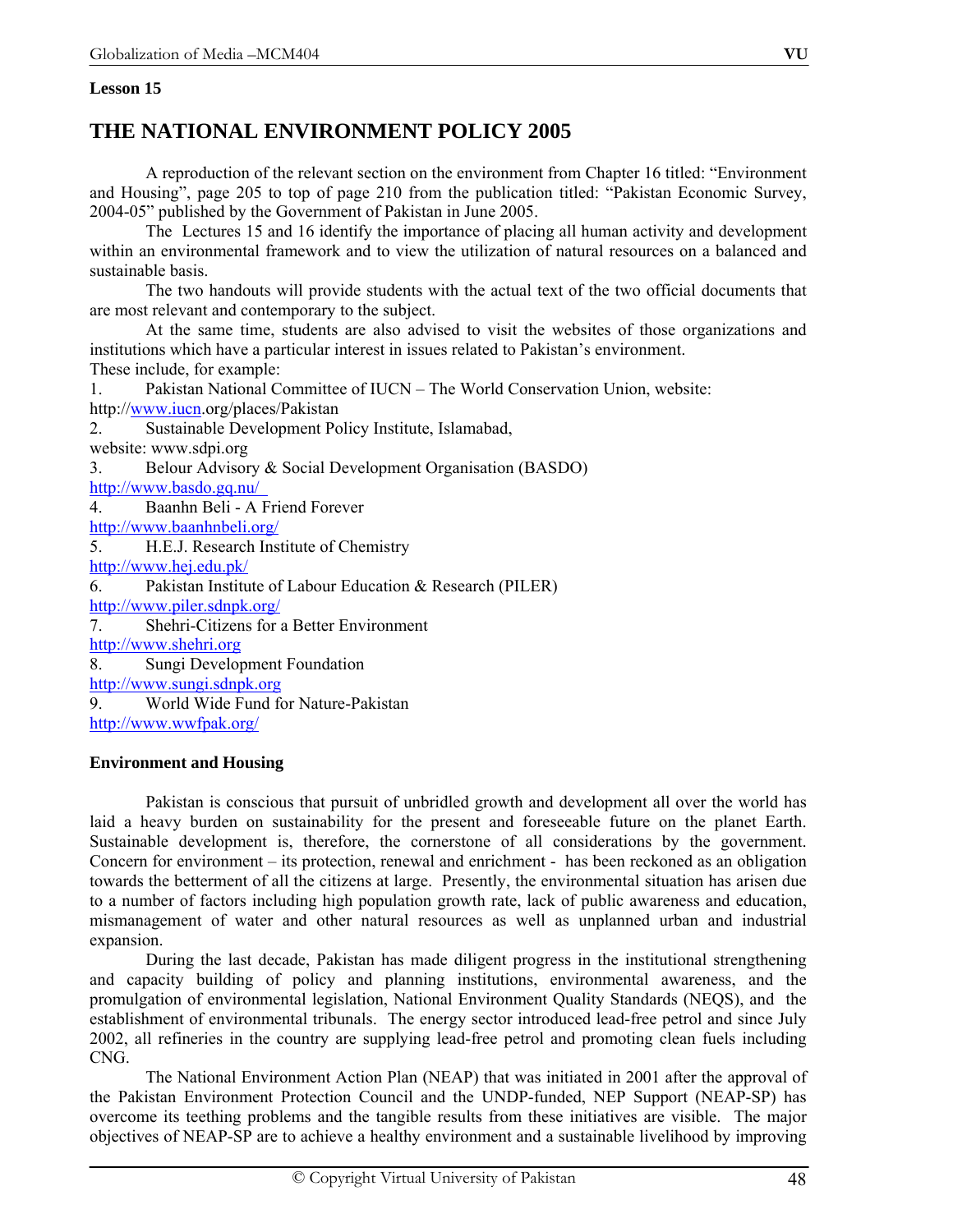the quality of air, water and land with civil society cooperation. In this regard, the Initial Environmental Examination (IEE) and the Environment Impact Assessment (EIA) have already been made mandatory for public sector development projects. One of the major achievements of NEAP-SP during 2004-05 was the preparation of the draft "National Environmental Policy 2005" which has been approved by the Prime Minister in principle and is being circulated to larger stakeholders for comments. Once approved, it would be country's first every "Environmental Policy". This Policy would complement the objectives of NEP-SP and will address the sectoral issues like (a) Water management and conservation, (b) Energy efficiency and renewables, (c) Agriculture and livestock, (d) Forestry and plantation, (e) Biodiversity and protected areas, (f) Climate change, air quality and noise and (g) Pollution and waste management. (Note: Subsequent to the publication of the Pakistan Economic Survey 2004-2005, the National

Environmental Policy was formally approved by the Federal Cabinet. In addition, the (proposed) policy aims to address other cross-sectoral issues such as (a) Population and environment, (b) Gender and environment, (c) Health and environment, (d) Trade and environment, (e) Poverty and environment and (f) Environment and local government.

 In this globalized regime it is hard to avoid the issue of "genetically modified substances". This is proving to be the bone of contention between the EU and the US as far as their international trade is concerned. So far there were no rules and regulations to import, export, sell, purchase or trade living modified organisms, substances, and products thereof for any purposes. Keeping in view its importance for public safety as well as for international trade, the Ministry of Environment has framed and enacted "Pakistan Biosafety Rules 2005" under the Pakistan Environment Protection Act 1997. These rules would provide guidelines and regulate trade in genetically modified substances.

 The Government of Pakistan is also in the process of consultations/cost-benefit analysis, of accession to the Kyoto Protocol with the major stakeholders from the public as well as the private sector, regarding their preparedness for taking advantage of accession to the Protocol.

#### **Impact of Pollution**

## **a. Air**

The key factors contributing to air pollution in Pakistan are: a) rapidly growing energy demand; and b) a fast-growing transport sector. In the cities, widespread use of low-quality fuel, combined with a dramatic expansion in the number of vehicles on roads, has led to significant air pollution problems. Air pollution levels in Pakistan's most populated cities are among the highest in the world and climbing, causing serious health issues. The levels of ambient particulates – smoke particles and dust, which cause respiratory disease – are generally twice the world average and more than five times as high as in industrial countries and Latin America (Energy Information Administration, 2004), Although Pakistan's energy consumption is still low by world standards, lead and carbon emissions are major air pollutants in urban centres such as Karachi, Lahore, Rawalpindi and Peshawar.

 It may be mentioned here that the two-wheeler industry is performing very well in Pakistan. In the year 2003-04, the motorcycle industry showed a visible sign of growth when the total market size achieved a figure of around 327446 while during 2004-05 (July-March), it was 342678 units. Rickshaws have grown (increased in number) by more than 59%, while motorcycles and scooters have almost doubled over the past ten years (This data does not include locally assembled diesel engine turned (driven) "auto carts" used in rural areas). Motorcycles and rickshaws, due to their two-stroke engines, are the most inefficient in burning fuel and contribute most to emissions.

 Pakistan is the largest user of CNG in Asia and has become the third-leading country in the world to use CNG to fuel vehicles. Presently, some 700 CNG stations are operating in the country while 200 are under construction. By March 2005, about 700,000 vehicles were converted to CNG as compared to 450,000 vehicles during the same period last year, showing an increase of 56%. Use of CNG as fuel in the transport sector has observed a quantum leap, replacing traditional fuels and has helped a lot in lowering the pollution load in many urban centres. After the successful CNG programme for petrol replacement, the government is now embarking upon a programme to replace the more polluting diesel fuel in the road transport sector. The government has planned to offer incentives to investors to introduce CNG buses in the major cities of the country.

 During July-March 2004-05, 3681 million cubic feet of natural gas was supplied per day as against 3210 million cubic feet per day during the same period last year, showing an increase of almost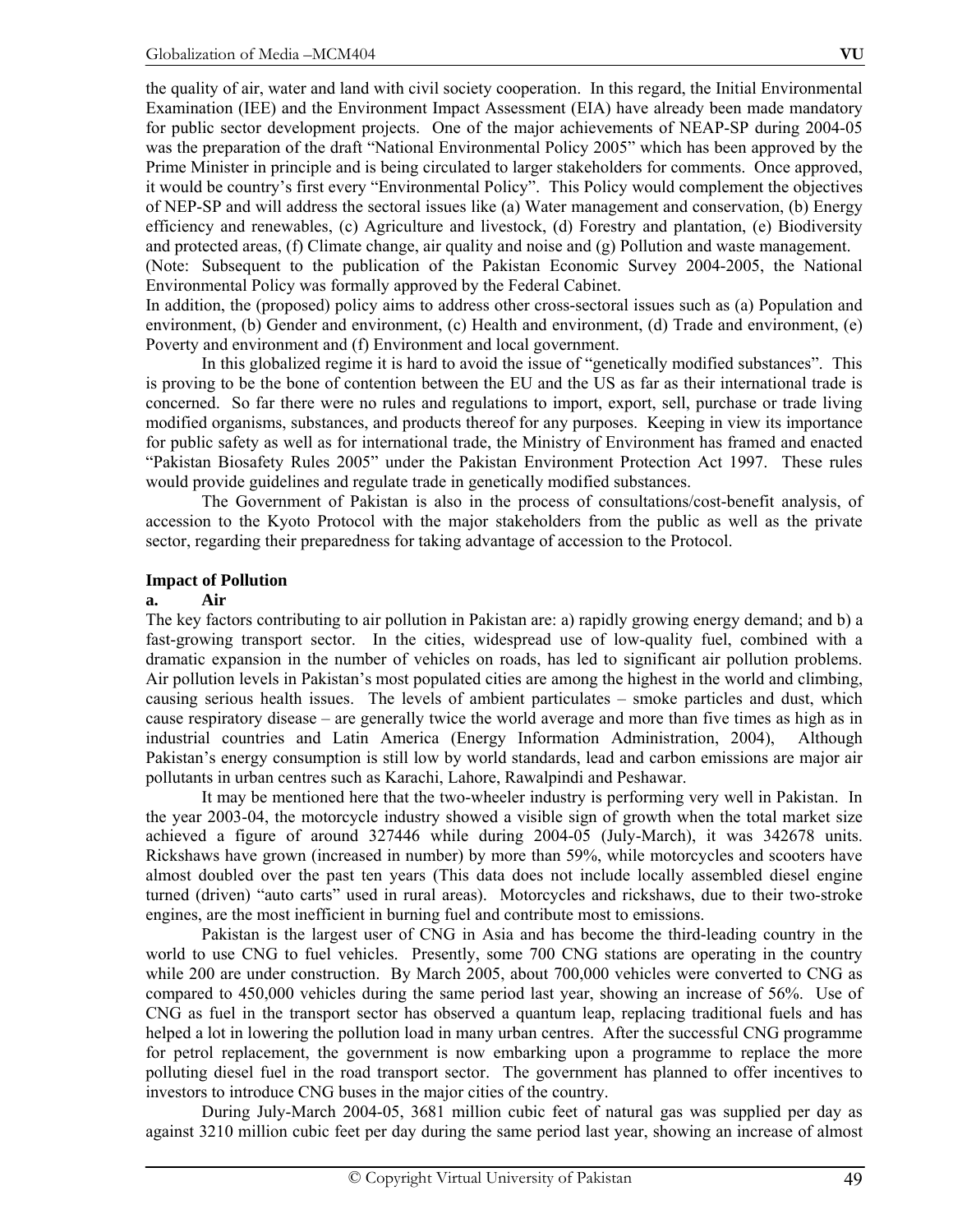14.7 percent. For the last five years, the use of coal in the power sector has been decreasing. It may be due to the fact that a number of plants have now been converted to natural gas. Likewise, there has been a considerable reduction in coal usage for domestic purposes.

### **b. Water**

Per capita water availability in Pakistan has been decreasing at an alarming rate. In 1951, per capita availability was 5300 cubic meters, which has now decreased to 1105 cubic meters just touching water scarcity level of 1000 cubic meters. The productivity of fresh water is also decreasing due to losses in the movement of the water from the canal heads to the croplands. The existing water resources are under threat due to rapid degradation, soil erosion, deforestation and untreated discharge of municipal and industrial wastes to rivers and other water bodies. Municipal water is treated only in two cities viz. Karachi and Islamabad though the capacity of these treatment plants is much less than the actual quantum of wastewater. Over fishing and polluted water are reducing the productivity of the marine and inshore fisheries. This situation is precarious, in particular, for mangroves in the coastal zone and certain aquatic wildlife, such as the Indus freshwater dolphin. All of these activities are contributing to the destruction of habitats and, more generally, to a loss of biodiversity.

 The investigational study conducted by Pakistan Council of Research in Water Resources indicates that water in many cities of Pakistan is unsafe for human consumption due to both bacterial and chemical contamination. The overall deteriorating quality of water can be attributed to a continuous drop in the water table due to high industrial and agricultural demands. It has been observed that the water table has been decreasing at a rate of 10 feet every year.

 The Government of Pakistan is committed to supply safe drinking water to its people and many emptive as well as pre-emptive measures have been proposed in the National Environmental Policy to ensure supply of safe drinking water. Various bilateral and multilateral donors/aid/lending agencies have shown their willingness to support government's endeavour in this regard. Plans are underway to extend the coverage of clean drinking water from 63 percent in 2001-02 to 70% percent in 2005-06 and sanitation from 40 percent to 55 percent in the same period. It is targeted to provide 93 percent of population with access to clean drinking water by 2005 and 90% of the population with access to sanitation.

### **c. Land**

The productivity of soil is being lost due to water-logging, salinisation and sodicity. It is estimated that about 38 percent of Pakistan's irrigated land is water logged, 14 percent is saline and the application of agricultural chemicals has increased by a factor of almost 10 since 1980. Forest cover is being lost every year, and Balochistan's Juniper forests, unique in the world, continue to be cut beyond their capacity to regenerate.

 In the urban areas, less than 60 percent of solid waste is collected. No city in Pakistan has proper waste collection and disposal system for municipal or hazardous wastes. Our Industries use about 525 types of chemicals and dyes/colour in different processing industries. Their processing generates wastes causing contamination of soil and poses potential risk to public health and damage to the fertility of cropland.

# **Policies and Programmes**

The National Conservation Strategy (NCS) represents the broad National Environment Policy of Pakistan, within which a National Environment Action Plan (NEAP) has also been approved. The main objectives of NEAP are to safeguard public health, promote sustainable livelihood and enhance quality of life for the people of Pakistan. It focuses on clean air, clean water, solid waste management and ecosystems management. The government has also formulated a comprehensive strategy to develop provincial capacity for implementing environmental protection laws and monitoring their effectiveness. The following strategies and plans are envisaged:

# **National Resettlement Safeguard Policy (NRSP):**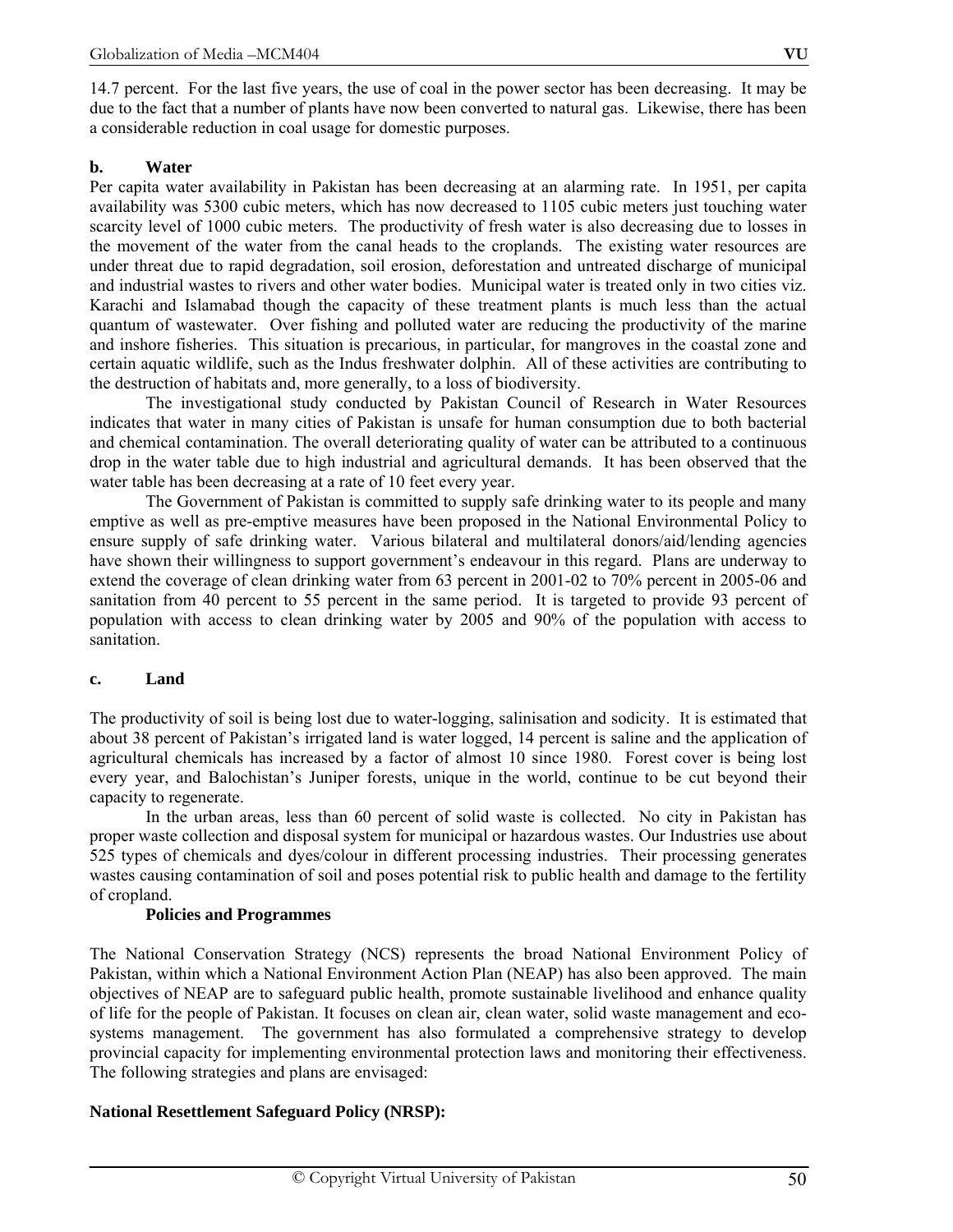The NRSP will be promulgated to minimize negative environmental and social impacts of land acquisition and rehabilitation for national projects, and displacement of native people.

## **National Response Strategy on Climate Change:**

This policy-guiding document is also nearing completion, which envisages policies and action plans to combat adverse impacts of climate change on different sectors of the economy, with existing sources of technical and financial cooperation.

### **National Land Use Programme: Other Plans:**

These include Forest Sector Master Plan, National Forest Policy, Biodiversity Action Plan and Desertification Combat Action Plan, Maritime Policy is currently under preparation, which will be finalized and implemented. Integrated Coastal Zone management Plan will be formulated.

Conservation will focus on the following areas:

## **Energy efficiency and renewable energy:**

Energy efficiency will be significantly improved by implementing an efficiency plan. Conventional sources of energy will be conserved. The proportion of renewable sources will be increased incrementally in the coming decades. Pakistan Council for Renewable Energy Technology (PCRET) would undertake a comprehensive implemental action plan for development of non-conventional technology.

## **Land and Water:**

Irrigation and water management systems need both short-term and long-term rectification to minimize water distribution losses. The overriding principle of the ongoing National Drainage Programme (NDP) is not to pollute the Indus Basin System and fresh water reservoirs by discharging saline effluents. The on-farm water management (OFWM) programme will line and renovate existing 90,000 watercourses to enhance irrigation efficiency up to 70%. Efficient irrigation methods along with lining of existing canal networks will be adopted to economize water use and to control water logging and salinity.

### **Forests:**

State-owned forests will be regenerated and protected with intimate involvement of local communities in forests management. Local governments and union councils would bring in more private marginal lands under forests cover within a defined legal framework to avoid alienation of land use. State-owned wastelands may be leased out to tenants for expansion of forest cover.

Production systems and consumption patterns will be rationalized through the following measures:

# **Regional pricing system:**

The input and output prices will be rationalized to achieve minimal unit cost of production ensuring sustainability of the agriculture sector. Agricultural and industrial pricing systems will be reformed to consider the costs of natural resources (land, water and air), for estimating the real cost of production per unit.

### **Environmental accounting and auditing:**

In industrial sector, environmental economics, accounting and auditing would be introduced, which on the one hand would ensure cleaner production and standards certification e.g. ISO 14000 series, and on the other, determine the actual cost of production including hidden environmental costs.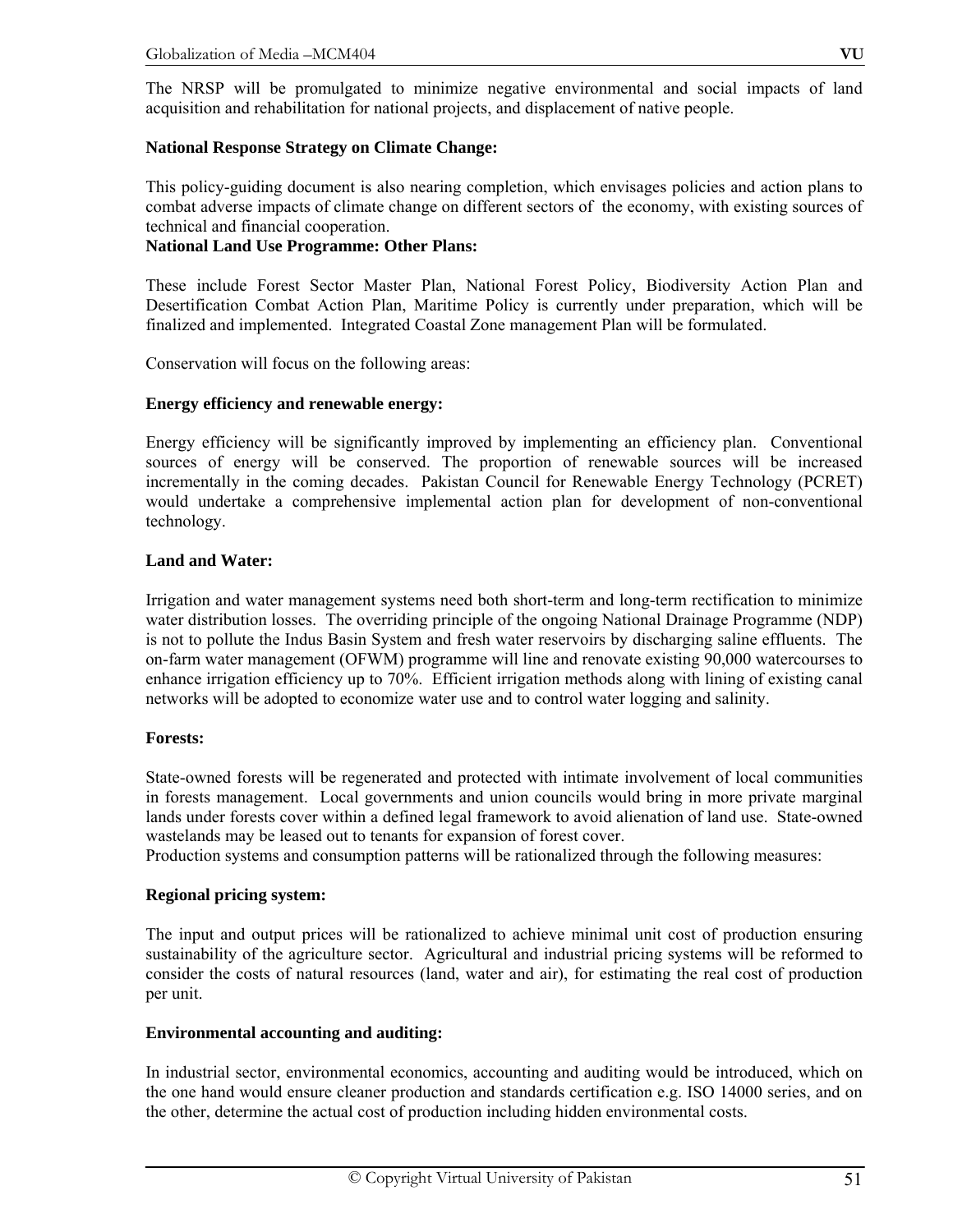#### **Agro-eco-zoning:**

The under-preparation Land Use Plan will facilitate agro-eco-zoning of Pakistan in relation to comparative advantages of crops. Production of high water-demanding and susceptible crops will be discouraged; environmentally valued crops will be promoted.

Air and water pollution will be managed in the following ways:

#### **Fuel switching and clean fuels:**

Emissions of air pollutants will be gradually brought within the safe limits, through promoting unleaded gasoline, low sulphur fuel oil/diesel, and gradual switching to natural gas/CNG. Consequently, health hazards and cost of air pollution will be gradually reduced. Promoting energy-efficient and clean technologies will bring emission levels well within the admissible limit of 114,000 Gigagrams (Base Year 1994 level for developing countries), and greenhouse gases (GHGs).

#### **Water quality monitoring:**

The Environment Protection Agency (EPA) with the collaboration of district and local governments will effectively monitor urban wastewater and industrial effluent discharges into rivers/water bodies to check water pollution.

Governance will be improved and institutions strengthened through the following set of actions:

#### **Legislation enforcement:**

Strengthening of the Pakistan Environmental Protection Agency (PEPA) and provincial Environment Protection Departments in order to enable them to perform the mandated functions. Local governments under the new set-ups will be strengthened and administratively empowered to enforce legislation and monitor natural resources. Enabling institutional and legal frameworks for National Environment Quality Standards (NEQS) enforcement, implementing Environment Impact Assessment (EIA) and Strategic Environment Assessment (SEA) will be established.

#### **Environmental tribunals:**

Currently, two tribunals are functioning in Lahore and Karachi. During the coming three years full financial and manpower support will be extended to make them fully functional to prosecute environmental violations.

#### **Institutional strengthening:**

Strengthening of institutions in public, private and NGO sectors, concerned with planning, project formulation and implementation of projects through training and capacity building programmes. The district and local governments under the new set-up will be specifically focused for capacity building programmes on environment.

### **Awareness and education:**

Electronic and print media will be used for enhancing environmental awareness, dissemination of government policies, plans and programmes for invoking participation of district and local institutions in implementing them. Formal environmental education will also be promoted though building human resources capacities, and technological support of national academia.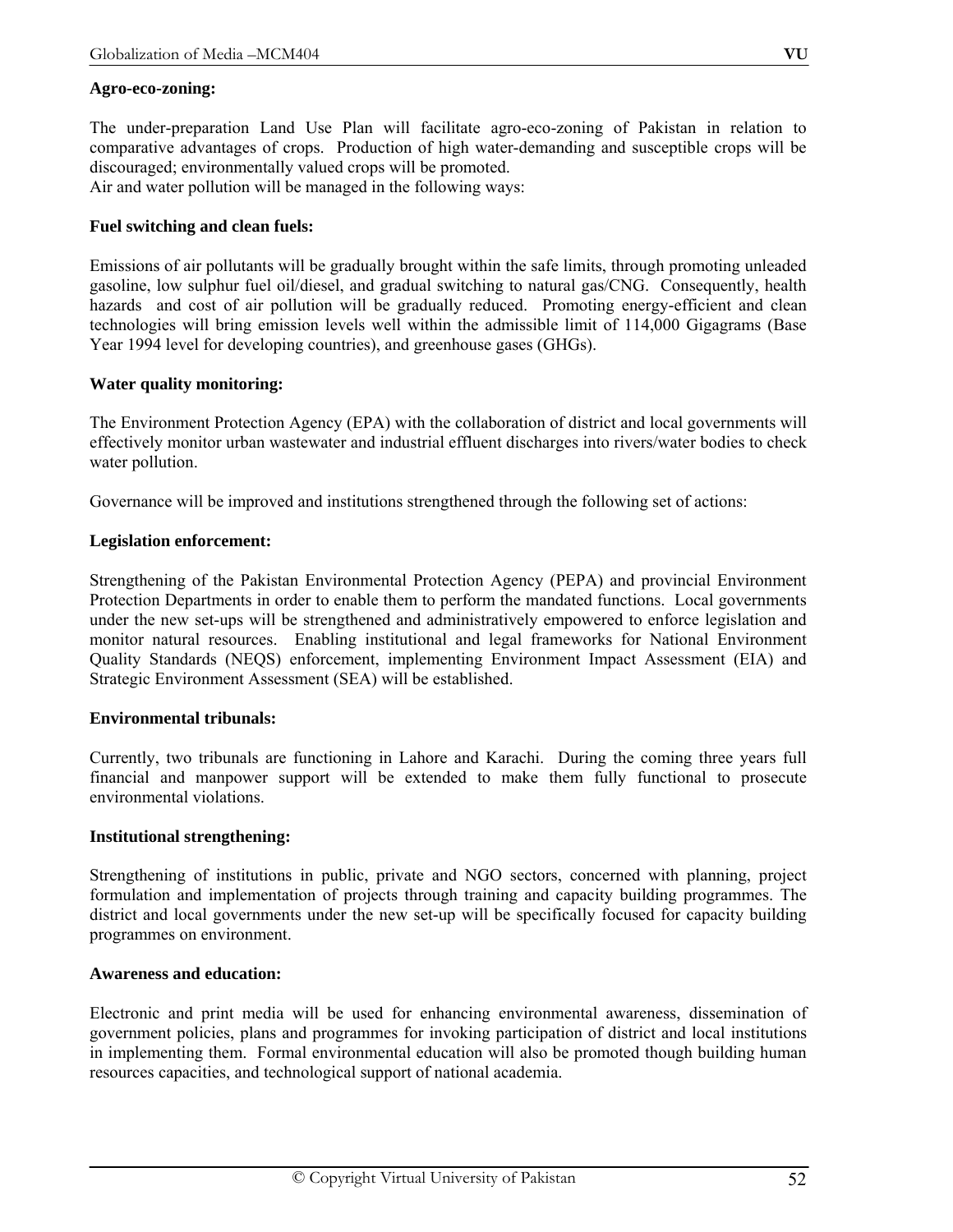# **Participation of NGOs and communities:**

Programmes for community mobilization for sustainable management of natural resources, through active involvement of custodian communities in planning, implementation, and monitoring and evaluation processes.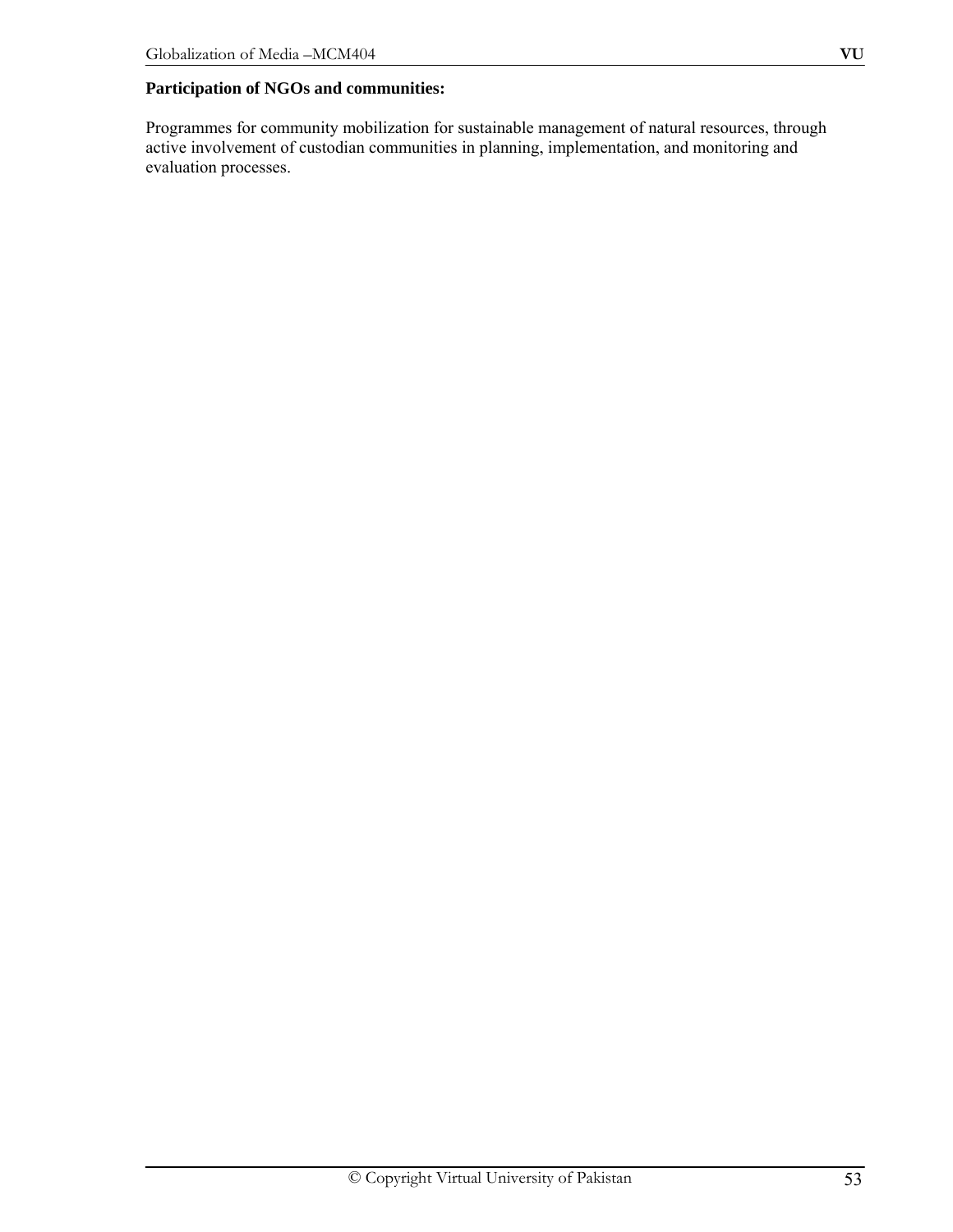# **Lesson 16 NATIONAL ENVIRONMENTAL POLICY-2005**

GOVERNMENT OF PAKISTAN MINISTRY OF ENVIRONMENT

**CONTENTS 1.0 PREAMBLE 9 2.0 THE NATIONAL POLICY 9 2.0 Goal 9 2.2 Objectives 9 3.0 SECTORAL GUIDELINES 10 3.1 Water Supply and Management 10 3.2 Air Quality and Noise 10 3.3 Waste Management 11 3.4 Forestry 12 3.5 Biodiversity and Protected Areas 12 3.6 Climate Change and Ozone Depletion 13 3.7 Energy Efficiency and Renewables 14 3.8 Agriculture and Livestock 14 3.9 Multilateral Environmental Agreements 15 4.0 CROSS-SECTORAL GUIDELINE 15 4.1 Poverty and Environment 15 4.2 Population and Environment 16 2.3 Gender and Environment 17 4.4 Health and Environment 17 4.5 Trade and Environment 17 4.6 Environment and Local Governance 17 4.7 Natural Disaster Management 18** 

**5.0 POLICY INSTRUMENTS 18** 

**5.1 Integration of Environment into Development Planning 18** 

**5.2 Legislation and Regulatory Framework 18** 

**5.3 Capacity Development 19** 

**5.4 Economic and Market Based Instruments 19** 

**5.5 Public Awareness and Education 19** 

**5.6 Public-Private-Civil Society Partnership 20** 

**6.0 IMPLEMENTATIONAND MONITORING 20** 

### 1. Preamble

The National Environment Policy provides an overarching framework for addressing the environmental issues facing- Pakistan, particularly pollution of fresh water bodies and coastal waters, air pollution, lack of proper waste management, deforestation, loss of biodiversity, desertification, natural disasters and climate change. It also gives directions for addressing the cross sectoral issues as well as the underlying causes of environmental degradation and meeting international obligations.

 The National Environment Policy, while recognizing the goals and objectives of the National Conservation Strategy, National Environmental Action Plan and other existing environment related national policies, strategies and action plans, provides broad guidelines to the Federal Government, Provincial Governments, Federally Administrated Territories and Local Governments for addressing environmental concerns and ensuring effective management of their environmental resources. The Provincial, AJK, Northern Areas and Local, Governments, however, may devise their own strategies, plans and programs in pursuit of this Policy.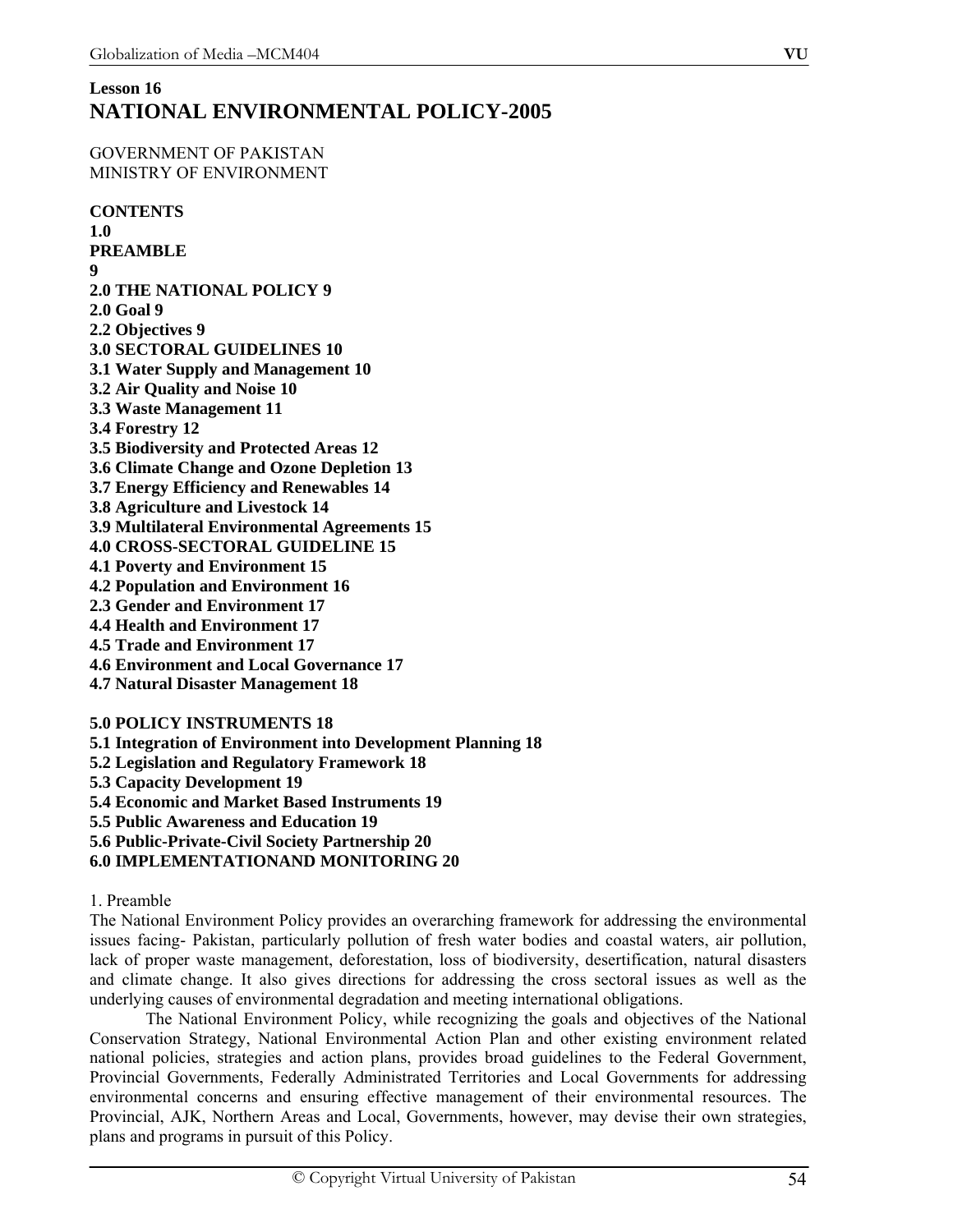2. The National Policy

2.1. Goal

The National Environment Policy aims to protect, conserve and restore Pakistan's environment in order to improve the quality of life of the citizens through sustainable development.

2.2. Objectives

The objectives of the Policy are:

(a) Conservation, restoration and efficient management of environmental resources.

(b) Integration of environmental considerations in policy making and planning processes.

(c) Capacity building of government agencies and other stakeholders at all levels for better environmental management.

(d) Meeting international obligations effectively in line with the national aspirations.

(e) Creation of a demand for environment through mass awareness and community mobilization.

3. Sectoral Guidelines

3.1. Water Supply and Management

To provide sustainable access to safe water supply and effectively manage and conserve the country's water resources, the government may:

(a) Develop legal and policy framework for promotion of safe drinking water in Pakistan.

(b) Increase coverage of water supply and water treatment facilities.

(c) Establish a water quality monitoring and surveillance system.

(d) Make installation of water treatment plants as an integral component of all drinking water supply schemes. .

(e) Promote low-cost water treatment technologies at the community and household levels.

(f) Promote appropriate technologies for rain water harvesting in rural as well as urban areas.

(g) Encourage artificial recharge of groundwater in arid and semi arid areas.

(h) Promote metering of water consumption to discourage the indiscriminate use of water for industrial and municipal purposes.

(i) Enact Water Conservation Act and relevant standards to foster water conservation.

(j) Promote integrated watershed management.

(k) Monitor sustained freshwater flows into the marine eco-systems.

(l) Establish standards for classification of surface waterbodies.

(m) Launch phased programs for clean up and gradual up-gradation of the quality of water bodies. .

3.2. Air Quality and Noise

In order to prevent and reduce air pollution and noise, the government may:

a) Establish and enforce standards for ambient and indoor air quality.

b) Enact the National Clean Air Act.

c) Ensure effective enforcement of the National Environmental Quality Standards and Self Monitoring Rules.

d) Ensure reduction and control of harmful emissions through regulatory programs.

e) Regulate vehicular emissions.

f) Establish standards for vehicles at the manufacturing stage.

g) Update and enforce fuel specifications.

h) Make use of catalytic converters in new and in-use vehicles mandatory.

i) Phase out sulphur from diesel and furnace oil.

j) Promote cleaner production technologies.

k) Phase out two stroke vehicles.

l) Encourage cost effective inter-city mass transit systems in major cities.

m) Promote non-motorized means of travel such as cycling and walking through

provision of adequate walkways and cycle lanes in cities.

n) Establish and enforce standards for ambient noise.

o) Establish emission standards to control noise at source.

3.3. Waste Management

Pollution caused by liquid and solid waste in the country would be prevented and reduced. For this purpose, the government may: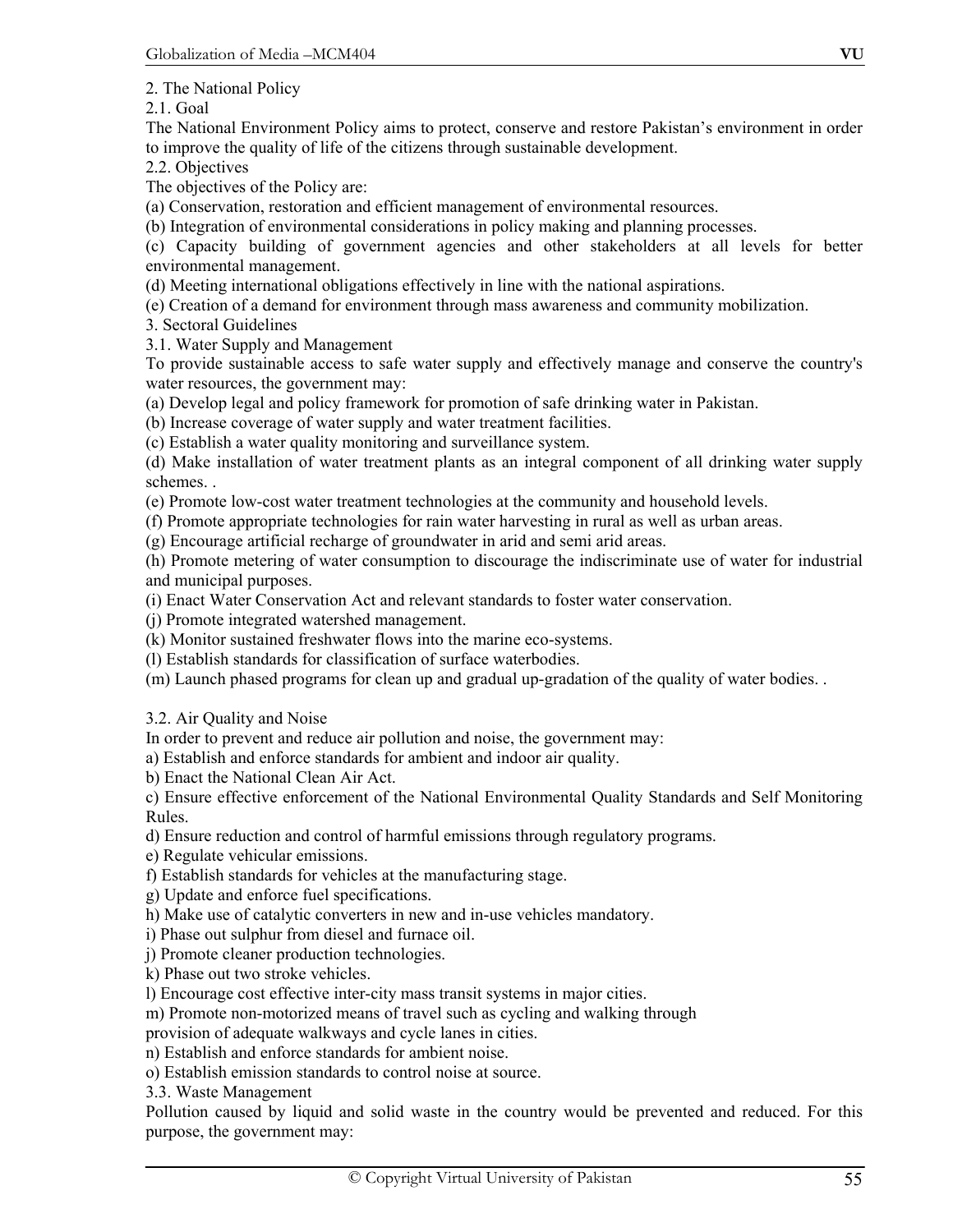a) Strictly enforce the National Environmental Quality Standards and Self- Monitoring and Reporting System.

b) Introduce discharge licensing system for industry.

c) Make installation of wastewater treatment plants an integral part of all sewerage schemes. .

d) Devise and implement the National Sanitation Policy.

e) Devise and implement master plans for treatment of municipal and industrial wastewater in urban and rural areas.

f) Establish cleaner production centers and promote cleaner production techniques and practices

g) Encourage reduction, recycling and reuse of municipal and industrial solid and liquid wastes.

h) Develop and enforce rules and regulations for proper management of municipal, industrial, hazardous and hospital wastes.

i) Develop and implement strategies for integrated management of municipal, industrial, hazardous and hospital waste at national, provincial and local levels.

j) Develop and enforce regulations to reduce the risk of contamination from underground storage tanks.

k) Devise and implement guidelines for sustainable management of mining and oil exploration interventions as well for rehabilitation of expired mines/exploration sites.

l) Launch National Oil Spill Contingency Plan.

m) Adopt measures for mitigation of pollution caused by oil spills.

n) Establish a Marine Pollution Control Commission.

o) Frame Pakistan Oil Pollution Act.

p) Develop environmental risk assessment guidelines for existing industries as well as new development interventions.

q) Develop national emergency response and accidents preventions plans to prevent, and mitigate the effects of, accidents involving pollution of environment.

r) Provide financial and other incentives (reduction/elimination of tariffs, lowinterest loans, appreciation certificates and awards) for technology upgradation, adoption of cleaner technology, implementation of pollution control measures and compliance with environmental standards.

3.4. Forestry

To ensure sustainable management of natural forests of Pakistan and increased tree cover for "safeguarding economic growth and food security in the country, the government may:

a) Implement the National Forest Policy.

b) Carry out intensive institutional and legal reforms both at the federal and provincial levels to promote good forest governance.

c) Promote social, farm forestry and irrigated plantations.

d) Develop and sustainably manage the riverine forests alongwith irrigated plantation and tree plantation on farm-lands.

e) Develop and implement a strategy and an action plan for protection and rehabilitation of mangrove forests with the participation of local communities.

f) Preserve relict and unique forests eco-systems.

g) Encourage conservation and restoration of critically threatened eco-systems.

h) Provide alternative sources of. energy, like piped natural gas. Liquefied petroleum gas (LPG), solar energy and micro-hydel power stations, to the local inhabitants to reduce the pressure on natural forests, and to substitute firewood in the upland ecosystems.

i) Strengthen the existing forestry research and training institutions with adequate infrastructure and technical manpower development;

j) Promote sustainable management of rangelands and pastures through preparation and implementation of integrated range management plans.

3.5. Biodiversity and Protected Areas

The government would promote the conservation and sustainable use of Pakistan's biodiversity and effective management of protected areas, and the equitable sharing of benefits arising thereof for the well-being of the nation. In order to achieve this, the government may:

a) Ensure effective implementation of the Biodiversity Action Plan.

b) Revise and update the Biodiversity Action Plan in line with developments taking place at the national and international levels.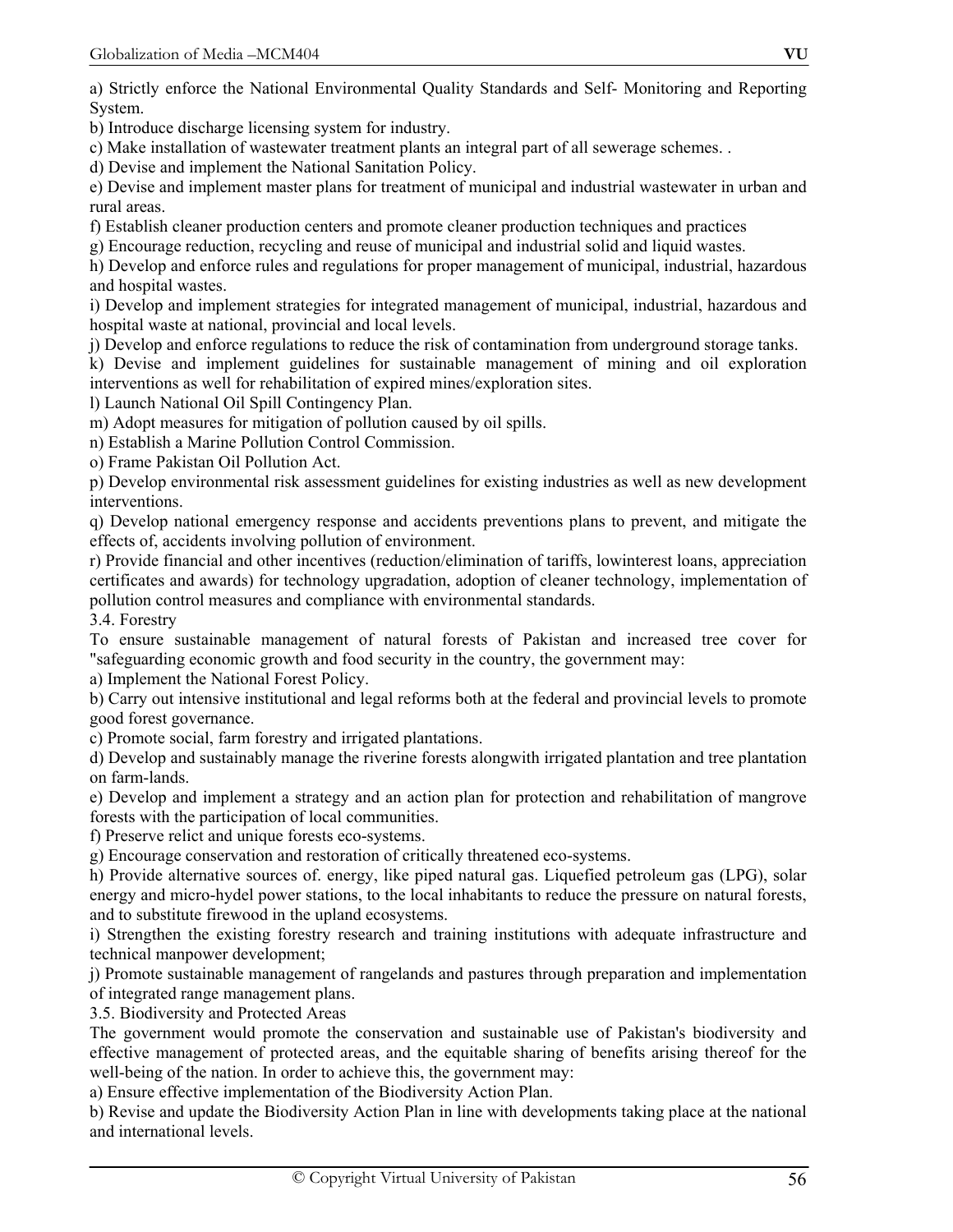c) Create new national parks and protected areas.

d) Develop and implement protected areas system plan for in-situ conservation of biodiversity with community involvement.

e) Encourage involvement of local communities in conservation and sustainable use of biodiversity through provision of incentives and responsibilities.

f) Prepare a national strategy and action plan for combating spread of invasive species.

g) Enforce biosafety rules and guidelines and adopt necessary biosafety related legal framework.

h) Establish a National Institute of Biodiversity and Ecosystem Sciences at the Federal level with the objective of enhancing training and research capabilities in the fields of biodiversity conservation and ecosystem management.

i) Promote ex-situ conservation of biodiversity through establishment of botanical gardens, gene banks, zoos and captive breeding of animals and plants.

j) Develop National Zoological Gardens Act.

k) Devise guidelines for accreditation and registration of private wild animal captive breeding centers.l) Prepare and implement integrated coastal zone management plans for protection of marine life.

m) Develop and implement a comprehensive National Wetlands Policy.

n) Develop policy and regulatory framework for conservation, cultivation and marketing of medicinal/economic plants.

o) Create protected areas for conservation of marine eco-systems.

p) Ensure that any mining activity within and in the vicinity of national parks does not compromise the objectives of protected areas.

q) Harvest fisheries on a sustainable yield basis.

r) Protect fish habitats against both encroachment and pollution.

s) Use full potential of inland fisheries to promote aquaculture.

t) Improve quality management for fish catches for export and domestic utilization.

u) Develop and implement area conservation strategies for urban centers and towns

of historical and cultural significance.

v) Promote eco-tourism concept and practices.

3.6. Climate Change and Ozone Depletion

In order to effectively address challenges posed by climate change and to protect the ozone layer, the government may:

a) Devise and implement the National Climate Change Policy and Action Plan.

b) Establish National Clean Development Mechanism (CDM) Authority.

c) Develop and implement policy and operational framework for effective management of CDM process.

d) Promote the use of ozone friendly technologies.

e) Phase out the use of ozone depleting substances in line with the provisions of the Montreal Protocol.

3.7. Energy Efficiency and Renewables

The government would promote energy" efficiency and renewable sources of energy in order to achieve self reliance in energy supplies and as a means to sustainable development. To this end, the government may:

a) Devise and implement National Energy Conservation Policy.

b) Formulate and enact energy conservation legislation and audit standards.

c) Make the Building Energy Code as part of the Building Code of Pakistan.

d) Strengthen financial mechanisms, institutions, and associated policies and regulations to provide innovative lending especially in the demand side efficiency improvement.

e) Give preferential status and tax incentives to energy efficient domestic products and imports.

f) Develop and implement a plan for conversion of public transport to CNG.

g) Establish energy resource and information centers in provinces

h) Institute the National Energy Conservation Award.

i) Promote renewable forms of energy (wind, solar, bio-gas etc.) at all levels.

j) Encourage use of waste resources for energy production.

3.8. Agriculture and Livestock

To achieve sustainable agricultural and livestock development, the government may: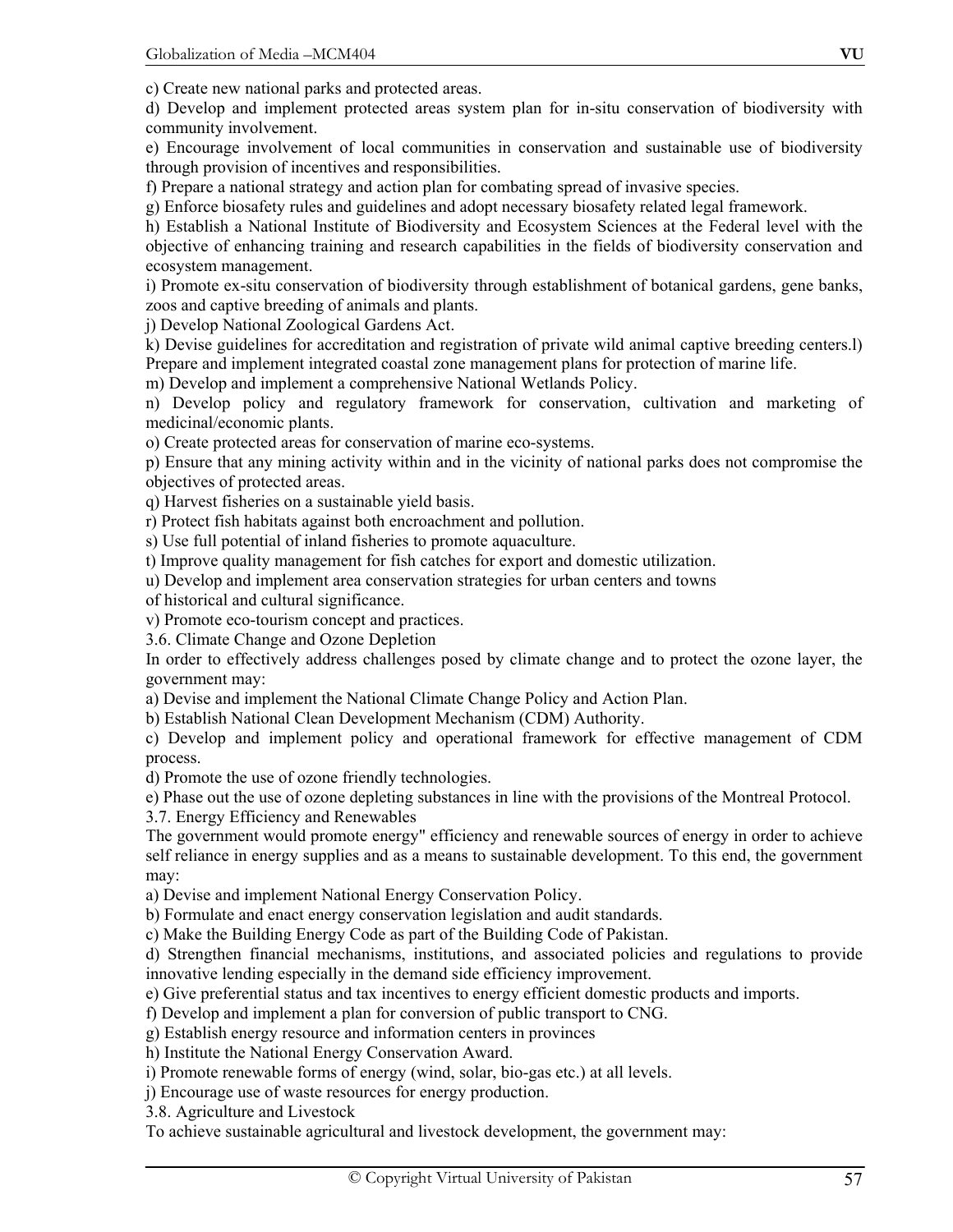a) Ensure protection and preservation of prime agricultural land from conversion for other uses through introducing land use planning and zoning.

b) Promote organic farming.

c) Prevent soil degradation and restore and improve degraded lands.

d) Promote integrated pest management and discourage indiscriminate use of agrochemicals.

e) Develop strategies and programs to tackle desertification in line with the National Action Plan to Combat Desertification and Drought.

f) Establish National Desertification Control Fund.

g) Encourage ecologically compatible cropping systems.

h) Enhance existing livestock production through development of new technologies, scientific methods of farming and. improved management interventions.

i) Promote recycling of agricultural products associated with livestock production and use of livestock sector as an outlet for recycling of appropriate urban wastes.

j) Encourage highly productive breeds of livestock.

k) Introduce adequate animal waste management system in peri-urban dairy colonies.

3.9. Multilateral Environmental Agreements

The government would continue to play a proactive role to ensure protection of regional and global environment and cooperate with the international community in promotion of sustainable development. In this context, the government may:

a) Effectively participate in regional and international fora to foster cooperation for protection of environment and natural resources.

b) Ensure effective implementation of all bilateral, regional and international multilateral environmental agreements, protocols and conventions to which Pakistan is a party, in line with national policies and priorities.

c) Develop and implement national strategies and action plans for all multilateral environmental agreements, Johannesburg Plan of Implementation and Millennium Development Goals.

4. Cross Sectoral Guidelines

4.1. Poverty and Environment

To achieve environmental sustain ability and poverty reduction in the context of economic growth, the government may:

a) Integrate poverty-environment issues into economic policies and plans.

b) Increase allocations for targeted interventions aimed to address poverty environment nexus, especially at the grassroots level.

c) Enhance community-level environmental management by strengthening the capacity of union councils, tehsil municipal administration and district governments.

d) Improve poor's access to environmentally-sound technologies such as improved cooking stoves, crop production technologies that improve soil and water conservation and integrated pest management.

e) Regularize all the notified katchi abadis and upgrade katchi abadis and slum (squatter settlements) through provision of water supply and sanitation facilities.

f) Devise and implement the National Resettlement Policy.

4.2. Population and Environment

To address the population environment nexus effectively the government may:

a) Integrate environmental considerations into population policies and related projects and programs.

b) Formulate and implement culturally appropriate strategies and action plans for invigorating population planning programs, especially in critical eco-systems.

c) Encourage behavioral change communication to promote environment friendly consumption patterns.

d) Increase public awareness of the problems of unchecked population growth and its demand on natural resources.

e) Channelize migration to the intermediate/smaller agro-based towns through provision of necessary infrastructure and support facilities.

f) Upgrade living environment in rural settlements in order to generate reverse migration.

g) Develop master plans to ensure development of cities towns and rural dwellings in a planned manner.

h) Ensure equitable access to land and other environmental resources.

4.3. Gender and Environment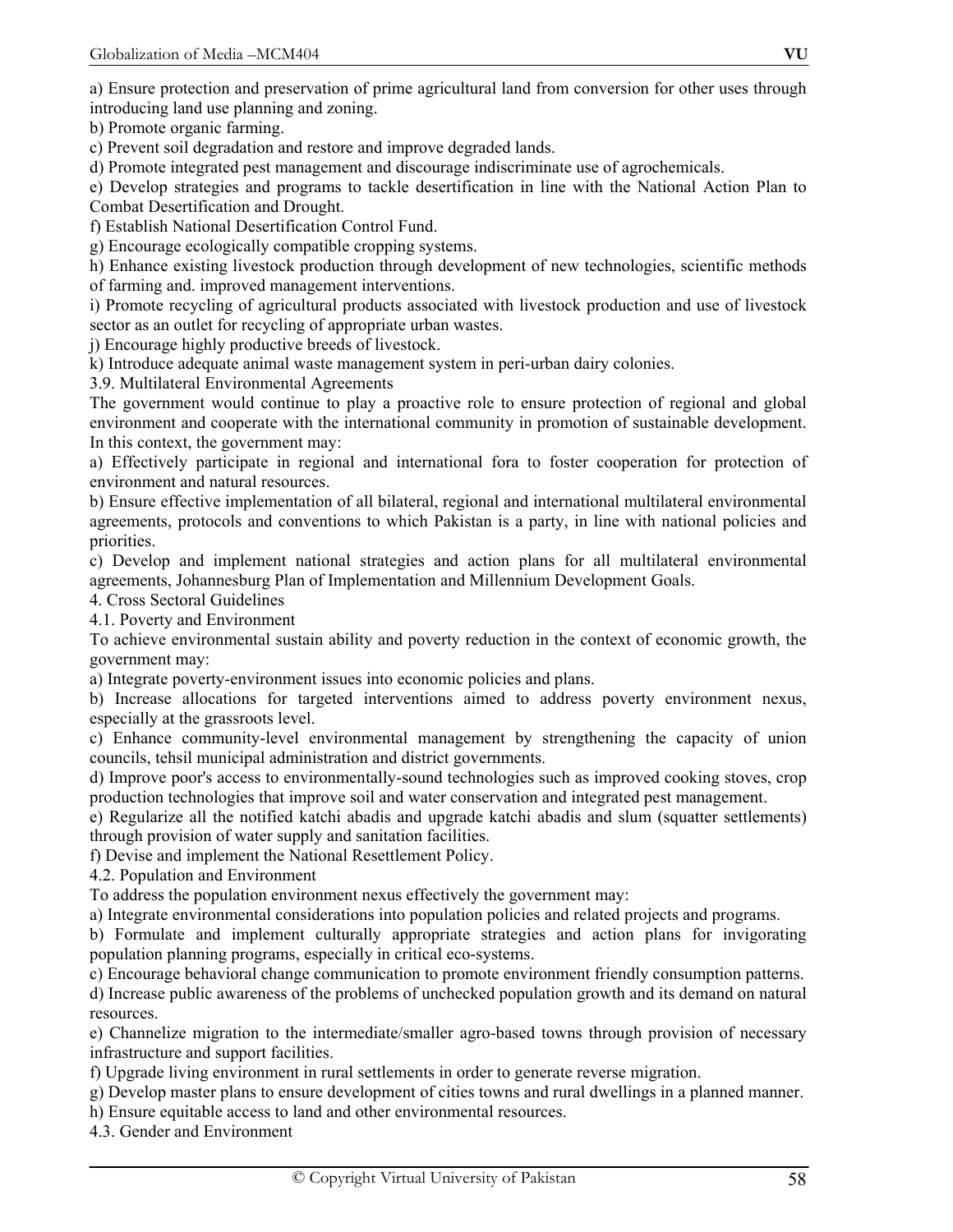It would be ensured that all environment related policies, projects and programs are gender-sensitive and promote empowerment of women. To this end, the government may:

a) Compile statistics of gender-disaggregated environmental goods and services.

b) Ensure effective participation of women in environmental projects and programs.

c) Mainstream gender in all relevant policies and plans.

d) Address the environmental issues which impact women more adversely such as indoor air pollution and lack of access to water supply sources.

e) Include gender and environment" in the curricula of education and training programs on environment. 4.4. Health and Environment

To prevent, minimize and mitigate detrimental health impacts associated with environmental hazards, the government may:

a) Incorporate environmental health and healthcare waste management components into medical teaching and training programs.

b) Develop and enforce occupational health and safety rules and regulations.

c) Introduce effective waste management system in all healthcare facilities.

d) Make the provision of safe water and sanitation facilities mandatory for all public facilities such as hospitals and schools.

e) Promote dissemination of information on preventive health care at the grassroots level.

4.5. Trade and Environment

To avail optimal benefit from, and safeguard Pakistan's environment and exports against any adverse effect of, trade liberalization, the government may:

a) Certify/accredit private and public sector environmental laboratories.

b) (b) Promote ISO 14000 series certification.

c) Build the capacity of public and private sector organizations in relevant areas such as ISO certification, technology transfer, laboratory certification and testing.

d) Undertake sector-specific research on the environmental effects of tariffs and subsidies.

e) Develop strategies to deal with import of goods and technologies which could have detrimental effect on country's environment.

4.6. Environment and Local Governance

Effective environmental management at the local level with active participation of all key stakeholders would be ensured. For this purpose, the government may:

a) Develop and implement district and tehsil level environmental management plans.

b) Build capacities of elected district government representatives and local government officials for effective management and participation in environmental governance.

c) Devolve necessary powers to local governments to ensure effective environmental management.

d) Establish sustainable development funds at the district levels.

4.7. Natural Disaster Management

To ensure disaster risk reduction and adequate preparedness for natural disasters, the government may:

a) Develop and implement a natural disaster management strategy.

b) Establish- disaster management institutions at the Federal and Provincial levels

5. Policy Instruments

The following key instruments would be employed for achieving the objectives of the Policy:

1. Integration of environment into development planning

2. Legislation and regulatory framework

3. Capacity development -

4. Economic and market based instruments.

5. Public awareness and education

6. Public-private-civil society partnership

5.1. Integration of Environment into Development Planning

a) Environmental considerations would be integrated into sectoral policies and plans.

b) Environmental Impact Assessment related provisions of the Pakistan Environment Act, 1997, would be diligently enforced for all development projects.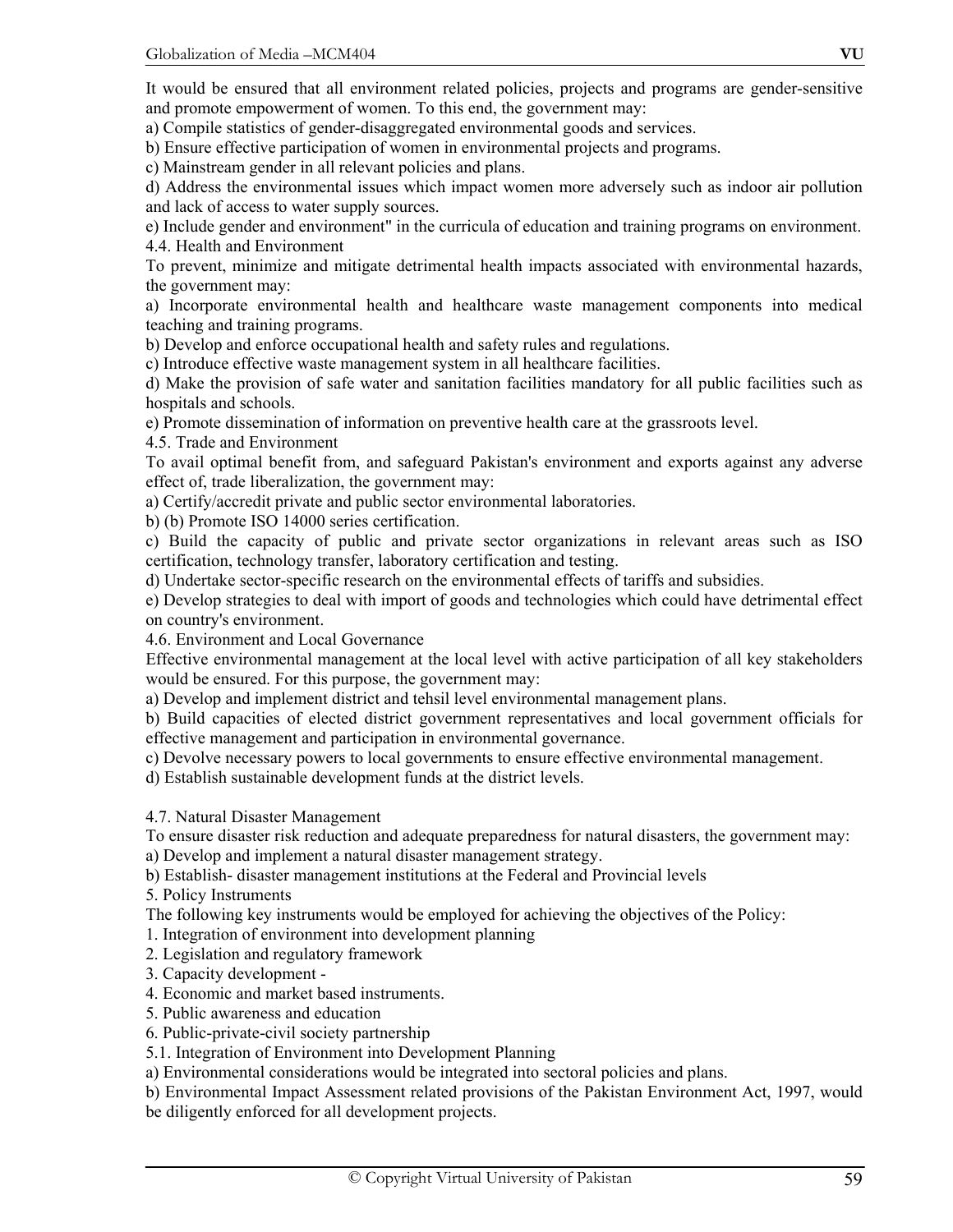c) Environmental Protection Agencies/Environmental. Protection Departments would be made members of the Provincial Departmental Working Committees.

d) Strategic Environmental Assessment would be promoted as a tool for integrating environment into decision-making.

e) Environmental and natural resource accounting would be integrated in the national accounting system.

5.2. Legislation and Regulatory Framework

a) Existing environmental legislative and regulatory framework would be strictly enforced.

b) Necessary rules, regulations and standards would be developed for operatilization of the Policy at the Federal, Provincial and District level.

c) Existing environmental legislation would be revised and new legislation would be enacted where required and appropriate.

5.3. Capacity Development

a) Capacity of the Ministry of Environment, Provincial Environment Departments, Environmental Protection Agencies, district and tehsil governments and other relevant government and nongovernment institutions and organizations at all levels would be strengthened by provision of adequate staff,

equipment, infrastructure and financial resources to enable them effectively implement the Policy.

b) A national environmental information management system would be established to provide accurate and timely information for informed decisionmaking as well as ensure public access to environmental information.

c) Short, medium and long-term programs would be designed and implemented after comprehensive training needs assessment.

d) Public sector training institutions would be encouraged to integrate environment in their curricula.

e) National research priorities in the environment sector would be identified and adequate funding would be made available to undertake need based research in priority areas.

f) Relevant research and development institutions would be strengthened.

5.4. Economic and Market Based Instruments

a) Environmental fiscal reforms would be promoted.

b) Trade barriers for the import of clean technologies, fuels, and pollution control equipment would be removed.

c) Incentives including reduced tariffs, tax concessions and other incentives (such as environment and energy award) would be offered to private and public sector for compliance with environmental laws and standards.

d) Sustainable development funds would be operationalized at the federal and provincial levels.

e) Industries would be encouraged to introduce environmental accounting systems in their financial management systems.

f) Special credits/low interest loans/subsidies would be offered for the establishment of waste management system, introduction of clean technology and relocation of polluting industries.

g) Opportunities for green business such as environmental engineering manufacturing and installations, environmentally-certified products and businesses, energy service and conservation companies, and ecotourism would be promoted.

5.5. Public Awareness and Education

a) A national strategy would be developed and implemented for raising environmental awareness of the general public as well as selected target groups (e.g. elected representatives, religious scholars) at the Union Council, Tehsil, District, Provincial and Federal levels.

b) Environmental education would be integrated into all levels of curricula and syllabi from primary to university levels.

c) Establishment of environmental education and training institutions would be encouraged.

d) Educational institutions throughout the country would be supported in establishment of environmental clubs.

5.6. Public-Private-Civil Society Partnership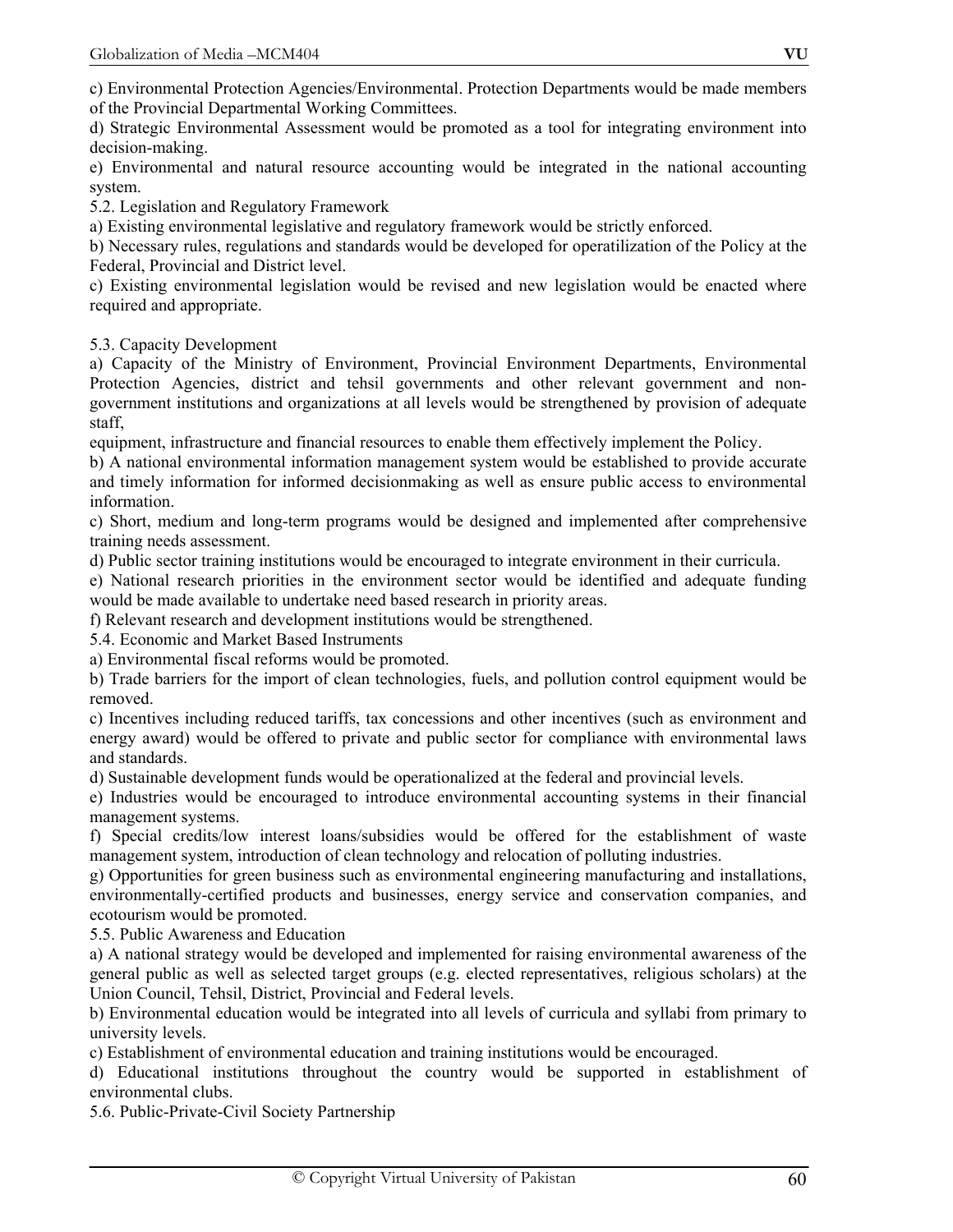a) Federal, provincial and local governments would be encouraged to build strategic partnerships with private sector and civil society organizations for effective environmental management through creation of enabling environment.

b) Public-private partnerships for expansion and improvement of environmental services such as potable water supply, sewage disposal, efficient transport and efficient energy production would be promoted.

c) Sector-specific advisory committees involving public, private and civil society organizations would be established.

d) The concept of "participatory approaches and practices" would be included in the curriculum of environmental education and training programs.

6. Implementation and Monitoring

Following the approval of the Policy, the Ministry of Environment would develop an "Action Plan" for its implementation. All relevant Ministries, Departments and Agencies would also devise plans and programs to implement "the policy provisions relating to their respective sector/sub-sector. Similarly, the Provincial Governments, Federally Administrated Territories and local governments would also devise their own strategies, plans and programs for implementation of the Policy. To ensure effective coordination of Policy implementation and oversee the progress in this regard, a "National Environment Policy Implementation Committee" would be established at the Federal level. The composition of the Committee is as follows:

1. Secretary, Ministry of Environment Chair

- 2. Secretary, Planning and Development Division
- 3. Secretary, Ministry of Industries
- 4. Secretary, Ministry of Finance
- 5. Secretary, Ministry of Food, Agriculture and Livestock
- 6. Secretary, Ministry of Health

7. Secretaries of Provincial/ AJK/NA Environment Departments

8. Three representatives from the Corporate Sector/Chambers of Commerce and Industry

9. Three representatives from the Civil Society Organizations

10. Director General (Environment), Ministry of Environment (Secretary/Member)

"National Environment Policy Implementation Committee" would meet biannually. The Committee would report the status of implementation of the Policy to Pakistan Environmental Protection Council on regular basis.

An "Environment Policy Directorate" would be established in the Ministry of Environment to serve as the Secretariat to the Committee. All relevant Federal Ministries as well as Provincial Governments' would also create special cells to coordinate implementation of the Policy. Furthermore, Provincial, District and Tehsil Governments would also constitute "Policy Implementation Committees" in order to ensure coordinated implementation of the Policy through effective participation of all stakeholders, including corporates and civil society organizations.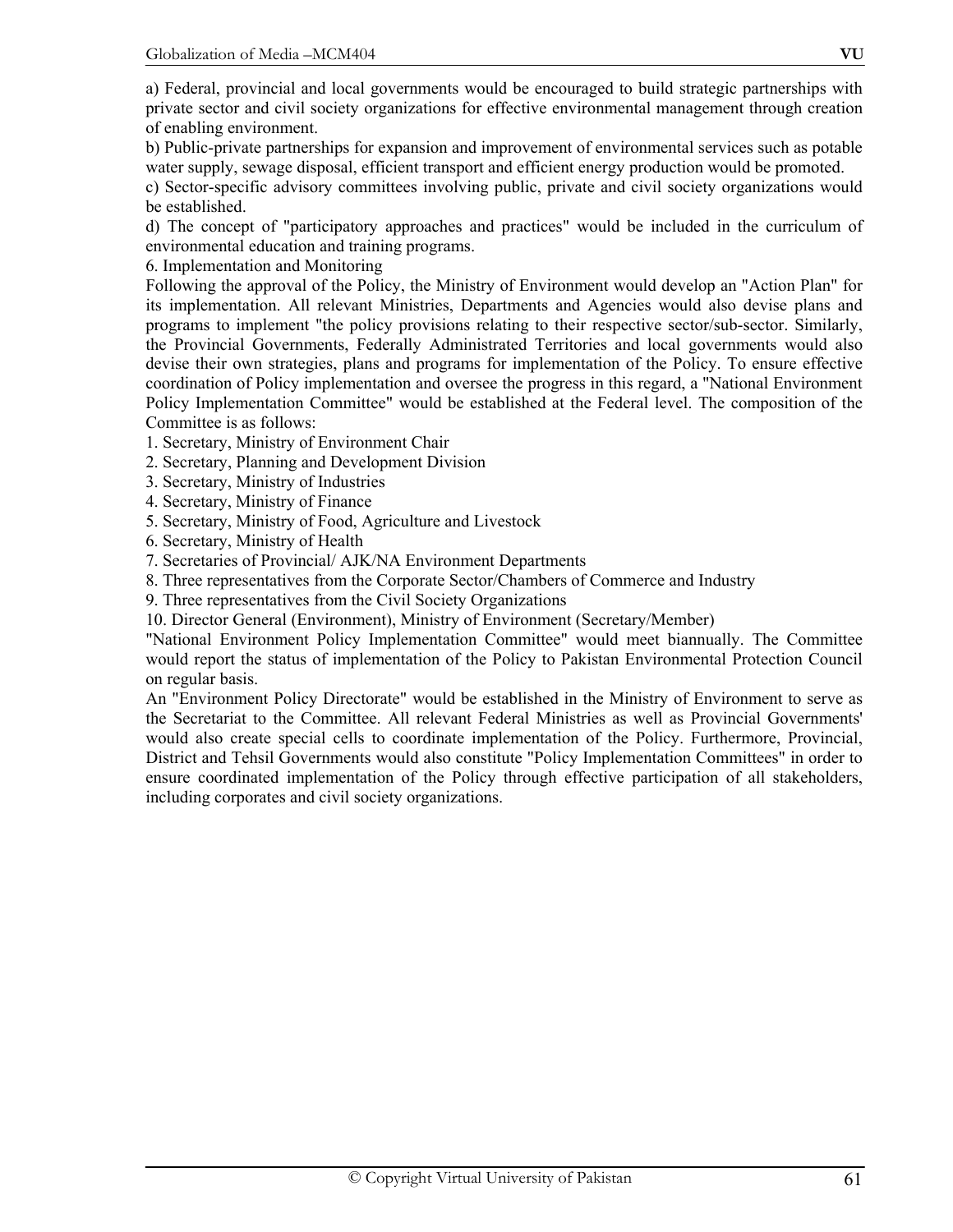# **THE CHILDREN OF PAKISTAN**

**Note:** The text of this handout is excerpted from the publication titled: "State of Pakistan's Children - 2004" complied and published by the Society for the Protection of the Rights of the Child (SPARC) whose Head Office is located in Islamabad and which publishes such an Annual Report each year.

SPARC is led by a group of volunteers who serve as its Board of Directors whose Chairman happens to be the lecturer for this series.

 Having completed over 10 years of existence under the able leadership of Advocate Anis Jillani, SPARC seeks to monitor the condition of children with special reference to access to education, health and basic services as well as their legal and social rights. Primarily functioning as an advocacy group, SPARC also does a limited amount of service delivery work.

 The handout focuses the attention of students on the need for Pakistan to bring its own laws and policies in line with the UN Convention on the Rights of the Child and refers to comments made by the Geneva-based UN Committee which deals with this particular subject.

 Students are advised that if they wish to obtain further information about SPARC, they should contact organization at: http://www.sparcpk.org, email: sparc@comsats.nt.pk.

There are several other organizations in Pakistan doing commendable work on behalf of children.

### **Excerpt:**

Implementing the United Nations Convention on the Rights of the Child **in Pakistan (UNCRC)**

 Pakistan signed and ratified the UNCRC effective December 12, 1990 and, earlier in the year in September, co-hosted the World Summit for Children. The year 2004, also designated as the "Year of Child Welfare and Rights" thus marks the fourteenth year of a major international commitment. Unfortunately, Pakistan's progress towards meeting this obligation has been slow and measures required for implementation of the UNCRC have been weak on all counts. The UN Committee on the Rights of the Child in its Concluding Observations to Pakistan's Second Periodic Report, which was reviewed in 2003, made a number of recommendations to improve upon the implementation status of the UNCRC.

### **Law Reforms**

A Unicef study of the implementation process initiated in 50 countries after the adoption of the UNCRC, with particular focus on legal and institutional reforms at the national level, shows that the Convention has been incorporated into the national legal framework of most of these countries. In some countries, it was automatically integrated into the legal framework by existing constitutional principles, while in others; it was incorporated into national law by legislation adopted specifically for this purpose. In some, there has been a more gradual reform of different legislations concerning children, while some have only focused on the design and implementation of programs, rather than law reform.

 In Pakistan, international legal obligations can only become part of national law through enabling legislation developed for this purpose. There have been no steps taken to incorporate the Convention into domestic legislation. The existing legislative framework is inadequate and lacks harmonization with the provisions of the UNCRC. Even specific laws for protecting children against violence and exploitation or for promoting their rights are either not enforced, or poorly implemented. Then there are legal provisions that actually discriminate on the basis of gender, and even condone violence against children. In addition, laws that are enforced in the rest of the country are not de facto applied in the Northern Tribal Territories, and therefore children living in these territories do not fully enjoy their rights. The Committee on the Rights of the Child has reiterated in its recommendation that Pakistan should scrutinize carefully existing legislative and other measures, both at the federal and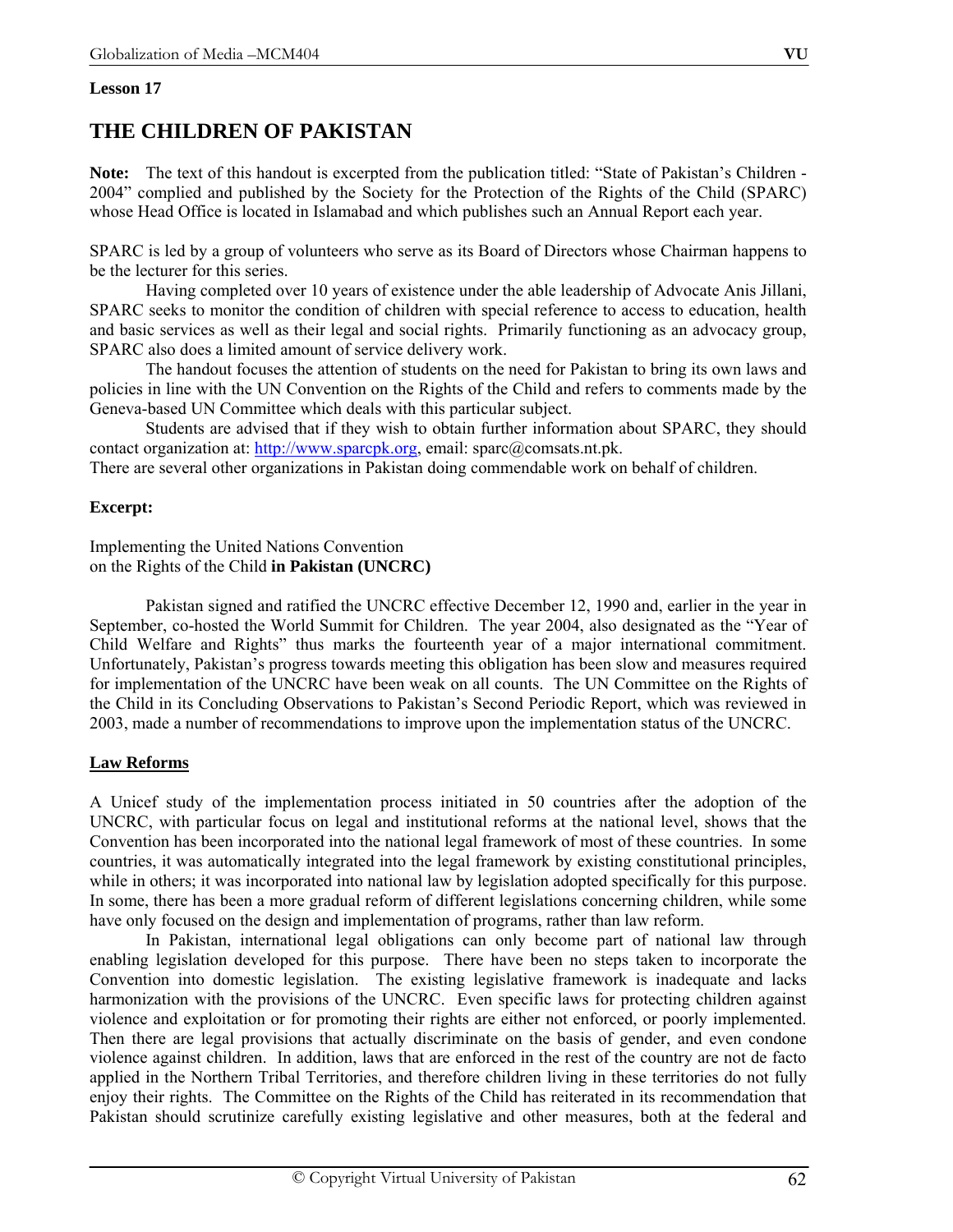provincial levels, with a view to ensuring that the provisions and principles of the Convention are implemented throughout the territory.

 As a measure of compliance with the UNCRC, the Government of Pakistan, in 2003 initiated a process of review of child-related laws in order to bring them into conformity with the Convention. A report on its findings and recommendations is still awaited. This piecemeal approach to legislative reform, as adopted by Pakistan, which only brings part of the national law into conformity with the UNCRC, will not provide the protection that a national law, which incorporates the whole range of rights set forth in the UNCRC can. The temporary repeal by the Punjab High Court of a juvenile justice related law is a case in point.

 The only major step taken to enact legislation according to the UNCRC provisions was the promulgation of the JJSO (Juvenile Justice Systems Ordinance 2000). The JJSO was hailed as an important breakthrough in bringing a major law in conformity with international law, incorporating, as it did, many of the fundamental principles for the administration of juvenile justice. In the past four years, even though the law was not effectively implemented, it had begun to make a difference. There was increased recognition of the rights of juveniles, due in great part to the efforts of the Society for the Protection of the Rights of the Child under its project with DSC, and initial steps had been taken to conform judicial practices to the new standards.

 Unfortunately, this one and only positive step suffered a major setback by the Lahore High Court judgment of December 6, 2004, which struck down the JJSO on grounds of it being unconstitutional, unreasonable and impracticable. The UNCRC was cited as a major justification for JJSO's enactment and its continuity; and the Court expressed its inability to enforce and conform to the principles of the Convention as it said UNCRC is not part of the domestic law of the country. The Bench also ordered the abolition of juvenile courts and transfer of all cases pending with them to the ordinary courts of competent jurisdiction in the Punjab. The Bench was critical of the concessions given in different sections of the law, in particular those pertaining to the abolition of death penalty and the introduction of the new ceiling of age. The move, which ironically came in the "Year of Child Rights and Welfare", indicates the level of awareness regarding the provisions of the UNCRC and government's international obligations as well as the gap between internationally accepted principles and local legislation.

 On a subsequent appeal to the Supreme Court filed by the Society for the Protection of the Rights of the Child, the Supreme Court suspended the judgment of the Punjab High Court, thus reviving, till the final conclusion of the hearing by the Supreme Court on the petition, the validity of the JJSO.

### **Independent Human Rights Institutions for Children**

Establishing independent children's rights institutions is considered a reflection of government's commitment to achieving effective implementation of the UNCRC. A number of countries, following ratification of the UNCRC have made progress on this front and have set up, through law, such independent monitoring structures, in the form of a children's ombudsman, children's commissioners or focal points within existing national human rights monitoring structures.

 The UN Child Rights Committee expressed its concern at the lack of an independent monitoring structure in Pakistan, with a mandate to regularly evaluate progress in the implementation of the Convention, and that would also be empowered to receive and address individual complaints of violations of the rights of the child. The Committee recommended the establishment of an "independent and effective monitoring mechanism in accordance with the Principles relating to the status of national institutions for the promotion and protection of human rights (the Paris Principles, General Assembly resolution 48/134) and taking into account the Committee's general comment number 2 on the role of independent human rights institutions, ensuring that it is provided with adequate human and financial resources, and which should be easily accessible to children. It should have a mandate to monitor the implementation of the Convention as well as to receive and address complaints from children, and do so in a child-sensitive and expeditious manner.

 **What is a National Plan of Action?**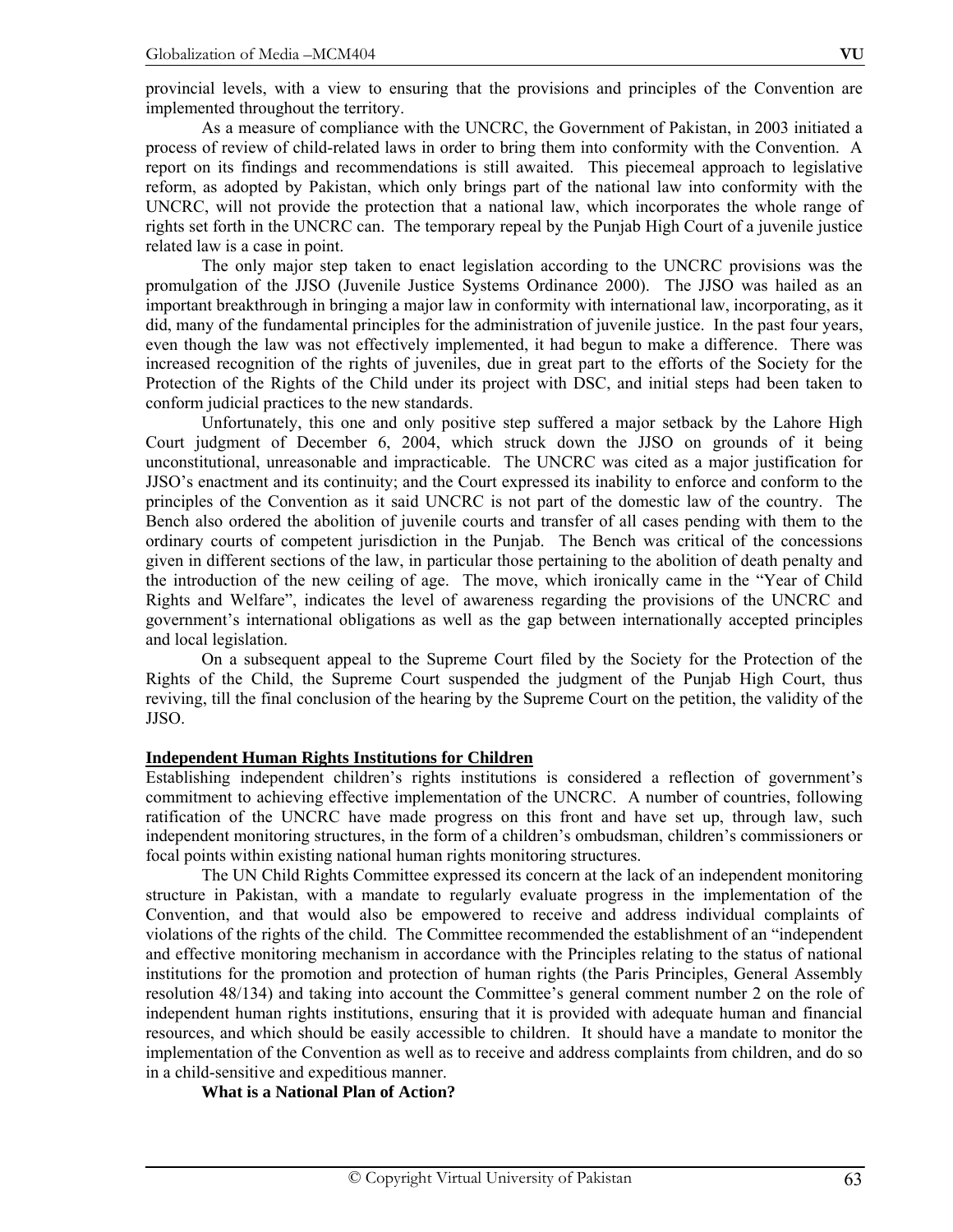A National Plan of Action is a statement by a government of the key issues for children in that country. It indicates how the government will:

- Keep the promises it made at the United Nations General Assembly Special Session (UNGASS), and who is responsible for doing so.
- Adopt the goals of the UNGASS to make them relevant to the specific reality and needs of that country.
- Develop specific national goals and targets which can be measured to see how far they are being achieved.
- Take practical steps to achieve the goals and targets.
- Build these goals and targets into other policies, plans and programs.
- Find the money and other resources to achieve the goals and targets.
- Check on the progress it is making towards the goals and targets.
- Work with other stakeholders, such as children and NGOs.
- Once National Plans of Action have been **prepared** they will be **implemented,** i.e. put into action. Over time, they will need to be **monitored** to ensure that they are achieving what was planned.\*

\* National Plans of Action for Children involving Children and Young People in their Development. www.savethechildren.ca/specialsession.

### **National Plan of Action**

An important step towards the implementation of the UNCRC is the development of comprehensive national plans of action, linked with the goals agreed upon at the World Summit for Children and the UNGASS on Children. At the UNGASS, world leaders committed to meet the unfinished agenda of the World Summit for Children, and agreed on a number of goals to be met by 2010. These goals set intermediate targets and benchmarks in line with the Millennium Development Goals agreed upon in 2000 at the Millennium Summit.

 Following the Special Session, countries were expected to prepare, as 'a matter of urgency' national plans of action for children with a set of specific time-bound and measurable goals and targets. The 190 governments represented at the Special Session agreed that all this work should be completed 'if possible by the end of 2003'.

 The governments also committed to implementing the national plans of action through consideration of such measures as:

- Putting in place, as appropriate, effective national legislation, policies and actions plans and allocating resources to fulfil and protect the rights and to secure the well-being of children.
- Establishing or strengthening national bodies, such as, independent ombudspersons for children, where appropriate, or other institutions for the promotion and protection of the rights of the child.
- Developing national monitoring and evaluation systems to assess the impact of our actions on children.

 The UN Committee also recommended that this process should be completed as soon as possible and that necessary measures, including budget allocation, review of legislation, monitoring and evaluation, be taken to fully implement the Plan of Action. It also recommended that a child-rights based approach be adopted in the new National Plan of Action.

 In order to develop Pakistan's plan of action, a national-level Expert Committee was established, through a notification number 4-1/2002-NCCWD dated September 12, 2002, to lead the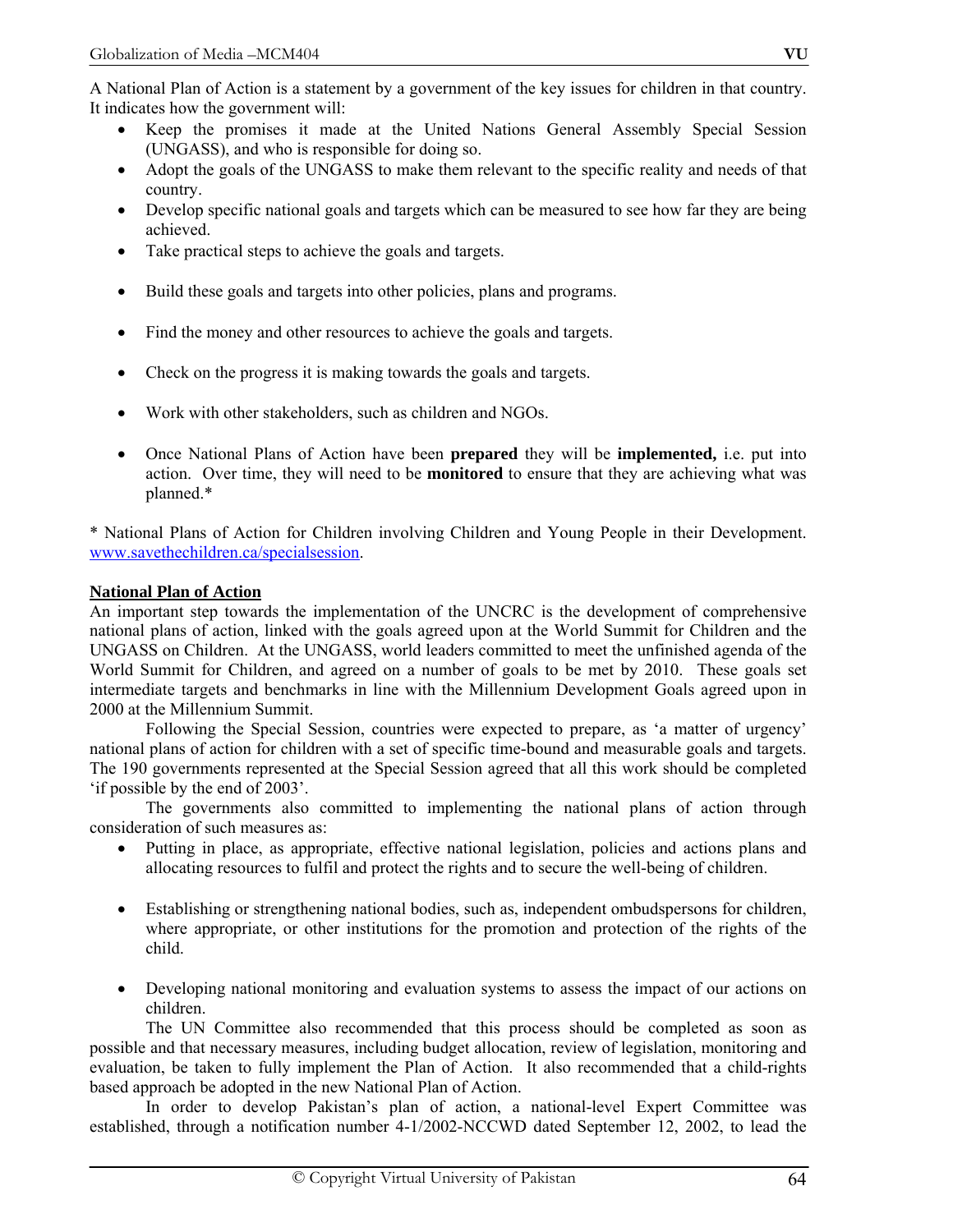process and also to look into the causes as to why the first NPA became redundant early in its implementation course. It was further hoped that the revised NPA would be a document developed through a participatory decentralized process given the rights based framework, and the new realities of devolution. Almost three years have passed since the UNGASS; the previous NPA lapsed almost five years ago, and the new National Plan of Action remains to be finalized. Till the end of 2004, a year after the deadline, a draft was shared with stakeholders for review but the Action Plan remains to be officially adopted. The draft NPA is a vast improvement on the previous one and also includes provincial and regional plans, with targets, indicators, responsibilities as well as budgetary requirements. Annual reviews and a final assessment at the end of year 2015 are also factored into the NPA.

### **Permanent Institutions Responsible for the Implementation of the UNCRC**

There is a vast range of mechanisms and institutions within governments with the responsibility to coordinate efforts for the implementation of the UNCRC, including children's units in the offices of heads of state or government; committees and commissions for children; departments for children's rights; ministries for children and/or youth; and national councils for children and the rights of the child.

 In Pakistan, the NCCWD (National Commission for Child Welfare and Development) acts as the advisory body to the government and works under the Federal Ministry for Social Welfare. It is in charge of policy making, implementation of policies for the welfare and development of children in Pakistan, and for coordinating activities relating to the implementation of the Convention. The NCCWD has provincial chapters and following devolution, district level commissions are being set up. These Provincial and District Commissions however, have limited financial, material and human capacity, and rely on financial support from international and bilateral donors. The UN Committee has recommended that the government take measures to strengthen coordination among the different bodies of the Government at the federal, provincial and local government levels and to ensure that the intended Pakistan Commission for the Welfare and Protection of the Rights of the Child is provided with adequate financial and human resources.

 The Government of Pakistan had announced its intention to establish the Pakistan Commission for the Welfare and Protection of the Rights of the Child, which is intended to replace the existing NCCWD. There has been no development on this matter.

### **Allocation of Resources to Ensure the UNCRC Implementation:**

Implementation of the UNCRC and achieving the goals set out in the NPA require the allocation of significant additional human, financial, and material resources. Pakistan's social indicators relating to children speak of the persistently low budgetary allocations, far below the internationally recommended standards for developing countries, to critical sectors of education and health. In the education sector, Pakistan spends 2.2% of its GDP whereas Unesco recommends 4% of GDP for the education sector. In the health sector, the government spending has only recently been increased to 0.9% of its GDP. The expenditure on health per capita is \$16, out of which the government spends only \$4. The WHO recommends \$36 for a package of essential health services. How these meager resources are spent is also a matter of concern: equitable distribution of resources is of essence in a rights-based approach to development. In Pakistan, the rural and remote areas of the country remain deprived of many essential social services. The flexibility allowed by the UNCRC's Article 4, which refers to 'maximum extent of available resources' has become a ready excuse for justifying poor performance in this area.

 Despite the commitments made by the State Party (i.e. Pakistan) at the fifty-ninth session of the UN Commission on Human Rights to invest liberally in the health, education and development of children, the UN Child Rights Committee expressed its concern at the limited resource allocations for children, and at the modest portion of the budget that is allocated for social activities, such as health and education. The Committee noted that not enough attention has been paid to allocating budgetary resources "to the maximum extent of … available resources" for the implementation of the Convention and recommended that the State Party give priority to increasing budget allocations for children, ensuring a judicious distribution of the resources between different fields, and paying particular attention to enhancing the budget allocations for social activities, in particular health, education and child development.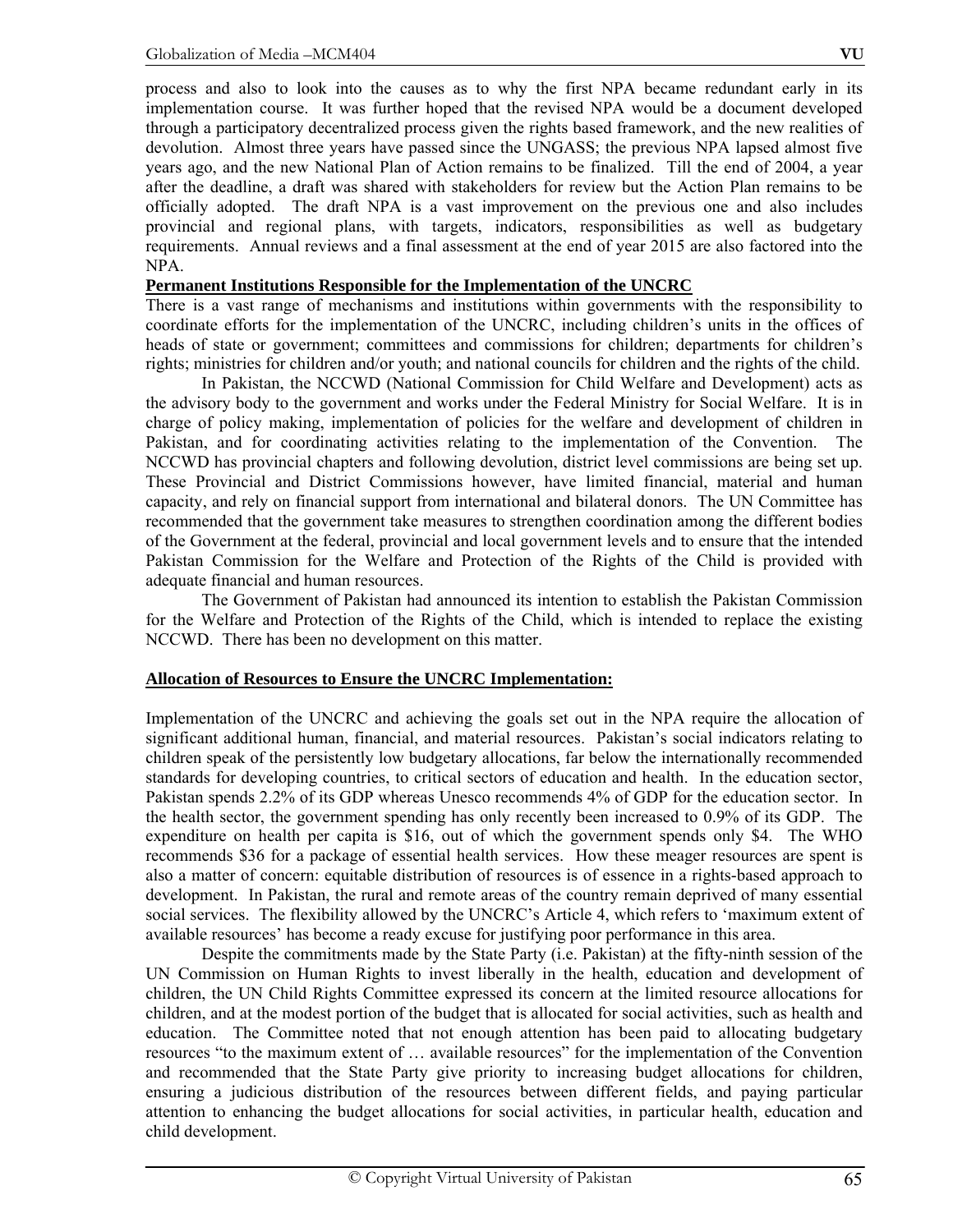# **"THE HEALTH SECTOR OF PAKISTAN"**

## Text of **handout** for students

 Note: In order to provide students with an alternative yet constructive view of the official Health policies and the declared approaches, the text of this handout has been selected from a publication produced by a leading civil society organization devoted to the public interest and one which takes a special interest in health issues.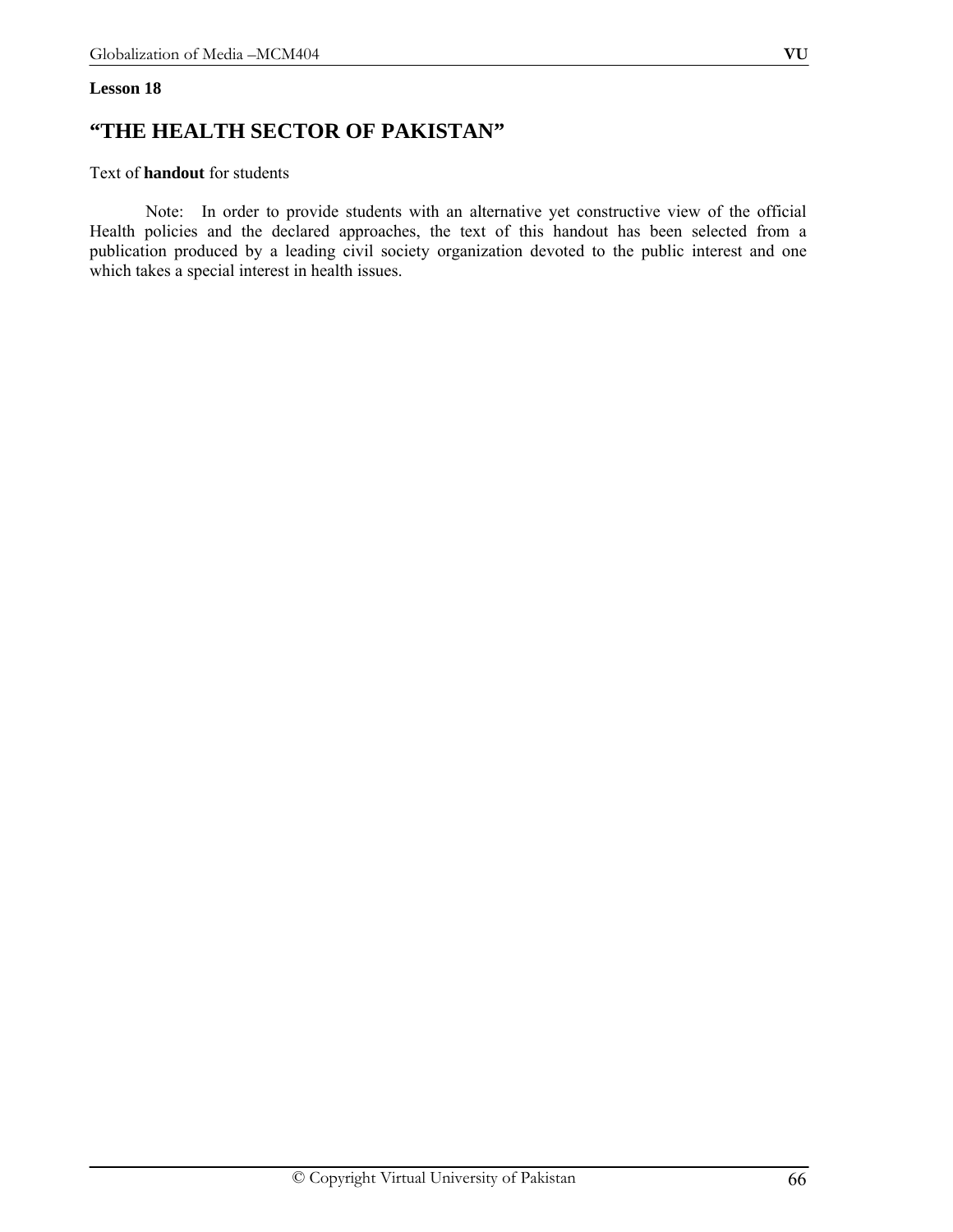# **NGOS AND DEVELOPMENT**

## Text of one **handout** for students

Note: This handout which is titled: "Working with the poor" is meant to provide students with a background to the specific social context in which attempts can be made to form small, non-official organizations that are also called: "community-based organizations" (CBOs) and which are the smallest versions of non-governmental organizations (NGOs).

 The text of this handout concentrates exclusively on the sociology, the psychology and the organizational technology relevant to that segment of society which has the lowest levels of income i.e. the poor and / or the poorest, who most need and deserve support in development but who are also the most difficult segment of society to work with in the conventional sense.

 The handout is a chapter in the book titled: "Storms and Rainbows" by Javed Jabbar published by Summit Media and Royal Book Company, BG-5, Rex Centre, Zebunnissa Street, Karachi 74400, Tel: 5684244, 5653418, e-mail: royalbook@hotmail.com.

## **Working with the poor**

Social mobilization, in the context of development in general and South Asia in particular refers to the process by which the poor and the disadvantaged segments of society are sensitized to the full range of their human, civic, social and political rights.

They are also made aware of their responsibilities, despite being poor and disadvantaged.

 The poor should be informed about case studies from other approximately similar situations in which people sharing the same problems that they do were able to initiate change for the better in their lives through new forms of organization and collective action.

 The most deprived segment of society has to be persuaded to either refine and strengthen any existing community organizations which already exist amongst the poor and disadvantaged or facilitated to establish new organizations that will harness their shared energies towards collective betterment.

 Once the poor have decided on the particular organizational form they wish to use, they have to be trained in the crafts and skills of establishing and operating effective organizations of the poor, including the methodology of how to present their perceptions and their proposals seeking the alleviation of their suffering, to the relevant and selected target groups in society which can extend support to them.

 In the context of demographic location, the poor can be concentrated in a particular, geographically defined area or, equally, be scattered or spread over an entire province of our country. But as social mobilization in this context refers to the poor and the disadvantaged, it would not apply to areas where the rich and the upper income groups reside, though it would be helpful to also engage them in a larger alliance.

 Social mobilization has a comprehensive and all-embracing connotation and suggests that, by the use of the word; "social", the process applies to the totality of a given community's existence. This indeed normally is, and should be the goal of social mobilization i.e. to have a pervasive and farreaching dimension.

 However, there are instances where the crucial early and formative phases of social mobilization have taken place through limited and selective "entry points" such as through the provision of only one or two services which are desperately needed by the poor for sheer survival alone. Such early interventions can be of an urgent, "life saving" nature, where the poor are faced by famine or drought or epidemics. Those promoting social mobilization in such an area, either from within the poor or from external groups, bring emergency relief and, in the process create a relationship of rapport and trust with the community.

 Nevertheless, in its basic sense, social mobilization demands a "holistic" approach rather than a sectoral approach which deals only with parts of the problem as opposed to going to the core of the issue which alone would tap the potential of any group.

 The poor investigate their own reality by living it from day to night every single day of their lives. But it is only when they create a separate, and in a sense, a detached and eternal entity which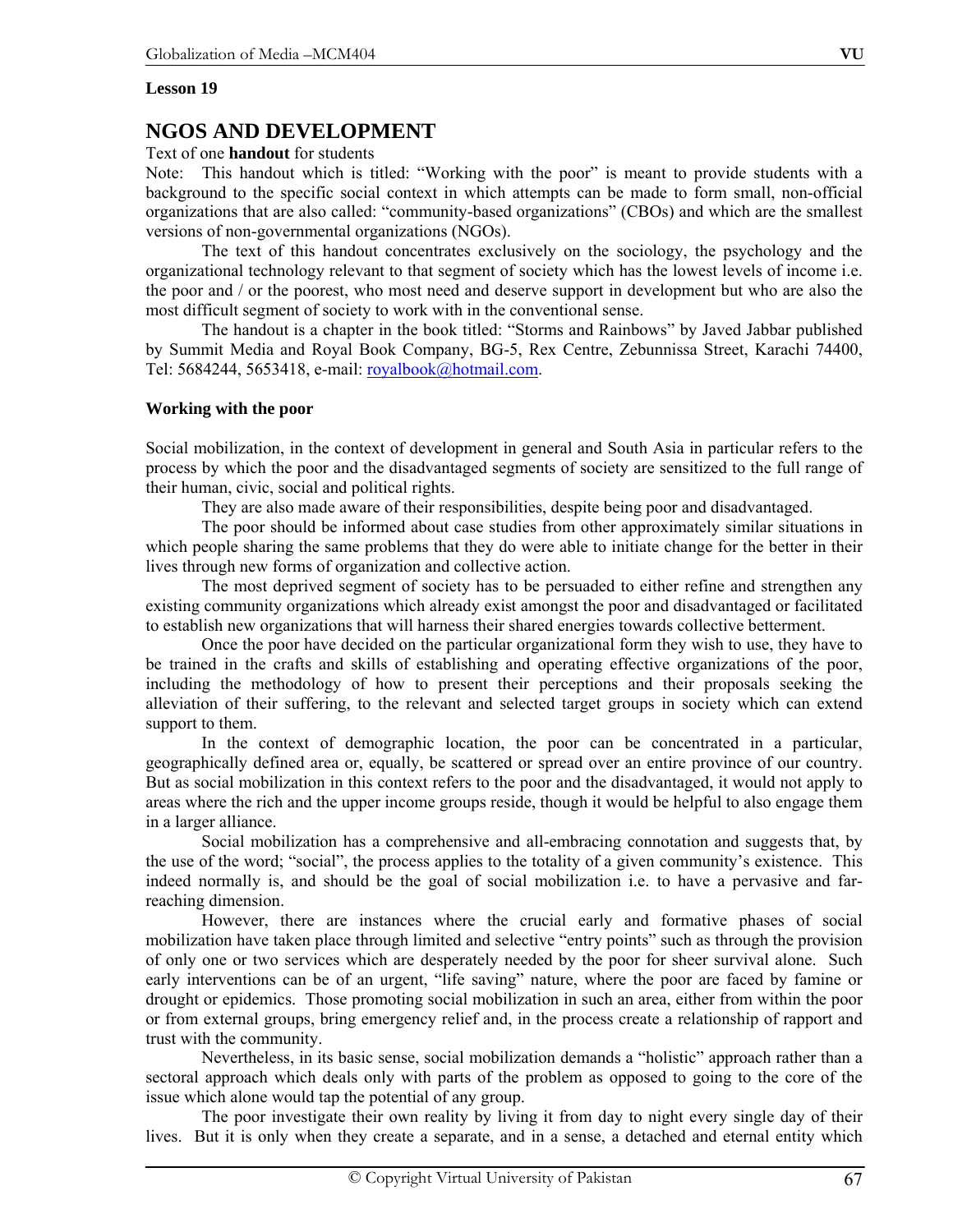perfectly mirrors their conditions and which would be a truly participatory organization of the poor. It is only then that the poor acquire, and are able to use a "scientific" approach towards changing their conditions.

 In forming an organization it may be unavoidable for the poor to be initially dependent on, or to be led by money and inputs delivered from an external source. This is not an ideal condition but, in the kind of deprived environment in which they live it may be unavoidable.

 The crucial phase comes when, by using Participatory Rural Appraisal or any other similar process, the poor become more conscious of their condition and their resources. The organization of the poor is able to make the transition from exclusive dependence on an external source for inputs and money towards a partial dependence only, while commencing to generate its own resources.

 It is like helping a person who has been lying flat on the ground for too long and whose blood circulation and muscle tone are not used to standing up and walking. In such a condition, being helped to stand up and to take the first few steps is an absolute necessity to initiate movement. Once the blood begins to flow and the muscles begin to support action, then the body is able to walk without support.

 The crucial test is for the process of collective investigation of reality to remain consistent and strong as the spiral moves through mobilization, conscientisation and organization.

 Despite efforts to empower the poor there is an inherent tendency for the poorest of the poor to get "left out" or be bypassed because they lack even the most basic attributes that are necessary for any external stimuli or input to be effectively applied.

 To attempt an analogy to explain this phenomenon: the poorest of the poor can often be like a blank flat wall. When an organizational initiative seeks to take place, there is no nail or hook embodied in the wall or an indentation of any kind on the basis of which any new element can be made to inter-act with the wall. With neither literacy, nor health, nor much hope for change, the poorest of the poor may often be steeped in apathy so deep that it becomes difficult to mobilize them in any sustained manner.

 Similarly, so very much at the bottom are the poorest of the poor that to expect them to be, or to become self-reliant in what is known as a "reasonable" period of time becomes unrealistic.

 Perhaps the only consolation is that, just as in the "trickle down" effect by which prosperity is supposed to go from the rich to the poor, it may be possible for some alleviation of poverty to go from the poor down to the poorest.

 Thus, in a curious way, it may be better to begin by working with the poor and strengthening the organization of the poor before reaching down — or up! — to the very poorest. We can only reach the peak of Mount-Everest if the camp at the highest level of the mountain is firmly secure. In recent years, the support system has begun to be sensitized and re-oriented.

 This is inevitably a slow and difficult process of change because the support system is operated by bureaucracies or officially supported systems that have a pre-cast approach to the poor.

 Whether this is expressed through the "bricks and mortar" approach of the support system that prefers to construct buildings and place the rudiments of a health delivery system inside the building and wait for the poor to walk towards the building and get "health", or whether it is the traditional educational system that imposes curriculum and text books containing messages and text that have little to do with the reality in which they live, the support system is a large, multi-faceted structure controlled by forces at a great distance from the poor.

 Nevertheless, due to a variety of factors including advocacy by NGOs in the media, the general and visible increase in disparities and in poverty, the work for relief done by NGOs the support system has begun to become more sensitive to the reality of the poor as is evident in the willingness to consider and implement new programmes for out-reach services, microcredit and mobile health-care.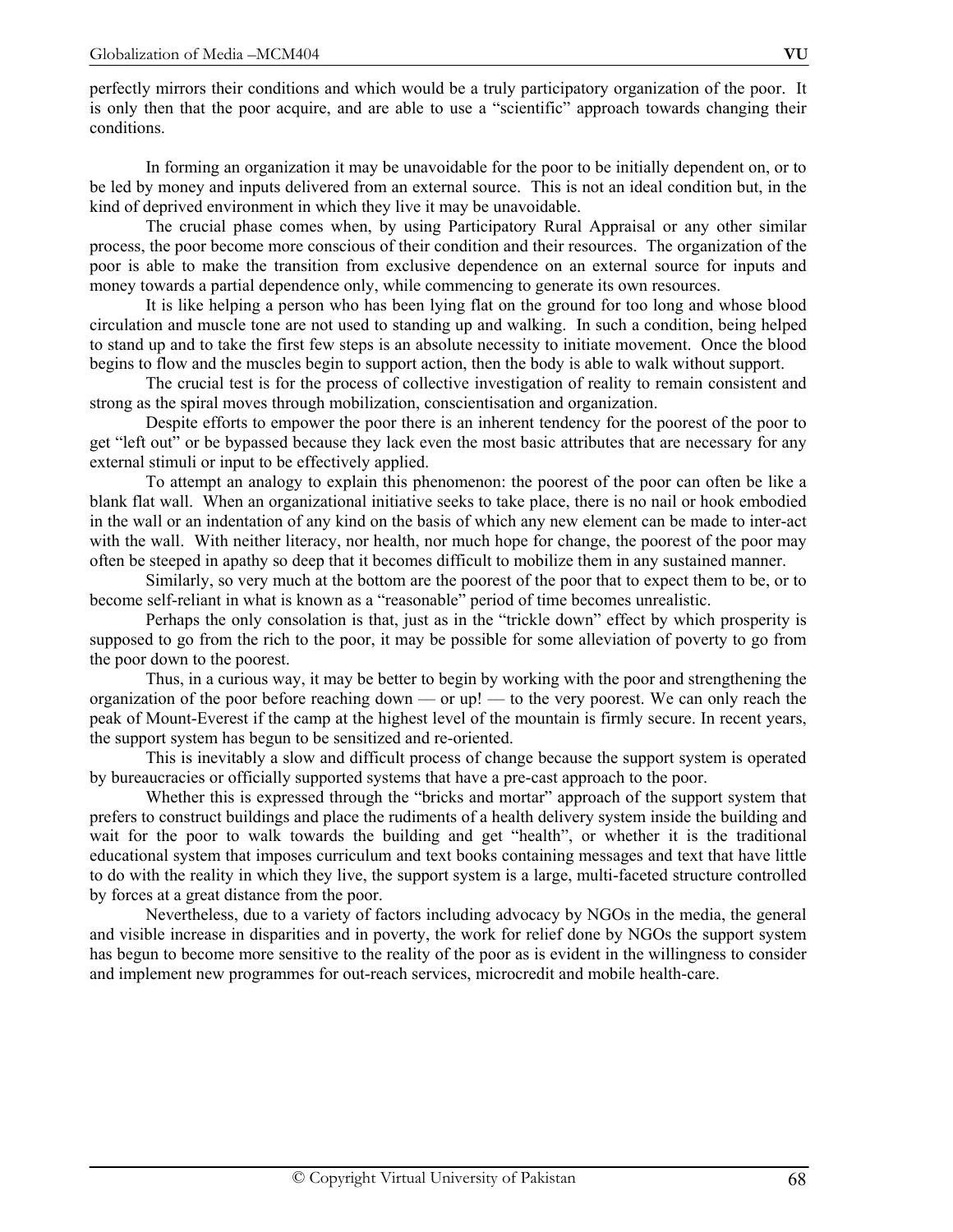# **"THE INFORMATION SECTOR OF PAKISTAN"**

#### Text of handout for students

**Note:** From a perusal of the verbal content of this lecture and the PPTs, students will have to obtain a reasonable portrait of the overall composition and vital features of the information sector of Pakistan.

 The purpose of providing this particular handout to students is to help them appreciate the importance of Government perceptions, policies and practices including the choice of terminologies, words and phrases in relation to the information sector. Perhaps more than other sectors, words used in the information sector become specially significant in conveying intentions and agendas.

 The handout reproduces a short essay written by the lecturer and published in a leading newspaper of Pakistan (Daily Times, Lahore, 12 June 2003) in which the readers' attention has been focused on the inadvisability of changing the name of the Information Ministry by reverting it to its original name. More than at any time in the past 58 years, the information sector of Pakistan requires that the policy-making institution of the Government of Pakistan, i.e. the Information Ministry, should be named in such a way that it becomes reflective of the rapid changes taking place in media technology and, most importantly, that it emphasizes the need to develop media in a progressive direction and enable the maximum number of people to have access to media.

### **What's in a Name? Plenty!**

by Javed Jabbar

 Through a notification of the Government of Pakistan in the last week of May 2003, the name of the Ministry of Information and Media Development has been changed, or rather, reverted to its previous name of: "Ministry of Information and Broadcasting."

 Underneath the ostensibly innocuous nature of the change, there are several areas of concern. The Information Ministry is greater than the sum of its parts. In a country where governments are subject to frequent change, and at unscheduled times, the Ministry provides an abiding communications infrastructure and capacity which functions in a predictable, pedestrian but reliable manner, a quality specially valuable for an in-coming government!

 Even as the entire structure of the Ministry now requires radical re-construction and deconstruction to reduce the scope for authoritarian misuse, its constituent units render vital services in coordinating support provided to the Federal and Provincial governments in virtually all sectors of the mass media. These include: relations with the independent Press through wings such as, Internal Publicity and the Press Information Department which continues to exercise an out-moded control -- prone to misuse --- over the placement of government-related advertising in the independent Press; External Publicity for the country; the Audit Bureau of Circulation, which certifies the claimed sale of print media, the Department of Films & Publications, the State-owned electronic media; including direct supervision by the Ministry of PTV and PBC, and Shalimar Recording Company Limited and some other sections.

 The very fact that the Ministry continues to operate as the official spokesman of the Federal Government makes it necessary for us to reflect briefly on the inadvisability of re-enforcing a relatively primitive dimension of this entity by re-introducing the term "broadcasting". At the very time in 2003 when the name, the approach and the operations of the Ministry need to be recast to meet the challenges of a fierce and formidable era of free and independent media, a change has been made that is opposite to what is required.

 When this writer served for the first time in the Federal Cabinet between December 1988 and August 1990 and, in this period, for the first 10 months as Minister of State for Information and Broadcasting, a tentative proposal by me to change the name of the Ministry to "Ministry of the Media" proved to be abortive.

 So one concentrated, instead, on improving policies and rules to remove obstacles in the way of a free and open media environment. Ironically, even when a Ministry retains its original and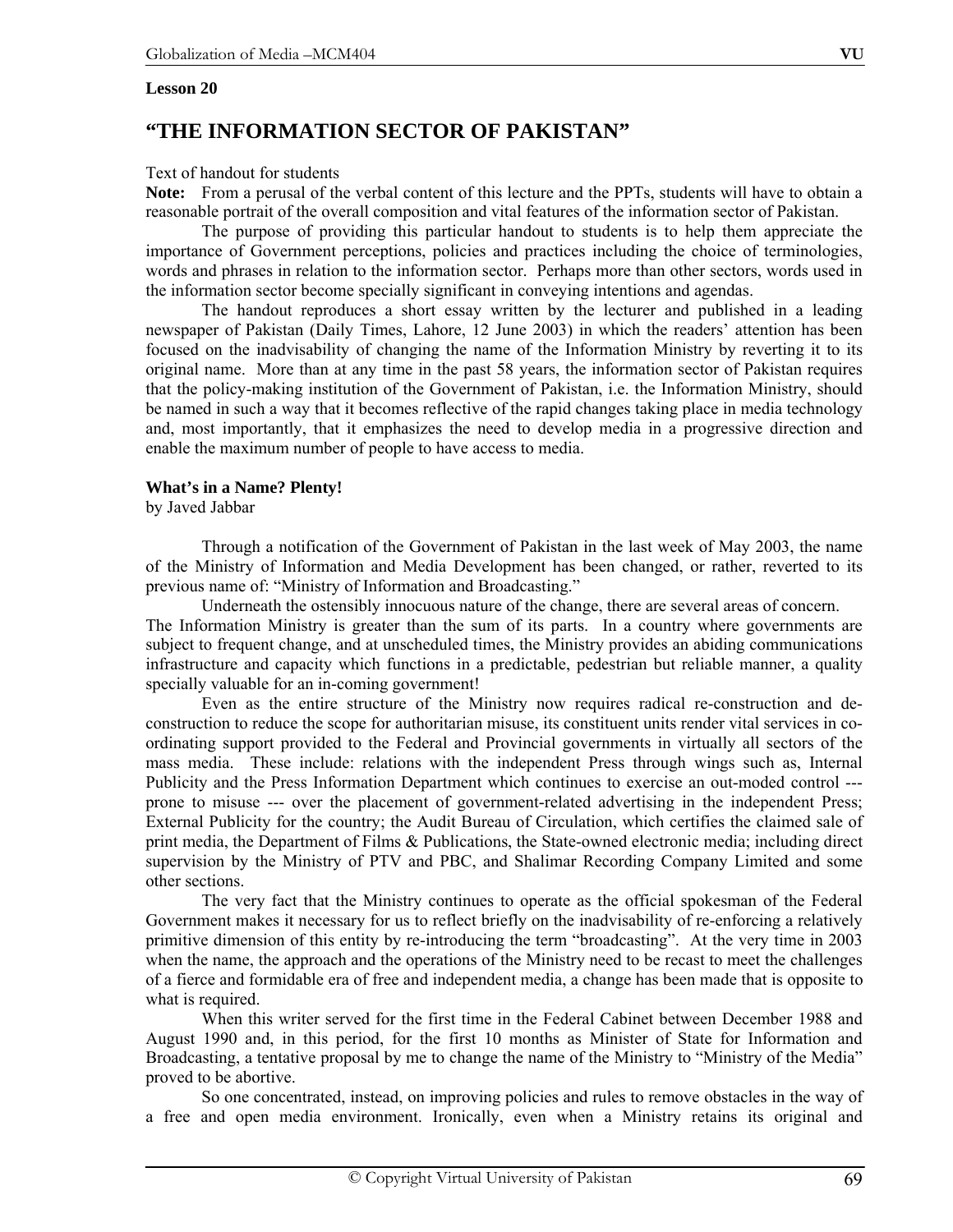Some of the reforms of 1988-89 survived successive Governments. Some did not. For example, for unexplained reasons, the corruptive newsprint import permit system abolished in 1989 was revived during the first Nawaz Sharif Government of 1990-93 and was then abolished once again when this writer served for about one year in General Pervez Musharraf's Cabinet in 1999-2000 as Adviser on National Affairs and Information Minister.

 In November, 1996 when President Farooq Lehari dismissed the second Benazir Bhutto Government and appointed Malik Mairaj Khalid as Caretaker Prime Minister, the Information Ministry was allotted to the eminent journalist Mr. Irshad Haqqaani and this writer was appointed as Minister for Petroleum and Natural Resources. In the same cabinet, the honourable editor of the Daily Times was Adviser to the Prime Minister on Accountability.

 At the very first meeting of the Caretaker Cabinet, after taking the decision to abolish the term "VIP" from official parlance, and converting airport VIP lounges into executive lounges which were available to all citizens willing to pay a small usage fee, the Cabinet considered a proposal by his writer to change the title of the Information Ministry altogether to: " Ministry of the Media", or "Ministry for Media Development".

 The rationale presented in support of this name-change was that, in view of the commitment of the Caretaker Government towards a free and open environment in the country and towards the reduction, or complete eventual elimination, of controls over arbitrary information flow, the focus of Governmental attention should shift from interfering in the information flow towards increasing the level of access by the people to mass media.

 By the indicators of low literacy, the low number of electronic media units such as radio stations and TV channels and the generally low purchasing power of the people, the prime responsibility of the Government becomes that of facilitating convenient access by the people to media at low cost. Thus, there was abundant justification to change the original name in its entirety. I also cited the examples of Australia and the UK wherein there exist Ministry – level "Departments of the Media".

 Without making the proposal for a name change of his own Ministry a contentious issue, Mr. Irshad Haqqani kindly supported the proposal in principle but suggested that we could combine the old and the new names by dropping the word "Broadcasting" and accepting the term "Media Development" while retaining the general word "Information". The Cabinet agreed, and the name change was immediately put in place. Innovative laws for electronic media and freedom of information were introduced --- but were deliberately allowed to lapse by the second Nawaz Sharif Government only to be eventually revived by the Musharraf government in 1999-2002.

 The global media environment and the regional media sector have witnessed significant change in the past few years with the proliferation of new media. Notwithstanding the new excessive commercialism of media, the world has clearly moved towards a reduced interventionist role for the Government in operating or controlling media – as also a role in "broadcasting".

 There is certainly a role for Government to ensure a public service dimension in all media without itself becoming a "broadcasting" unit. During the period 1999-2003, a fundamental new element has come to shape the media environment of Pakistan. This strongly invalidates any possible argument in favour of bringing back the term "broadcasting" to the full name of the Information Ministry. This basic change is the fact that several new satellite TV channels telecasting content originating from Pakistan are being beamed out of overseas locations such as Dubai, Singapore and London but are entirely Pakistani in their identity: e.g. Indus, ARY, Geo, KTN, Uni Plus. Their wide and popular viewership by millions, often at the expense of Government-controlled PTV reinforces the argument for distancing the Information Ministry from the function of "broadcasting". This function, in any case, is an operational action that is not meant to be within the responsibility of a Ministry whose principal duty is to formulate policy and oversee its application. Moreover, "broadcasting" refers more to "radio" than to "television".

 Now that the Pakistan Electronic Media Regulatory Authority known as "PEMRA" is fully operative and has already issued licenses for new private radio stations, the regulation of private broadcasting becomes the primary responsibility of an Authority whose law requires it to be autonomous, and whose majority of members are non-officials.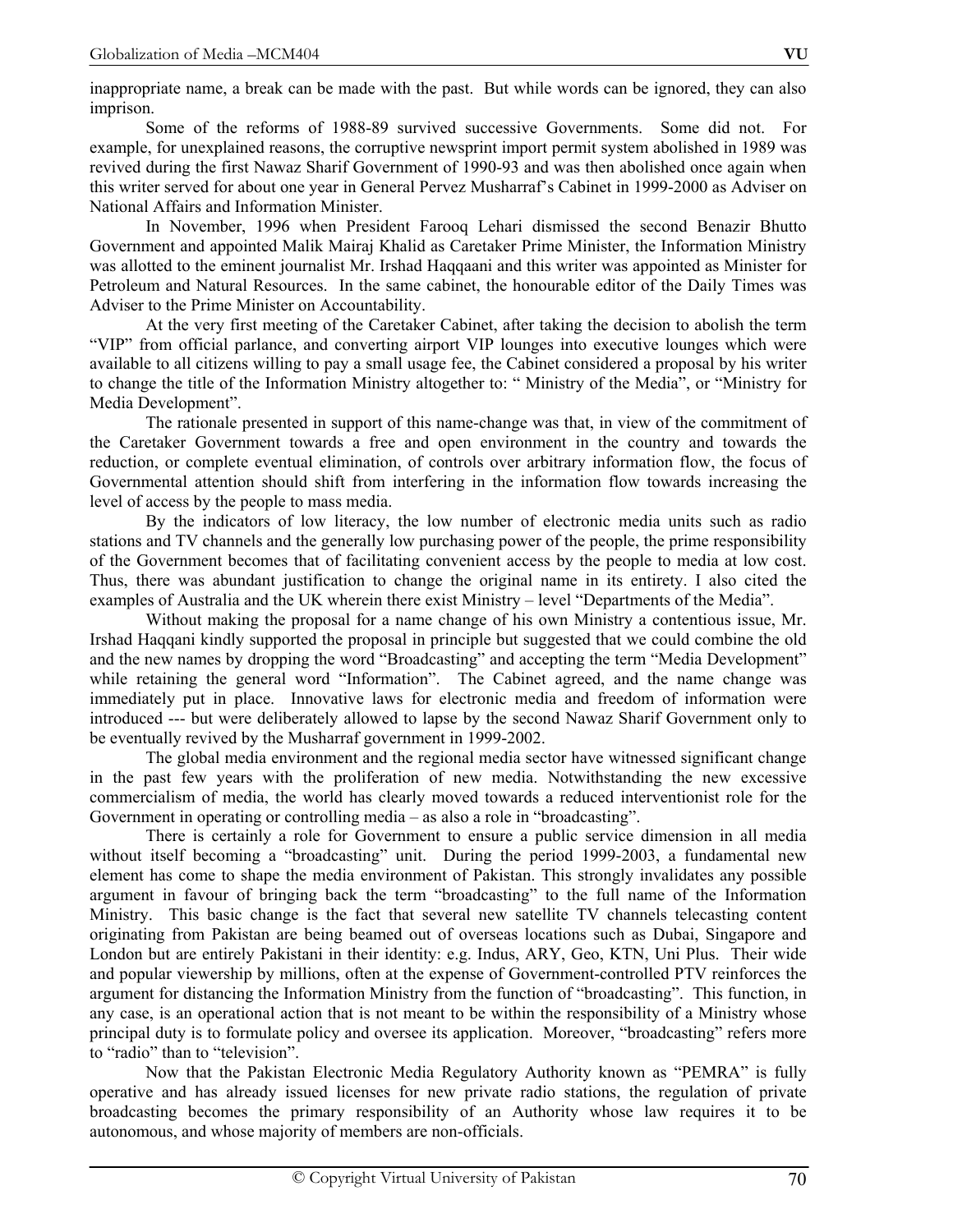Therefore, the reversal to the old name of the Information Ministry is a regressive step that is out-of-synch with the pulse of the age. As words and names do exercise a formative and directionsetting influence on perceptions and actions, there is a need to shift the entire emphasis of engagement by Government in the information sector towards reducing the media poverty of our country. This can only be done by promoting the quantitative and qualitative development of media rather than reverting to the comparatively narrow and restricted term of "broadcasting" which does not cover the new media such as the Internet or other new technologies which are making possible "narrow-casting" in unprecedented and exciting new ways.

 Cellular wireless units that combine telephony, the Internet, photography and messaging into a single, hand-held device and will come to displace the previous, monolithic, "one-way only" broadcasting functions with new, remarkable scope for inter-active communications represent many of the reasons why the Government of Pakistan should now function only with a "Ministry of Media Development" rather than an entity with the redundant title of the "Ministry of Information and Broadcasting."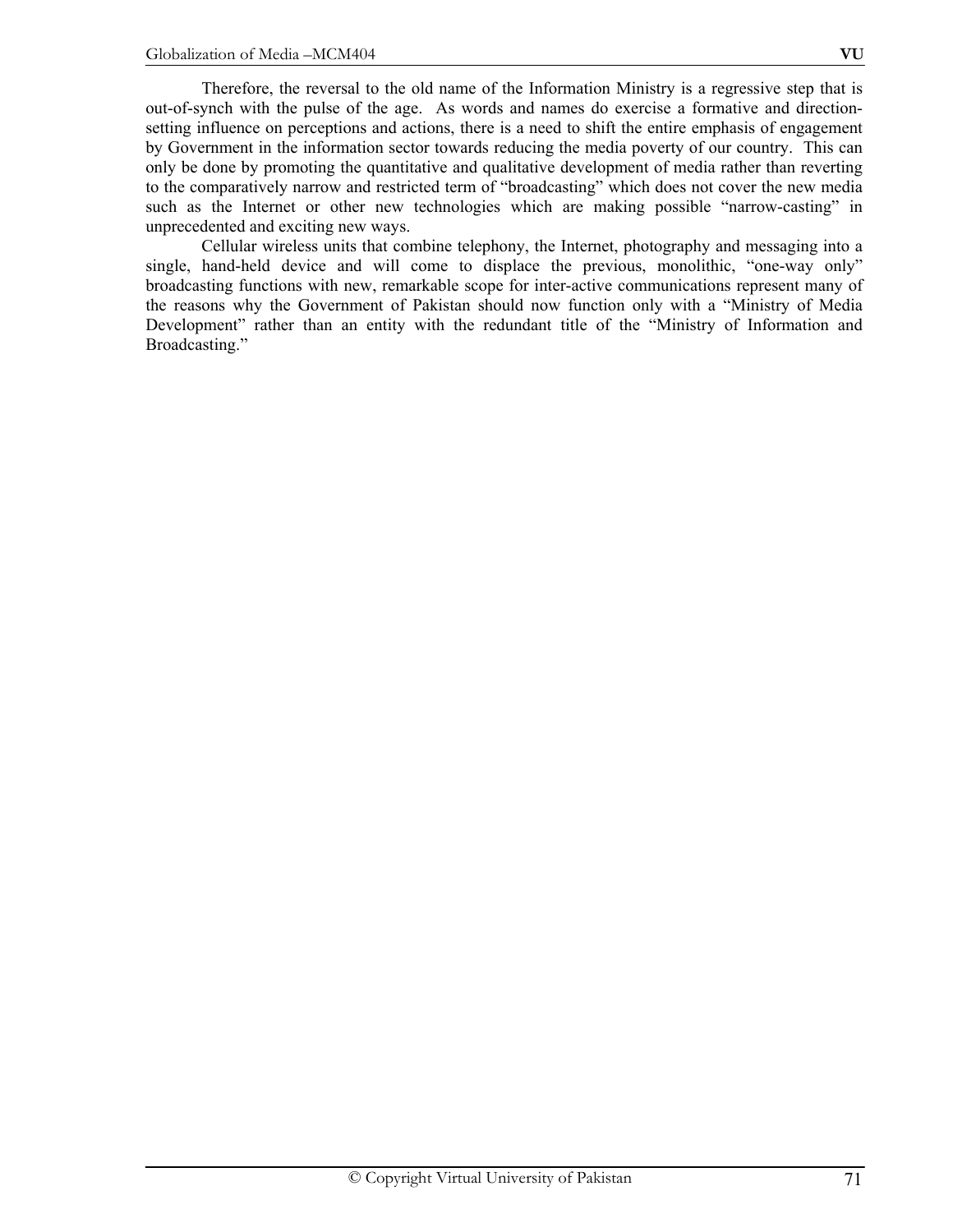# **MEDIA AS ELEMENTS OF NATIONAL POWER**

Text of two handout for students

Note: While the title of the lecture focuses on the role of media as elements of national power, it is relevant for students to review aspects of national security in the conventional sense of the term as well as the unconventional sense. Thus, in this handout, it will be found that emphasis is given to even "invisible" frontiers and boundaries because such elements have a powerful and motivating impact on the capacity and ability of a people to defend themselves against external threats as well as to be able to cope with internal threats. The text of the handout was originally prepared in 1998 but, except for a nominal topicality of a few aspects, the principal observations remain, in the opinion of the lecturer, valid and relevant for students in 2005 and for several years to come.

 This handout reproduces a chapter from the book titled: "Storms and rainbows" by Javed Jabbar published by Summit Media and Royal Book Company, 2001, e-mail: royalbook@hotmail.com.

#### **The invisible frontiers of national security**

 While I propose to deal with the invisible frontiers of national security, let us first identify the visible frontiers. First and foremost are the people of our country, wherever they may live and work. It is the desire of our people, their will and their determination to be Pakistanis and to remain part of our country that makes them the most obvious, and the most powerful visible frontier. Other visible frontiers comprise a range of indicators such as those listed below.

 Boundary lines that demarcate the country's territory on maps reflecting the general acceptance by the world of these lines as the political, sovereign frontiers of a State.

 Border posts, including airports, sea ports, railway stations and road check-points that mark entry and exit points of territory.

 Military defense capacity, as expressed through the Armed Forces on land, sea and in the air to enforce the visible lines of security.

 Economic infrastructure and the productive capacity of a country: our industry, agriculture, services, transportation, telecommunications and other sub-sectors.

 Geographical features that help define a country's territory and give some States extra-ordinary dimensions of security. For example, the world's largest island, Australia has a degree of permanent natural protection due to the water by which it is surrounded and by its own huge size. In the age of missiles and sophisticated aerial warfare, such geographical features have also become vulnerable but geographic identity remains a tangible, visible frontier.

 General stability, as in the absence of an organized, sustained, armed internal rebellion against the State.There may be insurgencies as sustained as the Naxalites over three to four decades in parts of India such as in Bihar and in Andhra Pradesh but the movement remains confined and is not widespread throughout India. There certainly are several other internal rebellions in India but, taken together, they have not yet reached critical mass.

 Fortunately for us in Pakistan, while illegal arms and weapons have proliferated widely and while certain groups indulge in systematic violence, we continue to possess an overall and general stability.

 In an age of electronic technology and new military instruments for dominance and control, the conventional notions of national sovereignty and the conventional concept of visible frontiers of national security are unreliable indicators.

 While possessing almost all the visible frontiers, a State may not have national security. Perhaps the classical example is what happened to the Soviet Union in 1991.

 Reference to conventional assumptions about visible frontiers and national security brings to my mind the image of a State that is like the ship Titanic which, in this case, hits the iceberg of its own phantoms and its false sense of security, only to disintegrate and sink. The "nomenclatura" dimension of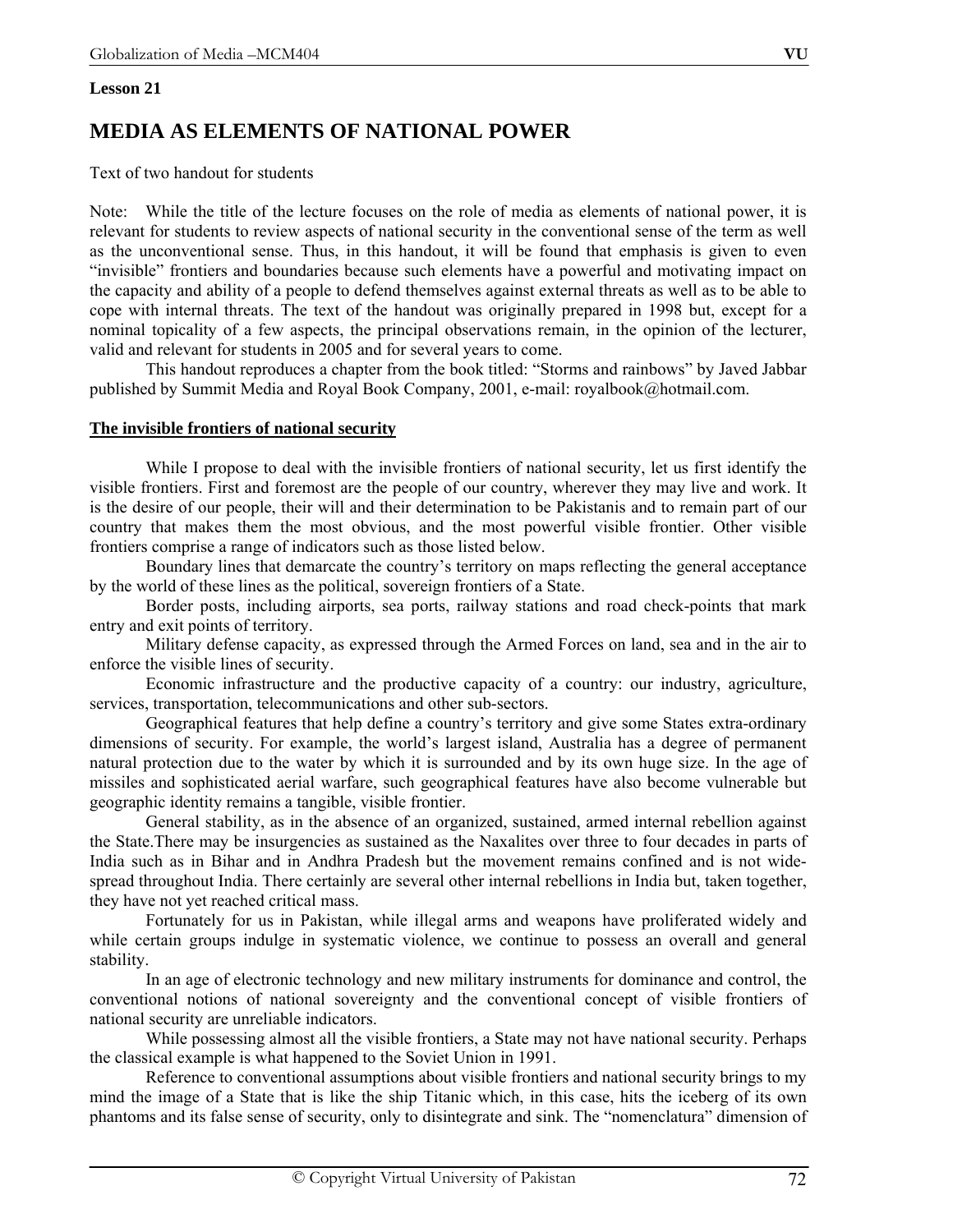the Soviet Union by which the ruling elite enjoyed special privileges but at the same time insulated itself from reality is a lesson to be always remembered.

 In contrast, we have the unique wisdom of China which abandoned the inefficiency of economic communism but retained the strong centralized authority of political communism in order to ensure the stability and coherence of the Chinese State. Whereas Mikhail Gorbachev attempted to simultaneously abandon both economic and political communism as a result of which the Soviet State disintegrated.

 While retaining political communism and its State security, China has proceeded to deregulate in the economic sphere to achieve the world's highest growth rate and to deepen its economic security.

 In the case of Pakistan, we have a strong military sector and yet very weak law and order, representing a remarkable juxta-position of contrasting conditions.There is a serious threat to our external national security from India and serious threats also to our internal security due to our own failures and fears.

 Our conventional military forces and technology are being out-paced by a hostile neighbour which is investing heavily in aggressive weapons. Our physical infra-structure, a facet of national security, is functioning. Planes take off and land, the trains run (despite bombs and bloodshed), the road traffic flows.

 But our spiritual infra-structure has serious malfunctions. It is often jammed: it is also crumbling, like many of our roads and urban sewerage systems.When we turn to identifying the invisible frontiers of national security, we can demarcate three such frontiers that manifest themselves with visible features.

 The first of these invisible frontiers are the spiritual frontiers, predominantly inspired by, and based upon, our religious faith in Islam. Yet, for an aspect that is common to the overwhelming majority of our people, it appears that our spiritual frontiers have been taken over by a small minority of people.

 We have four broad categories of adherents to Islam in Pakistan. We have the small minority of extremists, comprising fanatics who will not tolerate any alternate viewpoint. Most of these are also very sectarian-minded and prone to violence in direct contradiction to the edicts of Islam which enjoin tolerance and peace in the matter of religious faith and observance.

 There is the second category which could be called the orthodox segment of our society, people who are conservative without being extremist or violent.There is then the third stream that can be described as the moderate majority, representing most of our people, best personified by the urban middle class but also by the majority of rural households that may seem to be orthodox and conservative by tradition, but who, in practice, are balanced and open-minded.

Lastly, there is the segment of our society that should be called unchangingly Muslim in their beliefs and yet at the same time, inconsistent and irregular, or self contradictory in their actual practice of the injunctions of our faith.

 Even while one arbitrarily divides fellow Muslims into these four broad streams, one remains conscious that in some respects there are over-laps and commonalities. There is a criss-cross nature to the spiritual frontiers which is an inevitable consequence of our being a State derived from the fact that most of our people share the same religious identity. The other such State, Israel, also contains sharply varying interpretations of Judaism so we need not feel unduly alarmed at our condition!

 It is notable that, despite certain deep schisms we have a strong sense of being Pakistani, we do not want to loose this "Pakistaniat" even though we may disagree on critical issues. Regrettably, for a country with such a strong Muslim frontier of national security, some of us tend to regard non-Muslim Pakistanis, specially those of the Hindu faith, as being less Pakistani than others. This kind of suspicion or disregardful attitude is contrary to the spirit of Islam and to the principles advocated by the Quaid-e-Azam.

 Though we are an overwhelmingly Muslim nation, we do not, as a State, practice the true values of Islam. For example, less than 1 per cent of national income is distributed formally and officially to the poor and the dispossessed whereas some non-Muslim countries like Sweden spend about 37% of their national income on social welfare.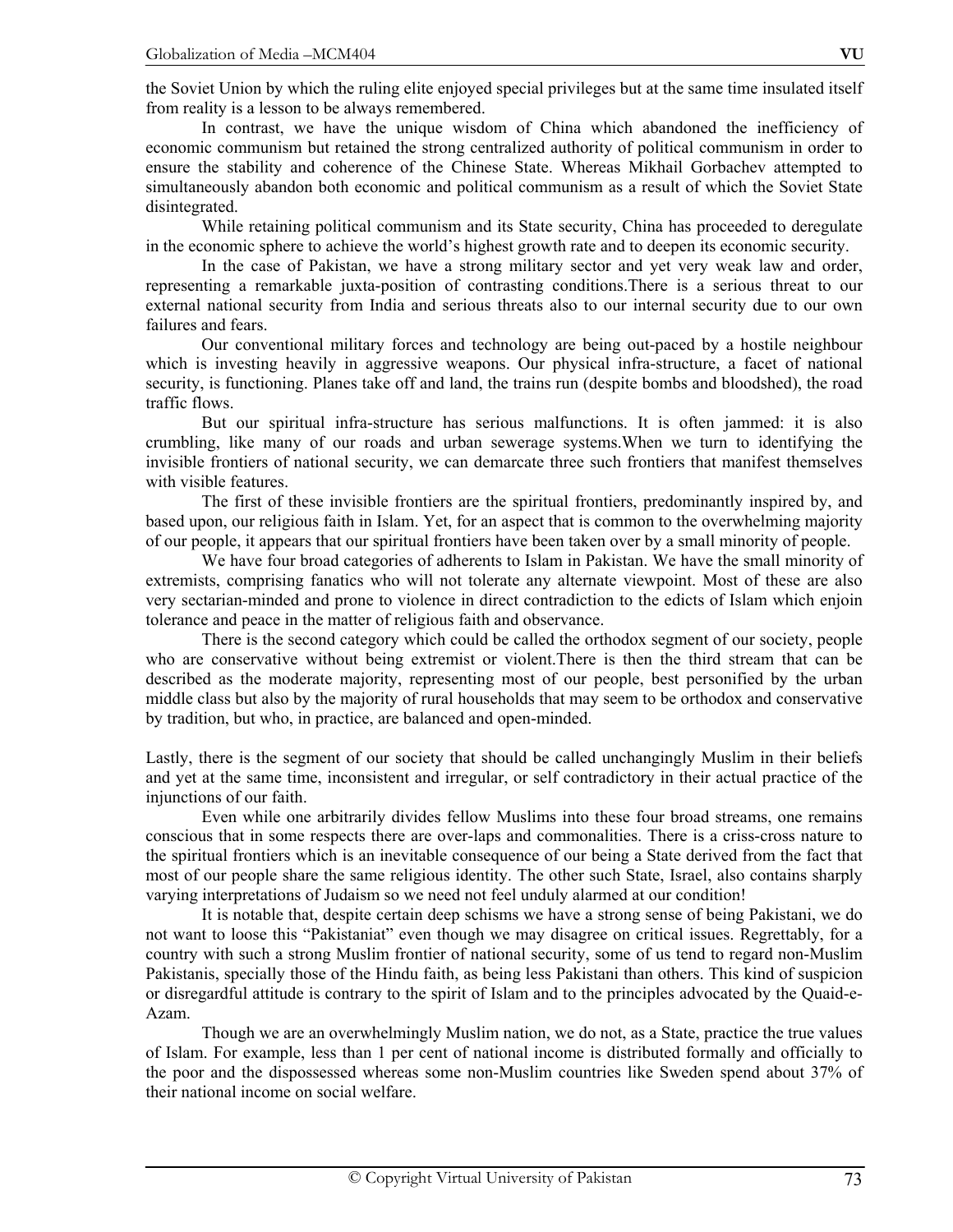We have secured some substantive achievements in 50 years and are proud to be Pakistanis. Yet we have an incessant tendency to invalidate ourselves and to revel in gloom. Some of this moroseness is justified because of our illiteracy, weak law enforcement, delayed justice, inefficiency and corruption. But our low self-esteem becomes particularly painful when the green Pakistani passport is viewed with suspicion at overseas airports because we find other people also viewing us with the same lens that we do.

 The tendency to migrate, to leave behind the despair in our own lands in order to gain fulfillment in other lands, also reflects growing disparities between the rich and the poor.

 So we Pakistanis help to rejuvenate Canada even as we weaken Pakistan! There should be a migration tax imposed on recipient countries particularly the countries of North America and Europe because the highly skilled or well-educated professionals who migrate there do not even remit the major part of their income to Pakistan, unlike the lower income, temporary migrant workers who go to the Gulf and the Middle-Eastern countries.

 There is a serious haemohorrage of human resources that is presently taking place, sapping and draining us, eroding a vital frontier of our security.The third set of invisible frontiers are our communication frontiers. On the one hand, these have developed fairly actively and widely within our own country. In spite of the fact that only about three million households out of about twenty million households in the country have access to telephone lines or to a close-by fax service, there has been a rapid expansion of access to telecommunication in recent years.

 However, in a comprehensive context, we have media scarcity and media poverty, best evident in our low literacy. In another dimension, even within our own territory, and even in the mass medium of radio that has the highest level of coverage, it is regrettable that in the border areas of our country, the radio and propaganda signals from India are far more powerful and clear than the broadcasts from Radio Pakistan.

 Some countries such as an economic super-power like Japan can afford to have weak external communication frontiers and yet remain economic Titans. But we cannot afford to do so. Overseas media have a strong presence inside Pakistan, and not just in our border areas. For example, video-tapes of Indian movies as well as a proliferation of Indian satellite TV channels, film songs and audio-tapes, photographs of Indian film stars on posters and in newspapers, as well as non-Indian radio and TV channels such as BBC, CNN and others are widely viewed.

 It is ironic that there is very little media in-put into Pakistan from those very countries with whom we have strong religious affinity, countries such as Iran, Turkey, the Gulf and the Middle-East. We have more media in-put from our most hostile neighbour as well as from countries and regions far away from us such as the USA and Europe, than we do from countries that are fellow Muslim brethren!

 Out of, let us say, 1000 kilometers of our communication frontiers, only about 200 kilometers are strong and stable whereas 800 kilometers are weak and are breached daily. When we consider the way forward to the future, we should attach the highest priority to reducing disharmony and discordancy between the visible and in the invisible frontiers of national security.

 We need to learn how to be truly Muslim by ending our habit of trying to convert the 95 per cent of our population who are already Muslim into being Muslims all over again. This excessive zeal to be holier than thou is totally misplaced and irrelevant.

 I am confident that, contrary to the grim predictions of some analysts in Pakistan and in Washington D.C., the Balkanization of Pakistan will not happen.Let us recognize that the uncertainty factor is deliberately promoted by those hostile to Pakistan and it is inadvertently given credence by those Pakistanis who allow the pains of our evolution to be mistaken as the death-knell of our existence.

 We need to study in-depth the remarkable tenacity of nations such as Eritrea rather than only concentrate on the disintegration of the Soviet Union and the Czech Republic.Education must be our guiding force for cementing our invisible frontiers.

 To bring about a fundamental re-orientation we need political commandoes, individuals with extraordinary grit and integrity to secure our political frontiers.We also need to right size and re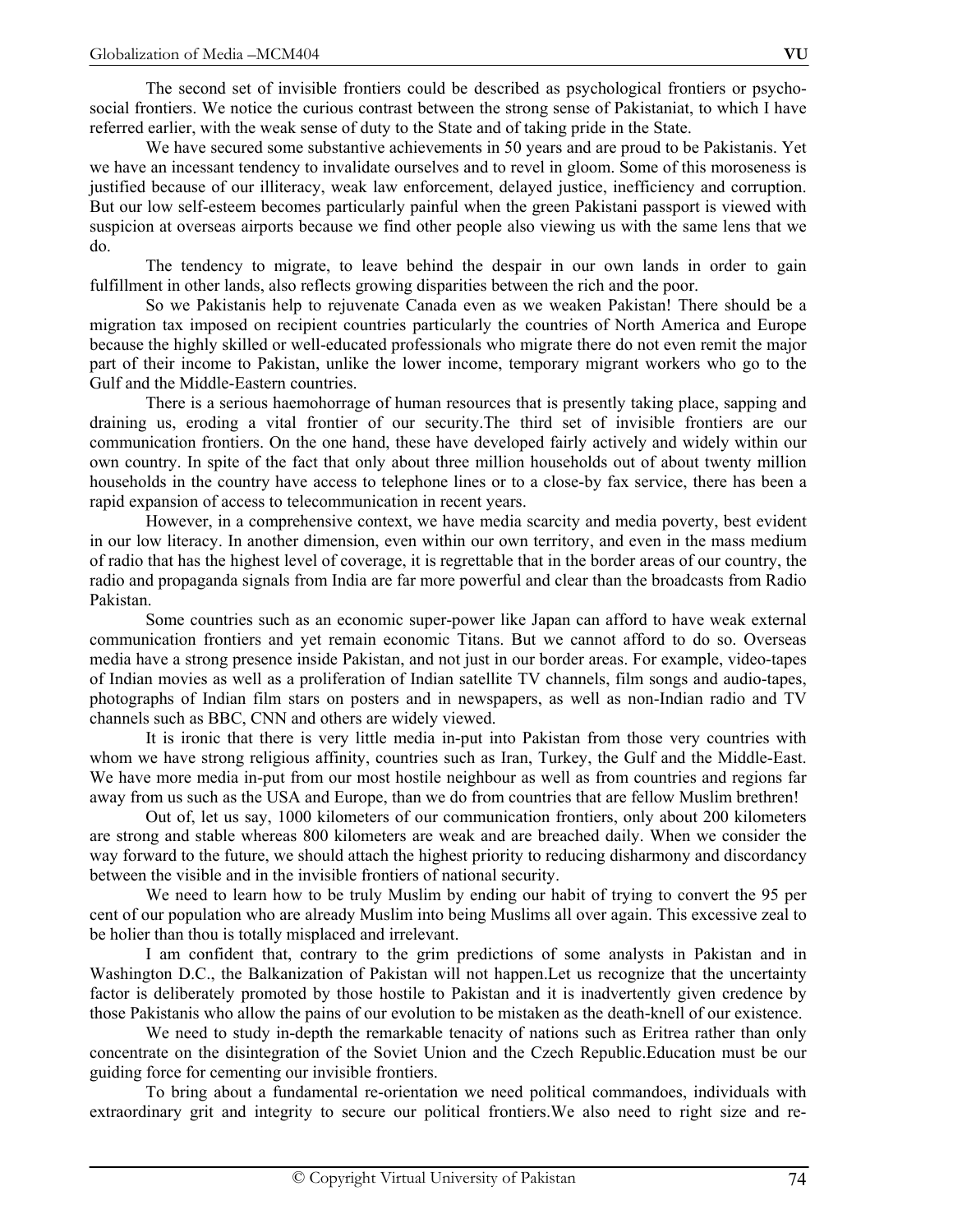structure our Armed forces in consonance with new technology and our economic priorities without reducing our capacity to deter external threats.

 But the emergence of new technology needs to be seen with caution and realism because the more sophisticated the new technologies, the more expensive they become! We cannot afford indulgence in high-cost gadgetries because of our burden of debt and debt servicing.

 One critical factor in deepening our national security will be to make service in the Armed Forces compulsory for two years for all males aged between 18 years to 40 years, while using flexible age segments for females in view of their special needs as mothers and home-makers.

 In the media sector, we need to strengthen our defences by opening up the air waves of the country to allow a million voices to speak, rather than let only the existing State monopolies to continue. Most importantly, we must empower our women because it is only with their full-fledged participation as citizens able to exercise all their human and legal rights that we can over-come the negative gender ratio and injustice that exists in Pakistan.

**Note:** As the context of this lecture has a direct relationship with aspects of national security, in addition to referring to the verbal content of the lecture and the PPTs, students are invited to review the text given below titled: "Directions of national security" which represents a chapter from the book: "Storms and Rainbows" by Javed Jabbar published by Summit Media and Royal Book Company, BG-5, Rex Centre, Zebunnissa Street, Karachi 74400, Tel: 5684244, 5653418, e-mail: royalbook@hotmail.com.

## **Directions of National Security**

Over the years since the Pakistan-India war of September 1965 (September, 1998), the security dimension for Pakistan has been marked by a mixture of stagnation, erosion and renewal. On the edge of a new millennium, the multi-layered and inter-woven nature of the perspectives for our national security are further reinforced by the acquisition of a formal nuclear power status in May 1998 accompanied by an unprecedented economic crisis and an assault upon the Federative principle that binds the 4 provinces together.

 The stagnation of our security situation is directly related to the continuing state of hostility with India shaped pre-dominantly, but not exclusively, by the unresolved aspect of the Kashmir issue. Through all the vicissitudes of events in both countries and in Kashmir and through all the sweeping changes in the international arena, the problem of Kashmir has continued to simmer and crackle. It has shaped our perception of the major threat to our country and has consequently determined our investment in the Armed Forces. Thus, in the era in which the Berlin Wall was dismantled and communism in general and western communism in particular collapsed, bringing large-scale geopolitical change across an entire continent, Kashmir in that very year, 1989, re-erupted as if to remind the world that in this issue there exists a depth and complexity that goes even beyond the stark division between single-party communist ideology and the multi-party free market philosophy.

 A second aspect of the stagnant nature of our security situation in respect of India is that, even apart from Kashmir, assuming for a moment that the issue is resolved and is no longer the source of tension, Pakistan cannot afford to lower its guard as long as India relentlessly pursues an expansion of its armed forces entirely at variance with its claims to peace and non-violence. As the only country in South Asia that has continuously enlarged its own territory since independence in 1947 (Junagadh, Manawadh, Sikkim, Hyderabad Deccan, Kashmir and Goa) the Indian pursuit of a hegemonistic role may be a self-deluding and grandiose ambition but it is an extrapolation of its track record of the past 50 years. Thus, in the foreseeable future, stagnation, in as much of a positive sense that stagnation can be seen, will remain a feature of our national security situation.

 With the disastrous political and military decisions taken in 1971 there occurred the most serious erosion of our national security. The loss of East Pakistan was a profound tragedy for the very concept of Pakistan, shaking to the very foundation the spiritual and psychological well-springs of national origin and national identity. Of almost equal magnitude was the geo-strategic change at our expense, in South Asia. The scale and consequences of that loss have obscured and distorted the reality of the circumstances in which the set-back occurred. Whereas Pakistan's military forces on the land, on the sea and in the air were never deployed at optimal levels to defend East Pakistan, the loss was seen as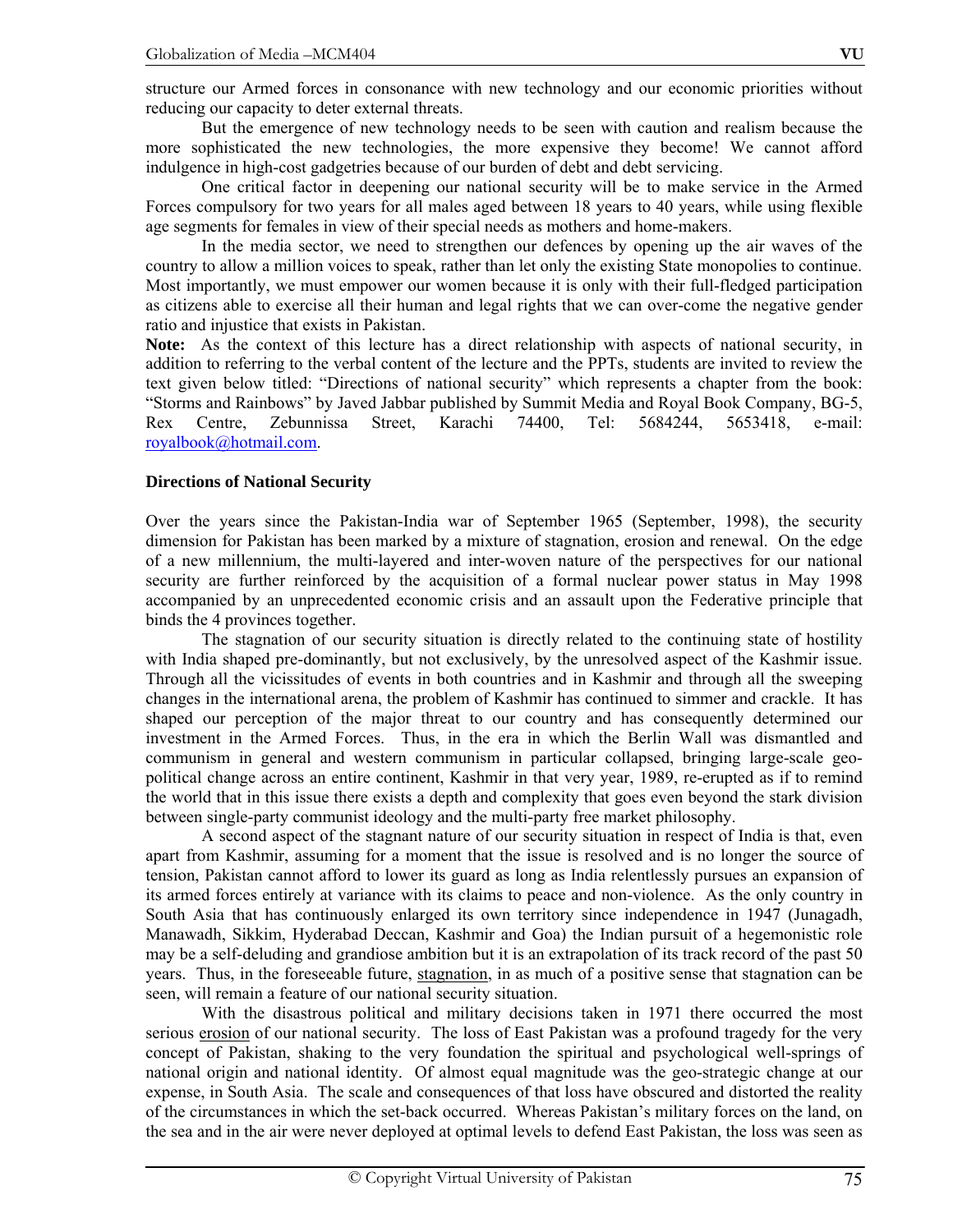a defeat inflicted upon almost equal adversaries. In actual fact, of the 90,000 people taken as prisonersof-war by the Indian forces, less than 50,000 personnel belonged to the armed forces. The forces were asked to fight in some of the most unfavourable conditions, about 1,000 land miles away from their supply ports, separated by a much larger hostile neighbour and eventually encircled by its forces, with an alienated civil population as a finishing touch to this doomed scenario. The Indian "victory" in East Pakistan in December 1971 was more a lopsided push-over, a win by default and nowhere close to a result of a conflict in which both adversaries used all the resources at their command.

 Be that as it may, the drastic erosion that occurred in December 1971 was gradually compensated for by three measures. First: an attempt to see the post-1971 form of Pakistan as a more rational and viable nation-state that sustained the wisdom and truth of the two-nation theory on a more pragmatic geo-political basis than the original version itself. Second: the adoption of the Simla Pact in 1972 between the two adversaries which enabled the release of 90,000 prisoners-of-war, the return of Indian-occupied territory in the western wing and deliberately or inadvertently, put the Kashmir issue on the back-burner for some years. Third: the commencement in 1974 of the attempt to develop nuclear weapon capacity and its eventual completion about a decade later giving the country a new sense of security, veiled under ambiguity.

 However, the persistence of Indian military expansion and its superiority in conventional forces means that erosion, like stagnation, is an almost permanent condition. It would be neither wise nor practical for Pakistan to pursue parity and equivalence with India in arms capacity. The most appropriate and effective option for us is to strengthen our deterrence capacity both on the nuclear weapon level and in conventional forces. When and if both nations sign the Comprehensive Test Ban Treaty and the Non-Proliferation Treaty, the nuclear weapon dimension will also change the balance between the two nations to a new level of mutual tolerance. Pending that occurrence we shall have to deal with the phenomenon that can best be described as "abiding erosion." The only fitting and effective response to the perception of abiding erosion will be for Pakistan to build a new internal cohesion, a fortress of the spirit and the mind that no armour can penetrate. This will require an extraordinary vision in political leadership coupled with the organizational capability to implement the vision.

 In contrast to the grim history of stagnation and erosion of national security since 1965, the decision to become a formal nuclear weapon power in May 1998, regardless of whether it was a judicious action in terms of the economic fall-out and international sanctions, was a decisive step forward in renewing and strengthening the security situation of Pakistan. Though India retains a distinct edge in conventional forces and in all other resources, the demonstration of nuclear weapon capacity has a symbolic significance in two respects. In unambiguous and categorical terms, Pakistan has asserted the only power which the psyche of the Indian hegemonistic mind-set understands and respects. Secondly, the nuclear tests embodied the principle that a relatively smaller state can deter a much larger adversary from hostile actions by any one, or all, elements such as: support from a rich and powerful friend vis-à-vis the U.S.A. and Israel; Eritrea's successful struggle against Ethiopia and its eventual independence; the cultivation of a militaristic posture at the expense of all domestic economic and social considerations as in the case of North Korea. Pakistan does not exclusively belong in any one of these three categories. But the renewal and the strengthening of the security situation in May 1998 derives a little from each of the above three categories, even though we remain far removed from the benefits that Israel enjoys and we have little of the remarkable character shown in Eritrea, nor to be fair to ourselves, have we been as insulated and paranoiac as North Korea.

 To the credit of the Armed Forces of Pakistan, particularly in the ten years between 1988 and 1998, our vigilance and combat readiness have received undivided professional attention undistracted by direct involvement in political management as occurred during the tenure of General Zia-ul-Haq.

 While the Army leadership's close proximity to political affairs continues due to the weaknesses of insecure civilian political leadership, the present Chief of Army Staff, General Jehangir Karamat who is also the Chairman of the Joint Chiefs of Staff Committee has, in particular, set a notable example of focusing exclusively on the security responsibilities of the Armed Forces. In spite of being asked to be present during some of the discussions that occurred in the confrontation between the Nawaz Sharif Government and the Supreme Court in August-November 1997 leading to the eventual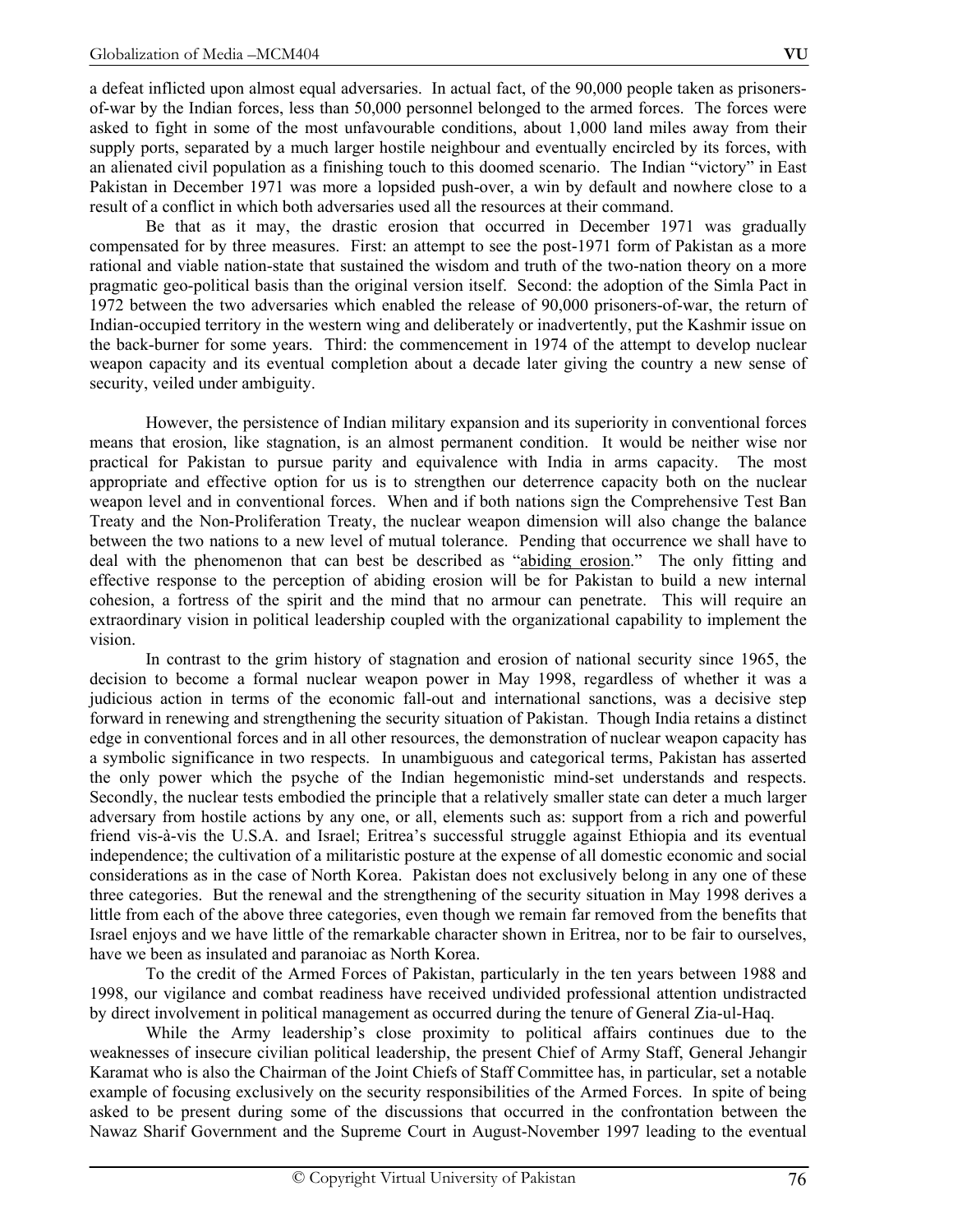resignation or removal of President Leghari from the Presidency, the present Chief of Army Staff has maintained a remarkably non-partisan and entirely professional posture in contrast to some of his predecessors.

 Quite separately from the factor of nuclear weapon deterrence, the strength and courage of our Armed Forces, notwithstanding the inequality with India, are potent disincentives for our neighbour. India knows that it will have to pay too heavy a price even in conventional terms if it attempts an all-out conflict against Pakistan.

 Yet the renewal of the security situation post-May 1998 has become a curious mixture of effective external deterrence and at the same time an ineffective internal factor. Grave misjudgements in economic policy accompanied by a failure to improve governance, rounded off by a callous intensitivity to the sentiments and views of the three smaller provinces have created an entirely new condition of internal turmoil and uncertainty that offsets and dilutes the aims achieved in May 1998.

 In the context of domestic social, economic and political realities, in the light of the need to redress fundamental inequities and injustices that abide in our system and in the face of new technologies that are shaping and changing perspectives of military capability, we need to initiate a vigorous debate on how we should construct the framework of national security in the new century.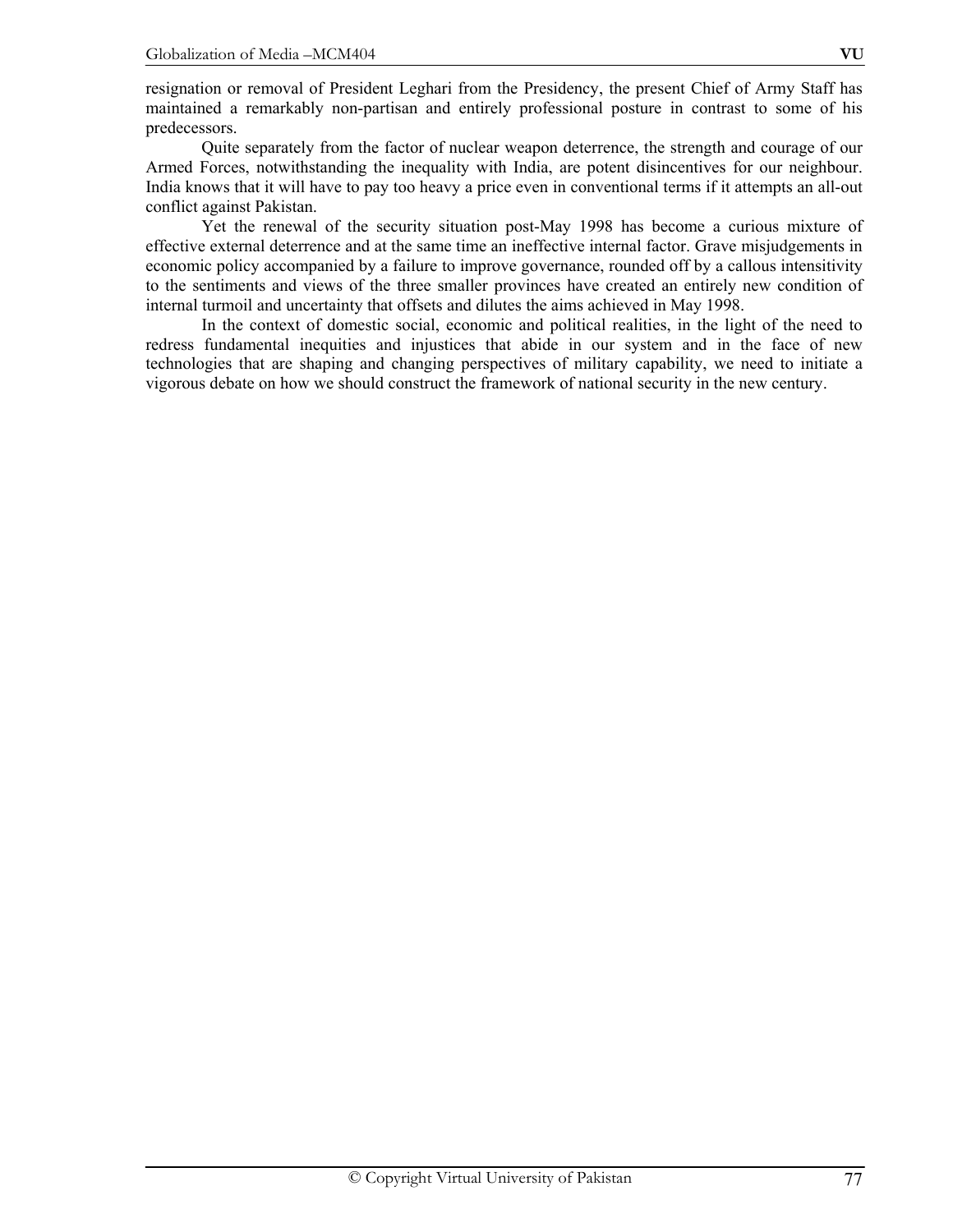## **ONE GLOBE: MANY WORLDS**

Text of the handout for students

 **Note:** This is the first lecture in the course that outlines the concept of a single, shared global framework for humanity which is at the same time split into different levels and categories of development. In one sense, this lecture is an introduction to the concept of globalization which is a historic process that has entered a new phase in the  $20<sup>th</sup>$  and  $21<sup>st</sup>$  centuries.

There is abundant criticism and fear of globalization, some of it justified, and a lot of it not so. To enable students to note and review some very credible perspectives which place globalization on a realistic and balanced plane, the text of this handout is excerpted from the first chapter of a book titled: "Open World:/ The truth about globalization" by Phillippe Legrain, published by Abacus in Great Britain in 2003.

 Students are advised to, if they so wish, explore information on the book and the author by using the Google search engine on the Internet.

 One indication of the high praise with which this book was received is a comment made by Martin Wolf in the Financial Times, London who said, "We have waited a long time. But at last a good book on globalization has appeared… This is a wonderfully lucid and intelligent book. Phillippe Legrain takes on the many mistakes of the anti-globalizer."

 The author of the book is Chief Economist of Britain in Europe. He was previously Special Adviser to the Director-General of the World Trade Organization.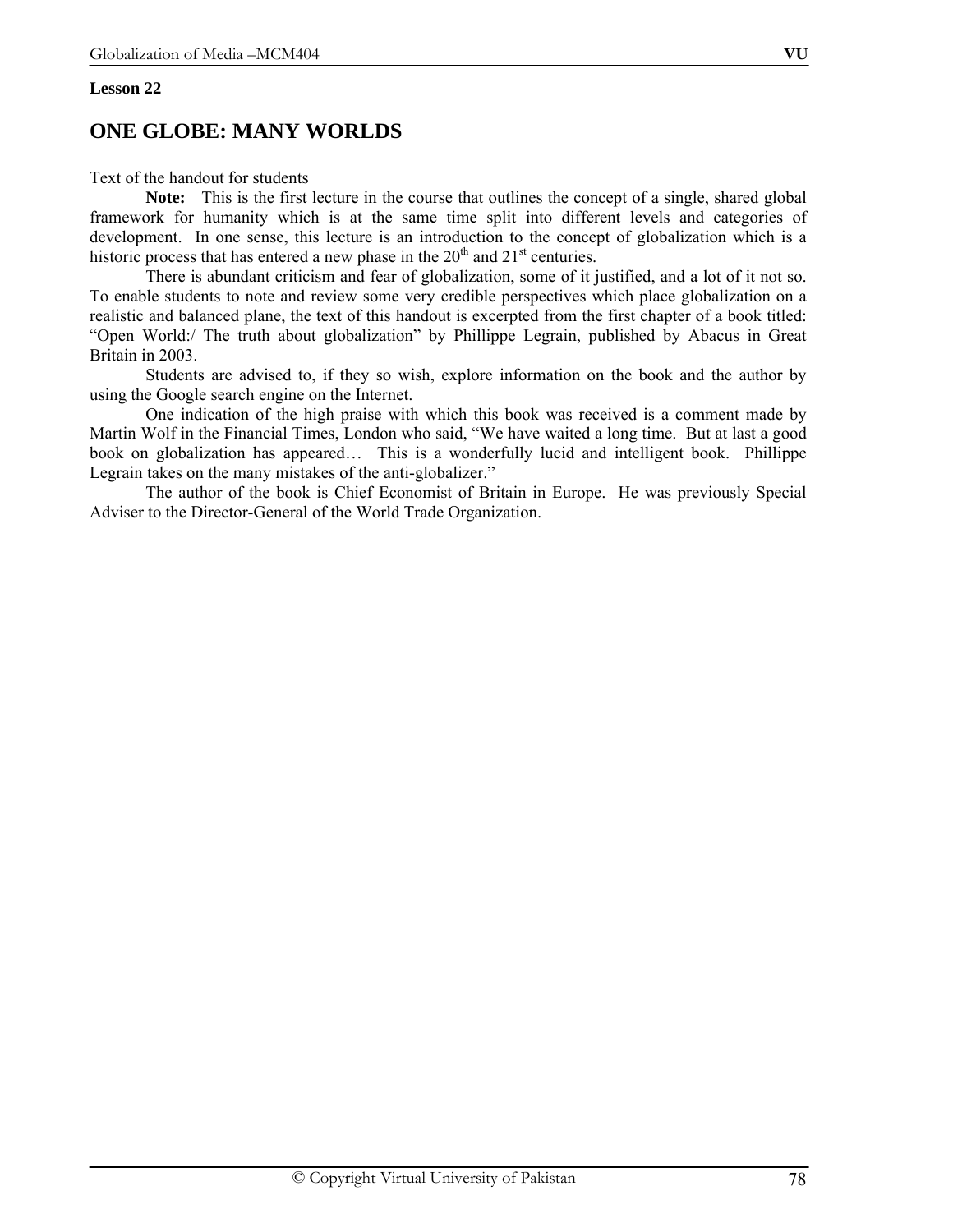## **"THE UNITED NATIONS" PART-1**

Note: Students will observe that the diverse aspects of the United Nations, specially the facts and features related to its vast, complex and far-ranging structure have been fairly comprehensively outlined in the two presentations.

 To obtain further information about the UN, students can conveniently access the latest reports and developments from the website: www.un.org.

 Particular attention should be paid to the proposals presented by the UN Secretary-General in 2005 identifying different options for re-structuring the UN Security Council.

 To benefit from a more historical perspective of the UN than a purely contemporary perspective, students are provided with this handout.

 The text of this handout is an excerpt from chapter # 1 of the book titled: "United Nations, Divided World: The UN's Roles in International Relations", edited by Adam Roberts and Benedict Kingsbury, published by Clarendon Press, Oxford, UK, 1990.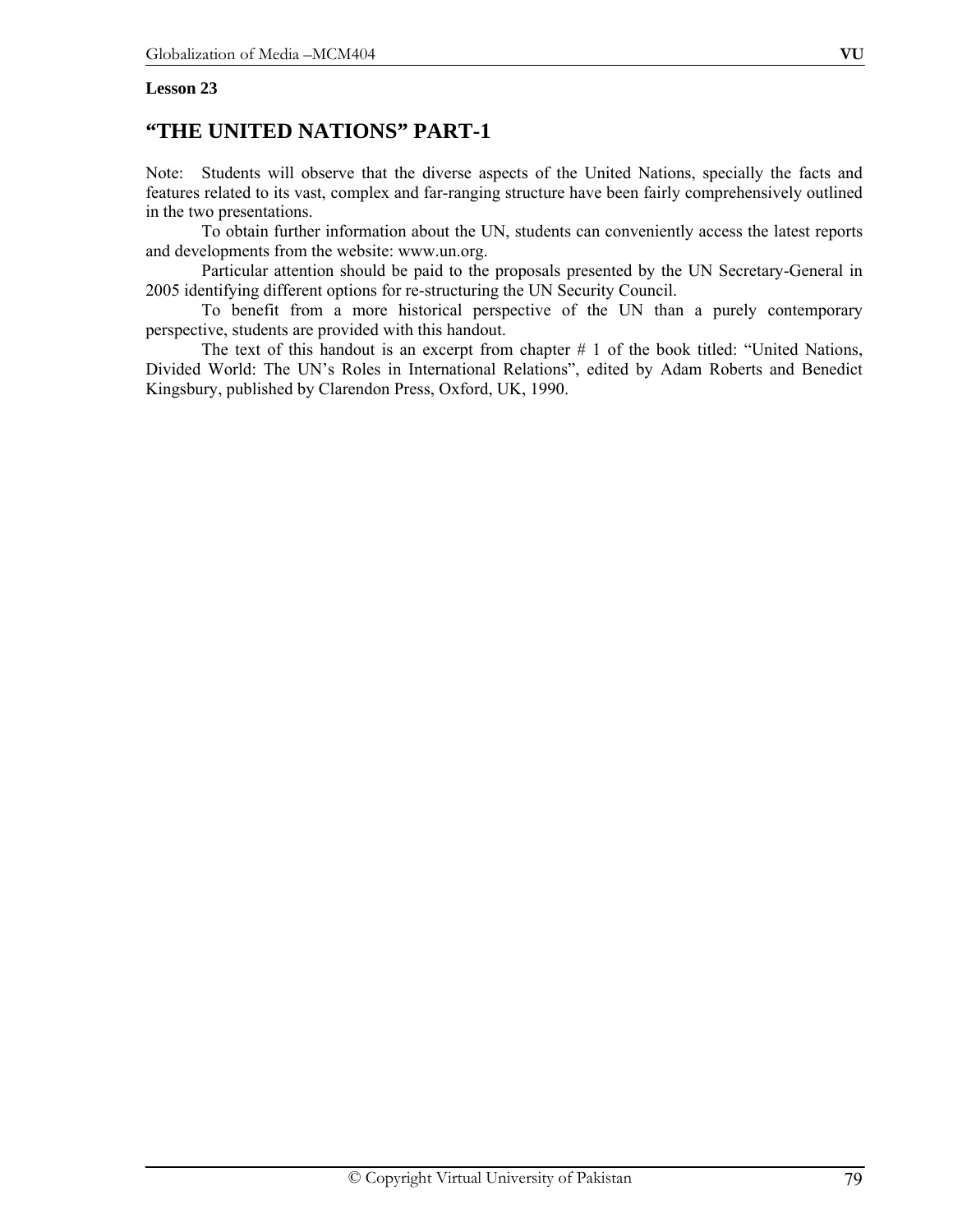## **"THE UNITED NATIONS" PART-2**

 Note: Students will observe that the diverse aspects of the United Nations, specially the facts and features related to its vast, complex and far-ranging structure have been fairly comprehensively outlined in the two presentations.

 To obtain further information about the UN, students can conveniently access the latest reports and developments from the website: www.un.org.

 Particular attention should be paid to the proposals presented by the UN Secretary-General in 2005 identifying different options for re-structuring the UN Security Council.

To benefit from a more historical perspective of the UN than a purely contemporary perspective, students are provided with this handout.

 The text for this handout is an excerpt from chapter # 1 of the book titled: "United Nations, Divided World: The UN's Roles in International Relations", edited by Adam Roberts and Benedict Kingsbury, published by Clarendon Press, Oxford, UK, 1990.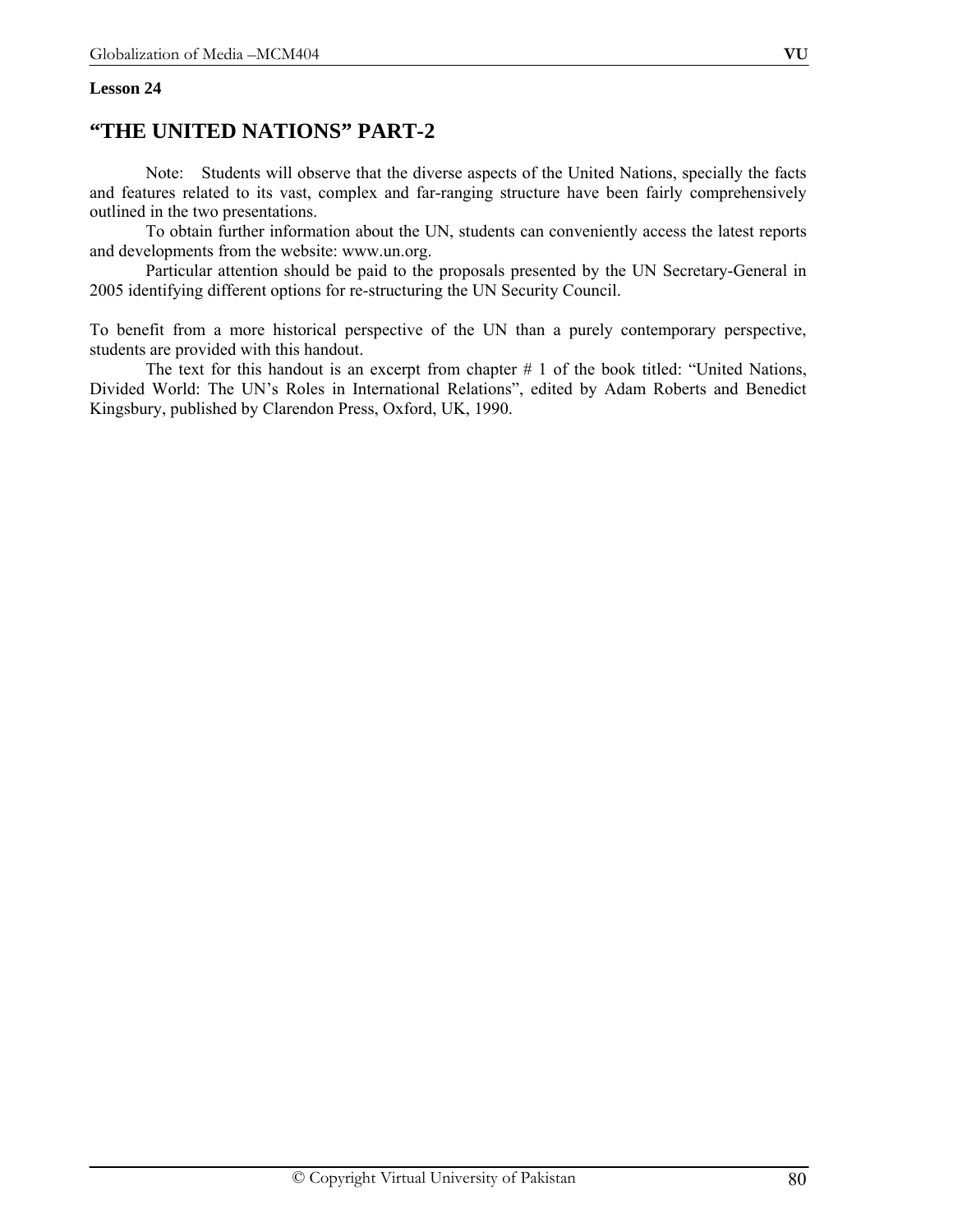# **"MILLENNIUM DEVELOPMENT GOALS (MDGS)"**

#### Text of **handout** for students

Note: In this Lecture, the attention of students has been focused on the identification of 8 Millennium Development Goals and 18 corresponding targets that have been set in order to achieve the 8 Goals.

 Coming after a series of summit conferences of Heads of State and Government held during the 1990s, the Millennium summit at the UN in September 2000 became the first time in history that a very large majority of leaders of countries represented in the UN agreed upon 8 specific goals for the tangible, measurable improvement of disadvantaged people.

 The Human Development Report of 2003 published each year since 1990 by the United Nations Development Programme devoted its entire contents to the subject: "Millennium Development Goad: A compact among nations to end human poverty".

 Student may refer to the website: http://hdr.undp.org for further details about the contents of this report, and of previous, and of later reports.

 This handout is the first part of the first section of the HDR 2003 Report.It provides a relevant contextual background to the priorities and issues that are pertinent to any consideration of this subject.

## **Excerpt:**

The new century opened with an unprecedented declaration of solidarity and determination to rid the world of poverty. In 2000 the UN Millennium Declaration, adopted at the largest-ever gathering of heads of state, committed countries — rich and poor — to doing all they can to eradicate poverty, promote human dignity and equality and achieve peace, democracy and environmental sustainability. World leaders promised to work together to meet concrete targets for advancing development and reducing poverty by 2015, or earlier.

 Emanating from the Millennium Declaration, the Millennium Development Goals bind countries to do more in the attack on inadequate incomes, widespread hunger, gender inequality, environmental deterioration and lack of education, health care and clean water. They also include actions to reduce debt and increase aid, trade and technology transfer to poor countries. The March 2002 Monterrey Consensus — reaffirmed in the September 2002 Johannesburg Declaration on Sustainable Development and the Johannesburg Plan of Implementation — provides a framework for this partnership between rich and poor countries.

 It is hard to think of a more propitious time to mobilize support for such a global partnership. In 2003 the world has seen even more violent conflict, accompanied by heightened international tension and fear of terrorism. Some might argue that the war on poverty must take a backseat until the war on terrorism has been won. But they would be wrong. The need to eradicate poverty does not compete with the need to make the world more secure. On the contrary, eradicating poverty should contribute to a safer world — the vision of the Millennium Declaration.

 Addressing poverty requires understanding its causes. The Human Development Report 2003 adds to that understanding by analyzing the root causes of failed development. During the 1990s debates about development focused on three sets of issues. The first was the need for economic reforms to establish macroeconomic stability. The second was the need for strong institutions and governance — to enforce the rule of law and control corruption. The third was the need for social justice and involving people in decisions that affect them and their communities and countries — an issue that this Report continues to champion.

 These issues are all crucial for sustainable human development, and they continue to deserve priority attention in policy-making. But they overlook a fourth factor, explored here: the structural constraints that impede economic growth and human development. The Millennium Development Compact presented in this Report proposes a policy approach to achieving the Millennium Development Goals that starts by addressing these constraints.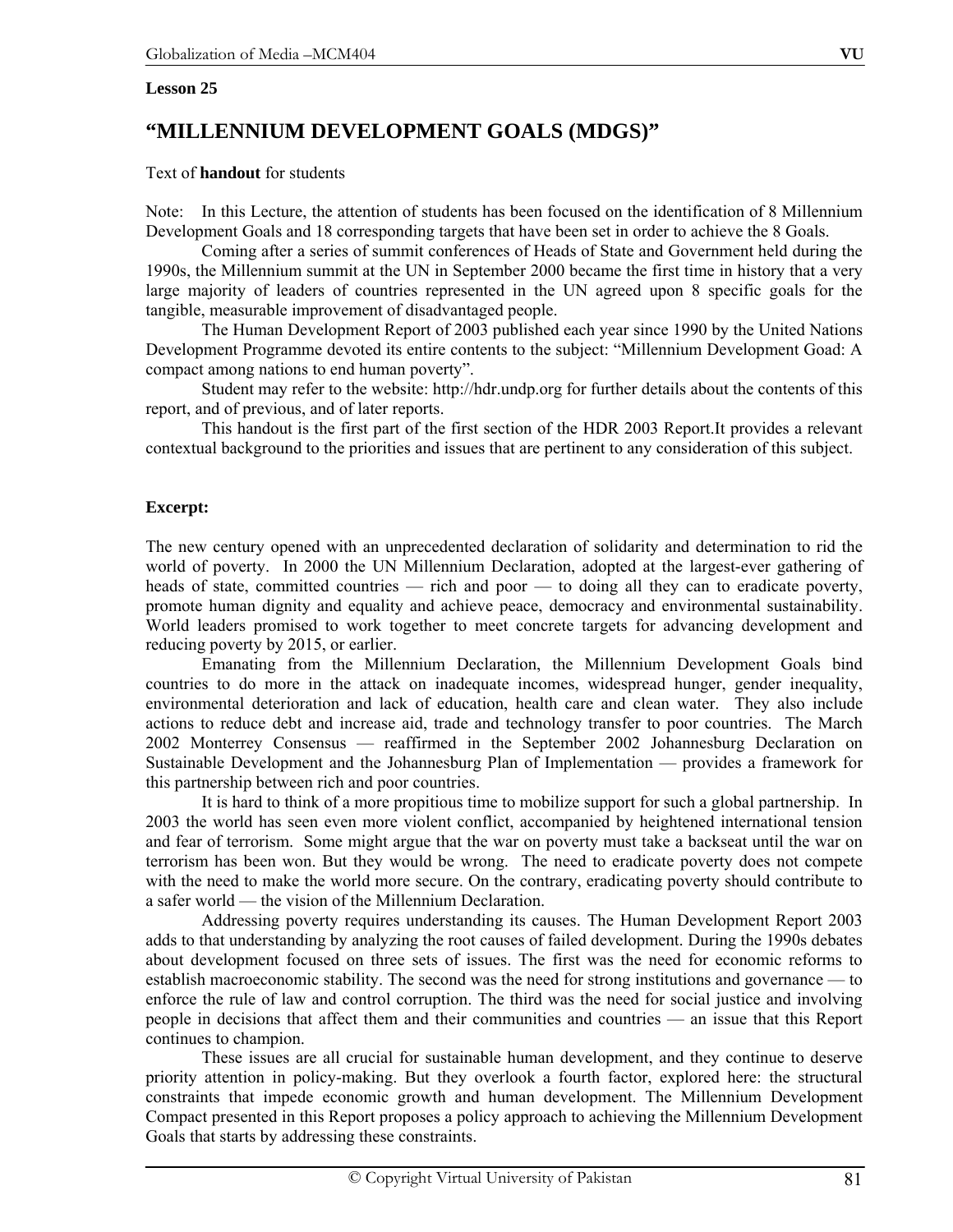The Goals will succeed only if they mean something to the billions of individuals for whom they are intended. The Goals must become a national reality, embraced by their main stakeholders people and governments. They are a set of benchmarks for assessing progress — and for enabling poor people to hold political leaders accountable. They help people fight for the kinds of policies and actions that will create decent jobs, improve access to schools and root out corruption. They are also commitments by national leaders, who must be held accountable for their fulfillment by their electorates.

 When adopted by communities, the Goals can spur democratic debates about government performance, especially when impartial data are made available — posted on the door of every village hall. They can also become campaign platforms for politicians, as with Brazilian President Luis Inacio "Lula" da Silva's Fome Zero (Zero Hunger) campaign to eliminate hunger, part of the manifesto for his (successful) presidential bid.

 Civil society groups — from community organizations to professional associations to women's groups to networks of non-governmental organizations (NGOs) — have an important role in helping to implement and monitor progress towards the Goals. But the Goals also require capable, effective states able to deliver on their development commitments. And they require popular mobilization to sustain the political will for achieving them. This popular mobilization requires open, participatory political cultures.

 Political reforms, such as decentralizing budgets and responsibilities for the delivery of basic services, put decision-making closer to the people and reinforce popular pressure for implementing the Goals. Where decentralization has worked — as in parts of Brazil, Jordan, Mozambique and the Indian states of Kerala, Madhya Pradesh and West Bengal — it has brought significant improvements. It can lead to government services that respond faster to people's needs, expose corruption and reduce absenteeism.

 But decentralization is difficult. To succeed, it requires a capable central authority, committed and financially empowered local authorities and engaged citizens in a well-organized civil society. In Mozambique, committed local authorities with financing authority increased vaccination coverage and prenatal consultation by 80%, overcoming capacity constraints by contracting NGOs and private providers at the municipal level.

 Recent experiences have also shown how social movements can lead to more participatory decision-making, as in the public monitoring of local budgets. In Porto Alegre, Brazil, public monitoring of local budgets has brought huge improvements in services. In 1989 just under half of city residents had access to safe water. Seven years later, nearly all did. Primary school enrolments also double during that time, and public transportation expanded to outlying areas.

 Such collective action improves basic services and helps spur and sustain political will. Ordinary citizens have pressured their leaders to deliver on their political commitments. And the Goals provide citizens with a tool to hold their governments accountable.

 The past 30 years saw dramatic improvements in the developing world. Life expectancy increased by eight years. Illiteracy was cut nearly in half, to 25%. And in East Asia the number of people surviving on less than \$1 a day was almost halved just in the 1990s.

 Still, human development is proceeding too slowly. For many countries the 1990s were a decade of despair. Some 54 countries are poorer now than in 1990. In 21 a larger proportion of people is going hungry. In 14, more children are dying before age five. In 12, primary school enrolments are shrinking. In 34, life expectancy has fallen. Such reversals in survival were previously rare.

 A further sign of development crises is the decline in 21 countries in the human development index (HDI, a summary measure of three dimensions of human development — living a long and health life, being educated and having a decent standard of living). This too was rare until the late 1980s, because the capabilities captured by the HDI are not easily lost.

 If global progress continues at the same pace as in the 1990s, only the Millennium Development Goals of halving income poverty and halving the proportion of people without access to safe water stand a realistic chance of being met, thanks mainly to China and India. Regionally, at the current pace, Sub-Saharan Africa would not reach the Goals for poverty until 2147 and for child mortality, until 2165. And for HIV/AIDS and hunger, trends in the region are heading up — not down.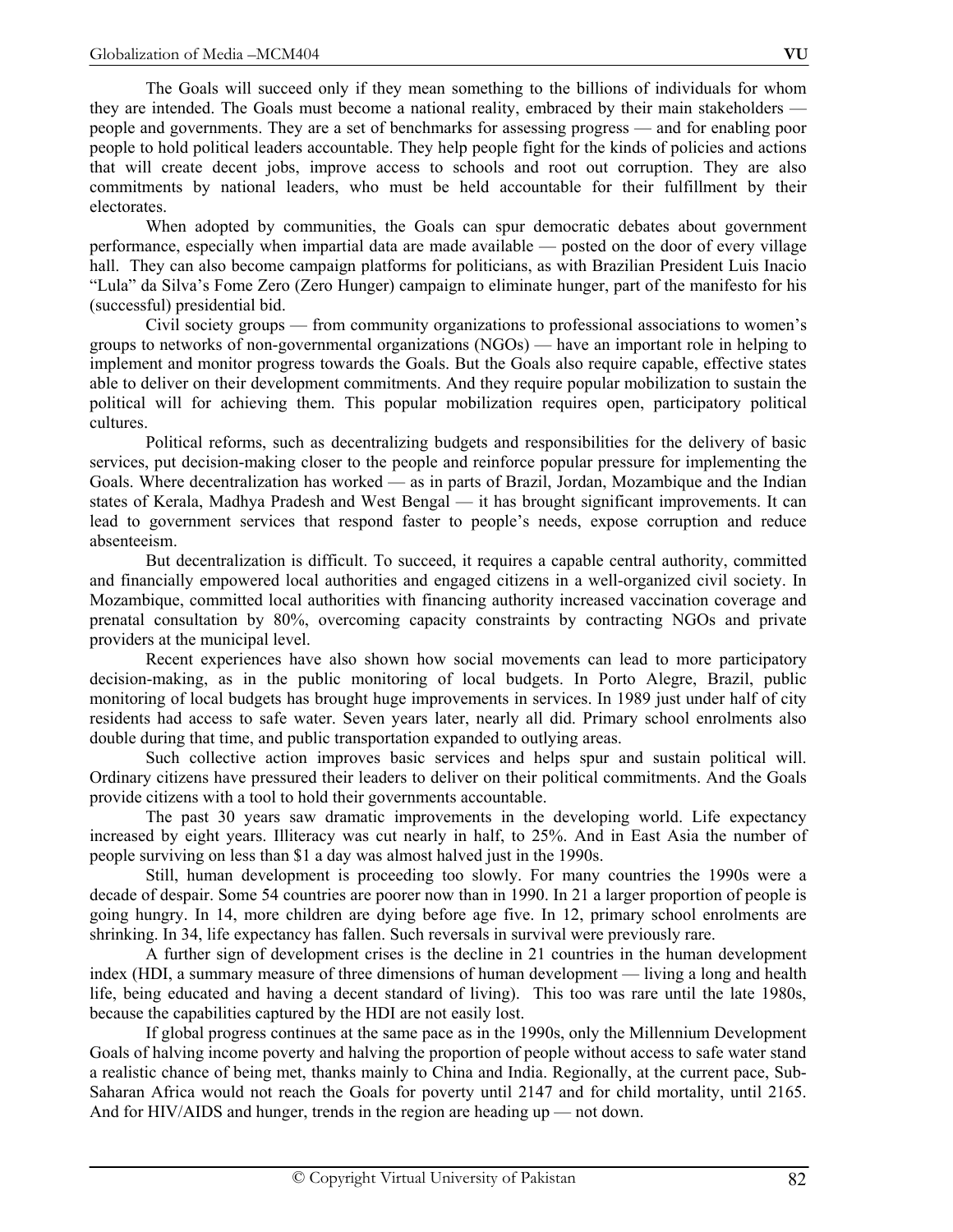That so many countries around the world will fall far short of the Millennium Development Goals in the 12 years to 2015 points to an urgent need to change course. But past development successes show what is possible even in very poor countries. Sri Lanka managed to increase life expectancy by 12 years between 1945 and 1953. Botswana provides another inspiring example: gross enrolments in primary school jumped from 40% in 1960 to almost 91% in 1980.

 Today's world has greater resources and know-how than ever before to tackle the challenges of infectious disease, low productivity, lack of basic services such as clean water, sanitation, schools and health care. The issue is how best to apply these resources and know-how to benefit the poorest people.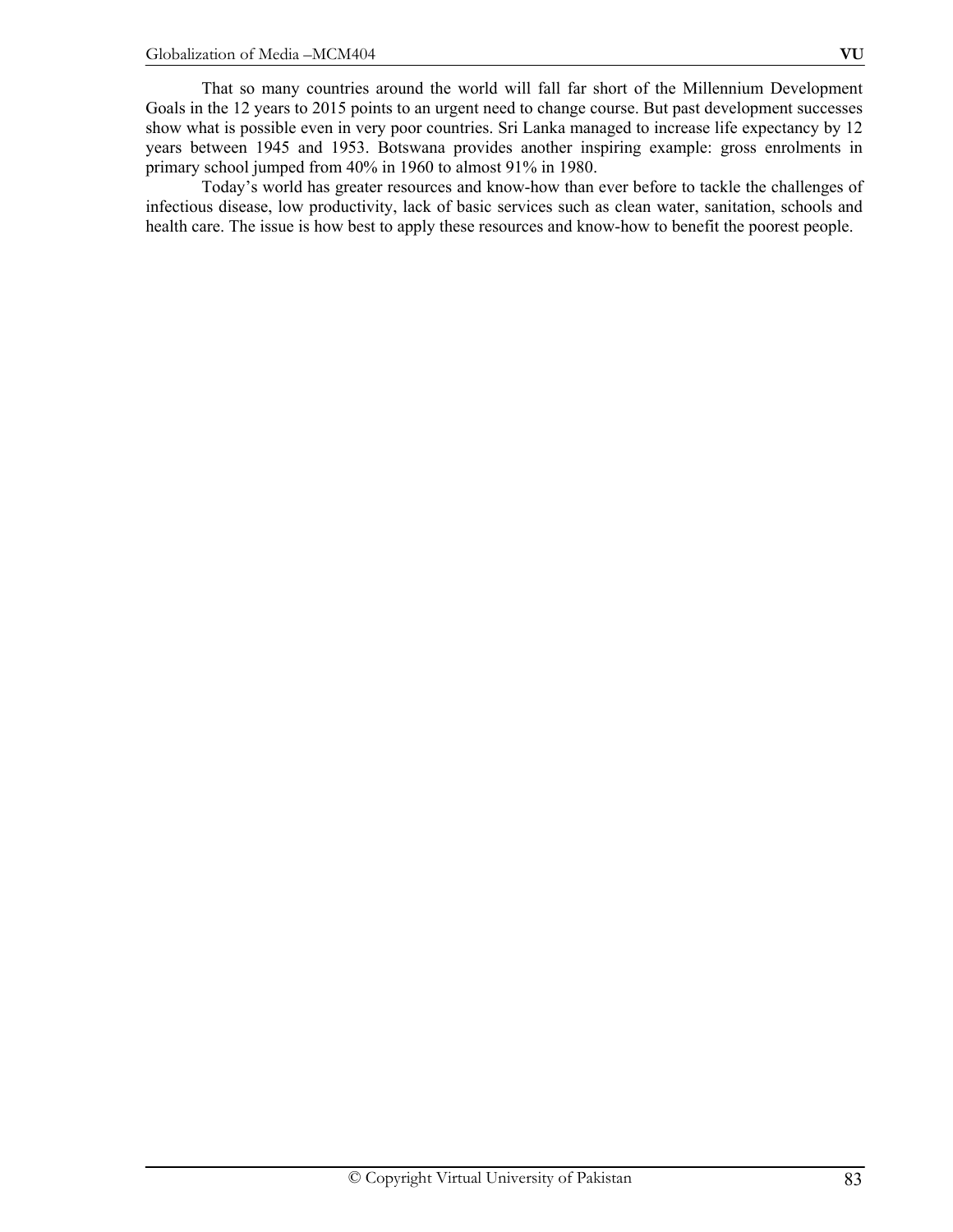# **"THE GLOBALIZATION: THREATS AND RESPONSES – PART-1"**

#### Text of **handout** for students

**Note**: In the Lectures 26, 27 on the global environment, both the threats and the possible responses to the threats have been identified and briefly explained.

 Specific data has been cited to show how each of the principal ecosystems of our planet are being rapidly and adversely affected by excessive exploitation of natural resources.

 The consequential dangers to human survival and to the survival of many species are already beginning to become apparent through the loss of biodiversity, climate change, pollution, the spread of new diseases and viruses and other perils.

 Tangible and practical sets of actions involving policies and programmes have been spelt out.The elements in the two lectures have been adapted from a series of publications prepared as part of the Millennium Ecosystem Assessment series prepared by the World Resources Institute, 2005; published by Island Press, U.S.A.

 The excerpt below is provided to students purely for educational and background purposes as the elements presented in the lectures have already been published in a special newspaper supplement produced by IUCN – The World Conservation Union on the occasion of the UN Summit held in September 2005 in New York to make a mid-term assessment of the pace of implementation of the Millennium Development Goals.

 The excerpt below is taken from the publication titled: "Living beyond our means" and stresses the vital relationship between the support services provided by nature to humanity. It is hoped that students will use the information and insights obtained by them from the lectures and the handout to bring about positive change for the health and well-being of our planet earth and of humanity.

## **The Services of Nature**

#### **Essential to our lives**

As human societies become more and more complex and technologically advanced, it is easy to gain the impression that we no longer depend on natural systems.

 A steadily increasing proportion of the population lives in cities, in environments dominated by human-built structures and machines. Nature may appear to be something to be enjoyed at the weekend if we get the chance, nice to have but hardly at the forefront of our daily concerns.

 Even in rural areas, the conservation of natural spaces is often seen as a luxury that has little to do with the well-being of local people — a swamp, for example, might be viewed as wasted land, whose only value is in the crops that could be planted if it were to be drained.

 These are dangerous illusions that ignore the vast benefits of nature to the lives of the 6 billion people on the planet. We may have distanced ourselves from nature, but we rely completely on the services it delivers.

## **Providing the basics:**

At the most basic level, the food we eat is a service of nature. This is most obviously true when it is obtained by harvesting wild species such as ocean fish: the healthy functioning of the food chain of the seas is an asset of vast economic value.

 Even food grown in what appear to be the most unnatural conditions, however, is still a product of the biological processes of nature. Whether it is in the genetic material from which seeds or livestock are bred (or, with biotechnology, altered), the soils in which crops are grown, or the water that makes the land fertile: human nourishment depends on a natural infrastructure underlying the skills and technology of farmers around the world.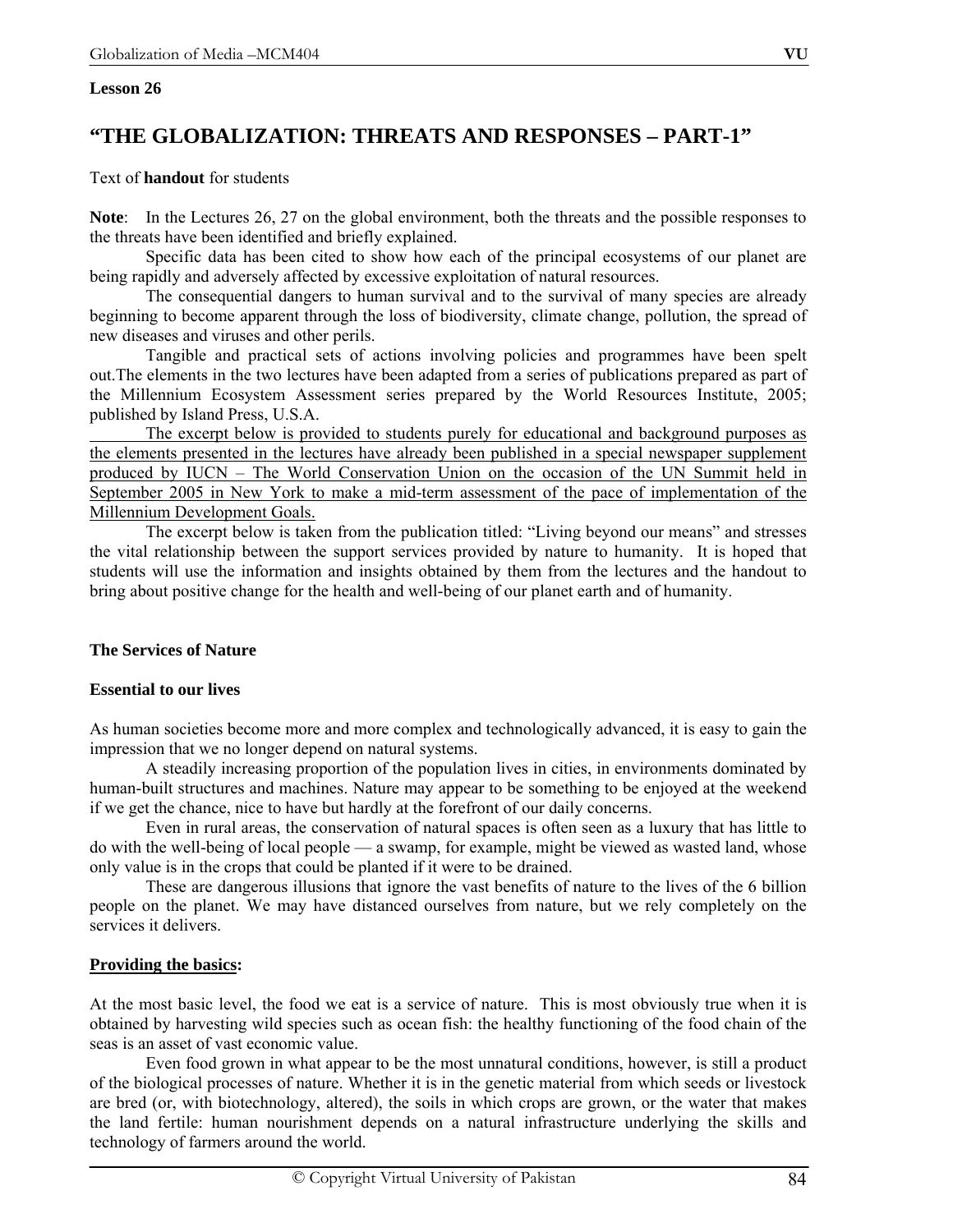Apart from its role in food production, fresh water is of course another of the basics of life. For all the ingenious channeling techniques developed since the earliest civilizations, we still rely on natural systems to regulate the flow of water through the river basins of the world.

 Even with the invention of many synthetic materials other products of nature are still used in huge quantities in every society — trees bring us wood and paper, the fashion industry needs plant and animals fibers, and medicines derived from nature are in ever-greater demand.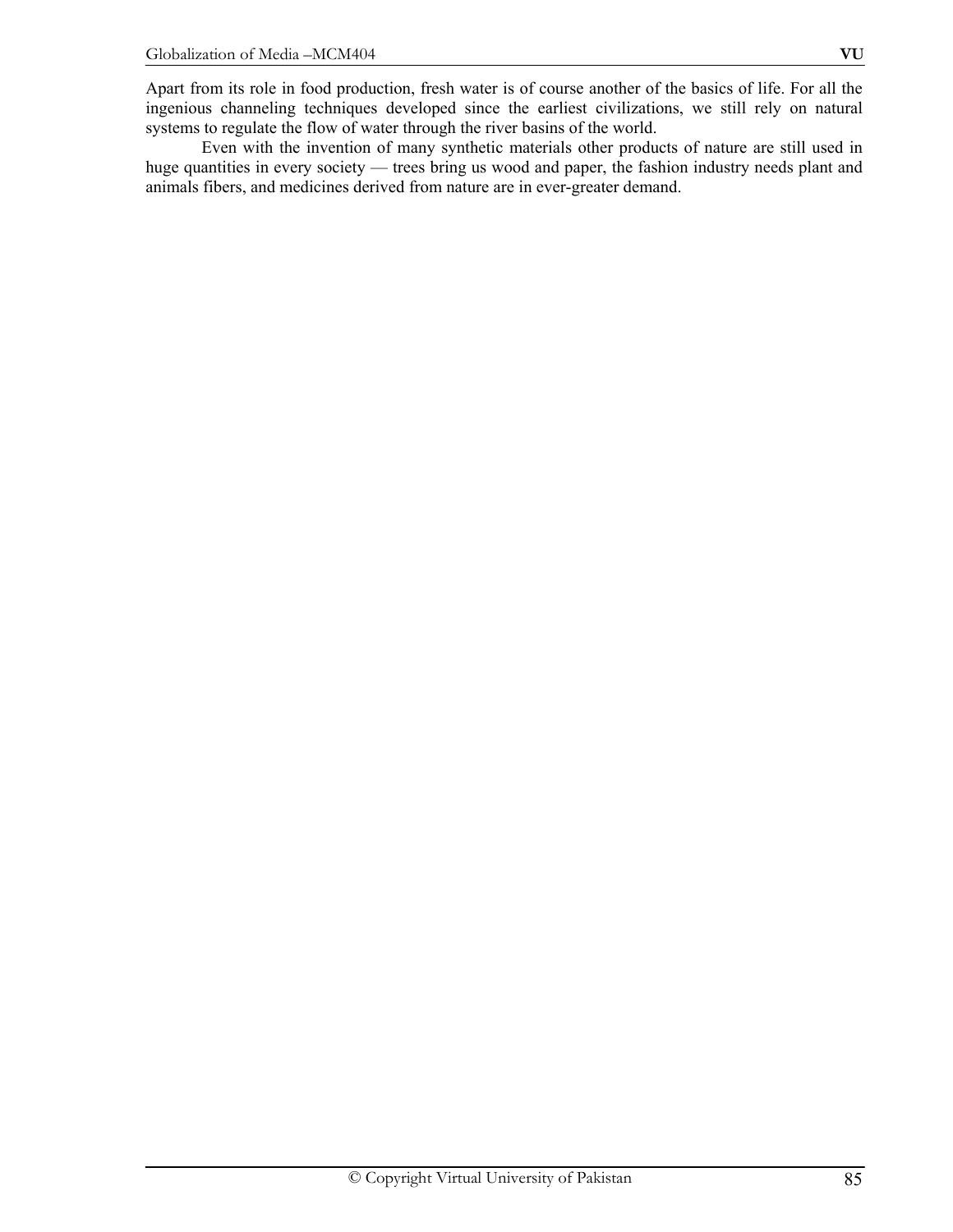# **THE GLOBALIZATION: THREATS AND RESPONSES – PART-2"**

#### **Regulating Earth — nature as life support**:

 While the value of most of these products can be fairly easily calculated, any other services of nature do not appear on conventional balance sheets, but they are equally essential for the survival of modern economies. Their true worth is often appreciated only when they are lost.

 Returning to that apparently worthless swamp, for example, wetlands perform a wide range of functions of great value to people — from acting as a natural pollution filter and preventing floods by storing water during heavy rains to supporting wildlife and recreation.

 Forests help regulate air quality, the flow of water, and the climate itself. Although their relationship with the atmosphere is more complex than the common description as "lungs of the earth," forests store large quantities of carbon that would add to the greenhouse effect if released into the air.

 Natural systems provide protection from a range of catastrophic events that can devastate human communities — vegetation helps prevent soil erosion and reduce the likelihood of landslides, while coral reefs and mangrove forests act as barriers against coastal storms and even tidal waves.

 Interference with living systems can also promote the sudden emergence of human diseases and crop pests, causing great suffering and economic damage.In attempting to assess the importance of nature to our lives, we should not lose sight of the value placed on the variety of life on Earth for its own sake: this is even more difficult to put a price on, but nonetheless of deep concern to people of all cultures.

 Whether it is the uplifting sound of birdsong in a city part, the reverence for local species in many indigenous belief systems, or the wonder of a child watching wildlife in a zoo or even on television, appreciation of the natural world is an important part of what makes us human. Even if our material needs could be met with a much narrower range of species and landscapes, many people would regard this loss as a significant threat to their overall well-being.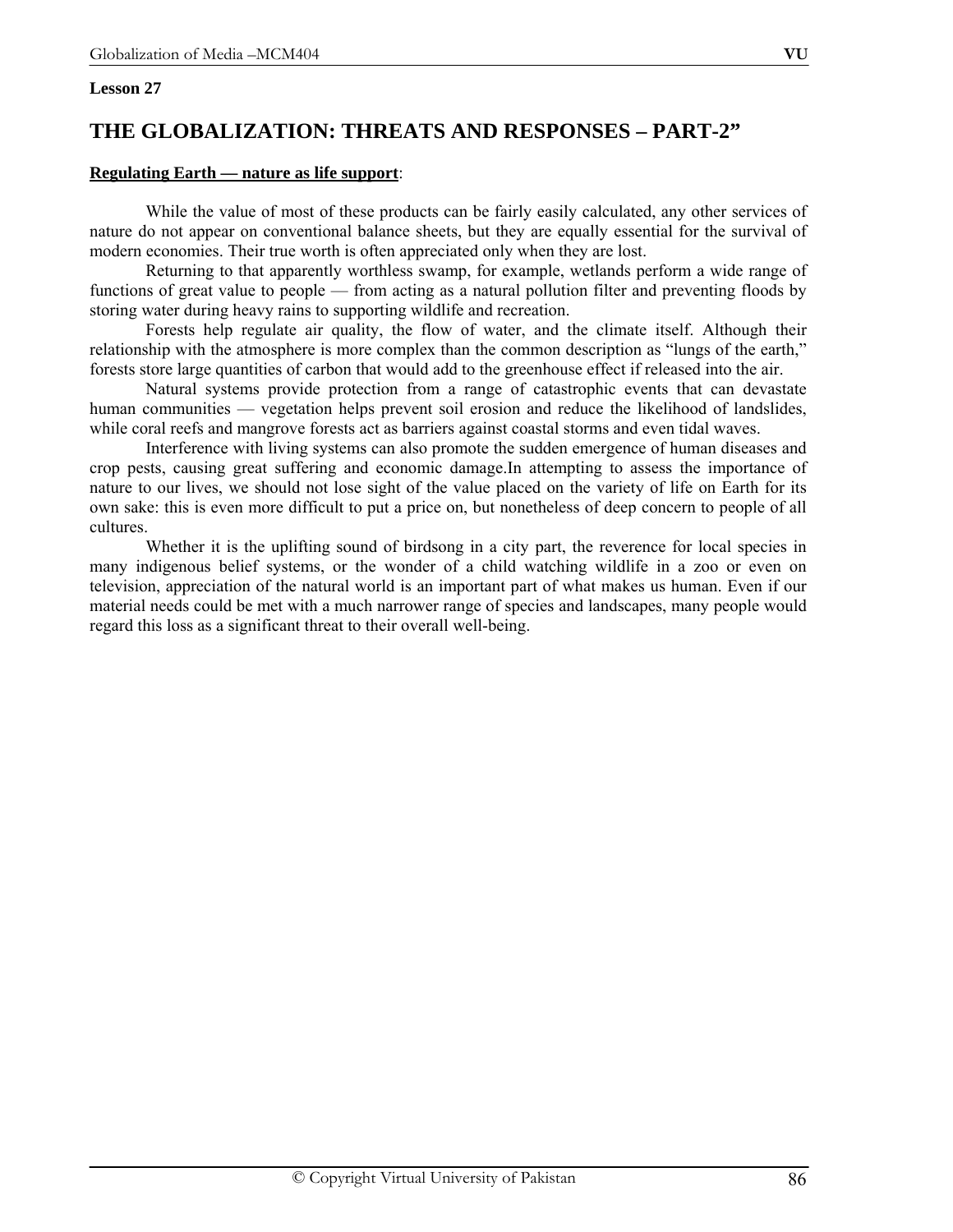## **"WORLD TRADE ORGANIZATION (WTO)"**

Note:The World Trade Organization (WTO) has become an extremely controversial name. For many, the name has come to symbolize the biased, unjust manner in which the big and powerful nations force smaller and weaker nations into accepting one sided decisions, terms and quotas affecting trade, jobs, exports and income levels of hundreds of millions of people in developing countries.

 On the other hand, WTO is also recognized as the first successful attempt by nations of different sizes and types being able to work together to enforce a system of global trade that is acceptable and practical for all members of WTO, a level of acceptability which is difficult to achieve. The fact that the vast majority of nation states in the world have already become members of WTO or want to become members is cited as proof that, despite the criticism, WTO brings medium and short-term benefits to most, if not all nations.

Students are advised to search the Internet for a wide range of different opinions about WTO.

 At the same time, to obtain a reasonably balanced understanding of the background from which WTO has emerged and to note its advantages and positive features, the text of this handout is excerpted from the book titled: "The Role of the World Trade Organization in Global Governance", edited by Gary P. Sampson, published by United Nations University Press, Tokyo, New York, Paris, 2001. Email: sales@hq.unu.edu, website: www.unu.edu.

 This handout is taken from the chapter titled: "overview" by Gary P. Sampson, Professor of International Economic Governance, Institute of Advanced Studies, United Nations University.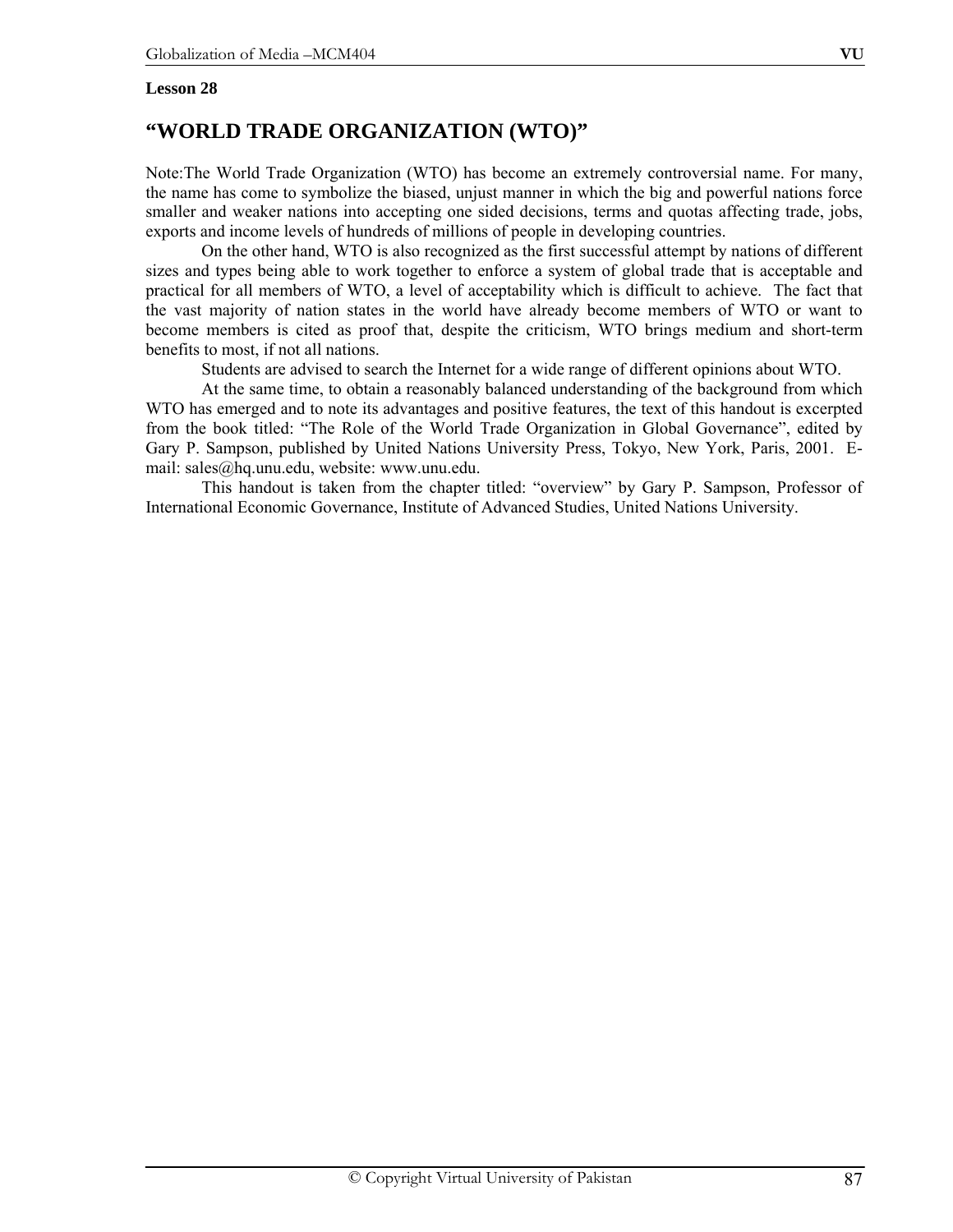## **"THE EUROPEAN UNION"**

Note: the text of this handout is excerpted from the publication in brochure form titled: Europe in 12 lessons" by Pascal Fontaine, published by the European Commission, Directorate-General for Press and Communication Publication, B-1049 Brussels, Belgium in October 2003.

 Students are advised to visit the EU website at europa.eu.int/comm./publications to obtain further relevant information on the EU provided in this publication as well as in a whole series of similar publication.

 In 2005, as a result of negative votes by citizens of major European countries against a draft constitution for the EU, new debates and speculations have begun on the need to conduct comprehensive reforms and to bring the EU system closer to public opinion at the grass-roots level. To keep themselves well-informed on this on-going debate, students are advised to observe programmes on the BBC World Service TV and analysis printed from time to time in leading newspapers and journals.

 The merit of this particular text in this handout is that it provides students with information which is rarely reported in the daily news media and helps them appreciate the actual, practical work done at the grass-roots level by the EU.

#### **What does the Union do?**

The people who drafted the Treaty of Rome set the following task for the European Economic Community: '*by establishing a common market and progressively approximating the economic policies of member states, to promote throughout the Community a harmonious development of economic activities, a continuous and balanced expansion, an increase in stability, an accelerated raising of the standard of living and closer relations between the States belonging to it.'* 

 These goals have been largely achieved, thanks to the free movement of goods, people, services and capital and to the EU's policy of ensuring fair competition between businesses and protecting consumer interests. The single market was completed in 1993 and the euro came into circulation in 2002.

 But, to enable all sectors of the economy and all regions of Europe to benefit from these achievements, they had to be backed up by 'structural' policies financed and pursued with commitment and determination by the EU itself.

 Europe's political leaders realised early in that European solidarity would mean taking action to strengthen 'economic and social cohesion' –– in other words, to narrow the gap between richer and poorer regions. In practice, this meant introducing regional and social policies, and these policies have become more important with each successive enlargement of the EU.

## **Regional action**

The EU's regional policy consists essentially of making payments from the EU budget to disadvantaged regions and sections of the population. The total amount allocated in 2000-2006 is  $\epsilon$ 213 billion. The payments are used to boost development in backward regions, to convert old industrial zones, to help young people and the long-term un-employed find work, to modernise farming and to help lessfavoured rural areas.

The money is paid through specific funds –– the European Regional Development Fund (ERDF), the European Social Fund (ESF), the Financial Instrument for Fisheries Guidance (FIFG) and the European Agricultural Guidance and Guarantee Fund (EAGGF, also commonly known by its French acronym FEOGA).

 These payments top up or stimulate investment by the private sector and by national and regional governments. To target the payments where they will have the greatest effect, the EU has set itself three priority objectives: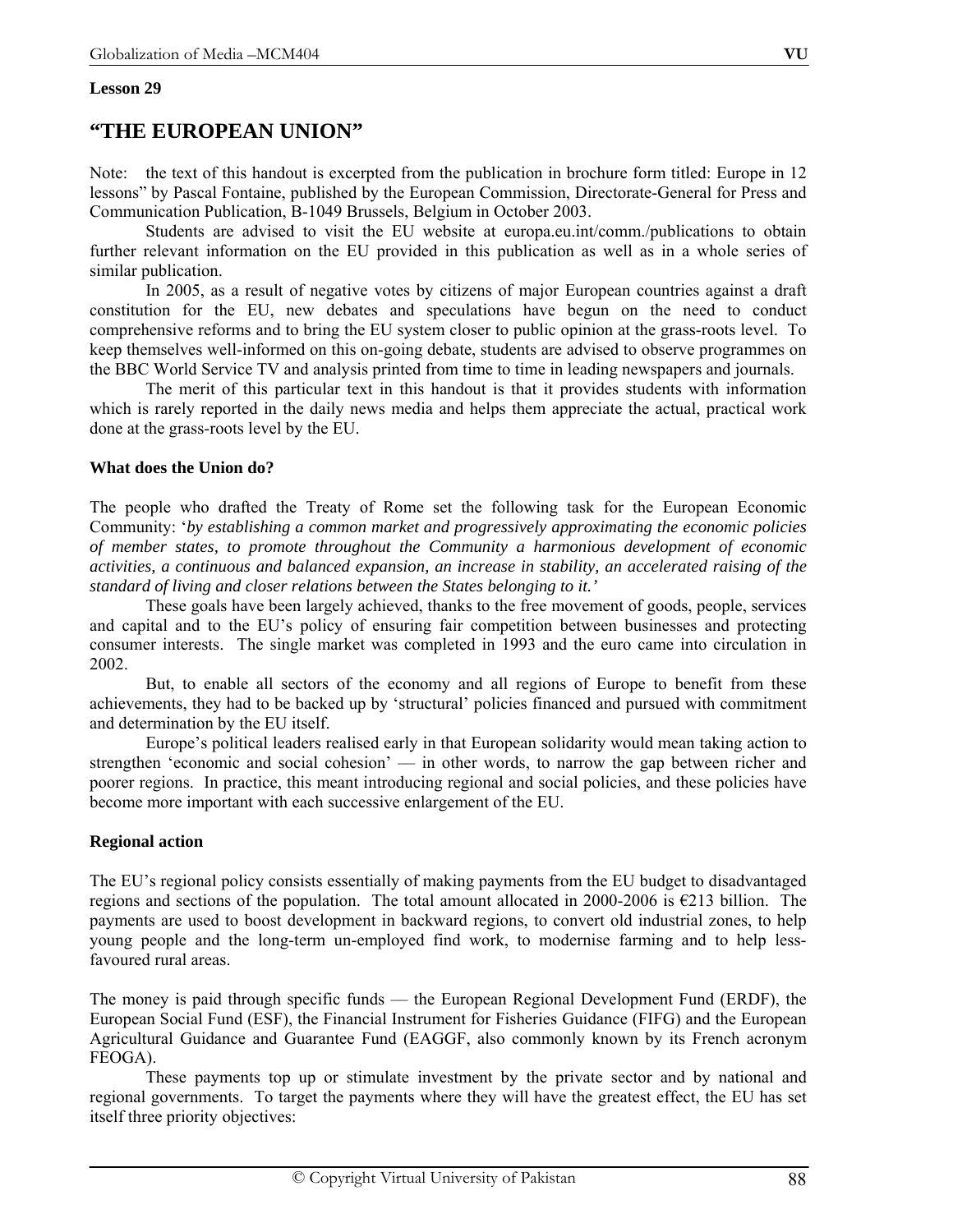- Objective 1 is to help develop regions where the wealth produced divided by the number of inhabitants — technically known as 'gross domestic product (GDP) per capita' — is less than 75% of the EU average. This aid, amounting to €135 billion, is two-thirds of all the money allocated to regional policy in 2000-2006. It does to benefit about 50 regions, representing 22% of the EU's population. It is used to get the economy moving in these regions by creating the infrastructure they lack, providing better training for local people and stimulating investment in local business.
- Objective 2 is to help the regions in difficulty. They may be areas where the economy is being restructured, declining rural areas, fishing communities in crisis or urban areas with serious problems.
- Objective 3 is to combat unemployment by modernising training systems and helping to create jobs.

 Specific programmes aimed at these objectives include **Interreg,** which promotes co-operation across borders and between regions, and **Urban** –– which supports the sustainable development of cities and urban areas in crisis.

In addition to these 'structural' funds there is a 'Cohesion Fund'. This is used to finance transport infrastructure and environmental projects in EU countries whose per capita GDP is less than 90% of the EU average. The countries concerned until now have been Greece, Ireland, Portugal and Spain.

 Thanks to structural schemes such as these, financed by the European Union, EU countries have been better able to bring their economies into line with one another. This economic 'convergence' is also the result of action by EU governments to meet the requirements for economic and monetary union.

## **Extending structural policy to embrace the new member states**

Enlarging the Union to take in 10 new member states will pose a major challenge for economic and social cohesion, because development in some regions of these countries lags well behind the rest of the EU. Enlargement will, in fact, make the Union more diverse and require further efforts at sectoral and regional adjustment.

 A number of 'instruments' are already being used to help the candidate countries. First there is the **Phare** programme, which channels aid to the candidate countries in central and eastern Europe. Over the period 2000 to 2006 they will receive a total of  $\epsilon$ 10.9 billion in 'pre-accession' aid.

 Then there is **ISPA** (Instrument for Structural Policies or Pre-Accession), which finances environmental and transport projects and has a budget of  $\epsilon$ 7.2 billion.

Thirdly, **Sapard** (an instrument for financing agriculture) has a budget of  $\epsilon$ 3.6 billion.

After accession (i.e. after the new member states join), the Structural Fund programmes and Cohesion Fund projects will take over from pre-accession aid.

## **The social dimension**

The aim of the EU's social policy is to correct the most glaring inequalities in European society. The European Social Fund (ESF) was set up in 1961 to promote job creation and help workers move from one type of work and one geographical area to another. For 2003, the ESF was allocated €4.8 billion from the EU budget.

 Financial aid is not the only way in which the EU seeks to improve social conditions in Europe. Aid alone could never solve all the problems caused by economic recession or by regional underdevelopment. Social progress springs, first and foremost, from economic growth and is nurtured by both national and EU policies.

 Social progress is also supported by legislation that guarantees all EU citizens a solid set of basic rights. Some of these rights are enshrined in the Treaties –– for example, the right of men and women to equal pay for equal work. Others are set out in directives about the protection of workers (health and safety at work) and essential safety standards.

 In December 1991, the Maastricht European Council adopted the Community Charter of basic social rights, setting out the rights all workers in the EU should enjoy: free movement; fair pay;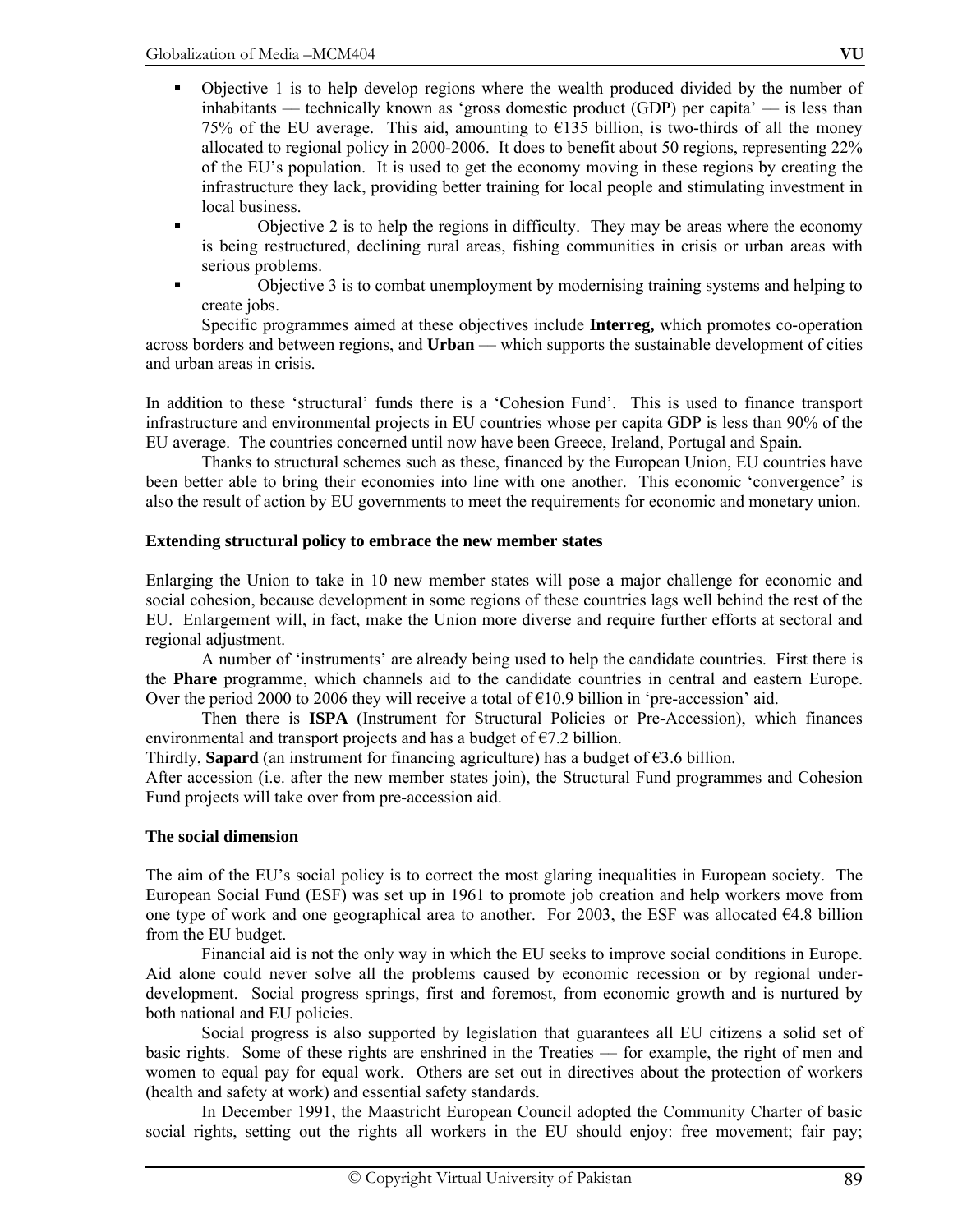improved working conditions; social protection; the right to form associations and to undertake collective bargaining; the right to vocational training; equal treatment of women and men; worker information, consultation and participation; health protection and safety at the work-place; protection for children, the elderly and the disabled. At Amsterdam in June 1997, this Charter became an integral part of the Treaty and is applicable in all the member states.

## **Employment Policy**

During the final decade of the  $20<sup>th</sup>$  century, EU citizens were increasingly calling on their governments to take more vigorous action to create jobs. How could Europeans believe in the benefits of European integration and have confidence in its future while more than 10% of the EU's workforce (until 1997) were unemployed? So a new chapter on employment was inserted into the Treaty of Amsterdam, making job creation a priority for the EU's economic policy.

 At the European Council in Luxembourg on 20 and 21 November 1997, the leaders of the 15 member states agreed a coordinated strategy for making their individual national policies more effective. It was a strategy for better vocational training, for helping start up new businesses and for improving 'social dialogue'  $\frac{d}{dx}$  i.e. relations between employers and employees. It laid down guidelines for boosting employment. Progress on implementing these guidelines is regularly reviewed by the member states and the EU institutions, using a jointly agreed assessment procedure.

 The 'Luxembourg strategy' was beefed up and given a broader scope by the European Council in Lisbon in March 2000. It became the 'Lisbon strategy', and it was directed towards a new and very ambitious goal: to make the EU, within a decade, '*the most competitive and dynamic knowledge-based economy in the world, capable of sustainable growth with more and better jobs and greater social cohesion'.*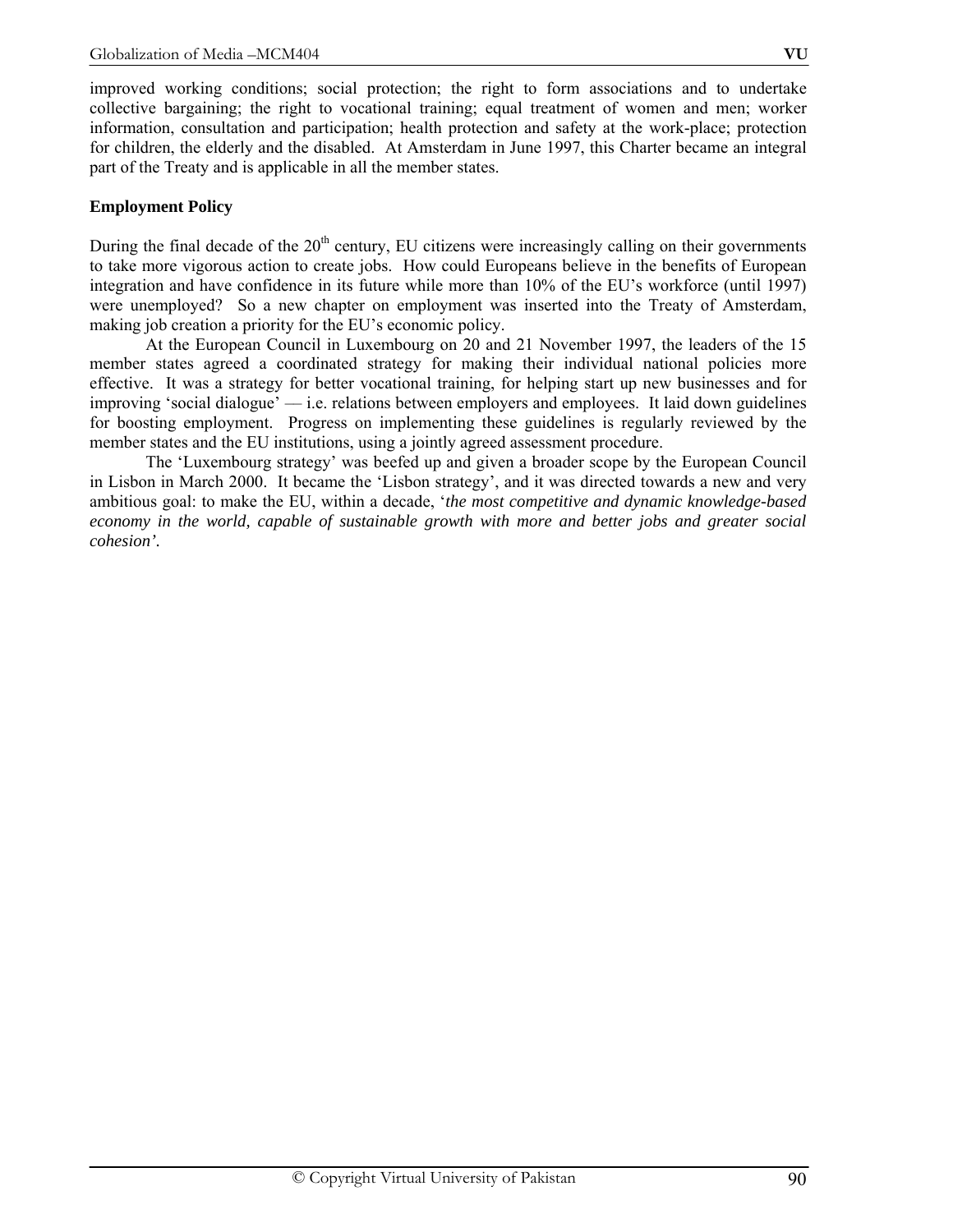## **"REGIONAL PACTS"**

#### Text of **handout** for students

**Note**: This Lecture described the concept of regional cooperation between nation-States and provides 6 specific examples of regional pacts.

 These include: Economic Cooperation Organization, Gulf Cooperation Council, Association of South East Asian Nations, Shanghai Cooperation Organization, North American Free Trade Agreement, and Mercusor (South America).

 Students are advised to visit the respective websites of each of these 6 regional pacts by using Google or Yahoo. For example, the SCO website is at http://www.sectsco.org.

 In this handout, students are being provided with an extremely balanced and analytical review of the North American Free Trade Agreement (NAFTA) written on the completion of the first ten years of this Pact. Even though North America only has 3 countries whereas other regional pacts have to deal with 10 or more countries, the successes and failures of NAFTA are a source of relevant reflection in the challenging task of building regional cooperation.

An essay reproduced from the US Journal: "Foreign Affairs" Jan-Feb., 2004 North America's Second Decade by Robert A. Pastor Professor of International Affairs American University, USA

#### **North America's Second Decade**

#### **A first draft**

The North American Free Trade Agreement (NAFTA) went into effect on January 1, 1994, amid fears of job loss in the United States and cries of revolution in the south of Mexico. Yet, in a single decade, the three nations of North America have built a market larger than, and almost as integrated as, the 15 nation European Union. Trade and investment have nearly tripled, and the United States, Mexico, and Canada have experienced an unprecedented degree of social and economic integration. For the first time, "North America" is more than just a geographical expression.

 In 2000, the election victories of George W. Bush, Vicente Fox, and Jean Chretien raised hopes still further that the promise of a trilateral partnership might be fulfilled. Four years later, however, relations among the three governments have deteriorated. No leader refers to "North America" in the way that Europeans speak of their continent. Indeed, anti-NAFTA name-calling has surfaced again in debates among U.S. presidential candidates. After ten years, it is time to evaluate what NAFTA has accomplished and where it has failed and to determine where it should go from here. What should be the goals for North America's second decade, and what must North American leaders do to achieve them?

 NAFTA was merely the first draft of an economic constitution for North America. It was a deliberately lean document, intended only to dismantle barriers to trade and investment. Its architects planned neither for its success nor for the crises that would confront it. Although NAFTA fuelled the train of continental integration, it did not provide conductors to guide it. As a result, two setbacks––the Mexican peso crisis of 1995 and the terrorist attacks of September 11, 2001––have threatened to derail the integration experiment.

 The peso crisis was a blow to the Mexican economy and to U.S. and Canadian faith in integration. NAFTA's authors had assumed that eliminating restrictions on the movement of capital and goods would, by dint of the market's magic, lead to unalloyed prosperity. No clause in the agreement established a mechanism to anticipate or respond to market failures. Whereas the EU had created too many intrusive institutions, North America made the opposite mistake: it created almost none.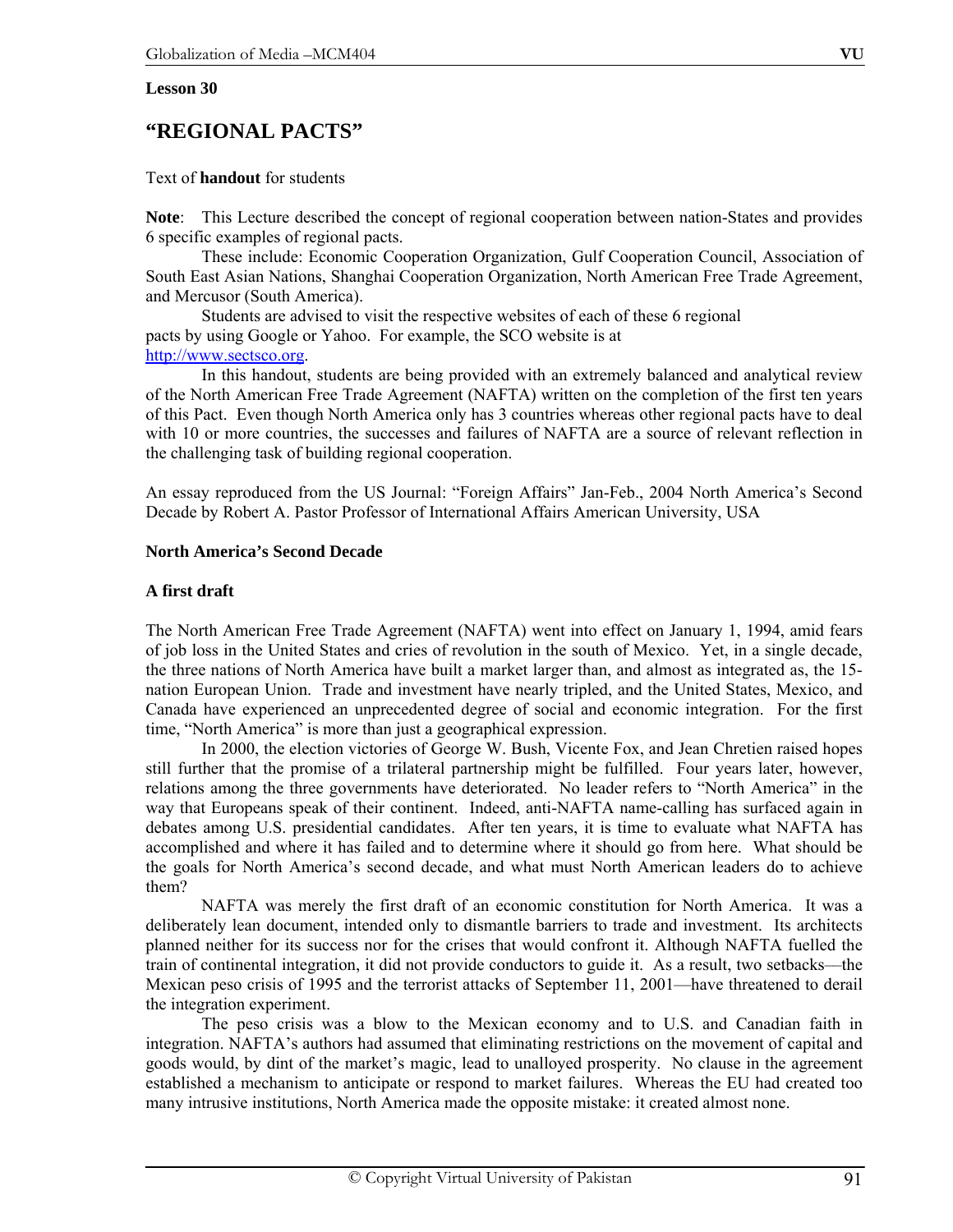The second shock to the North American body politic occurred on September 11, 2001. If a true partnership had existed, the leaders of the United States, Mexico, and Canada would have met in Washington in the days after the tragedy to declare that the attack was aimed at all of North America and that they would respond as one. Instead, in the absence of common institutions, the governments reverted to old habits. Acting unilaterally, Washington virtually closed its borders; Mexican and Canadian leaders responded ambivalently, afraid of how the angry superpower would react.

 Both events signify missed opportunities. The establishment of the U.S. Department of Homeland Security places North America once again at a crossroads. One course––the more likely one––would strengthen border enforcement and impede movement, even by friends. Trade and investment would decline, tensions would rise, and the myriad benefits of integration would begin to recede. In an alternative course, however, security fears would serve as a catalyst for deeper integration. That would require new structures to assure mutual security, promote trade, and bring Mexico closer to the First World economies of its neighbours. Progress can occur only with true leadership, new cooperative institutions, and a redefinition of security that puts the United States, Mexico, and Canada inside a continental perimeter, working together as partners.

 From its outset, NAFTA was subjected to blistering criticism, often based on outlandish predictions. U.S. presidential candidate Ross Perot warned of a "giant sucking sound"––jobs leaving the United States for Mexico. Mexicans and Canadians, meanwhile, feared that their economies would be taken over by U.S. companies. Opponents predicted that free trade would erode environmental and labour standards in the United States and Canada.

 Few of these prophecies have been borne out. The United States experienced the largest job expansion in its history in the 1990s. Although both Mexico and Canada attracted considerable new U.S. investment (since NAFTA gave them privileged access to the U.S. market), the percentage of U.S. owned companies in each country did not increase. (In fact, Canadian investment in the United States grew even faster than did U.S. investment in Canada.) In Mexico, income disparity did worsen, but only because those regions that do not trade with the United States grew much more slowly than those that do; the problem was not NAFTA, but its absence. Environmental standards in Mexico have actually improved faster than those in Canada and the United States, and Mexico's 2000 election was universally hailed as free and fair. And although Mexico and Canada became more dependent on the U.S. market, as opponents of integration warned, the reverse also happened: U.S. trade with its neighbours grew roughly twice as fast as did its trade with the rest of the world. By 2000, in fact, the United States imported 36 percent of its energy from its most important trading partners––Canada and Mexico––and exports to its neighbours were 350 percent greater than exports to Japan and China and 75 percent greater than exports to the EU.

 So much has been attributed to NAFTA that it is easy to forget that it was simply an agreement to dismantle most restrictions on trade and investment over the course of ten years. With a few notable exceptions––such as trucking, softwood, lumber, and sugar––where U.S. economic interests have prevented compliance, the agreement largely succeeded in what it was intended to do: barriers were eliminated, and trade and investment soared.

 In the 1990s, U.S. exports to Mexico grew fourfold, from \$28 billion to \$111 billion, and exports to Canada more than doubled, increasing from \$84 billion to \$179 billion. Annual flows of U.S. direct investment to Mexico, meanwhile, went from \$1.3 billion in 1992 to \$15 billion in 2001. U.S. investment in Canada increased from \$2 billion in 1994 to \$16 billion in 2000; Canadian investment flows to the United States grew from \$4.6 billion to \$27 billion over the same period. Travel and immigration among the three countries also increased dramatically. In 2000 alone, people crossed the two borders 500 million times. The most profound impact came from those people who crossed and stayed. The 2000 census estimated that there were 22 million people of Mexican origin in the United States, about 5 million of whom were undocumented workers. Nearly two-thirds of these have arrived in the last two decades.

 North America is larger than Europe in population and territory, and its gross product of \$11.4 trillion not only eclipses that of the EU (and will even after the EU expands to 25 nations in May 2004) but also represents one-third of the world's economic output. Intraregional exports as a percentage of total exports climbed from around 30 percent in 1982 to 56 percent in 2001 (compared to 61 percent for the EU). As in the auto industry––which makes up nearly 40 percent of North American trade––much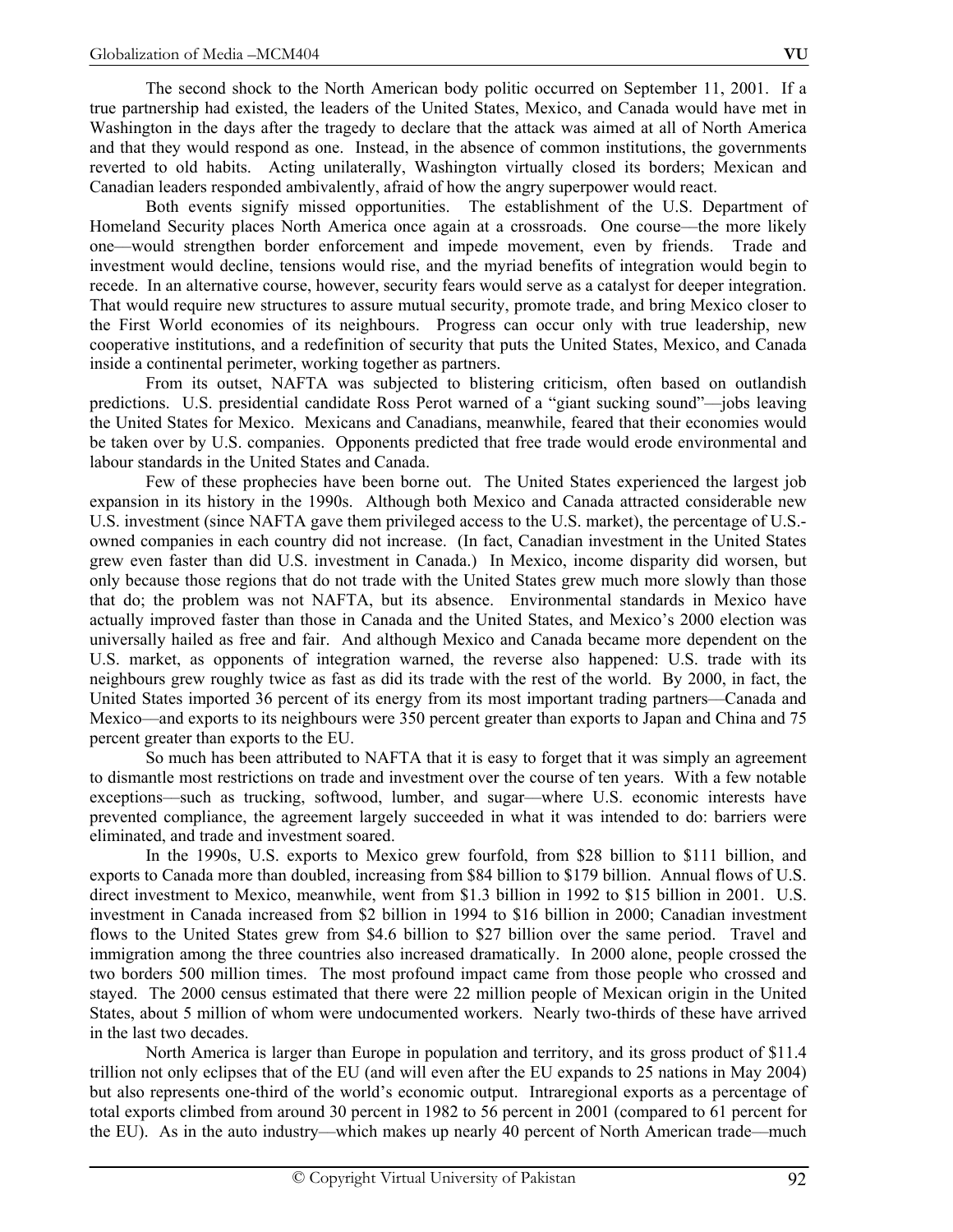of this exchange is either intraindustry or intrafirm. Both industries and companies have become truly North American.

 But although NAFTA has successfully increased trade and investment, it has failed to confront some of the major challenges of integration. This failure has not only harmed the three countries, it has also seriously undermined support for the agreement, thus preventing North America from seizing opportunities for further progress.

First NAFTA was silent on the development gap between Mexico and its two northern neighbours, and that gap has widened. Second, NAFTA did not plan for success: inadequate roads and infrastructure cannot cope with increased traffic. The resulting delays have raised the transaction costs of regional trade more than the elimination of tariffs has lowered them. Third, NAFTA did not address immigration, and the number of undocumented workers in the United States jumped in the 1990s from 3 million to 9 million (55 percent of whom came from Mexico). Fourth, NAFTA did not address energy issues, a failure highlighted by the catastrophic blackout that Canada and the north-eastern United States suffered last August. Fifth, NAFTA made no attempt to coordinate macroeconomic policy, leaving North American governments with no way to prevent market catastrophes such as the Mexican peso crisis. Finally, NAFTA did nothing to address security––and as a result, the fallout from September 11 threatens to cripple North American integration.

## **Old lessons from new Europe**

 The thread that connects these failures is the lack of true trilateral cooperation. Integration has usually taken the form of dual bilateralism––U.S.-Mexican and U.S.-Canadian––rather than a continental partnership. The recent negotiation of "smart" border agreements after September 11 is a good example: instead of creating a uniform North American standard, Washington signed separate but almost identical treaties with its neighbours. The failure to construct multilateral institutions has been largely deliberate. Canada often thinks that it can extract a better deal from the United States when acting alone (a claim for which there is no evidence). And because Washington is not in a multilateral mood these days, Mexico has been the lone advocate of trilateral cooperation. Successful integration, however, requires a new mode of governance in North America, based on rules and reciprocity.

 The European experience with integration has much to teach North American policymakers, provided one understands the clear differences between the European and North American models. European unity grew out of two cataclysmic wars, and its principal members are comparable in terms of both population and power. The per capita GDP of the EU's wealthiest nation (Germany) is roughly twice that of its poorest (Greece), while the per capita GDP of the United States is nearly six times that of Mexico. North America's model has a single dominant state and has always been more marketdriven, more resistant to bureaucracy, and more deferential to national autonomy than Europe's; these elements will always distinguish the two. But despite these differences, 50 years of European integration should teach North American policymakers that they must address the failures and externalities of an integrating market––whether currency crises, environmental degradation, terrorist threats, infrastructural impediments, or development gaps.

 There was a moment early in the Fox and Bush administrations when North American leaders appeared to accept this point. In February 2001, Fox and Bush jointly endorsed the Guanajuato proposal, which read, "After consultation with our Canadian partners, we will strive to consolidate a North American economic community whose benefits reach the lesser-developed areas of the region and extend to the most vulnerable social groups in our countries." Unfortunately, they never translated that sentiment into policy (with the exception of the symbolic but substantively trivial \$40 million Partnership for Prosperity).

 All three governments share the blame for this failure. Bush's primary goal was to open the Mexican oil sector to U.S. investors, while Chretien showed no interest in working with Mexico. Fox, for his part, put forth too ambitious an agenda with too much emphasis on radical reform of U.S. immigration policy. His proposal called for raising the number of legal temporary workers and legalizing millions of undocumented ones. Bush's initial response was polite, but he soon realized he could not deliver (reportedly in part because his adviser Karl Rove reminded him that two out of three naturalized Mexicans vote Democratic). The illegal immigration issue remains unsolved. Ultimately,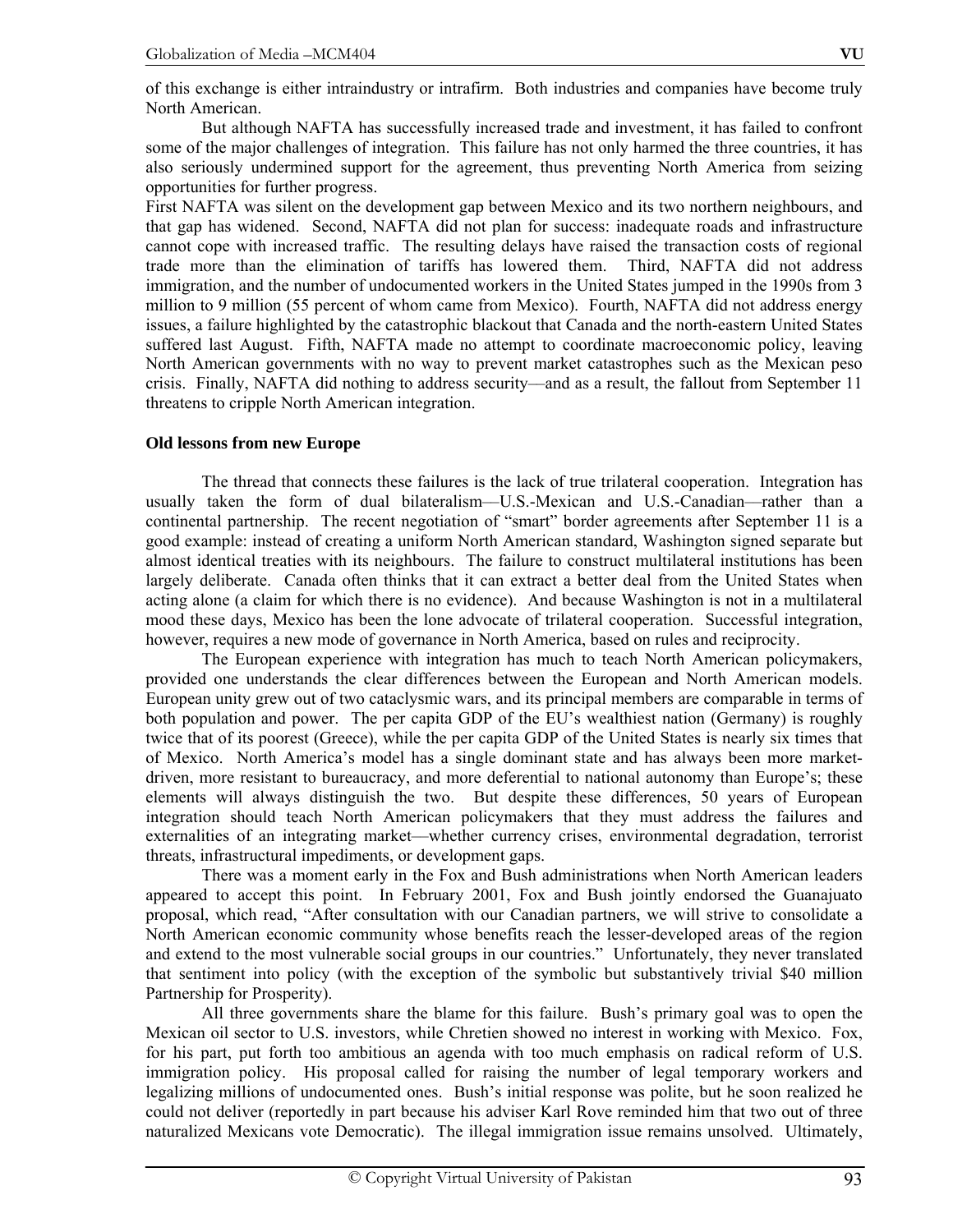however, it is more symptom than cause: the only way to reduce illegal immigration is to make Mexico's economy grow faster than that of the United States.

## **Mind the gap**

For North America's second decade, there is no higher priority than reducing the economic divide between Mexico and the rest of NAFTA. A true partnership is simply not possible when the people of one nation earn, on average, one-sixth as much as do people across the border. Mexico's underdevelopment is a threat to its stability, to its neighbours, and to the future of integration.

 The EU experience is instructive here as well. From 1986 to 1999, the per capita GDP of the EU's four poorest countries rose from 65 percent to 78 percent of the average for all member states, thanks to free trade, foreign investment, and generous annual aid (.45 percent of EU GDP). Good policy on the part of aid recipients––and the fact that aid was conditioned on such policies––also made an important difference. Admittedly, not all EU aid money has been spent well, and North America can learn from the EU's failures as well as its successes. North America should avoid excessive bureaucracy and concentrate aid on areas such as infrastructure and postsecondary education, which have a strong multiplier effect on the rest of the economy. But two basic lessons stand: growth in one country benefits the others, and limiting the volatility of the poorest helps all.

 Mexico needs a new development strategy, partly financed by its North American partners. To reduce the development gap with the United States by 20 percent in the next ten years, Mexico will need to achieve an annual growth rate of 6 percent. At that rate, closing the gap entirely will take decades, but a sustainable strategy that results in small annual reductions will have an important economic and psychological effect. Such growth will require a new, labour-intensive strategy and significant public investment.

 Although Mexico as a whole has benefited from NAFTA, free trade and increased foreign investment have skewed development and exacerbated inequalities within the country. Ninety percent of new investment has gone to just four states, three of them in the north. These border states have grown ten times as fast as states in Mexico's south and have become a magnet for migrants from those poor regions. The border area would seem to have a disadvantage in attracting foreign investors: labour is three times as expensive as it is in the south, annual workforce turnover is 100 percent, and congestion and pollution are chronic. But roads from the border to the south are in terrible shape, and other infrastructure is even worse. The World Bank estimates that Mexico needs to spend \$20 billion per year for the next ten years to overcome this infrastructure deficit.

 To correct this disparity, the three governments should establish a "North American Investment Fund" that would invest \$200 billion in infrastructure over the next decade. Washington should provide \$9 billion a year, and Canada \$1 billion—but only on the condition that Mexico matches the total amount by gradually increasing tax revenues from 11 percent to 16 percent of its GDP. Fox has tried unsuccessfully to institute fiscal reform in the past, but the offer from Mexico's neighbours might help him persuade his Congress to accept this and other reforms. (The U.S. contribution would be much less than European aid to its poorest member states and only one-half of the amount of the Bush administration's aid to Iraq. The return on an investment in Mexico, moreover, would benefit the U.S. economy more than any aid program in history.) A new agency is not necessary: the World Bank or the Inter-American Development Bank should administer the funds. Ultimately, improved roads and infrastructure would attract investors to the center and south of the country, and income disparities and immigration would decline as a result. The reforms would also make Mexico more competitive with China.

## **North American plans**

NAFTA has failed to create a partnership because North American governments have not changed the way they deal with one another. Dual bilateralism, driven by U.S. power, continues to govern and to irritate. Adding a third party to bilateral disputes vastly increases the chance that rules, not power, will resolve problems.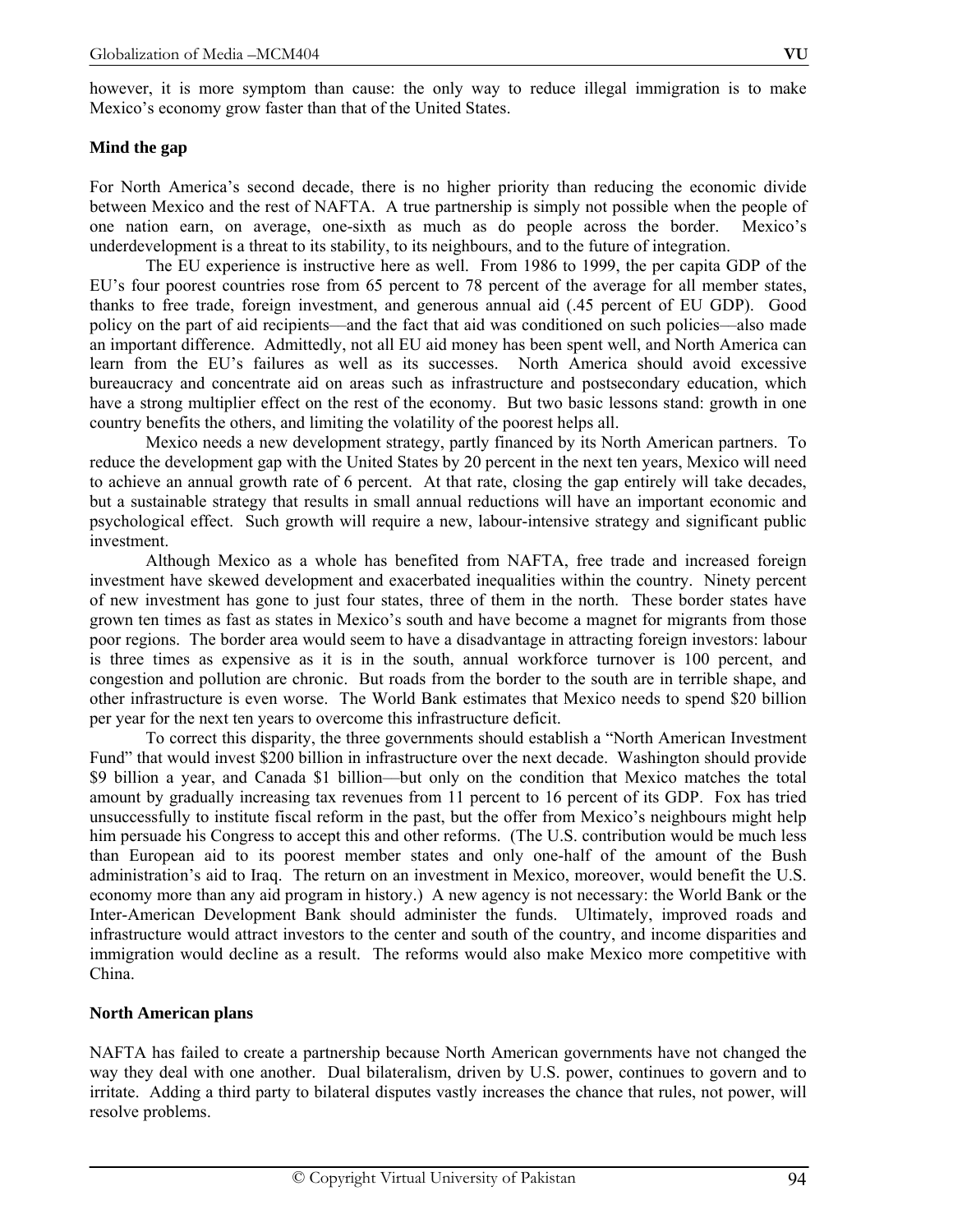This trilateral approach should be institutionalized in a new "North American Commission" (NAC). Unlike the sprawling and intrusive European Commission, the NAC should be lean and advisory, made up of just 15 distinguished individuals, 5 from each nation. Its principal purpose should be to prepare a North American agenda for leaders to consider at biannual summits and to monitor the implementation of the resulting agreements. It should also evaluate ways to facilitate economic integration, producing specific proposals on continental issues such as harmonizing environmental and labour standards and forging a competition policy.

 The U.S. Congress should also merge the U.S.-Mexican and U.S.-Canadian inteparliamentary groups into a single "North American Parliamentary Group." This might encourage legislators to stop tossing invective across their borders and instead start bargaining to solve shared problems.

 A third institution should be a "Permanent Court on Trade and Investment." NAFTA established ad hoc dispute panels, but it has become increasingly difficult to find experts who do not have a conflict of interest to arbitrate conflicts. A permanent court would permit the accumulation of precedent and lay the groundwork for North American business law. It would also prevent the erosion of environmental standards and make proceedings more transparent.

 Canada and Mexico have long organized their governments to give priority to their bilateral relationships with the United States. Washington alone is poorly organized to address North American issues. President Bush must take into account the extent to which the domestic interests of the United States collide with those of its neighbours by appointing a White House adviser for North American affairs. Such a figure would bridge national security, homeland security, and domestic policy councils and chair a cabinet-level interagency task force on North America. No president can forge a coherent U.S. policy toward North America without such a wholesale reorganization.

 September 11, and the subsequent U.S. response, highlighted a basic dilemma of integration: how to facilitate legitimate flows of people and goods while stopping terrorists and smugglers. When Wasington virtually sealed its borders after the attacks, trucks on the Canadian side backed up 22 miles. Companies that relied on "just-in-time" inventory systems began to close their plants. The new strategy—exemplified by the "smart" border agreements already in the works before September 11—is to concentrate inspections on high-risk goods and people. This approach, however, is too narrow to solve so fundamental a problem. Now, the establishment of the U.S. Department of Homeland Security has unintentionally threatened integration as well.

 Overcoming the tension between security and trade requires a bolder approach to continental integration: a North American customs union with a common external tariff (CET), which would significantly reduce border inspections and eliminate cumbersome rules-of-origin provisions designed to deny non-NAFTA products the same easy access. All three governments must also rethink the continental perimeter. Along with the CET, they should establish a "North American Customs and Immigration Force," composed of officials trained together in a single professional school, and they should fashion procedures to streamline border-crossing documentation. Most important, the Department of Homeland Security should expand its mission to include continental security––a shift best achieved by incorporating Mexican and Canadian perspectives and personnel into its design and operation.

 Security obstacles, however, are only the beginning of North America's transportation problems. As a May 2000 report by a member of Canada's Parliament concluded, "Crossing the border has actually gotten more difficult over the past five years. … While continental trade has skyrocketed, the physical infrastructure enabling the movement of these goods has not." The bureaucratic barriers to cross-border business, meanwhile, make the infrastructural problems seem "minor in comparison." Washington has been criticised for imposing its own safety standards on Mexican trucks, but the truth is even more embarrassing: there are 64 different sets of safety regulations in North America, 51 of which are in the United States. A NAFTA subcommittee struggled to define a uniform standard and concluded that "there is no prospect" of doing so.

 The NAC should develop an integrated continental plan for transportation and infrastructure that includes new North American highways and high-speed rail corridors. The United States and Canada should each develop national standards on weight, safety and configuration of trucking and then negotiate with Mexico to establish a single set of standards.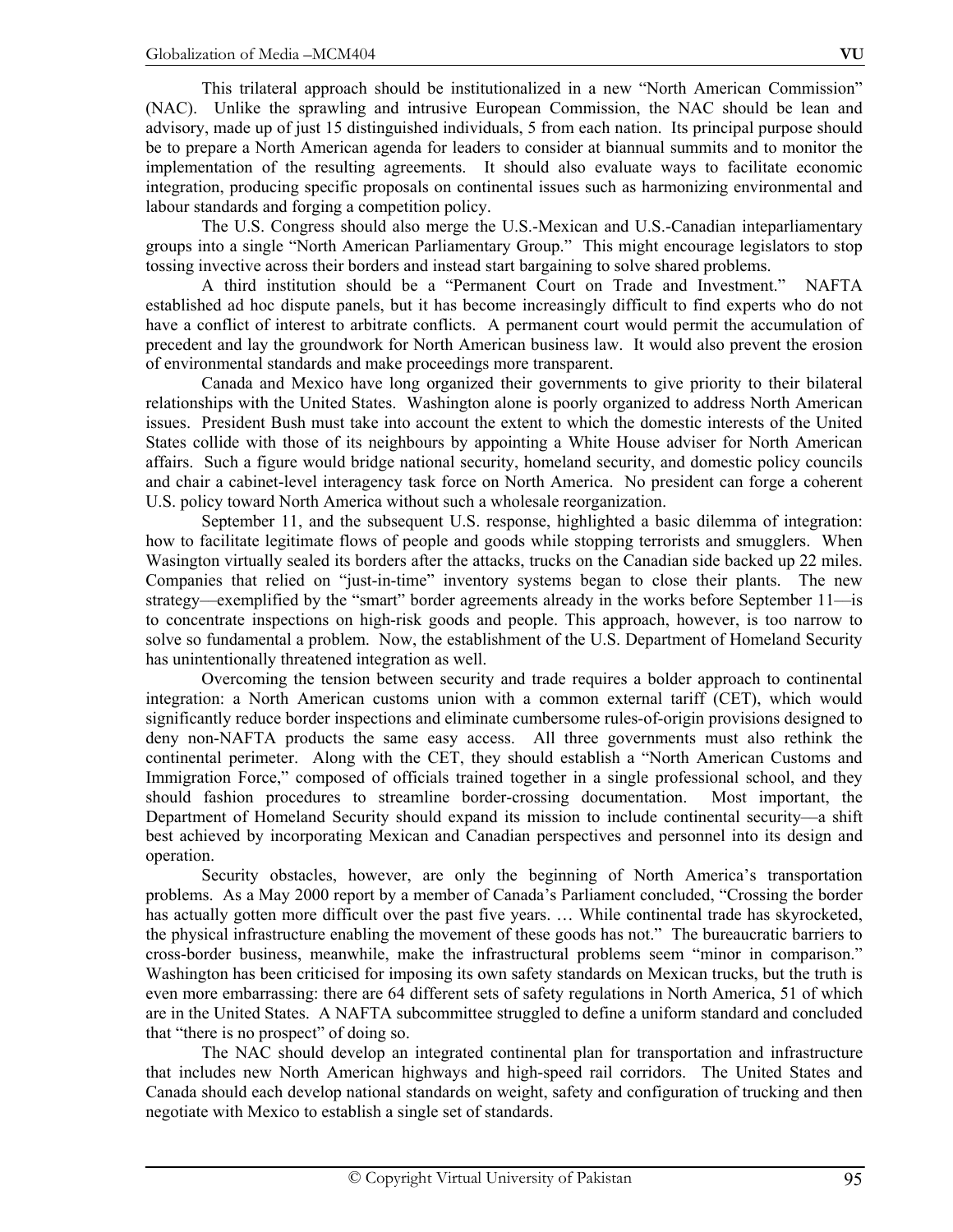In addition, the United States and Canada should begin to merge immigration and refugee policies. It will be impossible to include Mexico in this process until the development gap is narrowed. In the meantime, the three governments should work to develop a North American passport, available to a larger group of citizens with each successive year.

 Finally, North American governments can learn from the EU's efforts to establish EU Educational and Research Centers in the United States. Centers for North American Studies in the United States, Canada and Mexico would help people in all three countries to understand the problems and the potential of an integrated North America––and to think of themselves as North Americans. Until a new consciousness of North America's promise takes root, many of these proposals will remain beyond the reach of policymakers.

#### **Old arguments, new visions**

 Opponents of integration often attack such proposals as threats to national sovereignty. Sovereignty, however, is not a fixed concept. In the past, Canada used sovereignty to keep out U.S. oil companies, Mexico relied on it to bar international election monitors, and the United States invoked it as an excuse to privilege "states' rights" over human rights. In each case, sovereignty was used to defend bad policies. Countries benefited when they changed these policies, and evidence suggests that North Americans are ready for a new relationship that renders this old definition of sovereignty obsolete.

 Studies over the past 20 years have shown a convergence of values, on personal and family issues as well as on public policy. Citizens of each nation tend to have very positive views of their neighbours, and there is modest net support for NAFTA. (There is also a neat consensus: each nation agrees that the other signatories have benefited more than it has.) Fifty-eight percent of Canadians and 69 percent of Americans feel a "strong" attachment to North America, and, more surprisingly, 34 percent of Mexicans consider themselves "North American," even though that term in Spanish refers specifically to U.S. nationals. Some surveys even indicate that a majority of the public would be prepared to join a North American nation if they believed it would improve their standard of living without threatening their culture. An October 2003 poll taken in all three countries by Ekos, a Canadian firm, found that a clear majority believes that a North American economic union will be established in the next ten years. The same survey found an overwhelming majority in favour of more integrated North American policies on the environment, transportation, and defense and a more modest majority in favour of common energy and banking policies. And 75 percent of people in the United States and Canada, and two-thirds of Mexicans, support the development of a North American security perimeter.

 The U.S., Mexican, and Canadian governments remain zealous defenders of an outdated conception of sovereignty even though their citizens are ready for a new approach. Each nation's leadership has stressed differences rather than common interests. North America needs leaders who can articulate and pursue a broader vision.

 North America's second decade poses a distinct challenge for each government. First, the new Canadian Prime Minister, Paul Martin, should take the lead in replacing the dual bilateralism of the past with rule-based North American institutions. If he leads, Mexico will support him, and the United States will soon follow. Mexico, for its part, should demonstrate how it would use a North American Investment Fund to double its growth rate and begin closing the development gap. Finally, the United States should redefine it leadership in the twenty-first century to inspire support rather than resentment and fear. If Washington can adjust its interests to align with those of its neighbours, the world will look to the United States in a new way. These three challenges constitute an agenda of great consequence for North America in its second decade. Success will not only energize the continent; it will provide a model for other regions round the world.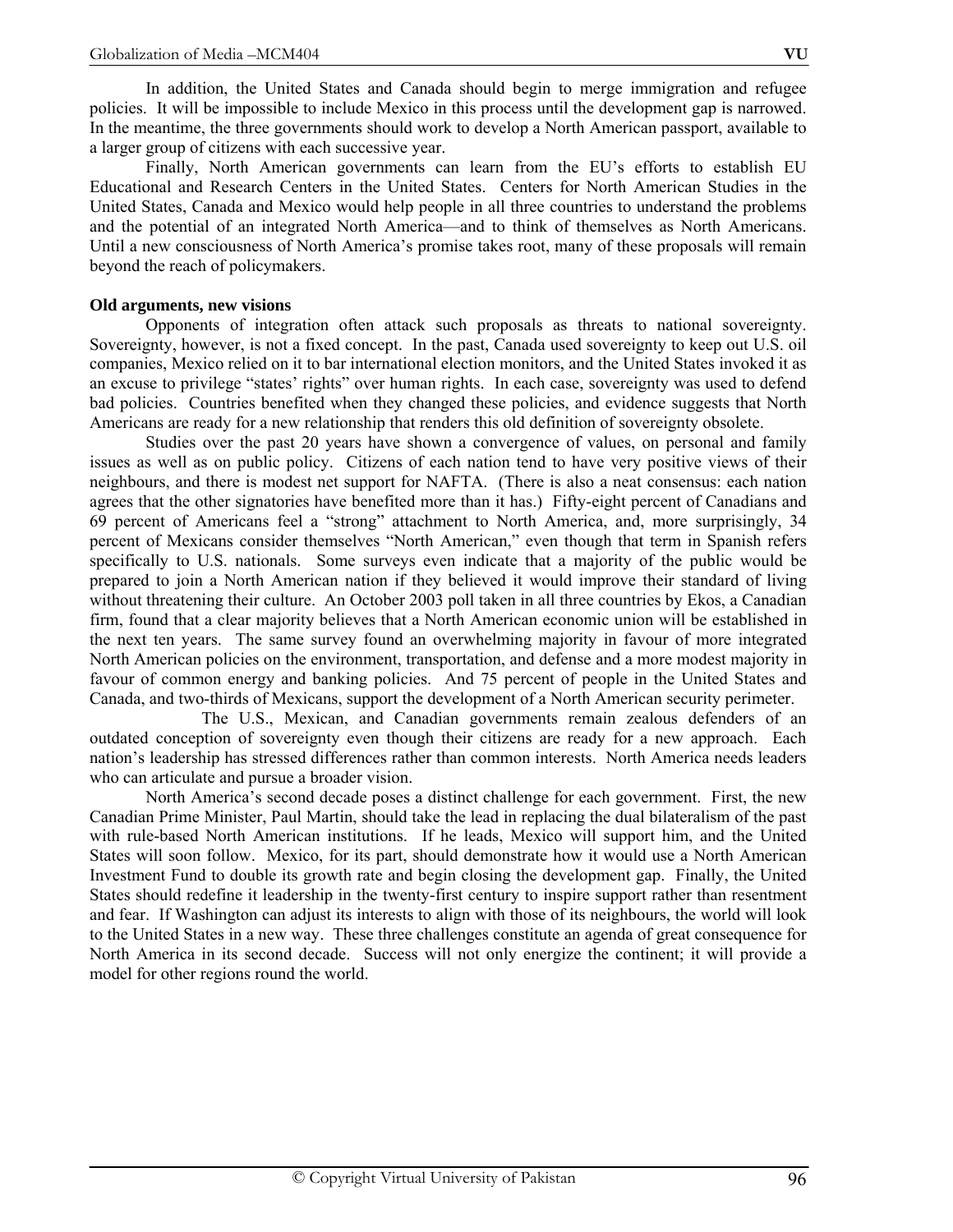# **"OIC: ORGANIZATION OF THE ISLAMIC CONFERENCE"**

## Text of **handout** for students

Note: The text of this handout reproduces a section from the book titled: "Reasserting International Islam: A focus on the Organization of the Islamic Conference and other Islamic Institutions" by Saad S. Khan with a foreword by John L. Esposito, published by Oxford University Press. This particular section is taken from the last chapter titled: "Epilogue: Islamic challenge in the 21st century".

 Students are advised to read the principal and relevant sections of this comprehensive and wellresearched study in order to obtain an accurate understanding of the OIC as it has evolved and as it exists at the start of the  $21<sup>st</sup>$  century.

## **Agenda 21: Future Directions**

The answers to the staggering questions about the role of political Islam, its 'hidden' Islamic agendas and its likely directions in the  $21<sup>st</sup>$  century, are not easy to predict. In any case, the conscious, subconscious and unconscious biases are likely to influence the perceptions of a beholder on the topic. It was never the intention of this book to provide conclusive answers, which should better be left to the final arbiter––History. The underlying purpose of the work was to bring the discussion on the future of international Islam from the realm of rhetoric and prejudice to that of reality.

 The academics and policy-makers of the day may get an insight into political Islam through an incisive description of the strengths and weaknesses, as well as past record, present orientation, and the future goals of the international Islamic institutions. These institutions promote the confidence-building process and provide a forum for meaningful cooperation. No group of nations can join together in a Union in a vacuum, without such proper infrastructure and without undergoing the evolutionary process that it entails. Such infrastructure of institutions definitely precedes a meaningful long-term alliance but the latter does not necessarily follow the former.

 The argument is that the strength or weakness of international Islam and the Muslim bloc is inextricably intertwined with these organizations. This freemasonry can be the vanguard of an Islamic Union (on the pattern of the European Union), if at all, any progress is ever made in the direction. Arguing on the same line that international organization is the only conceivable framework that can bring together the Muslim states, Noor Ahmad Baba notes:

 "The Muslim world, like the rest of the modern world, operates under the dualistic pressures of centripetal and centrifugal forces. This is a phenomenon of the post-industrial revolution world society that has on the one hand, increased interdependence of countries and thereby necessitated co-operation among them and on the other hand proliferated the world into smaller identities and further sharpened and strengthened their consciousness as Nation-States. International governmental organization in this regard has been a product of the human genius to accommodate these conflicting realities and make them converge for positive gains. In this connection, the international governmental organization framework has provided an ideal model for cooperation at different levels while allowing nations to preserve their separatehood."

 There is no denying the fact that the OIC and its subsidiary institutions have achieved much less than what the pioneers had envisioned. Most of the lofty goals and ideals are still on paper alone. The Muslim Common Market, the Islamic Free Trade Area, the Islamic Collective Security System and many such things, which the OIC has long been harping about, are yet unrealized dreams. But for our purpose, it is the potential, rather than performance of the Islamic institutions that is relevant. The atmosphere in the Muslim world at present, owing to separate nationhood of the states, parochial outlook, mutual suspicions, and the often incongruous economic interests may not be very hospitable to a serious effort at evolving a consensus on the future political order. Nevertheless, the decades of experience in diplomacy of the Muslim states and organizations, ramifications of global political trends, fading away of colonial legacies and the existence of a good measure of areas of complementarily, are the counter-factors that cannot be discounted. At best, the Islamic Conference can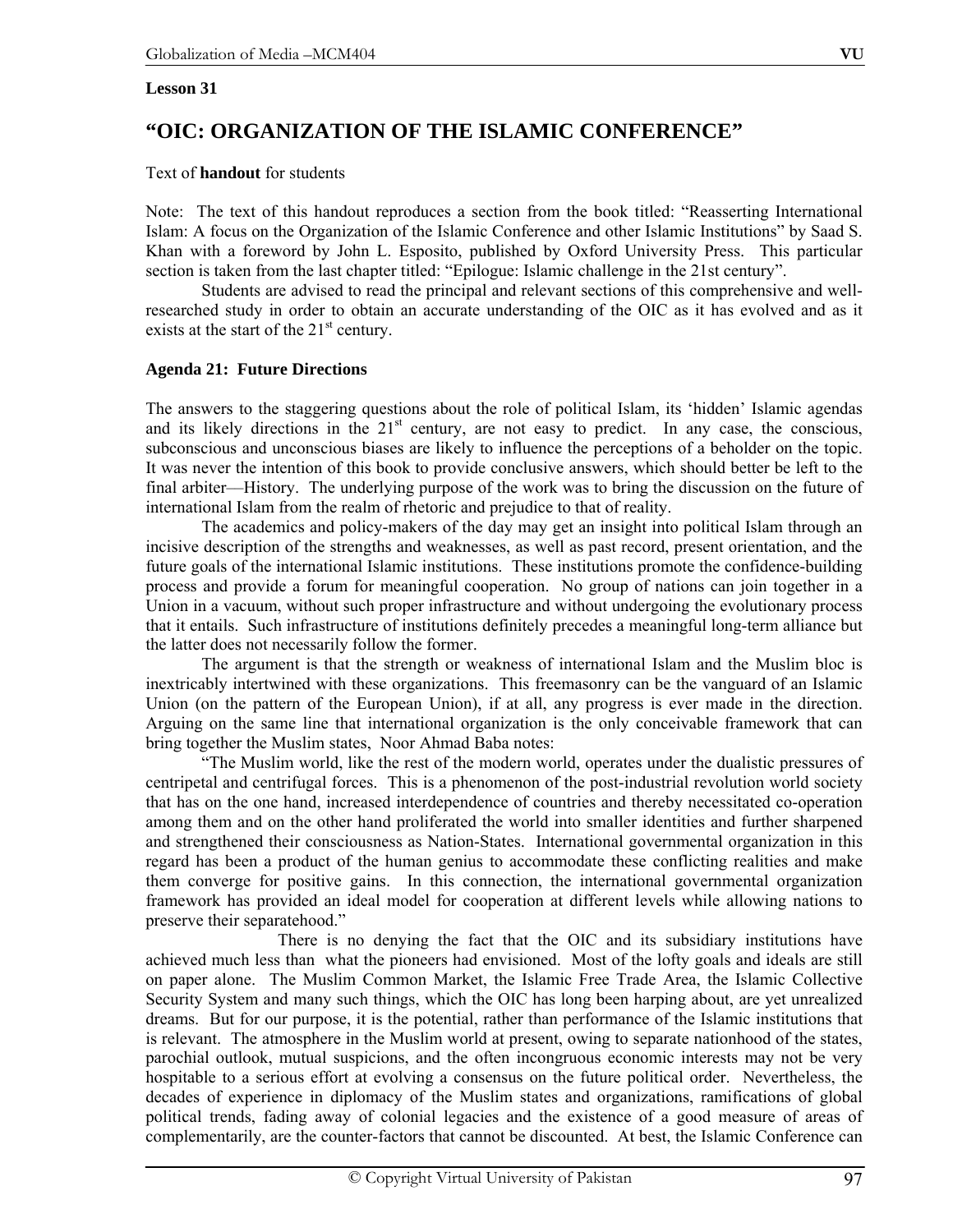The phenomenon of the OIC and other Islamic organizations should be taken as a process, not an event. Based on religious foundations, the Islamic organizations are using the Islamic tradition in convergence with modern organizational framework to serve the community of Muslim states. It is also true that these organizations have challenged the rising role of secular ideas in Muslim societies and have disproved the view that secularism is the order of the day. More than that, the OIC experience has shown that in some respects at least, religious affinity becomes a stronger basis for cooperation than geographical proximity. The Arabs' experience with invoking Arab linguistic nationhood or socialist ideological bonds, to counter Israel failed miserably. It was the oil, and it alone, that kept the Palestine issue alive on the slogan of a Muslim people (Palestinians) being displaced and oppressed, which the Arab League failed to realize prior to the inception of the OIC.

 The role of international Islamic organizations is vital in another respect also. Unlike the hardline Islamist political parties, with localized influence within the Muslim states, one may agree, the international Islamic organizations are forces of moderation. Their solidification as bridges between Islam and the West, may eventually contain the Islam-West rhetoric. On their part, the Islamic organizations should conduct themselves so as to be seen by the Muslims and other civilizations and societies alike as assets, in order not to fan the atavistic fears about Islamic resurgence in the West.

 For the West, any under-estimation or overestimation of the phenomenon would be equally inappropriate. Much more counter-productive would be dubbing Islam in stereotypes of extremism, anti-Westism and as something repugnant to progress and development. Islamic resurgence is a potential agent of change. The West should not take change as anathema, otherwise this may inadvertently precipitate another cycle of uncalled-for rivalry and conflict. The best response at present would be co-operation, trust, and mutual respect.

 Economic imperatives are rising to the fore and will inevitably overshadow other imperatives such as politics, ethnicity etc. Every actor or group of across recognizes peace and development for humanity as the ultimate goals, strives for them or its own people but professes them for all mankind. A great challenge awaits the world in the 21<sup>st</sup> century which will neither be European, American, or an Asian century but will be a world century, not by choice but of necessity. Globalism will force the pace of regionalism and the development of regional economic zones which capitalize on complementarities and synergies with a view to become better competitors in the global market. When that challenge comes, it would require a high degree of sagacity, wisdom, and statesmanship, from the leaders and peoples of all the nations, to work collectively for the common good of the human race and its abode–– the earth.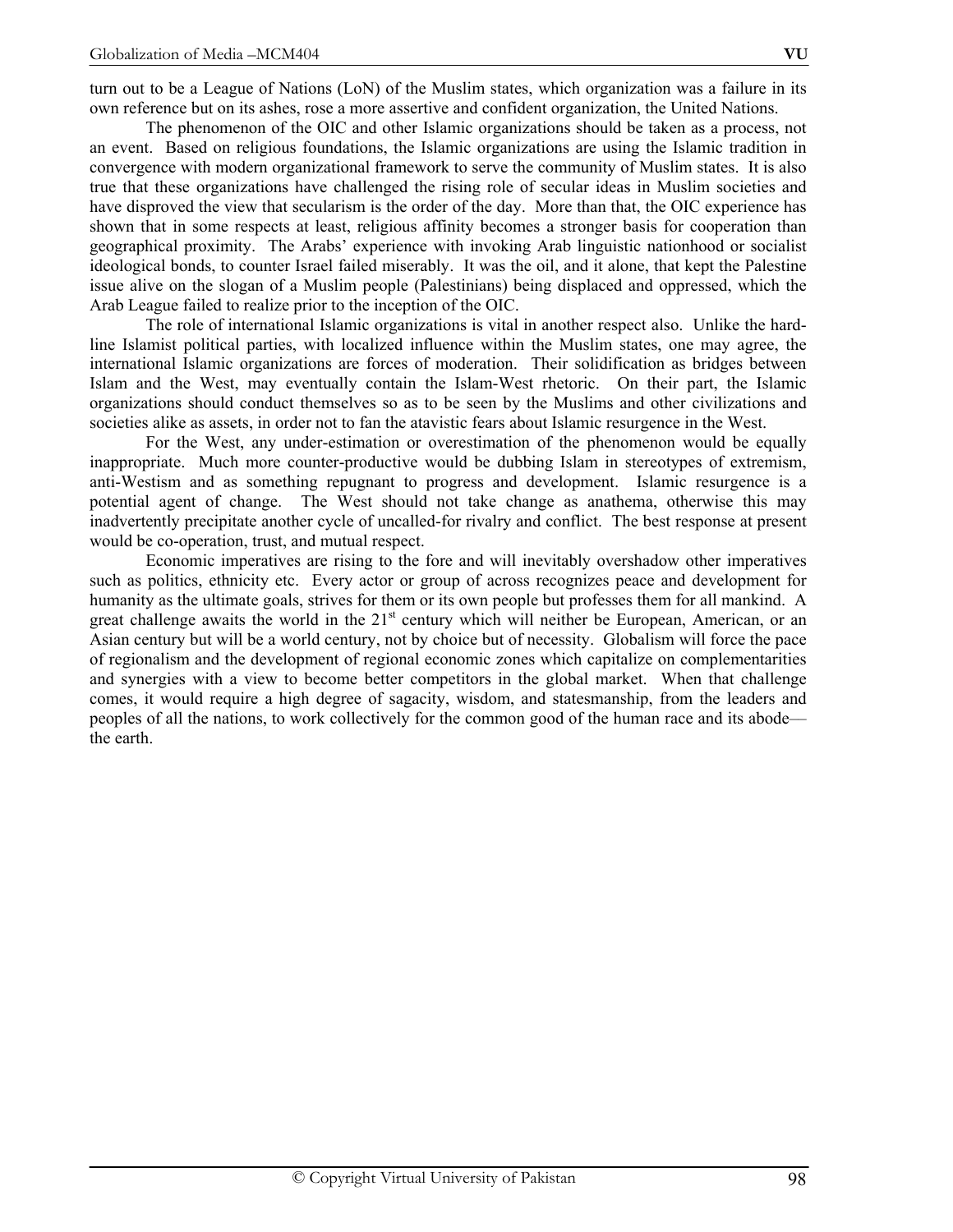# **"FROM SOUTH ASIA TO SAARC"**

#### Text of **handout** for students

**Note**: Students are advised to obtain comprehensive factual information about SAARC from the website: http://www.saarc-sec.org.

 For a more analytical and interpretative approach to South Asia and SAARC, with special reference to the negative facets of the situation today as contrasted with the immense potential for beneficial cooperation, students are advised to visit the http://www.strategicforesight.com and to look for the text of the publication titled: "The Second Freedom - South Asian Challenge 2005-2025" published by the Strategic Foresight Group of the International Centre for Peace Initiatives, Mumbai.

 Even though the Strategic Foresight Group and the ICPI, in the opinion of this lecturer have often displayed a distinct bias against Pakistan and adverse, imbalanced comments about Pakistan appear in their publications, they do, at the same time, provide relevant and useful data about the South Asian region, prospects for the benefits that can be gained from cooperation, the high cost of conflict between Pakistan and India, and other subjects. In this case, if the biased material against Pakistan is disregarded, the publication / website referred to above will provide students with a multi-dimensional perspective on this subject.

 The remaining part of this handout comprises a short essay written by the lecturer in 1991 and published in The News International, Karachi in November 1991. Even though 14 years have lapsed between 1991 and 2005, the vision of "A Parliament for South Asia" outlined in this essay for the first time poses a challenge for the generation to which the students belong. Various factors have prevented the fulfilment of this vision. But that does not reduce the relevance or significance of attempting to achieve it in the future. As the last paragraph of this essay informs the reader, as many as 10 former and serving Prime Ministers and leaders of South Asian countries endorsed the concept in 1991 and in the first-half of 1992. The tragic Babri Masjid demolition of December 6, 1992 derailed the preparatory process for the first step towards this goal. In recent years, other organisations and individuals have also begun to suggest a similar forum. It is hoped that students will contribute their own important share in taking forward this ideal to a practical stage.

## **A Parliament for South Asia**

## A proposal by Javed Jabbar

 The postponement and possible cancellation of the SAARC Summit Conference of November 1991, strengthens, rather than weakens the case for the creation of a non-legislative Parliament for South Asia, which would initially be a regular conference of major political parties of the region. The concept was briefly outlined by this writer at a seminar in Karachi in July 1991: it is being presented in written form for the first time in this short essay (published in The News in November 1991).

 The abortive Colombo Summit conclusively proves that relations between the nations of South Asia are too rigidly controlled by Governments which have the legitimate authority to act on behalf of their respective peoples but at the same time, too often, become hostage to the dictates of formal, official positions on issues.

 Since the inception of SAARC in Dhaka, Bangladesh, in December 1985, the region has been marked by two conflicting trends. One trend is the movement towards multi-party democratic systems in each of the seven countries, culminating in a majority of them in the formation of representative institutions. Though there are ample grounds to question the authenticity of the electoral process in some cases, the region-wise preference for a democratic and political approach to development is fairly clear and unambiguous, despite the difficulties being faced in the operation of the democratic system.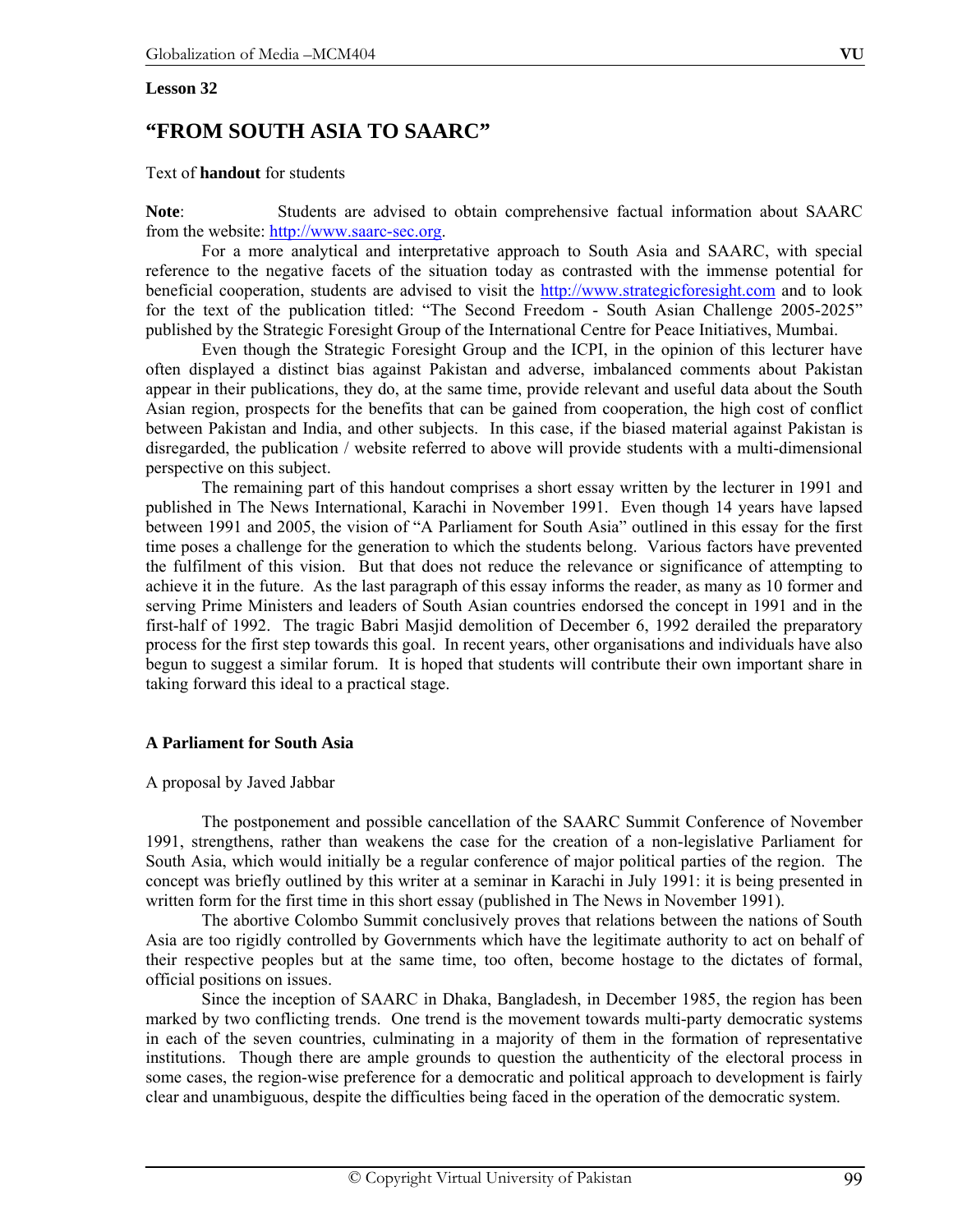At the same time a second trend has become pronounced in the past few years in the region. This is the heightening of tension and conflict both **between** the nation-States of South Asia and ethnic or religious polarisation **within** nation-States.

 In what constitutes one of the most important regions of the world, representing one-fifth of humanity, there is no single mechanism that provides an opportunity for these two trends to be simultaneously reflected, analysed and contained.

 Under the current democratic freedom being witnessed by the nations of South Asia, the political leaderships shoot––and shout––their rhetoric regarding relations with other States in a kind of vacuum chamber because the fora in which the invective, or the goodwill as the case may be, are expressed, are strictly domestic.

 If nothing else, a regional parliament would serve as a useful place to let off steam where representatives could vent all their contrasting, conflicting viewpoints. Through the process of listening directly to each other about what they thought of each other without the restrictions that government-togovernment dialogue requires, the peoples' representatives would be able to move closer towards a commonality of positions on vital issues, building on the strengths that they share rather than concentrating on the divisive elements alone.

 Within the larger South Asian peoples' community setting, solutions to historic and difficult problems that have bedevilled bilateral relations between two neighbours could also be gainfully pursued.

 One significant and immediate benefit would surely be an improved environment for minorities because the dynamics of dialogue between political parties that have a communal dimension– –with national frontiers temporarily removed––are bound to increase tolerance and reduce religious animosities.

 For the foreseeable future the exclusive function of a regional parliament would be to serve as a forum for conflict resolution on a mass level, as a peace-making forum on the political level, with no legislative duties except those that can promote solutions to disputes. Each country of South Asia would preserve its internal legislative sovereignty while participating in this South Asian parliament. If official participation is initially difficult, then the parliament could assemble regularly on a non-official, people-to-people basis.

 Existing modes of contact between the seven nations on a regional basis as provided by the SAARC mechanisms are either too sectoral and fragmented as in the case of co-operation in telecommunications and agricultural research or too rigid and protocolised as in the case of the Summitlevel meetings where the absence of a single Head of State or Government can be used as a device to torpedo the whole summit itself.

 Sectoral co-operation is necessary and useful, serving as a slow, step-by-step approach towards co-operation between nations. But it is confined to specialised and professional interaction rather than contact at the popular level which is critical to the objective of strengthening friendship amongst South Asian nations.

 The pressing urgency of the problems faced by the people of South Asia, the abiding agony of acute poverty, illiteracy, ill-health, and deprivation cannot afford the luxury of a cautious and evolutionary approach to the desirable condition of regional pace and stability in which condition alone these basic problems can be effectively tackled.

 For over 40 years this conventional and stereotypical evolutionary approach has been followed with predictably marginal progress. In an age when advancement of human knowledge is proceeding at a blistering pace, the rate of movement in South Asia towards regional co-operation is a ponderous and plodding rate, out-of-step with the needs of the people and out-of-synch with the rest of the world.

 While in other parts of the planet, vast State structures are collapsing and are being reorganised, where whole ideologies are being discarded or are being re-vamped, where new nation-States are emerging, old wounds continue to fester in South Asia; sometimes deepening at every touch of the expired medicines that continue to be applied.

 The nature of inter-governmental relations in the region on a multi-lateral as well as a bilateral basis move from one extreme of a fixed and static position to the other extreme of a see-saw in which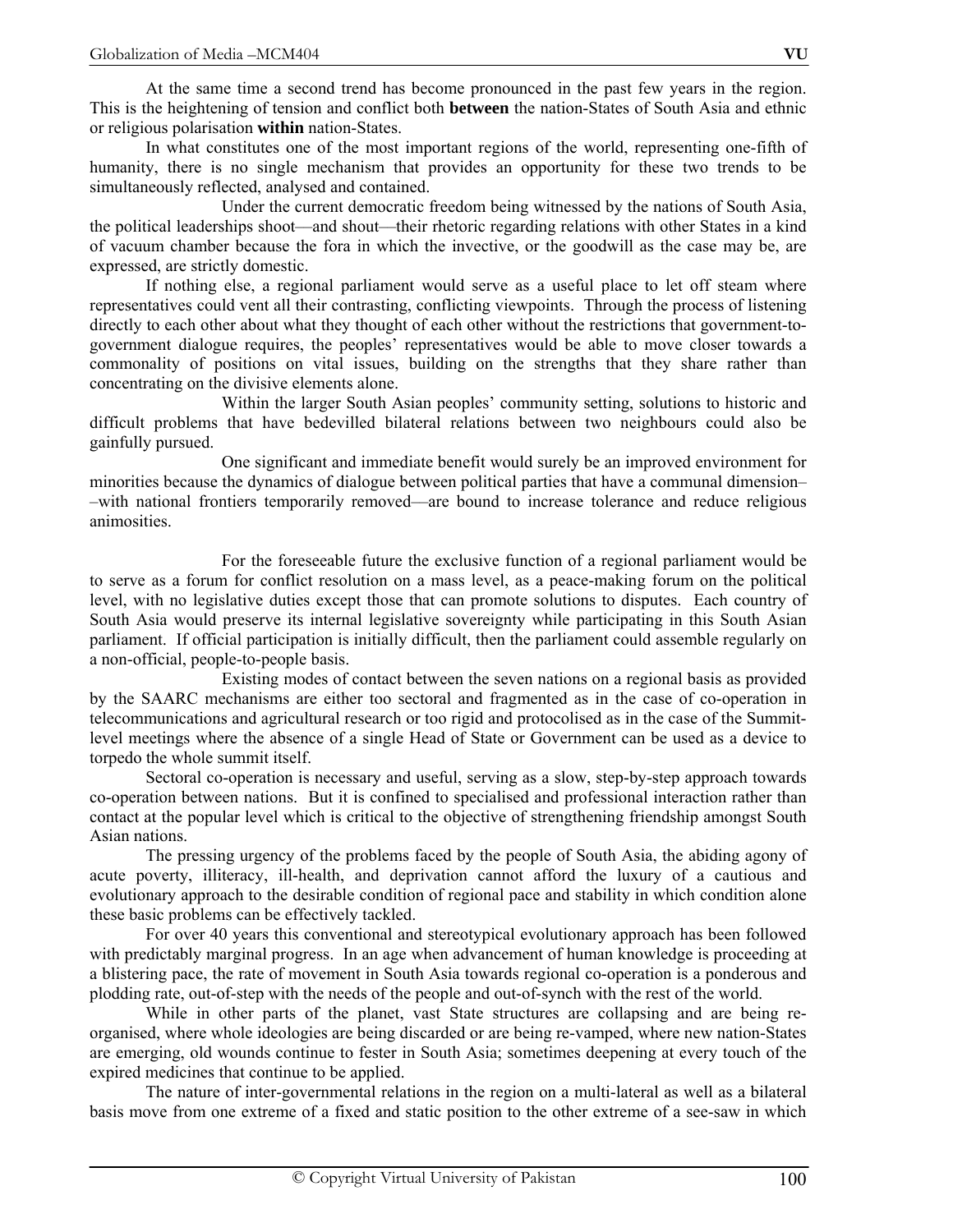meetings between Government leaders produce brief promises of progress only to revert quickly to mutual suspicion and hostility.

 There is thus apparent a distinct need for a new initiative that breaks with the inhibiting patterns of the past to define new directions for dialogue and discussion, for conversation and communication between the people who represent the broad range of public opinion in the region.

 Governments tend almost exclusively to represent single political parties or, in some cases, coalitions which nevertheless still represent a limited segment of the total population. In the multi-party parliamentary systems that substantively characterise at least five of the seven South Asian nations (with the Maldives and Bhutan being the exceptions) and these representing the overwhelming bulk of the region's population of one billion people, it is imperative to create a system by which the major political parties of all seven nations are able to engage in regular, in-depth, direct communication with each other.

 By bringing together major political parties from each country into contact with the principal political forces of neighbouring countries, the parliament would enable parties that are traditional adversaries within their own countries and which prevent each other from taking an innovative approach to unresolved problems in the region, to forge a consensus within each country regarding new paths to peace.

 When a political party establishes a government it also inherits a set of enduring official assumptions and perceptions on important policy issues concerning relations with other nations in the region. Some of these inherited perceptions are valid but in the absence of a pluralist political perspective which can only be provided by reference to the breadth of political opinion prevailing in a given country and across the region, the entrenched establishment view of peace and conflict in South Asia tends to determine the patterns of inter-State relations even after a new government, or governments, take office.

 A permanent Parliament of South Asia would thus provide the large canvas that the scale of the region deserves. This would be a canvas upon which a transcending vision of peace and unity could be outlined and then filled in with hues and shades even when governments, as they come and go, would initially tend to stick to the tones that they have long used.

 Gradually, cumulatively, over a period of years and decades, but sooner rather than later, the existence of a parliamentary framework on a South Asian basis would help erode the obstacles of suspicion and hate that have so far shaped the course of relations.

 The composition of a South Asian parliament could be determined by a combination of some, or all, of the following elements.

 Firstly, all political parties of a country that have polled at least 10 per cent of the national vote in the previous one or two general elections would be entitled to nominate say, 5 representatives each to the South Asian parliament.

 Then, assuming that from each of the larger population South Asian countries (Pakistan, India, Bangladesh, Sri Lanka and Nepal) we could obtain 20 representatives from 4 leading political parties or coalitions of each country we would get a total of about 100 representatives. From the two South Asian countries i.e., Bhutan and Maldives, which have extremely small populations and do not have vigorous multi-party systems, on the principle of equity, we could also obtain 20 representatives chosen by nomination or consensus within their respective countries to provide an initial number of a hundred and forty individuals.

 Secondly, in order to provide the valuable resource of specialised knowledge and experience each country could nominate 5 technocrats in fields such as economics, education, health, defence and development.

 Thirdly, all former Heads of State and Heads of Government who are able to participate should be entitled to do so in the deliberations of a South Asian Parliament so that the assembly benefits from their specific experience and insights.

 Fourthly, to prevent the membership of a South Asian Parliament from being subject to unduly frequent changes caused by the holding of unscheduled elections or the ouster of governments within on-going legislatures, a percentage of the seats of the regional parliament could be allocated to political parties and representative organisations for a fixed term on the basis of their share of the vote over the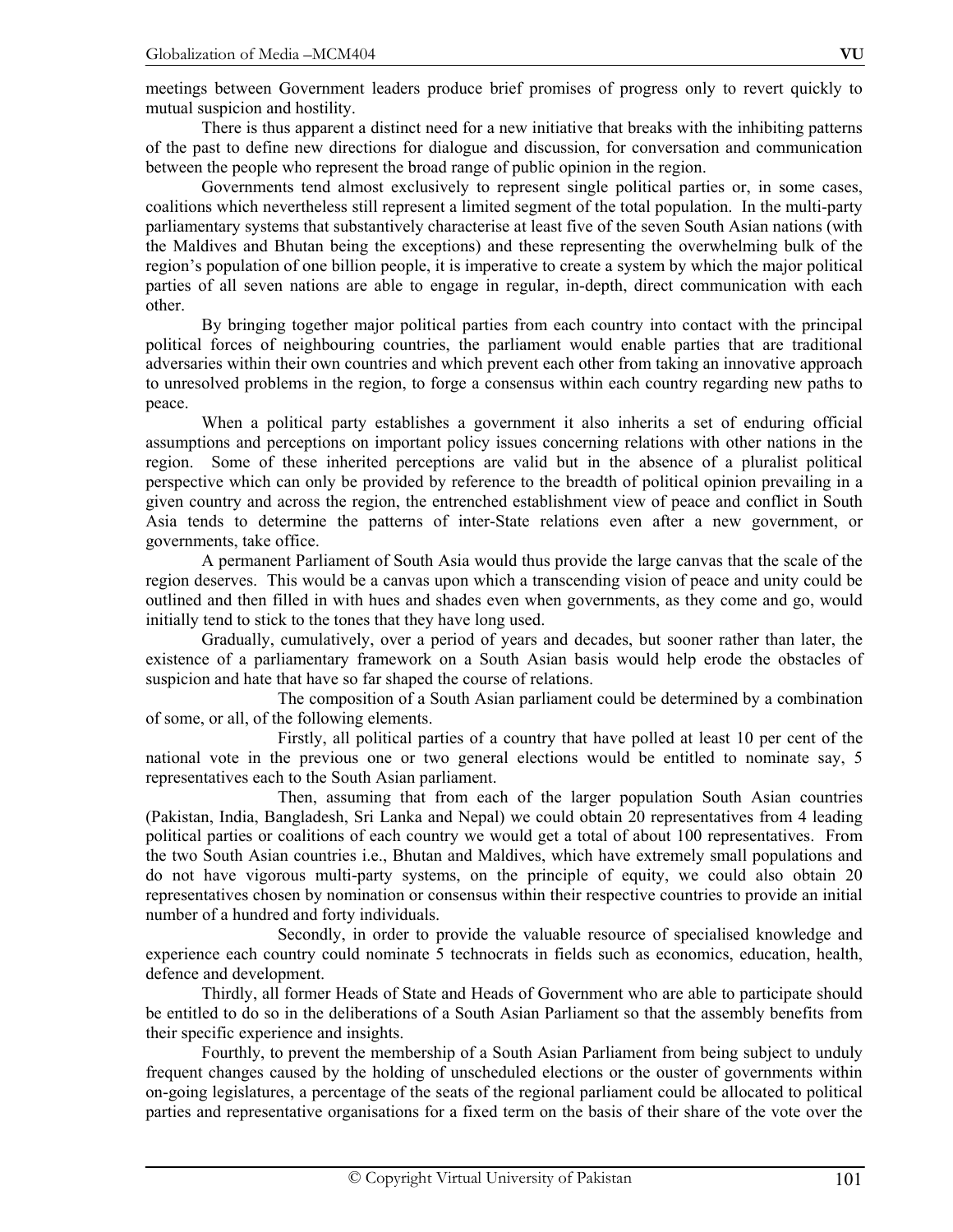past 2 or 3 elections while the remaining seats of the parliament could be directly determined by the results of each election in the nations of the region.

 In its initial formative phase during which its potential and its actual performance can be studied, such a parliament could comprise about 250 to 300 people representing virtually the entire range of political and public opinion throughout South Asia while at the same time benefiting from the expert opinion of professionals and of the past official leadership.

 To avoid exposing the tender sapling of regional democracy to bilateral conflict, the venue for the meetings of the South Asian parliament during the first five years––till the present degree of virtually frozen relations is thawed out a little––should be the capital of a country that is not part of the over-heated bilateral grid of Pakistan-India, Sri Lanka-India or India-Bangladesh relations. Kathmandu thus suggests itself as the ideal venue for this assembly.

 One essential step forward towards a Parliament of South Asia is a coming together for a few days of the leadership of the major political parties of South Asia: a kind of South Asian political parties conference which could examine the feasibility of this proposal on a face-to-face basis and formalise a mechanism to obtain both governmental endorsement as well as wider non-governmental support. In the year ahead it is intended to create the organisational basis for such a conference with equal participation from public figures of all seven nations.

 The real scope and complexity of the linkages between the peoples of the seven South Asian nations containing, in turn, within themselves, a very large number of sub-nationalities and communities with a spectacular variety of languages, cultures, races and faiths deserves a forum of direct people-topeople communication that encompasses, but does not exclusively consist of, government-togovernment relations.

 A regional parliament would provide a permanent and comprehensive framework for a continuous exchange of facts and opinions between the elected and political representatives of the people within which changes of governments and shifts of policies could occur without disrupting an enduring process of communication.

#### **Update**:

 The proposal made by this writer for the first-ever conference of the leadership of all major ruling and opposition political parties of South Asia was subsequently endorsed by sixteen political parties in Pakistan, India, Nepal, Bangladesh and Sri Lanka and by ten former and serving Prime Ministers. The convening of the conference at an appropriate time in the future is dependent upon the relative stabilization of political conditions in the countries of the region.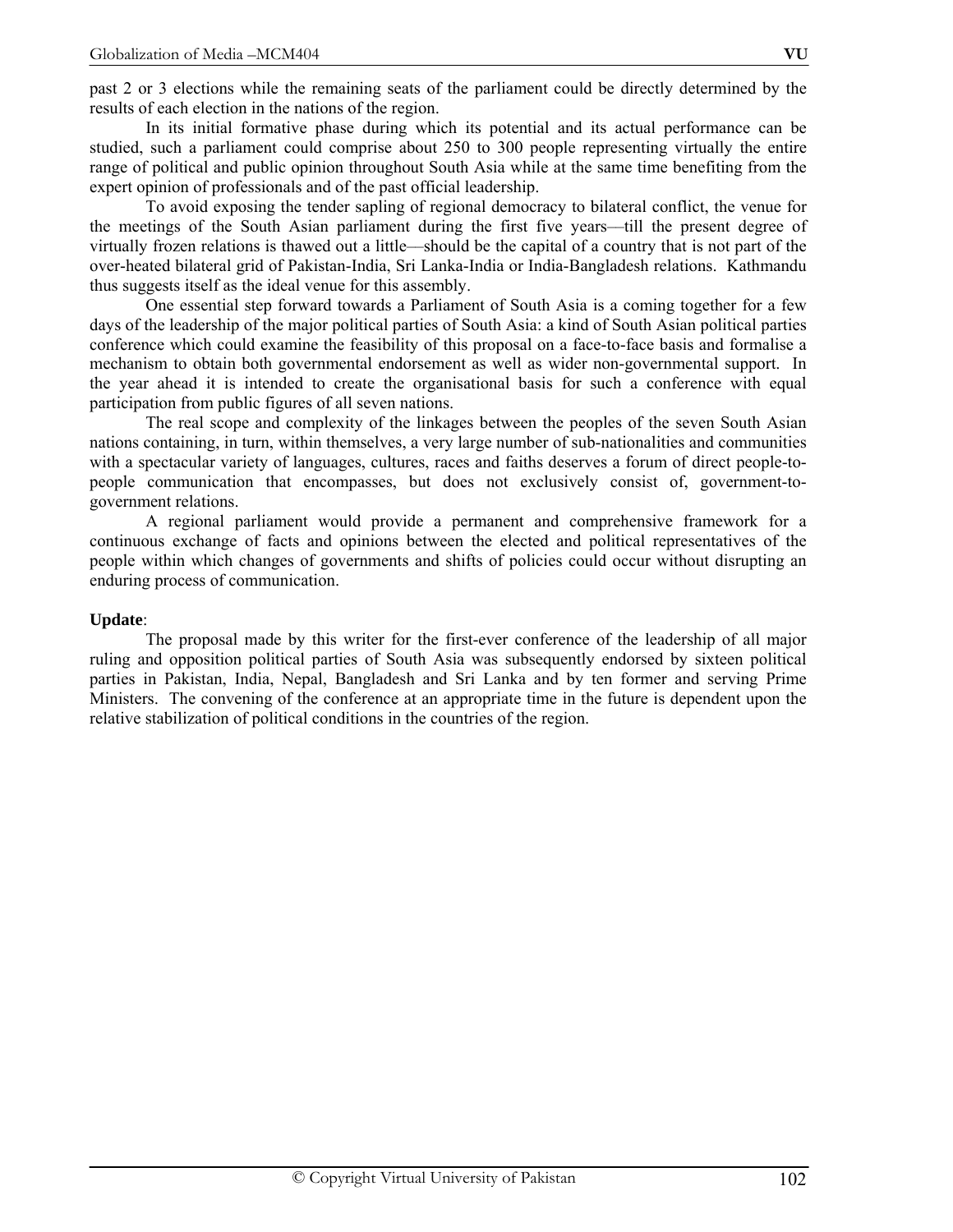# **"THE PAKISTAN-INDIA RELATIONSHIP"**

#### Text of **handout** for students

#### **Note:**

 The subject of this lecture is fairly extensively covered by books recommended in the reading list for the first 9 lectures as well as by the reading list for this lecture itself. The daily news media, print and electronic, in Urdu and in English carry material that is also of on-going relevance in view of the generally positive direction taken in relations between the two countries since January 2004.

 The text of this handout provides students with reflections on the notable duality of the relationship. The content of this handout is a short essay written by this lecturer in December 1991 and published in a leading newspaper of Pakistan in the same month. Despite the passage of 14 years since the publication of this essay, the duality and complexity referred to in the text remains wholly or substantially true in 2005! Or perhaps students may have their own valued opinion on this aspect. Through their answers to questions in assignments and in the final exam, we should be able to explore different aspects of this unique bilateral relationship.

#### **Formal legitimacy and illicit informality**

#### by Javed Jabbar

 Of the many paradoxes that mark the relationship between Pakistan and India perhaps the most revealing one is the fact that virtually simultaneous to the legitimization of independent Statehood for both countries in August 1947, the actual people-to-people relationship became an illicit one.

 The genesis of the illicit bondage was wild and violent in the ire and the fury that marked Partition and the pain-filled migration of millions across new over-night borders.

 Though the water of time never quite washed away the blood-stains of agonising birth, the unavoidable reality of many shared features gave the first 18 years a fairly ambivalent character. The Muslim-Hindu dimension of the ancient relationship retained a primeval prurience, appealing and repelling at one and the same time.

There were — and are — so many splendid instances of close human relationships segmented by the borders. Senior army officers on one side who had brothers on the other; venerated teachers there, outstanding students here and vice versa; civil officers who had served together, and deep friendships galore.

 For the first 18 years of the relationship the illicit aspect grew slowly yet surely, made more so from our viewpoint by the initial conflict over Kashmir and recurring disputations about Hyderabad Deccan, Junagadh, Manavadar, Goa, Rann of Kutch, Sikkim, and from the other side, their adverse reaction to our entry into military pacts like CENTO and SEATO and other assorted actions.

 Perhaps the high point of this teenage love-hate linkage was the visit of Jawaharlal Nehru to Karachi in 1960 to sign the Indus Waters Treaty with Ayub Khan. One remembers the chaste Urdu in which Nehru spoke at a reception in Bagh-e-Jinnah, Karachi and briefly, the odd couple of a civilian political leader and a handsome military dictator became an awkward yet interesting symbol for a relationship that appeared to have a notable elasticity.

 The 1965 war stripped away much of the formal pretence and exposed the raw substance. The media began to play a major role in the relationship. No single phenomenon reflects the ironies better than the voice of Noor Jehan, introduced to the world through the film music of Bombay and Lahore in the 1940s, singing in 1965 the memorably lilting and exhortative war song addressed to Pakistani soldiers fighting India: *Ae watan ke sajeele jawano.*

 The aftermath of the 1965 war formalised the illegitimacy that had so far been latent. The import and screening of Indian films was banned while the limited number of pre-1965 films which had been imported earlier into the country began to be screened furtively in the drawing rooms and compounds of houses on noisy 35 mm film projectors and occasionally on 16mm machines.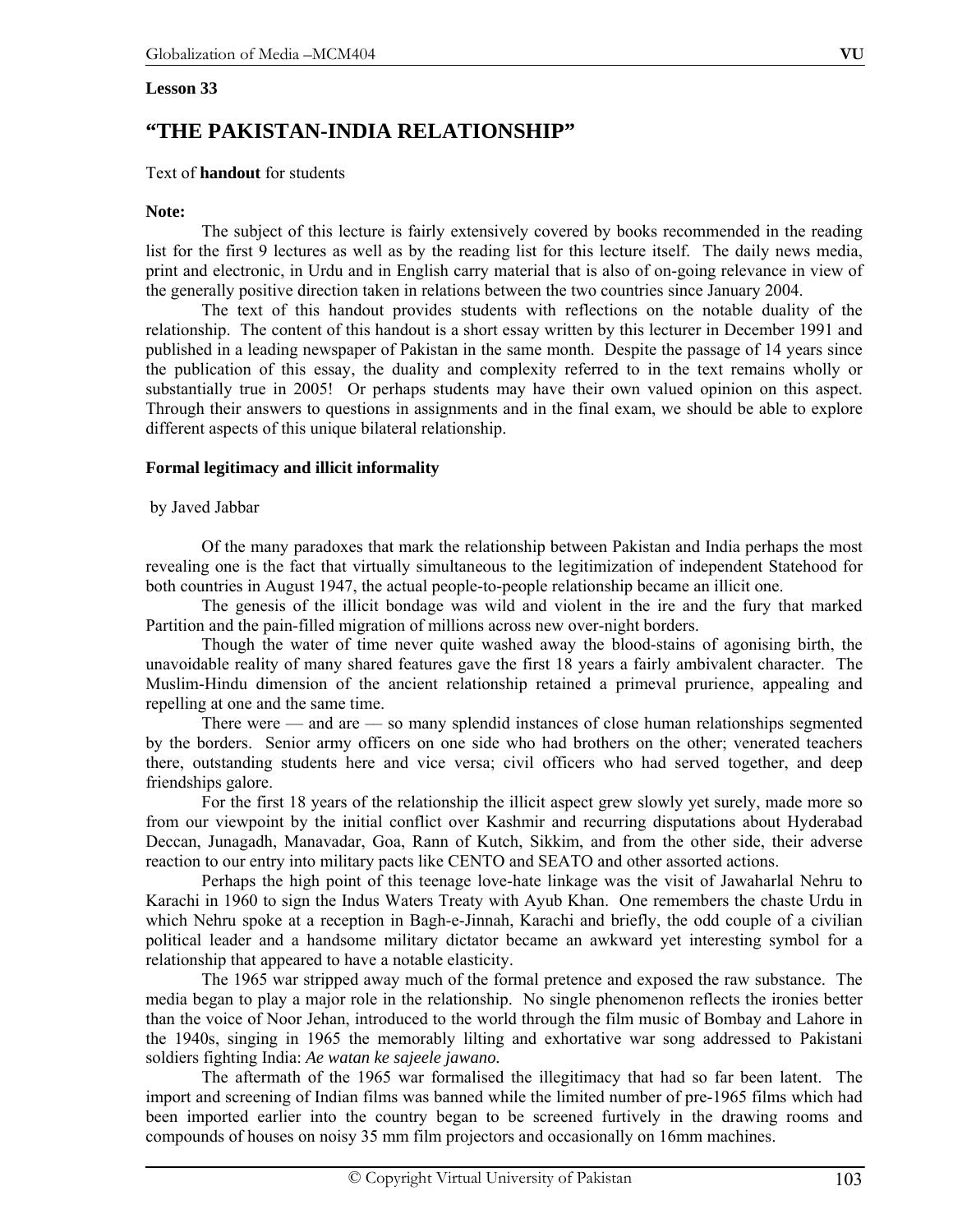Newspapers, books and magazines, never too widely available, now disappeared from vendors and bookshops and were found only on the black market grid. And even though radio could not be regulated, and listenership of programmes such as Binaca Geet mala on Radio Ceylon increased in order to quench the thirst for "contact", there emerged a general awareness that the two States looked askance at a close relationship between the two peoples.

 This is when the role of the intelligence agencies and police forces of both countries became particularly offensive. They seem to take an almost perverse pleasure in harassing citizens who meet diplomats from the unfriendly neighbour, suspecting every one who does so of being subversive.

 The special procedure to obtain endorsements for travel to India on what were otherwise "International passports" and the discomforting, if not, humiliating procedure for obtaining visas and then having to report at police stations upon arrival and departure from the cities of the other country became expressions of the attitude that had come to mark contact between the two peoples.

 Six years later, in 1971, the tragedy of East Pakistan took place, largely precipitated by our own open-eyed blunders as well as by blind ambition but also crucially wrought by India that knew –– and later admitted — that it was a historical, not-to-be-missed, opportunity for the halving of Pakistan's original State-size.

 After the signing of the Simla Agreement and the exchange of POWs in 1972, the withdrawal from occupied territories et al, the failure to reopen the land route via Khokhrapar on the Sindh-Rajasthan section of the border, signposted the descent of the relationship to a new low of mistrust.

 Through the 1970s, though the emotive links remained, there began a divergence away from each other by the two people. This was only halted by the uncontrollable advent of media technology rather than by an act of political will.

 The first of these media-related interventions for a resumption of indirect contact between the two peoples was the commencement of telecasting by Amritsar TV in the early 1980s. This change stimulated increased viewing in India of PTV programmes from the Lahore TV centre and equally attracted high viewership in Pakistan's Punjab of Indian feature films and film songs shown on Amritsar TV, partly to deliberately attract Pakistani viewers to Indian TV.

 The second major media-related intervention was the advent of VCR machines, video tapes and finally, video cassettes, that enabled Indian feature films to be pirated on to video within hours of their release in India to be smuggled to cities and towns throughout Pakistan for replication and viewing in thousands of Pakistani homes.

 During the 1980s, the video phenomenon was the most vivid manifestation of the illicit dimension of the relationship, an illicitness so distinctly tinged with desirability that thousands of video rental shops proliferated across the country under the very eyes of the police and the law-enforcement system that were both unwilling and unable to enforce controls in this respect.

 Reciprocally, video technology gave an opportunity to enterprising and unlicensed entrepreneurs to export recordings of PTV plays that became widely popular in India.

 With the resumption of diplomatic relations in the late 1970s, there was a revival of exchange of cricket teams. The bat-and-ball spectacles on public grounds broadcast and telecast live to huge audiences in both countries, as also encounters on the hockey field created for the first time in history a spectacular, open setting for the observance of the complex Pak-Indian relationship. It was now legitimately adversarial in the context of sports and yet remained illicit on subterranean levels of the psyche.

 There was an unusual juxtaposition of a representative of the military elite which, in both countries, is seen as being hostile and aggressive to the other country and the representative of a cinema industry generally viewed as the one sector in which both countries have always conducted an illicit friendship. This was expressed in the cordiality between the person and family of General Ziaul Haq and the Indian actor Shatrughan Sinha by which, de facto, it was being conceded that the illegal video circuit ran through the residence of the Pakistani chief of army staff.

 And in a strangely melodramatic kind of way, both the fact that the relationship had begun to extend over more than one generation and the fact that the inter-twined nature remained a major factor came through when Rajiv Gandhi met Benazir Bhutto for the first time in Islamabad in December 1988 during the SAARC Summit and referred to the Simla Agreement to say "When your father and my mother met in Simla in 1972…".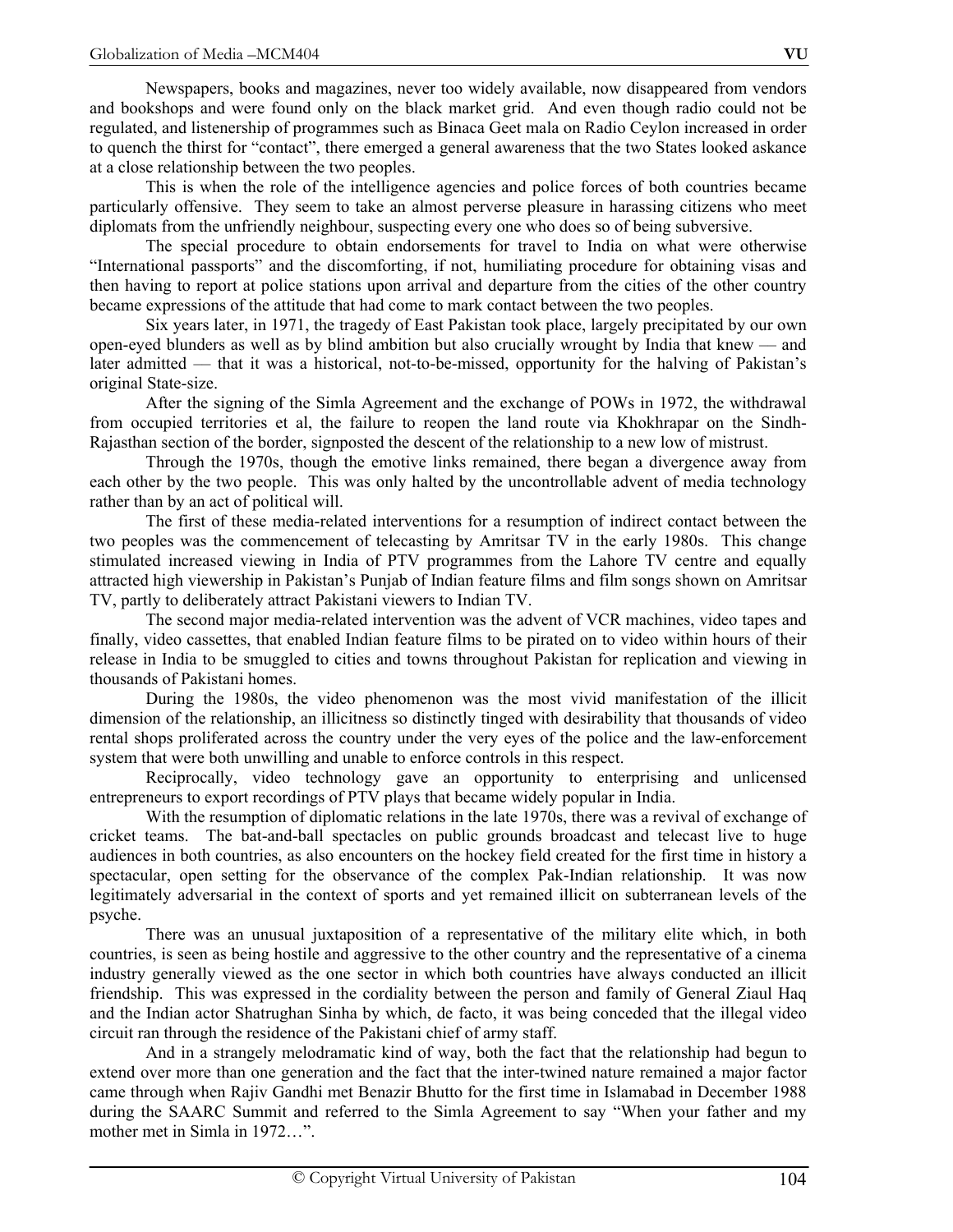Whether technology makes ideology irrelevant or whether technology is used to attack ideology becomes apparent in the way in which the golden film songs of the 1940s, 1950s and 1960s continue to be played openly and loudly from paan shops and audio cassette players in the villages and towns of both countries. In the middle of radio programmes beamed by one country's network at listeners in the other country, programmes brimming with memorable music will sandwich blunt, hard-hitting propaganda that aims to subvert the opinion of listeners across the borders.

 Despite common membership in SAARC and the Commonwealth, despite an increasing frequency of contact between leaders and officials as well as non-governmental citizens, despite the continuation of travel across frontiers, the Pakistan-India relationship remains difficult and dualistic, still steeped in a potent mixture of historic intimacy and traditional alienation, of formal legitimacy and illicit informality.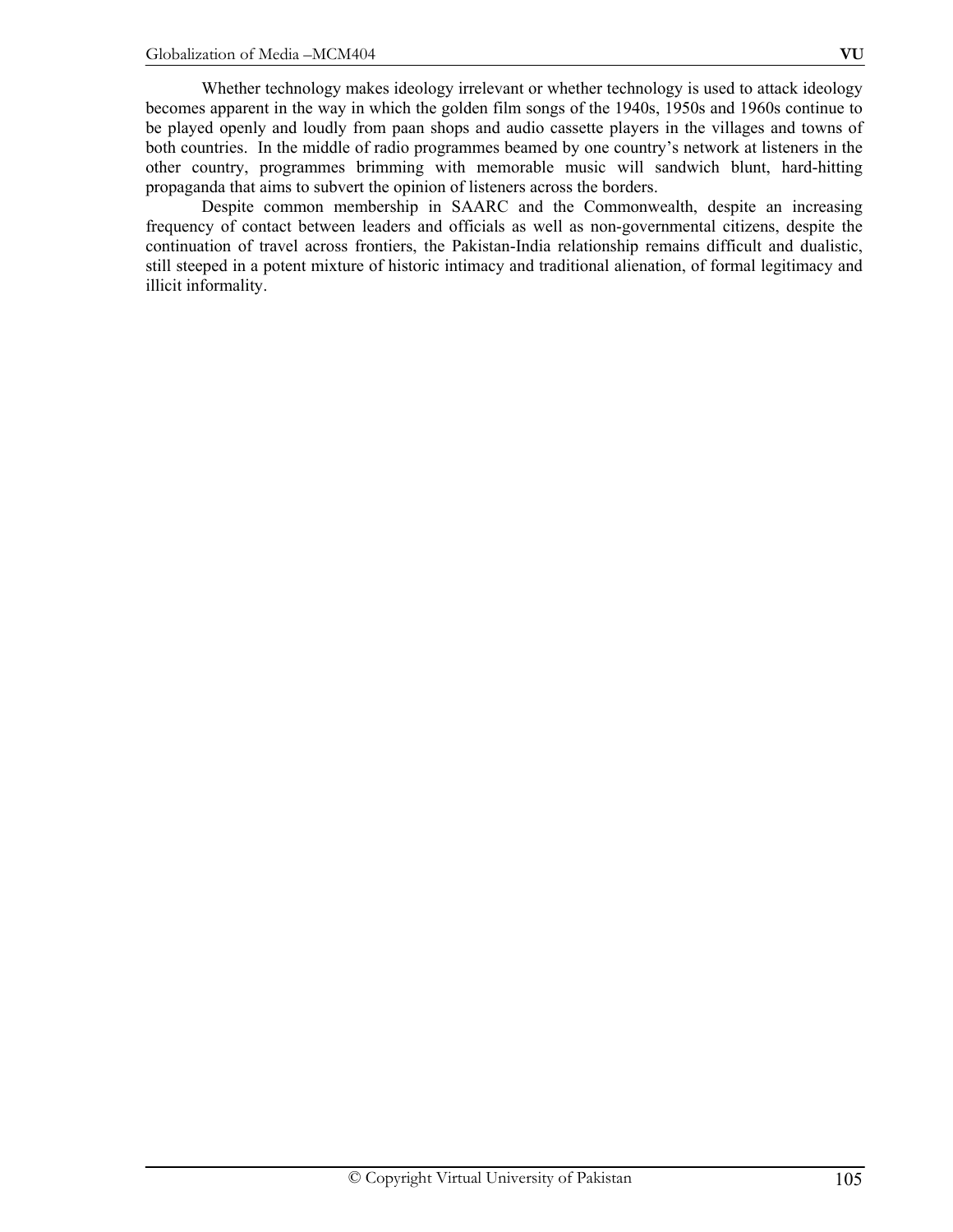## **"DIMENSIONS OF TERRORISM"**

#### Text of **handout** for students

**Note**: In order to help students to obtain access to analysis of the current global situation with particular reference to terrorism, and an unusually perceptive and courageously critical review of the subject by one of America's most respected intellectuals, the text of this handout comprises the last chapter of the book titled: "Fear's Empire", by Professor Benjamin Barber, University of Maryland, U.S.A. The book was published by W.W. Norton & Co., New York, London, 2004.

 The tributes paid to the book and the author by Leslie Gelb, the President of the Council of Foreign Relations, U.S.A. conveys the significance of the contents of this book: "Barber once again proves that he is among the very top serious thinkers and writers about American politics and culture."

 The author is of the view that a condition of mass fear has deliberately been created in order to promote the interests of militarism, weaponry and global domination by one power alone, using terrorism as a convenient reason for generating this fear psychosis that will retain "terrorism" as a convenient and permanent target.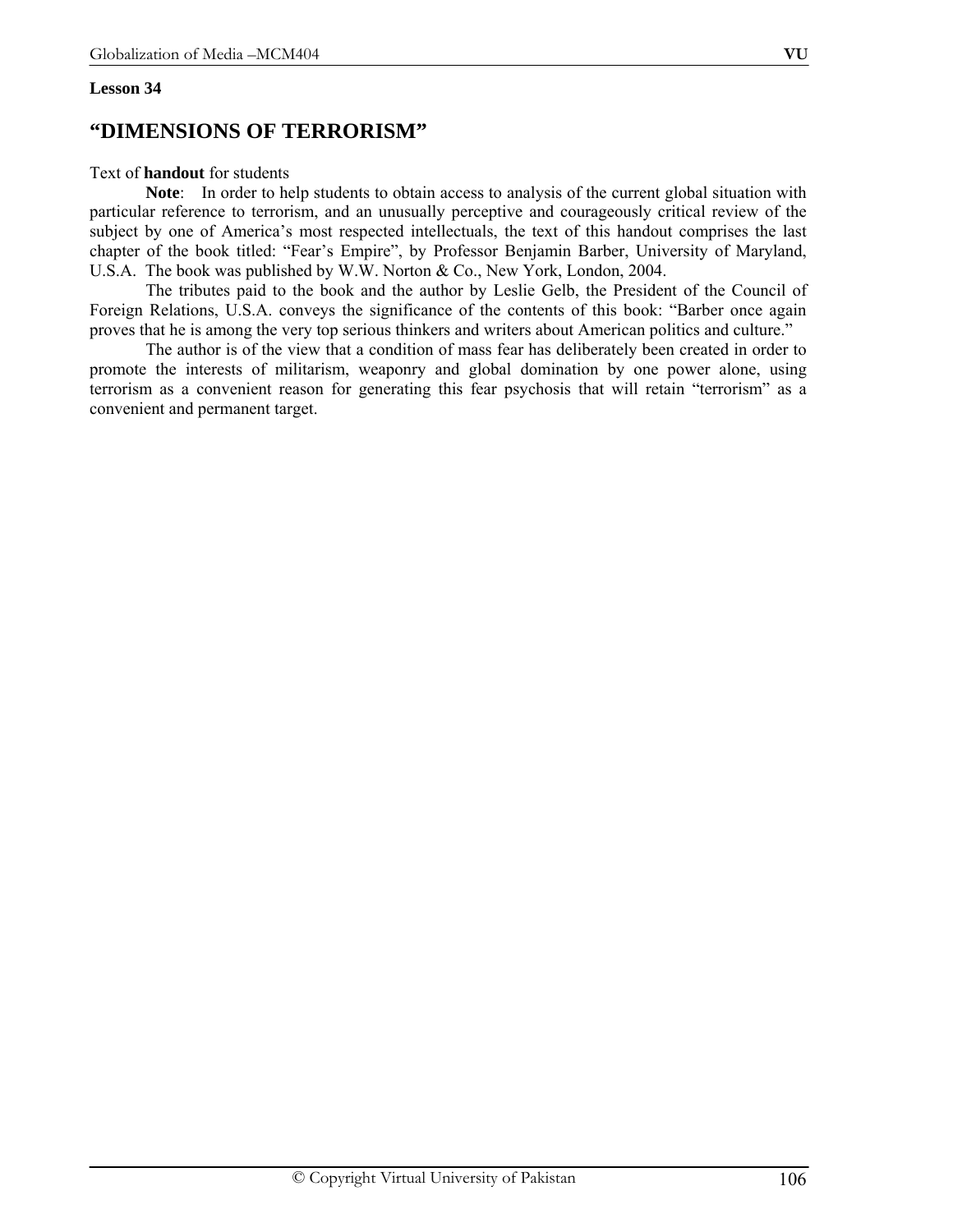# **FROM VIOLENT CONFLICT TO PEACEFUL CO-EXISTENCE**

## Text of the **handout** for students

 **Note:** As a review of the verbal and visual (i.e. ppts) of this lecture will show to the students, the content covers the subject in its different constituent stages, proceeding from the eruption and cessation of violence between communities and countries to the challenge of constructing and maintaining stable and peaceful relations between those who have previously been involved in mutually or directly destructive actions.

 The text of the following material on reconciliation is excerpted from the handbook titled: "Reconciliation After Violent Conflict", published by the International Institute for Democracy and Electoral Assistance (IDEA) based in Stockholm, Sweden in 2003.

 The address, contact details and website of IDEA are: International IDEA, Stromsborg, SE-103 34 Stockholm, Sweden. Tel: 46 8 698 3700, Fax: 46 8 20 24 22, email: info@idea.int; website: http://www.idea.int.

 This particular excerpt is taken from Chapter 1 of the handbook, the title of the Chapter is: "Reconciliation: an Introduction", written by David Bloomfield.

 For a more comprehensive portrayal of the subject, students are advised to visit the website of IDEA. However, the content of the lecture and the handout, along with references to the reading list should give students an adequate appreciation of the subject of the lecture.

## **The Process of Reconciliation**

Reconciliation means different things to different people. Its significance varies from culture to culture, and changes with the passage of time. To get a grip on the concept, four basic questions are pertinent:

What? Who? H<sub>ow</sub>? When?

2.1 What is Reconciliation?

2.1.1 Ideally

 Ideally, reconciliation prevents, once and for all, the use of the past as the seed for renewed conflict. It consolidates peace, breaks the cycle of violence and strengthens newly established or reintroduced democratic institutions.

 As a backward-looking operation, reconciliation brings about the personal healing of survivors, the reparation of past injustices, the building or rebuilding of non-violent relationships between individuals and communities, and the acceptance by the former parties to a conflict of a common vision and understanding of the past. In its forward-looking dimension, reconciliation means enabling victims and perpetrators to get on with life and, at the level of society, the establishment of a civilized political dialogue and an adequate sharing of power.

## 2.1.2 In Practice

 In practice such all-encompassing reconciliation is not easy to realize. The experience of a brutal past makes the search for peaceful co-existence a delicate and intricate operation. Reconciliation is not an isolated act, but a constant readiness to leave the tyranny of violence and fear behind. It is not an event but a process, and as such usually a difficult, long and unpredictable one, involving various steps and stages. Each move demands changes in attitudes (e.g. tolerance instead of revenge), in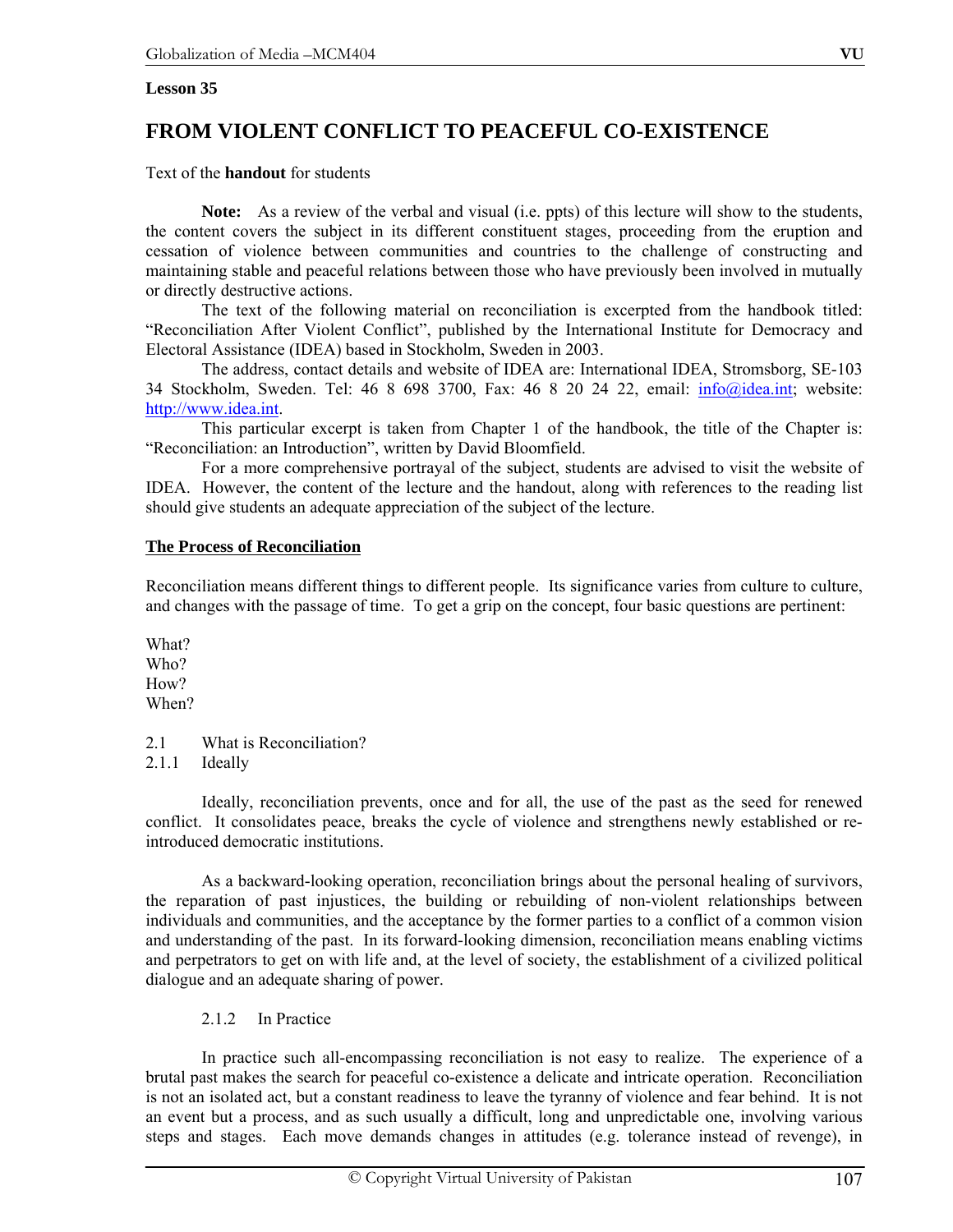conduct (e.g., joint commemoration of all the dead instead of separate, partisan memorials) and in the institutional environment (e.g., integrating the war veterans of both sides into one national army instead of keeping ex-combatants in quasi-private militias). Above all, the approach must be that every step counts, that every effort has value, and that in this delicate domain even a small improvement is significant progress.

 There is a certain danger in talking about reconciliation in terms of strict sequence. The process is not a linear one. At each stage a relapse back into more violent means of dealing with conflicts is always a real possibility. And the stages do not always follow logically after each other in any set order. Nonetheless, they remain essential ingredients for lasting reconciliation.

## Three stages

## Stage 1. Replacing Fear by Non-Violent Co-existence

 When the shooting stops, the first step away from hatred, hostility and bitterness is the achievement of non-violent co-existence between the antagonist individuals and groups.

This means at a minimal looking for alternatives to revenge. A South African observer, Charles Villa-Viceencio, writes: "At the lowest level co-existence implies no more than a willingness not to kill one another –– a case of walking by on the other side of the street". For some the basis for this step will be war-weariness or the simple but realistic conclusion that killing does not bring the dead back to life, or it may be based on the belief that, as Martin Luther King said, those who do not learn to live together as brothers are all going to perish together as fools. An encouraging thought here is that, even in the midst of the most cruel conflicts, small islands of tolerance and civility always continue to exist – men and women who, through acts of extreme courage, save the lives of people "from the other side".

 The move towards such co-existence requires first of all that victims and perpetrators be freed from the paralysing isolation and all-consuming self-pity in which they often live. This involves the building or renewal of communication inside the communities of victims and offenders and between them. Political and community leaders, non-governmental organizations (NGOs) and religious institutions have a serious responsibility here. They can initiate or sustain programmes for such liberating communications. Or, as symbolic representatives of victims and offenders, they can initiate dialogue if those directly involved are not yet ready to talk.

 A second condition is a safe environment. Without a minimum of physical security there is no prospect of any progress along the path to reconciliation. Local and/or international political decisionmakers have a crucial role to play at this point. Serious effort must be directed towards establishing the rule of law on equitable and accepted terms.

 Conflicts do not disappear with this step in the reconciliation process. Individuals, groups and communities continue to be adversaries, but they agree to disagree and to use less violent means to accommodate old (and new)disputes. One possible way is to exchange private vengeance for retribution by an institution (e.g., a criminal court) which is bound by agreed rules.

## Stage 2. When Fear No Longer Rules: Building Confidence and Trust

 Then, in due course, co-existence evolves towards a relation of trust. This second stage in the process requires that each party, both the victim and the offender, gains renewed confidence in himself or herself and in each other. It also entails believing that humanity is present in every man and woman; an acknowledgement of the humanity of others is the basis of mutual trust and opens the door for the gradual arrival of a sustainable culture of non-violence. In the context of Kosovo, Howard Clark writes: "One can counsel distinguishing between a person and his actions, hating the sin while trying not to hate the sinner; one can also attempt to understand the human weakness of those who were swept away by the tide. However, even when one cannot forgive, there are some minimum standards below which one should not sink: social reconstruction demands respecting the rights of those one detests. This respect is in itself an assertion of one's own humanity".

 Another product of stage 2 is the victim's capacity to distinguish degrees of guilt among the perpetrators – to disaggregate individual and community. This is an important move in destroying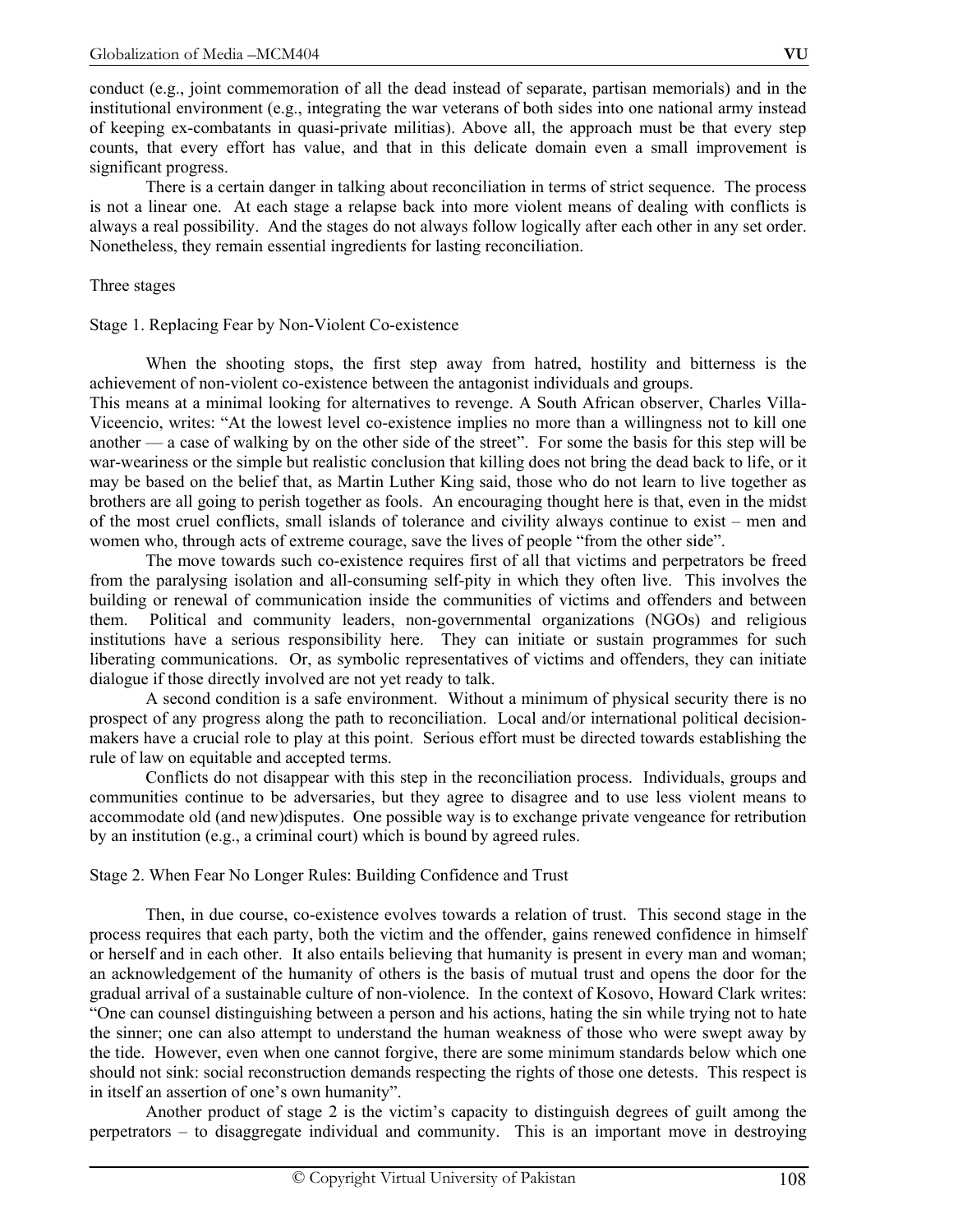atrocity myths, which keep alive the idea that all the members of a rival group are actual or potential perpetrators. Courts of law can make a difference here: their mission is precisely to individualize guilt. Traditional justice mechanisms often create similar opportunities. In October 2001 the population of Rwanda elected more than 200,000 lay judges who oversee some 10,000 gacaca tribunals, a societyrooted institution where individuals guilt in the 1994 genocide will be publicly discussed.

 For trust and confidence to truly develop, a post-conflict society has to put in place a minimum of functional institutions – a non-partisan judiciary, an effective civil service and an appropriate legislative structure. It is this condition that links a reconciliation policy to the many other tasks of transition from violent conflict to durable peace.

### Stage 3. Towards Empathy

Empathy comes with the victims' willingness to listen to the reasons for the hatred of those who caused their pain and with the offenders' understanding of the anger and bitterness of those who suffered.

 One way to make this possible is the work of truth commissions, sifting fact from fiction, truth from myth. In addition, such commissions may lead to an official acknowledgement of the injustice inflicted. Truth-telling is also a precondition of reconciliation because it creates objective opportunities for people to see the past in terms of shared suffering and collective responsibility. More important still is the recognition that victims and offenders share a common identity, as survivors and as human beings, and simply have to get on with each other. In some cases, the parties in the conflict will seek and discover meeting points where partnership appears more sensible than sustained conflict. Common interests may be found in roles and identities that cross former lines of division, such as religion, gender and generation – or region, as in the case of the Burundian province of Ngozi, where Hutu and Tutsi are collaborating closely in an attempt to improve the prospects of their region, thus transcending the divisions of the past. Economic concerns too may inspire such bridging activities, as they do in Kosovo, where Albanian trade unionists and a Serbian workers' movement have established post-war contract.

 Empathy does not necessarily lead to a fully harmonious society or to national unity. Conflicts and controversy are part and parcel of all human communities. Moreover, empathy does not exclude the continuation of feelings of anger. Nor does it require that the victim be ready to forgive and forget. Pardoning the offenders will, of course, broaden the basis for empathy, but for many victims it may be too distant, or too sudden, a goal and to pursue it relentlessly may result in any abrupt and early end to the entire reconciliation process. At this stage it may be unjust to ask victims to forgive if perpetrators refrain from expressing regret and remorse, as has been the case in Argentina, Chile and Guatemala.

### Accompanying the Three Stages: Introduction of the Codes of Democracy and a Just Socio-Economic Order

 Peaceful co-existence, trust and empathy do not develop in a sustainable way if structural injustices in the political, legal and economic domains remain. A reconciliation process must therefore be supported by a gradual sharing of power, an honouring of each other's political commitments, the creation of a climate conducive to human rights and economic justice, and a willingness among the population at large to accept responsibility for the past and for the future – in other words, reconciliation must be backed by the recognition of the essential codes of democracy.

 There are many examples of societies where reconciliation has remained hollow or unfinished precisely because one side of a previous divide refused, consciously or unintentionally, to acknowledge this need for democracy. Zimbabwe's recent history is a frightening demonstration of what happens when this is the case. Zimbabwe was for many years acclaimed as a model of reconciliation between blacks and whites after long-lasting colonial rule and a bloody military conflict. But thorough going economic justice has not been achieved. It is widely believed that the end of the policy of reconciliation is partly based on and backed by a general disappointment among large sections of the black population who see that the economic disparities between Africans and white settlers have not disappeared.

## 2.1.3 What Reconciliation Is Not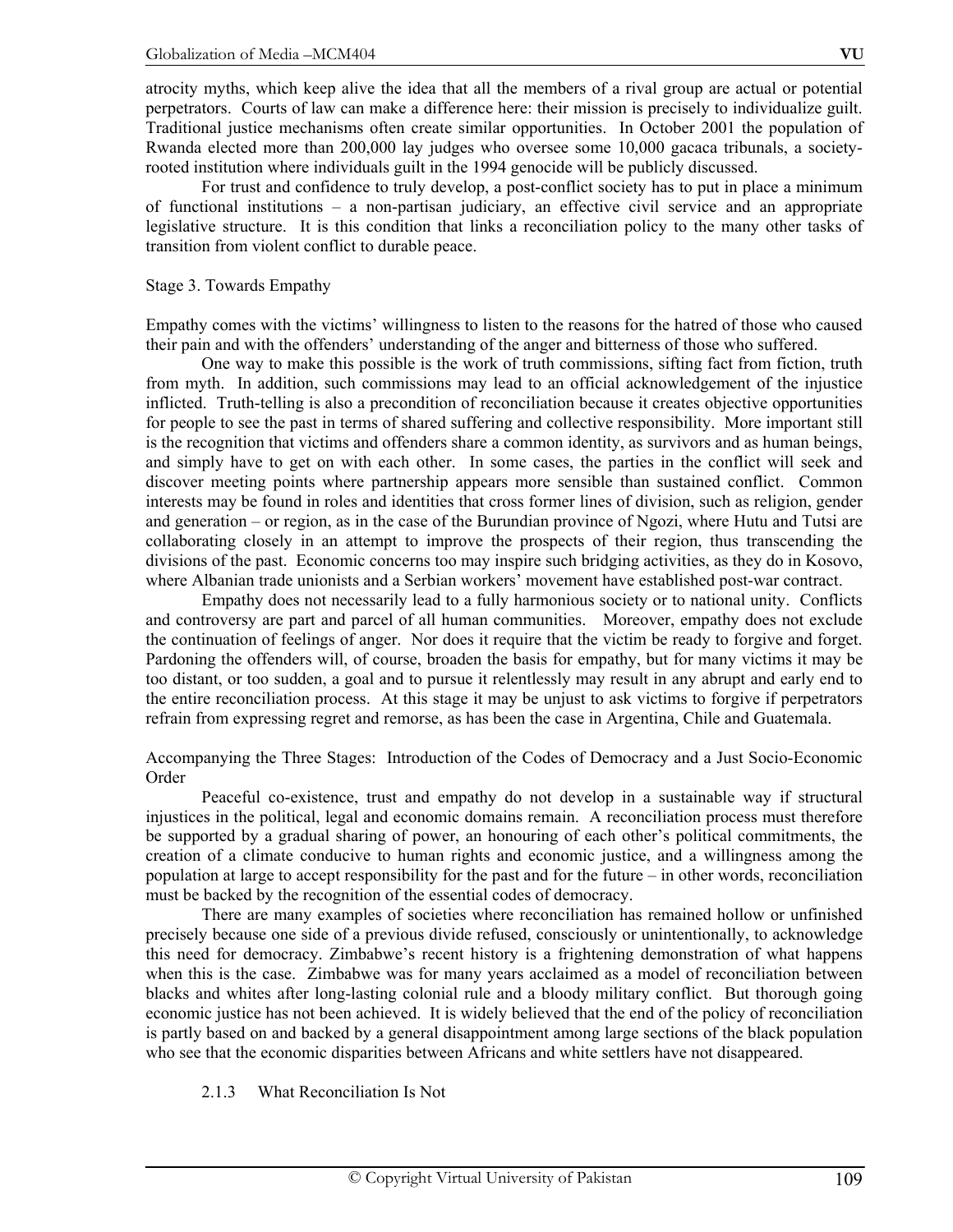The use of the term "reconciliation" in dealing with past human injustice is not without its dangers. The interpretation of the concept is contested, and there are many erroneous notions of what reconciliation is. (See section 1.2 clarification of the definitions of reconciliation).

In a political context, those who want nothing done may cynically plan reconciliation merely as a smokescreen. Victims, one the other hand, may perceive and condemn it as a code word for simply forgetting. For those who have to live with their own pain and trauma, the term is indeed extremely sensitive. As a victim of apartheid told the South African Truth and Reconciliation Commission (TRC), "Reconciliation is only in the vocabulary of those who can afford it. It is non-existent to a person whose self-respect has been stripped away and poverty is a festering wound that consumes his soul". A general feeling among black and coloured South Africans is that the discourse on reconciliation has pressured them towards a premature closure with the past.

 A second source of misunderstandings is that the people of a post-conflict society are sometimes forced to be impatient, as if co-existence, trust and empathy can come swiftly. Such timing,  $-$  expecting too much too soon, especially if it is proclaimed as official policy – is doomed to fail. Reconciliation must be seen as a long-term process that may take decades or generations. Reconciliation based on ambiguity will not last. The notion and its interpretation must be publicly discussed. Here lies a task for the authorities, the media, schools and civil society in its broadcast shape – NGOs, advocacy groups, religious institutions and so on. The need for peaceful co-existence, trust and empathy must be internalized before any effective policy can be set in motion. Such society-wide debate will have to take into account that genuine reconciliation is much more than rebuilding relationships between former enemies, or between victims and perpetrators.

### 2.2 Reconciliation: Who is Involved?

 Co-existence, trust and empathy develop between individuals who are connected as victims, beneficiaries and perpetrators. This is reconciliation at the interpersonal level. That is, for example, what happens when the victim is willing to shake hands with the torturer who inflicted their pain. Many initiatives in the area of healing (for example, medication) take this route towards reconciliation. However, all the steps in the process also entail the reconciling of groups and communities as a whole. Each perspective, the interpersonal and the collective, has its own chemistry but they are equally important in the process.

 Individual victims and perpetrators are at the heart of all reconciliation activities. However, both categories embrace many more persons and groups than those who are directly involved in acts of political, ethnic or religious violence. The definition of victimhood as it is used in chapter 4, includes family members, neighbours and even friends of direct victims, all of whom may have been traumatized by what they have experienced or witnessed.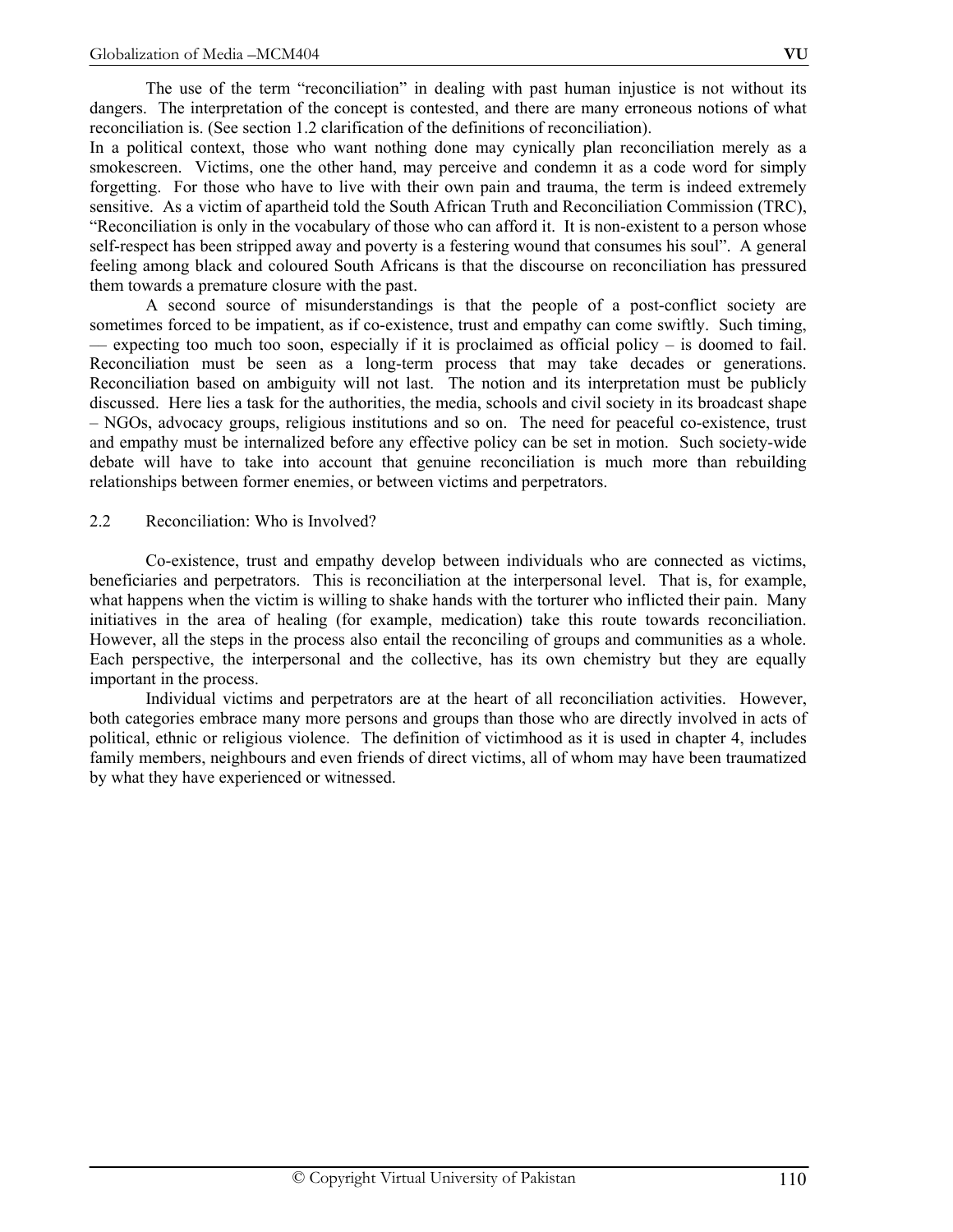## **"OIL AND BEYOND"**

 **Note:** In lecture # 36 we have examined the excessive and unhealthy dependence of contemporary civilization on the consumption of fossil fuels, specially oil and the limited prospects for continued availability of oil after 2040. In fact, the production of oil is estimated to reach a peak in about 2008-2010 after which there is little likelihood of finding the size of oil deposits which were discovered in the  $20<sup>th</sup>$  century. A new urgency will have to be placed on the development of alternative fuel sources, the investment for which is not at all adequate at present.

 While the ostensible concerns that shape the debate and discussion on oil resources appears to be, and to some extent, actually is part of the vital subject of the future of the energy sector in humanity's own future, this subject is part of a larger question. This question concerns the conflict between or the co-existence of major nation-states such as the U.S.A. and China, and groups of nationstates such as the European Union.

 The text of this handout comprises the chapter titled: "Battle of the Titans" from the book: "The Final Energy Crisis" edited by Andrew McKillop with Sheila Newman, published by Pluto Press, U.K., 2005.

 This material is relevant for students to study both lecture #36 as background and geopolitically important material as well as for lecture #38 concerning: "Emerging trends in international affairs".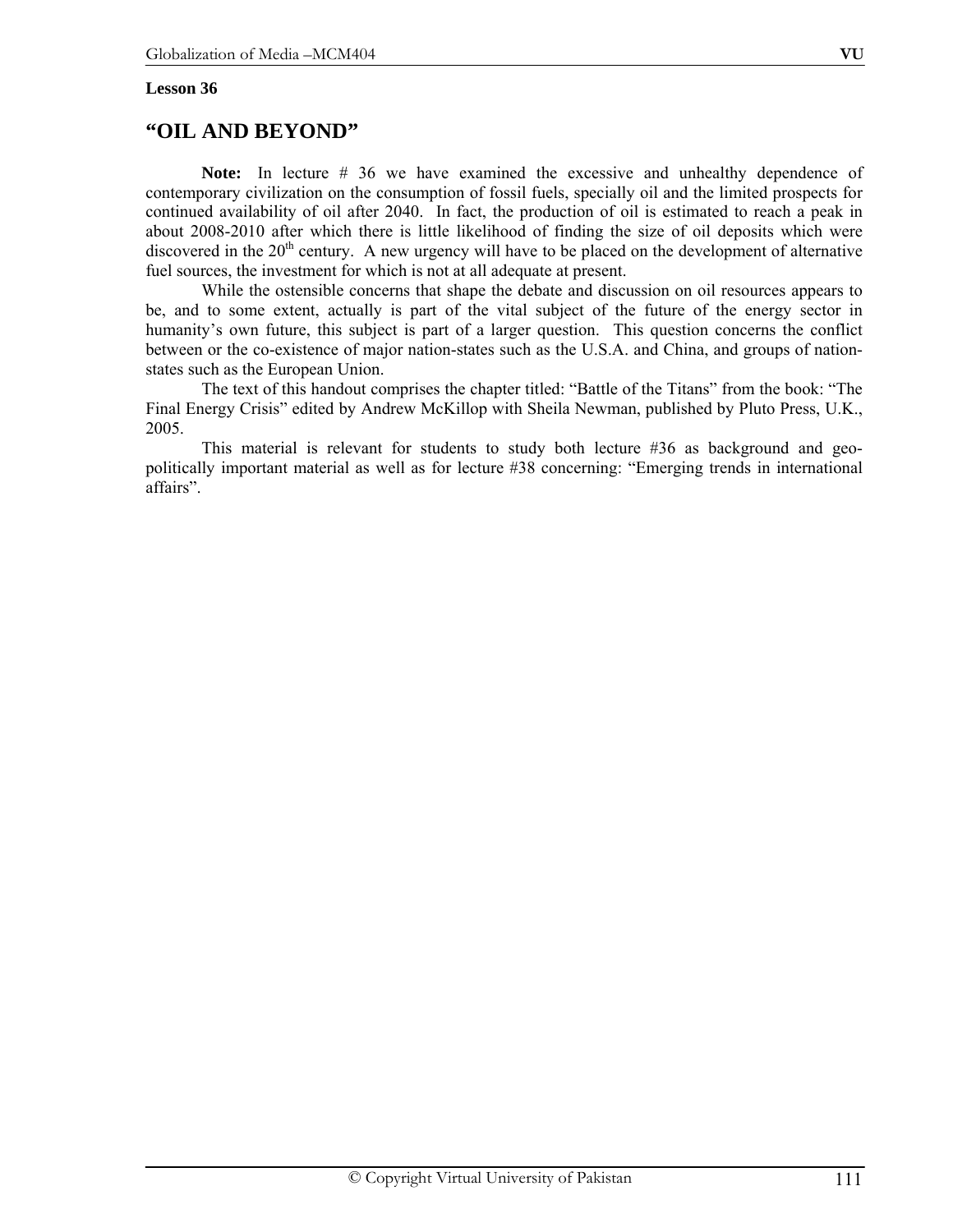# **"PAKISTAN'S FOREIGN POLICY"**

#### Text of **handout** for students

**Note:** Background material relevant to the subject of this Lecture is abundantly available in several books recommended in the reading list for the first 9 lectures and for this lecture as well.

The verbal content of the lecture, the PPTs and the daily news media provide a relevant contextual framework.

 To enable students to appreciate the direct and vital linkage between foreign policy and security policy, and to refer to the post-9/11 situation, students are advised to note the principal elements listed in the text of this handout placed below.

 The text comprises some sections of Research Paper No.2 prepared by the South Asian Strategic Stability Unit, Department of Peace Studies, University of Bradford, U.K. by Shabana Fayyaz. The editors of the research papers are Shaun Gregory and Maria Sultan. The South Asian Strategic Stability Unit is being supported by the International Institute for Peace and Conflict Resolution of the National University of Sciences &Technology, Rawalpindi-Islamabad. The lecturer is the Honorary Chairman of the International Institute for Peace and Conflict Resolution.

 While the research paper from which this handout is derived is not a full-scale study of all the pertinent dimensions, the content highlights the main issues for students in a concise and easily absorbable manner.

 The research paper was published in August 2005 by The South Asian Strategic Stability Unit and is titled: "A break from the past: Trends in Pakistan's Security Policy after 9/11".

Students are advised to visit the website http://www.brad.ac.uk.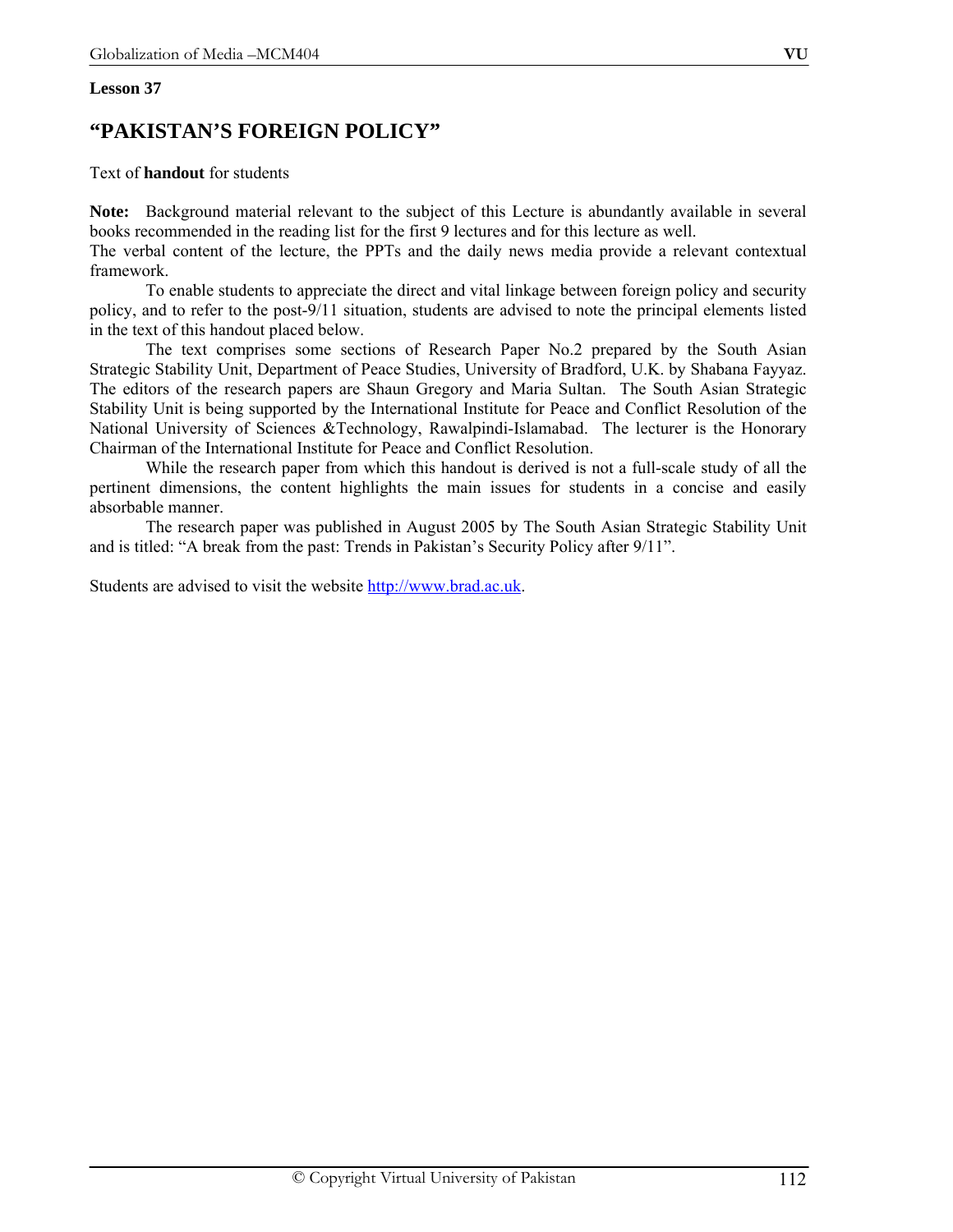## **"EMERGING TRENDS IN INTERNATIONAL AFFAIRS"**

### Text of **handout** for students

 Note: The text of this handout provides students with the opportunity to read a part of a remarkable book which is a most thoughtful and pertinent exploration of the real factors and forces that are shaping international affairs in the  $21<sup>st</sup>$  century.

The excerpt titled: "Surplus imperialism, war without end" is chapter 7 from the book titled: "Empire of Capital" by Ellen Meiksins Wood, published by Verso, London & New York, 2003/2005.

 Reference to the comments and brief description of the book in its paperback version indicates the quality of analysis contained in this unusual study:

 "Capitalism makes possible a new form of domination by purely economic means, argues Ellen Meiksins Wood. So, surely, even the most seasoned White House hawk would prefer to exercise global hegemony in this way, without costly colonial entanglements. Yet, as Wood powerfully demonstrates, the economic empire of capital has also created a new and unlimited militarism.

 By contrasting the new imperialism to historical forms such as the Roman and Spanish empires, and by tracing the development of capitalist imperialism back to the English domination of Ireland and on the British Empire in America and India, Wood shows how today's capitalist empire, a global economy administered by many local states, has come to spawn a new military doctrine of war without end, in purpose or time.

"A splendid book" - Eric Hobsbawm, eminent historian.

'A thought-provoking genealogy of empires throughout history' – Publishers' Weekly.

 Ellen Meiksins Wood is the author of several books, including Democracy Against Capitalism and, with Verso, The Retreat from Class (which won the Deutscher Prize), Peasant-Citizen and Slave, The Pristine Culture of Capitalism and The Origin of Capitalism.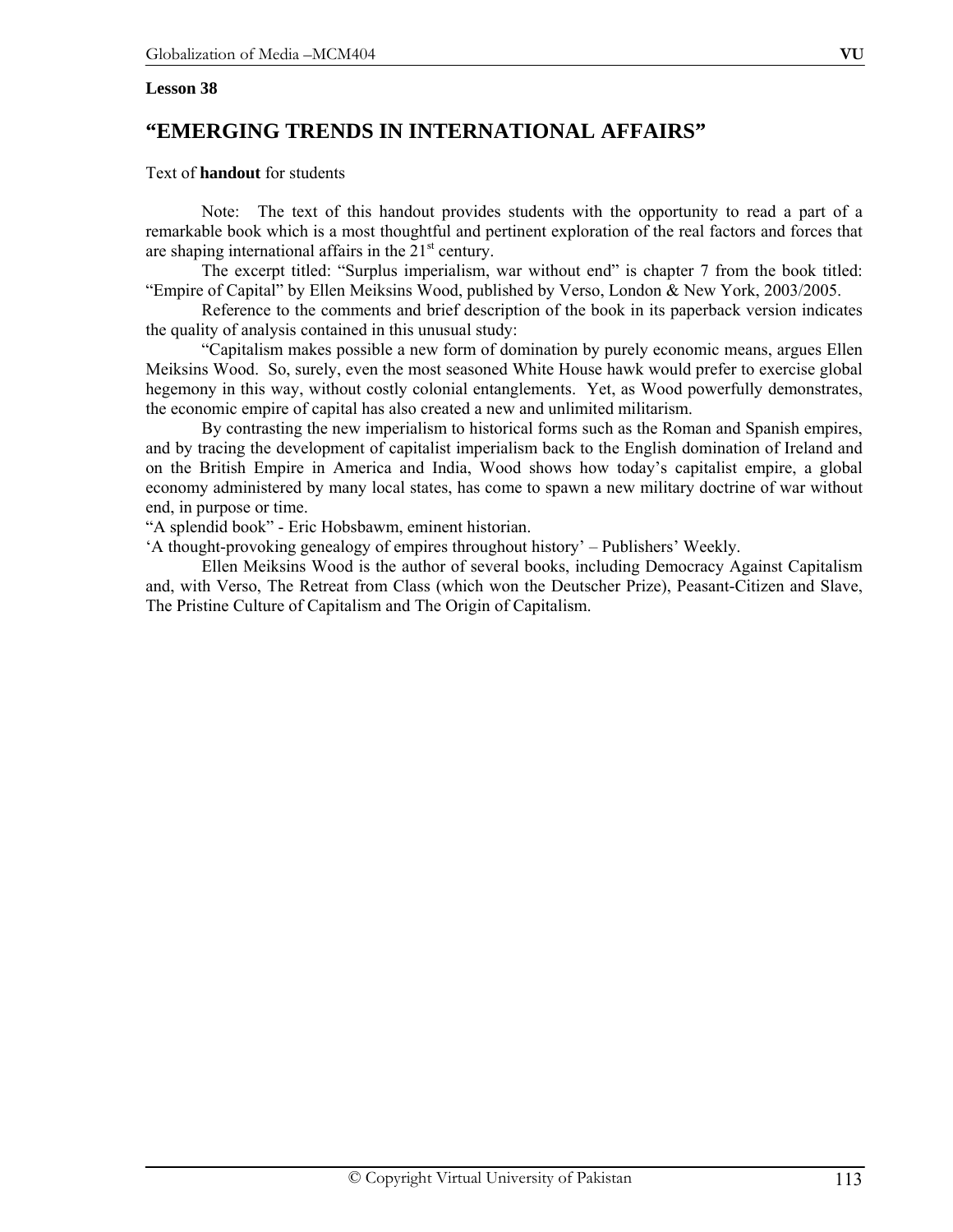# **"GLOBALIZATION OF MEDIA"**

#### Text of **handout** for students

Note: There is perhaps no better way for students to appreciate the nature of modern media and the nature of contemporary globalization than to carefully read the text of this handout.

 The content comprises the first 2 chapters of the book titled: "Understanding Media" by Marshal McLuhan who, in the opinion of this lecturer, was the first philosopher of electronic media. He was a professor of English literature in Canada and at the same time had profound and brilliant insights into the core truths of new media and of instant global communication.

 While formulating pioneering concepts such as: "the global village" and "the medium is the message", McLuhan set the scene for study and reflection upon the subject of the lectures from No.39 to No.45 in such a superbly insightful way that the observations contained in the 2 chapters establish the foundation for students to develop their own exploration of this fascinating realm.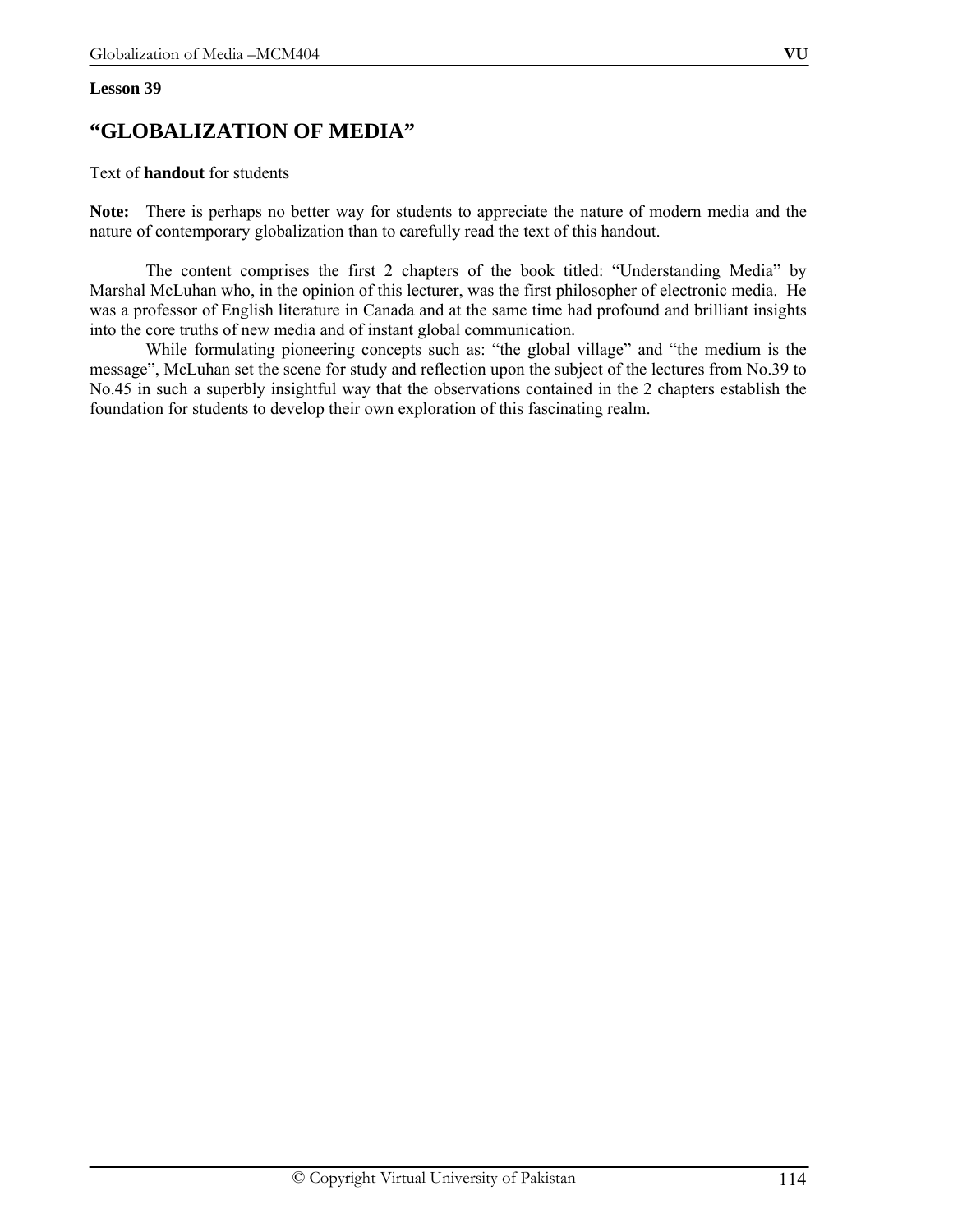# **"GLOBALIZATION AND INDIGENIZATION OF MEDIA"**

### Text of **handout** for students

 **Note**: The technology of digitalization has revolutionized media and communication by compressing content and completely changing the speed and method of transmission.

10 years before 2005, and 5 years before the start of the 21<sup>st</sup> century, in the year 1995, when the Internet had just begun to gather momentum, a visionary thinker and technologist named, Nicholas Negroponte, Professor of Media Technology at MIT, is also Founding Director of the Media Lab wrote a book titled: "Being digital", published by Vintage Books, Random House, New York, U.S.A.

 The significance of this book with regard to the globalization and the indigenization of media is well-reflected in the comment by the New York Times Book Review about this book: "To read Being Digital is to enter the future it describes…It flows from the pen (or cursor) of a wizard who is himself helping to create the new cosmos toward which we are hurtling."

 The concluding chapter of this book is offered to students both as a way to whet their appetite to read the entire – if they can get a copy! – or to explore the Internet for further material by the same author and in order to show how far-sighted and accurate projections on new media development can prove to be when they are made by persons who study their subject with great commitment and interest.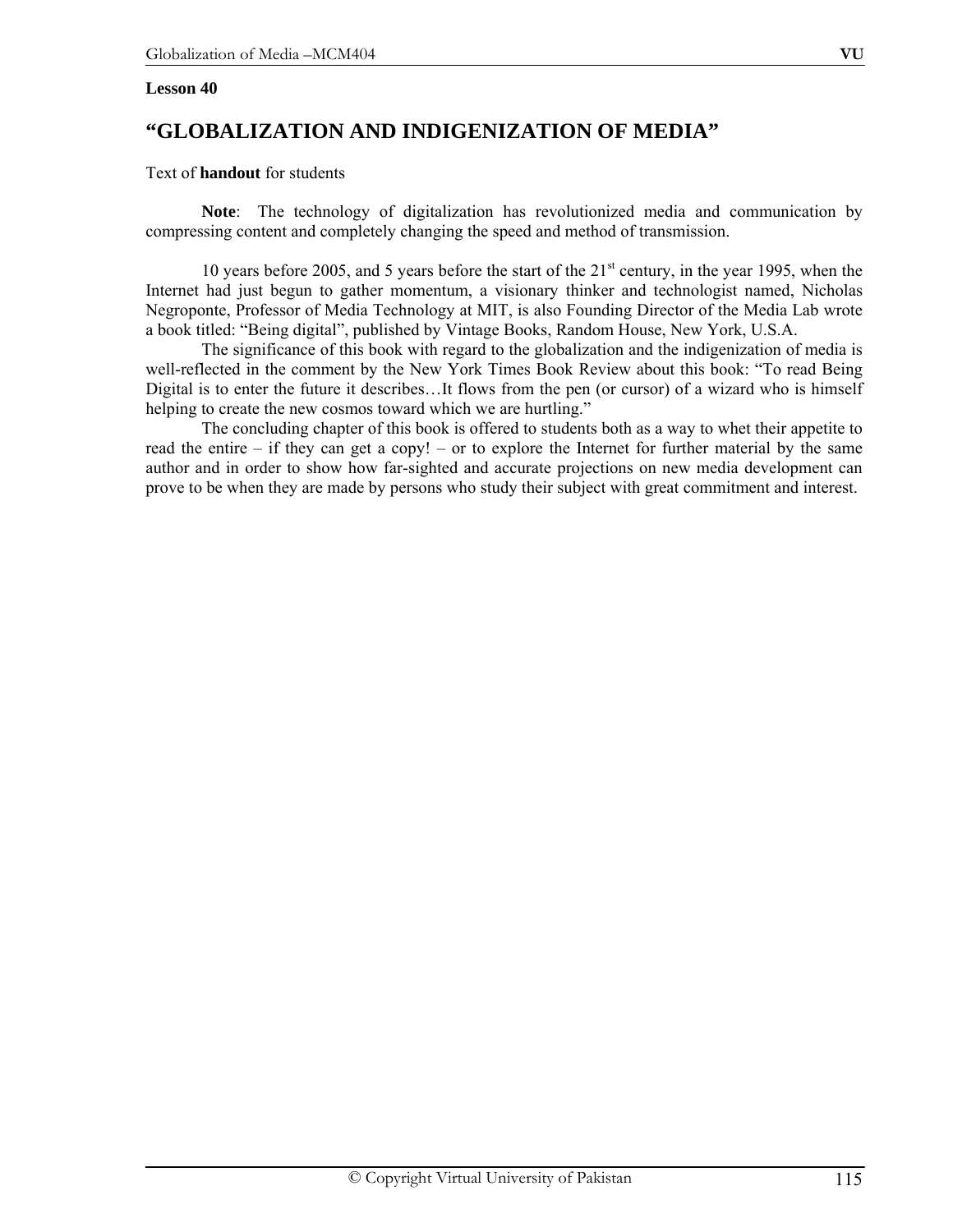## **Lesson 41 "BALANCING PUBLIC INTERESTS AND COMMERCIAL INTERESTS"**

 Note: The text of the handout for this lecture is taken from the book titled: "Satellites over South Asia: Broadcasting, culture and the public interest" by David Page and William Crawley published by Sage Publications, New Delhi, India, 2001.

The excerpt is from chapter 10 of the book titled: "Redefining the public interest".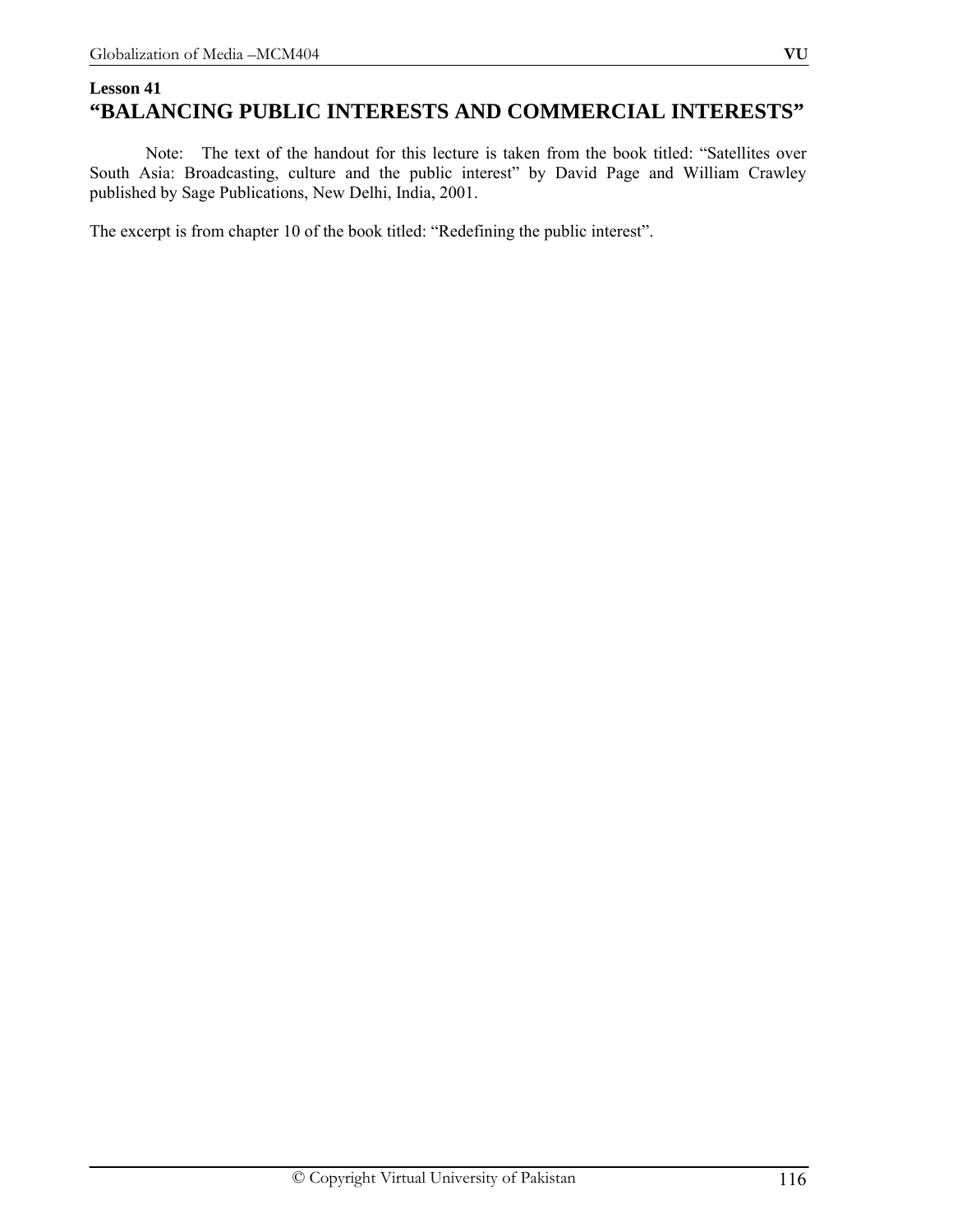## **"CITIZENS' MEDIA AND CITIZENS' MEDIA DIALOGUE"**

**Note**: The tendency is to associate the term: "globalization of media" with media such as Hollywood movies, CNN, BBC and the Internet which cover the globe in a uniform way, or instantly or on a largescale.

 However, as students will note, after lectures 39 and 40 in which the basic aspects of the globalization of media were covered, the focus of our lecture no. 41 was the need to balance public interest with commercial interests.

 Now, in lectures 42, 43 and 44, the focus will shift to the role, rights and responsibilities of the people of the world, rather than focus only on the media of the world.

 This shift in focus is essential in order to ensure that human beings remain the most important concern for evaluating the role of media and communications on a global scale.

 As this aspect has evolved only in very recent years, it is vitally necessary for students to be clear about the different meanings and connotations of the new terms and phrases that are becoming part of the discourse and the study of how media are inter-acting with people on a global level in the  $21<sup>st</sup>$ century.

 Therefore, the handout for lecture no. 42 provides students with a chapter titled: "Introduction: answers to frequently asked questions" from the book titled: "Citizens' media dialogue" written and edited by Javed Jabbar for UNESCO, Paris.

 The full text of the book including the text of this handout is also available on the website whose text is reproduced in the book.

As already given in the lecture itself, the website is: www.wiredet.com/cmd.

#### **Introduction: answers to frequently asked questions**

### **Q-1: What do the terms "citizens' media" or "community media" mean?**

A: Citizens' media is a term of relatively recent origin. It refers to media which are influenced by citizens, media that serve the interests of citizens (rather than the interests of corporations or Governments or groups with specific interests), media that represent a part of civil society, or civil society as a whole.

Citizens' media embody the best principles and practices of editorially independent public service broadcasting.

 While citizens' media may be seen as authentic alternatives to State-owned or Government controlled media or to media operated by corporations or groups securing profit or financial benefit from media, citizens' media may also be seen as **the third category of media** which should exist in addition to the other two types of media i.e. State-owned/Government-controlled and corporate media.

 The term "community" is partly covered by the term "citizens' media". Community media is a term that describes media which are small in scale, and which are owned and operated by citizens on a not-for-profit basis to exclusively serve the public interest of a relatively small community e.g. a cluster of villages or small settlements, or a small town or a city, or parts of a city.

 Whereas citizens' media should preferably have a fairly high degree of professional competence and content quality, community media need not necessarily employ well-qualified technical specialists to produce their content.

 In some cases, where required resources are available, citizens' media and community media may also be able to cover a large area such as a whole province in a country, or the entire country itself. This would be rare. Community media are meant to denote media that cover relatively small-scale, sharply focussed geographical and demographically well-defined areas and populations.

 Citizens media and community media on a not-for-profit basis are funded by fees or subscriptions paid by the audiences that they reach or from advertising revenue or from resources voluntarily provided by the initiators/sponsors of a media project, or by philanthropic support from individuals or institutions, or by grants from the State or Government or affiliated institutions, by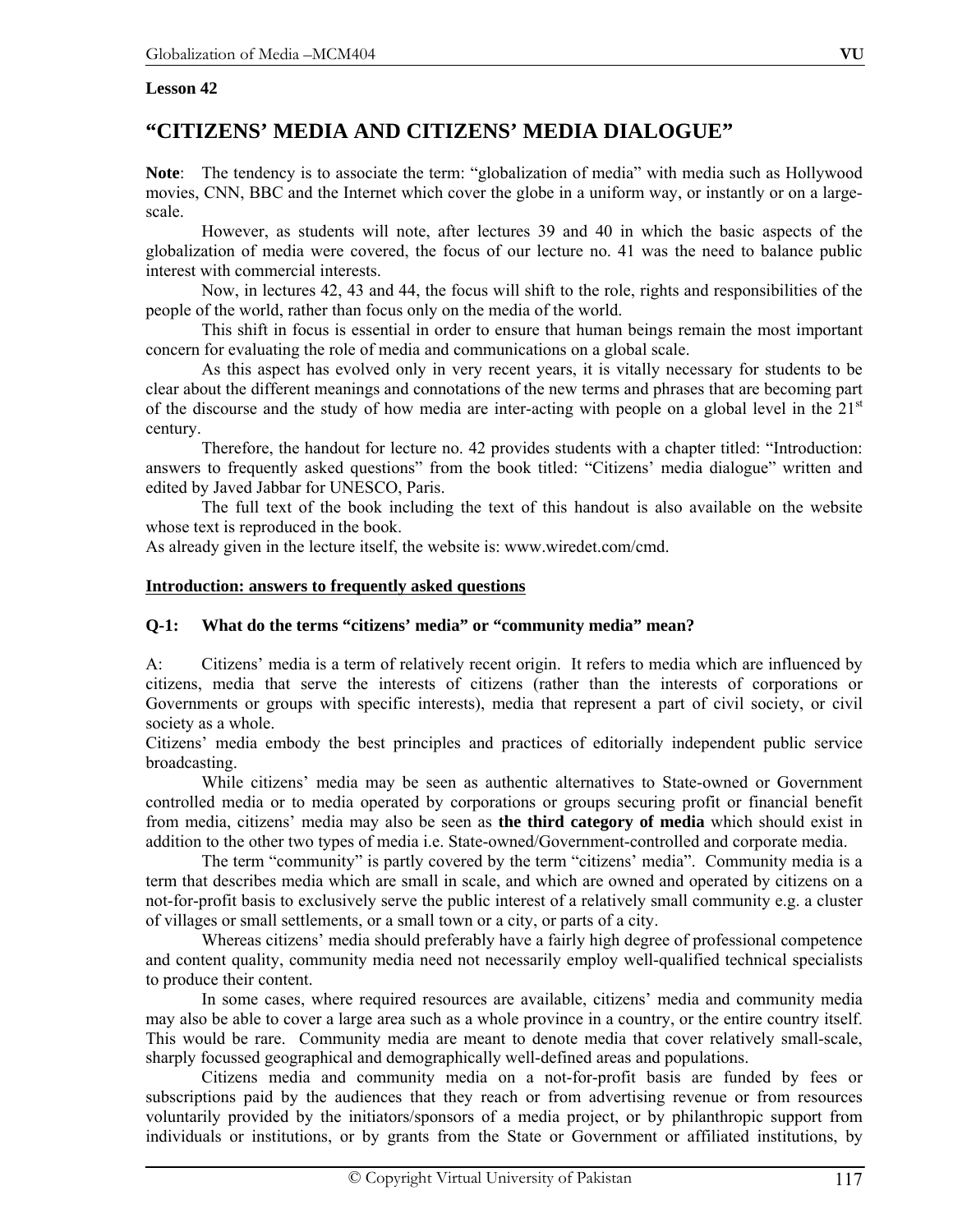multilateral aid agencies or a single overseas donor country or by a combination of all or some of the above.

 To reiterate: Citizens' media and community media are terms that specifically do **not** include State-owned or Government-controlled media nor do they describe media owned or operated by corporations or groups securing profit or financial benefit of any kind from these media.

**Q-2: What is the process called: "citizens' media dialogue"?** 

A: This term describes two processes:

i) Dialogue conducted between and amongst citizens about media issues that affect their society, and citizens' interests. Such a dialogue may take place within citizens' forums that have a general interest in social issues or a particular interest in sectoral issues e.g. education, health, human rights etc.

ii) Secondly, the term is applied to the process of communication between citizens (as individuals, as informal groups or as organized associations) and all types of media, be they State-owned or Government-controlled media, or privately–owned, profit-based media, or citizens' media and community media. The term also covers dialogue conducted through the Internet on website etc.

These two processes of communication are meant to enable citizens to discuss and debate aspects of media which require reform or improvement. These processes are meant to help citizens to articulate directly to those who own, operate or manage media, the views of citizens' on various issues of public concern, and on all aspects of media, and to enable citizens to learn from media owners or media managers about their respective perspectives on these subjects.

The facility provided by media in the form of "letters to the editor" in the case of print media and "phone-in" in the case of electronic media (radio and TV) is not able to provide sustained, detailed or comprehensive exchange of views and is more of a one-off kind of inter-action.

To reiterate: Citizens' media dialogue would be a process to ensure that, at regular intervals, citizens are able to:

i) Conduct a discussion amongst citizens about media issues

ii) Meet face-to-face with representatives of media for direct, inter-active discussions and/or engage in written communication/correspondence on media issues.

iii) Participate in discussion in the websites maintained by radio, TV, newspapers etc.

Dialogue between citizens and media is seen as a process that should become an enduring institutionalised process.

## **Q-3: What is meant by the term: "citizens' media associations"?**

A: This term describes forums specifically created by citizens to afford an opportunity for collective expression of views of citizens on issues of shared concerns deserving of media attention, as well as on media-related issues, from a public interest perspective.

 As both the State-owned, Government-controlled media and private, corporate media are, comparatively speaking, well-organized, well-resourced entities, citizens' media associations are meant to reduce the discrepancy that exists between, on the one hand, well-organized media entities and on the other, un-organized, un-coordinated citizens unrepresented in the media space.

 The primary objectives of citizens' media associations would include the attempt to create and sustain a dialogue with media; to inform and educate civil society at large on media issues from a public interest perspective; and to sensitise Governments, legislators, media and opinion-makers and decisionmakers on aspects of media with the aim of securing the public interest.

## **Q-4: What is "public service broadcasting" (PSB)?**

A: The term public service broadcasting is ideally defined as follows: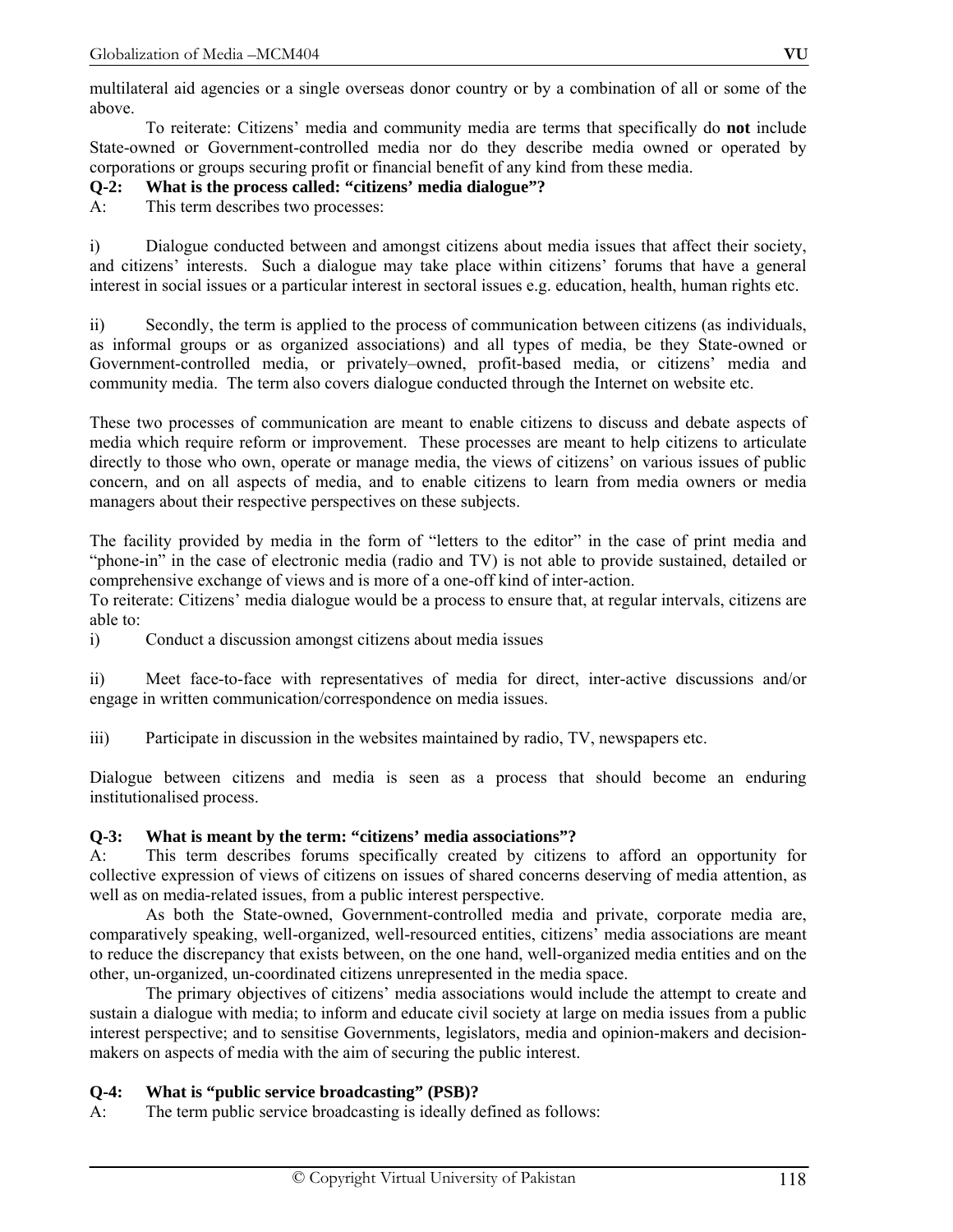(Note: in addition to the definitions, explanations and examples placed below, you are also invited to refer to the definitions formulated at the World Electronic Media Forum, December 2003 which are appended later in this text.)

 Public service broadcasting is that part of the content of electronic media which seeks to promote the public interest in any given sector of life, be it education, health, basic infrastructure, social justice, freedom of expression, human rights, gender equity, political and cultural rights etc.

Preferred definitions include the following, as quoted:

 "Neither commercial nor State-controlled, public service broadcasting's only raison d'être is to offer a public service, a public meeting place where all citizens are welcome and considered equals. Because it is not subject to the dictates of profitability, PSB can contribute to diversifying content sources, giving a voice to other cultures and points of view and promoting tolerance and cultural understanding".

 "Public service broadcasting is a unique concept". "Although easy to understand", it is too often misunderstood, sometimes profoundly, sometimes even intentionally. Some languages do not even have a term fully corresponding to the English word "public", and the closest translation appears to confer the notion of state/government/official... Public service broadcasting (which is anything but "state", "government" or "official" broadcasting) is made for the public, financed by the public, and controlled by the public".

 "Editorially independent public service broadcasting (PSB) is a unique service providing universal access to information and knowledge through quality and diverse content reflecting the needs and expectations of the various target audiences."

 "PSB should actively seek and encourage the advice of civil society associations in the determination of policies and priorities for programming".

 Public service broadcasting does not directly promote the use of a particular product or service in its programmes nor would public service broadcasting promote a specific political creed or party or ideology except where the intention is to inform and educate audiences about specific creeds in a nonpropagandistic basis.

 While public service broadcasting should preferably be free of dependence on sponsorship by a commercial, profit-based organization, in case such corporations wish to sponsor and support public service broadcasting as their own contribution to public service, it should be possible to accept such sponsorship as being valid provided there is no relationship of vested interests between the commercial firm sponsoring the public service broadcasting and the content of public service broadcasting. For example, if a pharmaceutical/medical products firm that manufactures syringes offers to support a mass education programme about Hepatitis-C (which can also be spread due to the re-use of old syringes) as part of public service broadcasting, it is a moot point as to whether public service broadcasting will retain a preferred purity, or will inadvertently help promote a particular brand of syringes. This kind of issue does not offer easy, instant or all embracing answers, but may require a case-by-case judgement.

 Reference to the word "judgement" brings to mind another kind of example in which a judgement delivered by a High Court may require urgent response by citizens and by media (specially citizens' media if they exist which, in this case, they do not!) separate and distinct from whether the said judgement is subsequently upheld or over-turned by a Supreme Court of a country or whether the relevant legislature takes action to prevent the judgement from having adverse affects on citizens' rights.

 The case in point: in July 2000, the Government of Pakistan headed by the then Chief Executive (now President) General Pervez Musharraf promulgated a new law known as the Juvenile Justice System Ordinance 2000.

 For the first time in the country's history, a law declared that the definition of a child would henceforth be: all human beings below the age of 18. Previously there were variations from province to province and from law to law in the definition of a child's age.

 The new law also introduced new provisions to ensure that children convicted of murder would not be liable for the death penalty as in a previous law. (It is estimated that in 2005 there are about 200 children below the age of 18 in various prisons in Pakistan who have received death sentences, which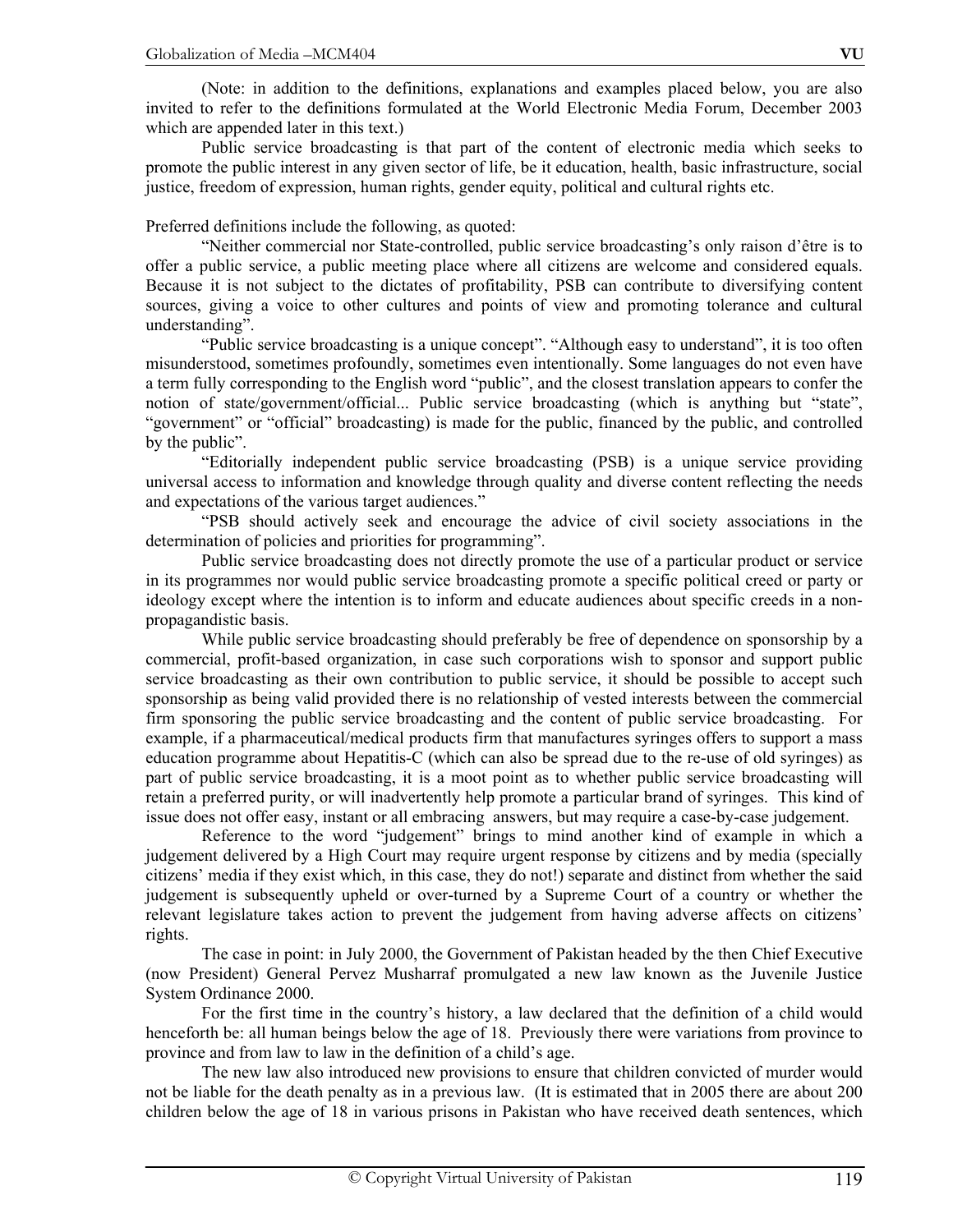are subject to appeal). The new law also ensured that child prisoners would always be kept separately from adult prisoners, and that special juvenile justice courts would be established to try their cases.

 However, in December 2004, the High Court of Punjab province declared that this new law was invalid and that it is being struck down. Amongst the major grounds cited by the High Court were the contention that in several incidents, young adult criminals accused of murder were obtaining false age certificates to show that they were under 18 years of age in order to avoid facing the death penalty; that as girls attain puberty by the age of 13 or 14, they cease to be "children" and therefore cannot be held non-liable for grave crimes. The Court further contended that there are already different provisions in different laws that afford due protection to children.

 The judgement of the Punjab High Court was met with strong condemnation by only a few organizations in civil society as the judgement and the issue were reported by the media in a conventional way which gave the impression as if the issue is mainly a legalistic and technical issue, rather an issue of mass public concern or interest.

 The actual fact is that the judgement goes to the very core of defining the age of the child, a norm that has now become almost the universal norm of 18 years.

 The Society for the Protection of the Rights of Children in Pakistan (SPARC) (whose chairman is also the same person who conducted the citizens' media survey for UNESCO and who also was a member of the Cabinet when the law was enforced in 2000!) called an emergency meeting on 8 December 2004 to consider various options of response to the judgement. However, the retrogressive nature of the judgement has yet to become the subject of debate in the mainstream media.

 An appeal to the Supreme Court has been filed by SPARC and now awaits a decision by the Court.

This issue represents an extremely significant subject which is eligible for substantial coverage by public service broadcasting. Yet neither State-owned or Government-controlled media, nor private, corporate media have so far done justice to the subject.

 The situation also highlights the question of whether public service broadcasting should focus on an issue which is "sub judice" i.e. awaiting a decision on appeal before the Supreme Court.One answer is that it is quite valid to use public service broadcasting to inform and educate public opinion and urge action by legislatures, without offence to the Court.It is not possible to recall whether a single well-known member of Parliament has reacted in any way to-date on this attempt to reverse the rights of children.

 It is also doubtful whether any advertiser engaged in providing a product or service would want to become a major sponsor of public service programmes dealing with this issue as association with it may be seen as "contempt of Court", or a defiance of the Government.

 Thus, without the benefit of any likely sponsorship or advertising, it becomes a challenge for public service broadcasting to become the custodian of children's rights and citizens' rights.A third example of a somewhat tricky situation that may arise with regard to associating public service broadcasting or public service programmes with a commercial advertiser is when a consumer rights body proves that several brands of cooking oil being openly sold in the shops are unsafe for human health.

 In case a certified brand that meets all standards of health and purity is willing to sponsor a public awareness campaign against its own (un-healthy) competitors, should public service broadcasting accept such support from a firm that has, after all, an undeniable self-interest in such programmes?

## **Q-5: Why do developing countries need citizens' media or community media?**

A: Whereas the state of media development in advanced countries is such that the number of media units in these countries is very large (e.g. reportedly over 10,000 radio stations in the USA for approximately every 30,000 people, the level of access in developing countries of people to media is comparatively low.

 Further, the media sector in developing countries is also dominated by State-owned, Government-controlled media which often exclude a substantive role by citizens in a direct dialogue about major issues or about media's policies.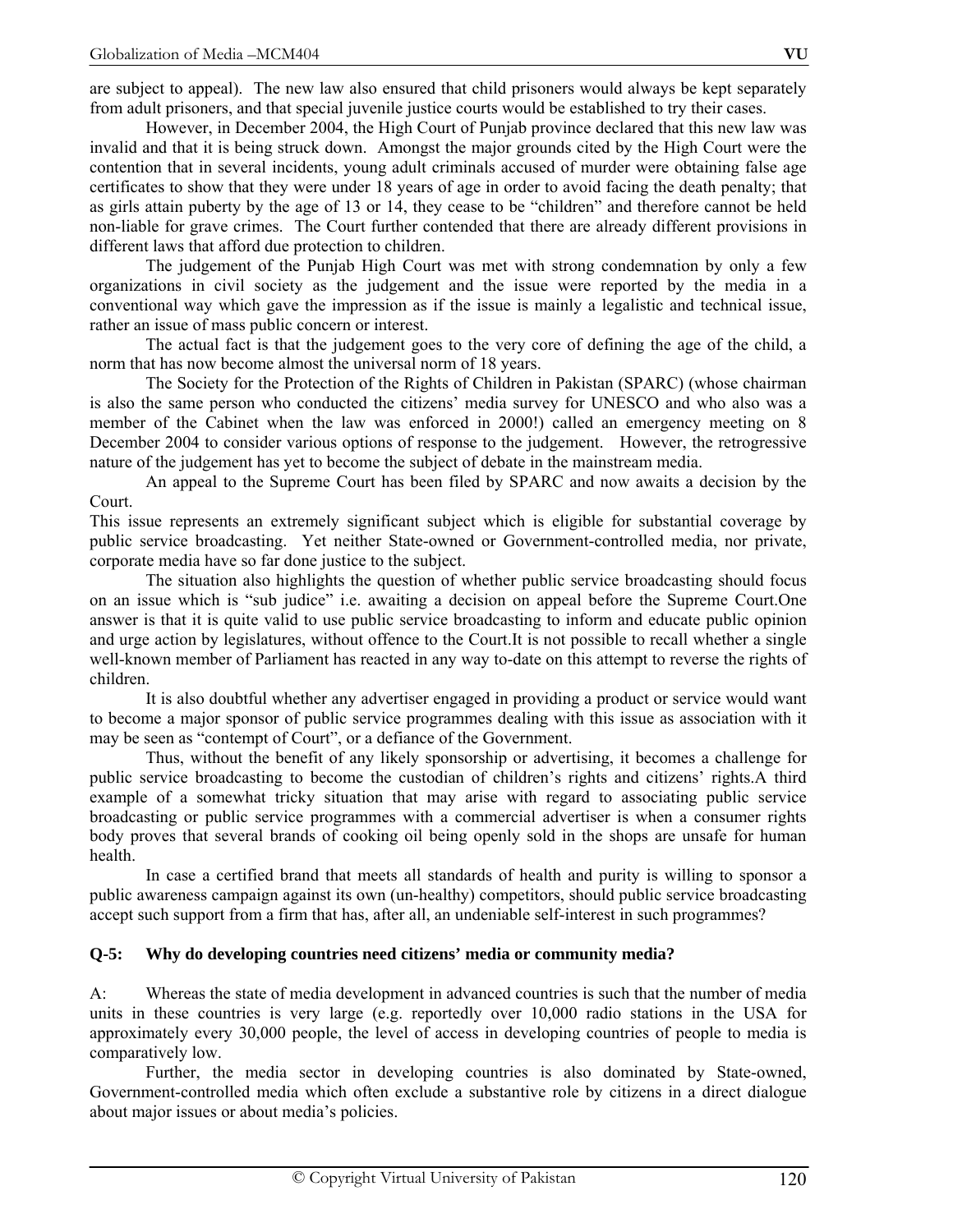Civil society in developing countries is also comparatively weak and un-organized, specially so with regard to the ability of citizens to address media, or engage media in dialogue.As it is, even in advanced countries, citizens' media associations are relatively few and under-resourced.

 Therefore, the need for citizens' media and community media in developing countries becomes far greater than even in advanced countries in order to enable citizens to express their views about major national issues and about their own local community interests which may not be accommodated in the mainstream media controlled by the State, or by private commercial interests.

 Pervading all categories of media should be the concept of editorially independent public service broadcasting. This concept and practice needs to be adopted as a central principle of all media, obliging all communication processes to give appropriate time, space and priority to issues that convey an over-arching relevance to society, viewing society in a holistic manner, over-riding sectoral or parochial perspectives.

## **Q-6: Why was a survey conducted by UNESCO?**

A: The aim of the Communication Development Division of UNESCO in conducting the survey was to obtain an understanding about the prevailing conditions in a representative sampling of developing countries in respect of existing, or desired levels of dialogue between citizens and independent electronic media with particular reference to public service broadcasting. It is intended to use the findings from the survey to offer support to existing citizens groups or to those who wish to form new groups to strengthen citizens' media associations and in order to enhance the standards of public service broadcasting.

## **Q-7: Who conducted the survey?**

A: The founding convenor of the Citizens' Media Commission of Pakistan, Javed Jabbar was invited by UNESCO to conduct this survey.

Ms. Shehrezad Samiuddin who is a regular writer with an interest in social issues and communication issues help conduct the survey as Research Coordinator.

 Other individuals associated with the work of the survey include: Ms. Jehan Ara, Chief Executive, Enabling Technologies, Karachi, a leading specialist in IT who is also President, Pakistan Association of Software Designers and is responsible for designing the website. Attaullah Khan, office secretary of the Commission helped prepare the manuscript of the survey and texts.

## **Q-8: How can this output from the survey benefit citizens in developing countries?**

A: Citizens in developing countries have, through this survey and its website, access to model statutes and other background information for the formation of citizens' media associations. The report summarizing the survey seeks to help expand and deepen the process of engagement of people with media on issues of public interest.

 Visitors to this website can also access names and contact details of organizations in developing countries as well as in advanced countries that have affirmed an active interest in public service broadcasting and in citizens' media initiatives with regard to maintaining a dialogue with media.

## **Q-9: Is the output of any relevance to citizens in advanced countries?**

A: For citizens of advanced countries with an interest in media and in public service broadcasting in general, the results of the survey and the related material available on the website offer information and analysis that will enable expansion of the inter-action between citizens in advanced countries and citizens in developing countries. In an increasingly globalized world, this expanded inter-action can help improve international understanding and co-operation.

## **Q-10: How can I get involved in citizens' media activities?**

A: Any person with an interest in the issues of citizens' media, citizens' media dialogue, public service broadcasting and related matters can: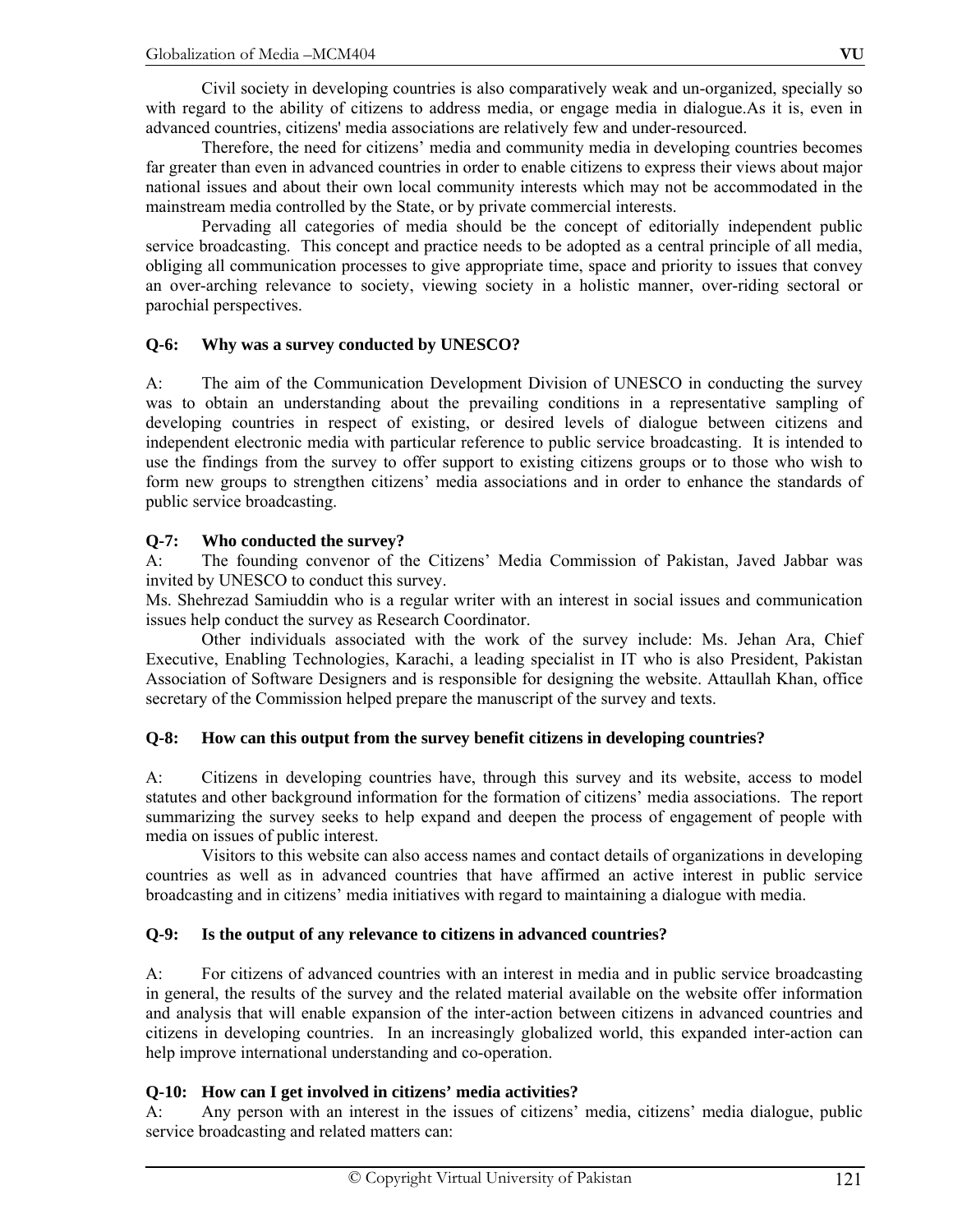a) Either persuade an existing civil society organization of which he or she is already a member to create a new unit or section to deal specifically with issues relevant to media.

b) Or help mobilize a small, or a large group of like-minded citizens to create a new forum that would be a citizens' media association to exclusively address media issues.

c) Or as an individual who wants to remain only occasionally involved, use the website and contribute to public discourse through the mainstream media, through the internet and through other means to promote the ideas and ideals identified in respect of public service broadcasting and the public interest.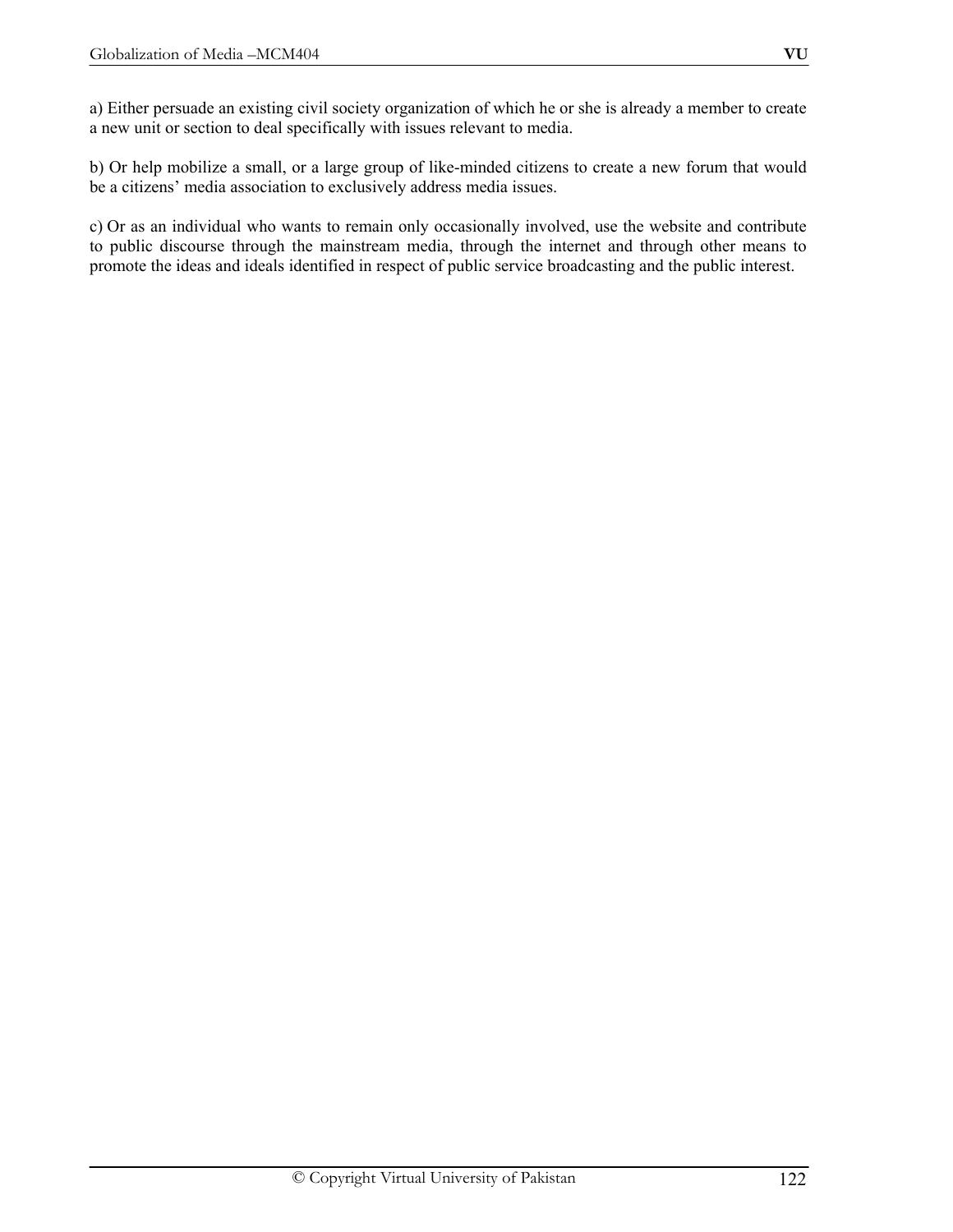## **"CITIZENS' MEDIA RIGHTS AND RESPONSIBILITIES"**

Note: As students will have noted, the verbal content of lecture no. 42 and the PPTs provide the conceptual basis for, and the actual text of 11 citizens' media rights and 11 citizens' media responsibilities.

 For the convenience of students, the relevant text of these rights and responsibilities with a preliminary note, is being reproduced as the first part of this handout.

 When students have noted this new concept of citizens' relationship with media, the intention of lecture 43 is to also, hopefully, motivate students to themselves, or encourage members of their families, or friends, or colleagues, now, or later in their lives, to form new kinds of voluntary civil organizations known as "citizens' media associations".

 Therefore, to help them in this regard, the second part of this handout reproduces the chapter titled: "creating citizens media forums" from the book titled: "Citizens' media dialogue", written and edited by Javed Jabbar, and cited previously in the handout for lecture no. 42.

 In this second part of the handout, three different options for forming citizens' media forums are described in ways that are possible to follow and implement in the conditions of Pakistan.

The text of this chapter is also available on the website whose content is reproduced in the book: "Citizens' media dialogue".

The website is: www.wiredet.com/cmd.

A formulation first presented by Javed Jabbar, at the Asian Media Summit, organized by the Asia Pacific Institute for Broadcasting Development, with the support of UNESCO Kuala Lumpur, Malaysia, 18-21 April 2004

 The concept of universal human rights has evolved steadily throughout human history. Prophets and philosophers, religions and political systems, scholars, leaders and citizens have contributed to the process by which the Universal Declaration of Human Rights was eventually adopted on 10th December 1948 at the United Nations.

 Contextual rights that are specific to categories of human beings such as children or to sectoral groups such as industrial workers have also evolved, but are at varying levels of evolution and enforcement.

 The growth of mass media in the 20th century and the emergence of new media in the 21st century focus attention on the need to examine the context of citizens' rights with regard to conventional media as well as new media. Media include: print, radio, TV, cinema, cable TV distribution systems, audio tapes, video, Internet, CDs, DVDs, cell phones/sms/and spin-offs.

 Media have assumed a position that is unprecedented in human history. They serve as valuable means for the articulation on a mass scale of popular aspirations and problems, of entertainment and pleasure, of advertising and economic information, of shared strengths as well as weaknesses.

 Media appear to exert enormous power which, in the name of freedom of expression, also remains largely unaccountable. Principal media have their respective codes of conduct and there are also several officials laws and rules that regulate these media. But these parameters do not reflect on a comprehensive basis the need to view the role of media from the most important perspective: that of the citizen.

 Compared to corporate media and State media, the single citizen, and even groups of citizens' are weak and under-resourced.At the same time, citizens also have obligations to support and strengthen media independence.

 Towards articulating a framework for the empowerment of citizens, and for rendering their own duties to media, an attempt has been made to identify 11 rights of citizens and 11 responsibilities of citizens in the context of media in general.

 Comments and proposals are invited for improving upon the formulation of these rights and responsibilities.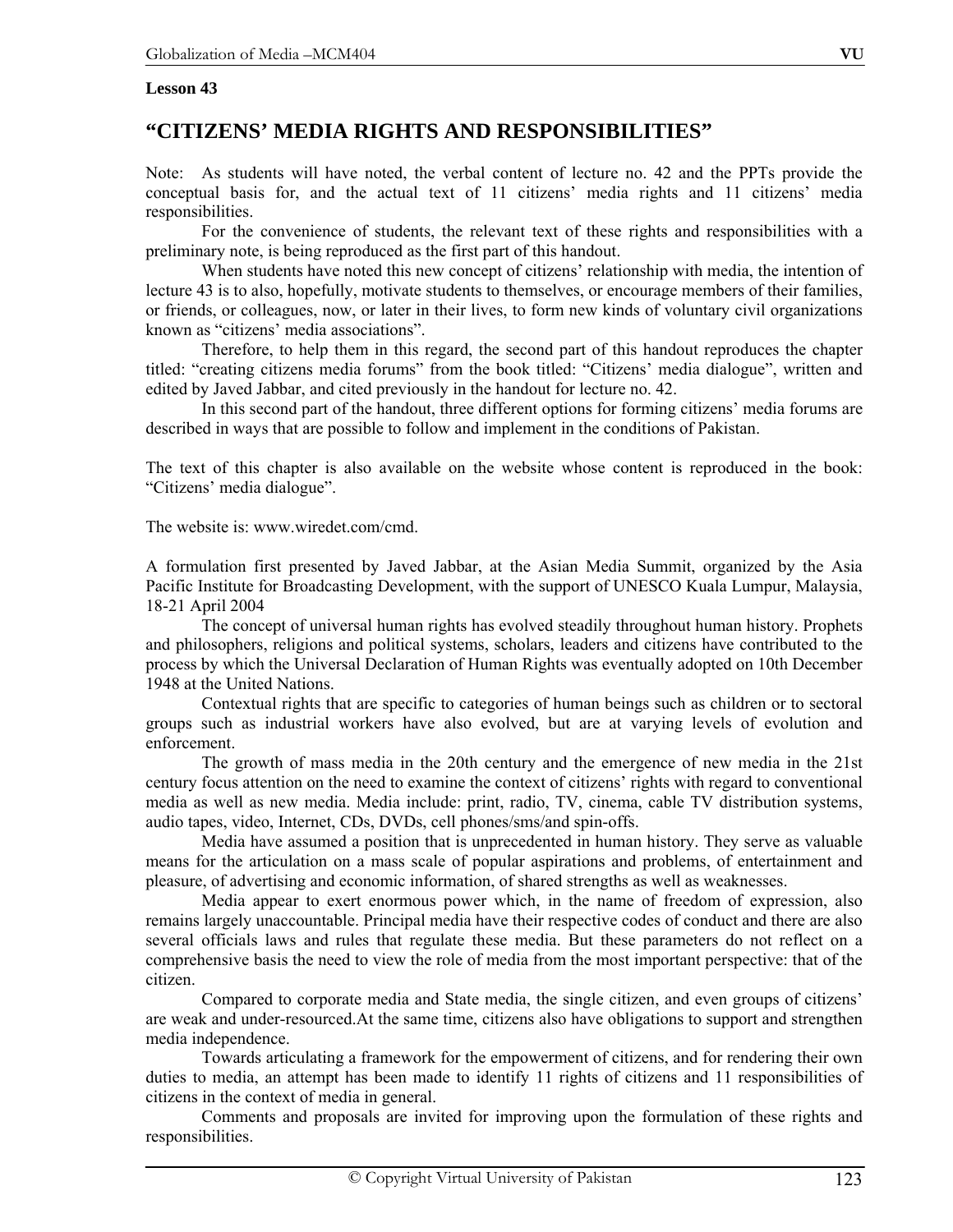The aim is to enhance the people's capacity to effectively address their relationship with media for the goal of building a just and equitable global society.

(Citizens' rights in the context of media in general)

1) All citizens, indeed all human beings including children, youth, adults and senior citizens should have convenient access to all media, such access being subject to just and fair law, and universally recognized principles of human rights.

2) Citizens should be able to choose between options within each medium rather than be dependent on only one source or medium.

3) Citizens should be able to receive media content which is reasonably balanced between news/analysis/programming content and advertising content.

4) Citizens should have convenient access to information about identities of persons and organizations in regard to media ownership, management control of media, sources of funding of media and on other financial aspects of media.

5) Citizens should have fair and convenient access to independent and credible mechanisms which enable media to be held accountable for accuracy, fairness and balance without such monitoring and accountability mechanisms unduly restricting freedom of expression of media.

6) Citizens have the right to access all media at reasonable, and preferably low cost.

7) Citizens have a right to be given appropriate time and space in media directly or indirectly without charge in case media content is inaccurate, misleading or defamatory about a citizen or the community to which a citizen belongs.

8) Citizens should have the right to own and operate non-profit public service media without being obliged to pay auction based license fees.

9) When citizens address letters or complaints to media about aspects of media content they should receive acknowledgements/replies from media, if the letters/complaints are conveyed in appropriate language.

10) Citizens have the right to know how the media content they are being exposed to, is being presented in other parts of the country, the region, or the world, through other editions or versions of the same media.

11) Citizens, particularly youth and children, have the right to be to imparted media literacy and be informed on media issues as part of their general education.

(Citizens' responsibilities in the context of media in general)

1) Citizens should help to ensure that all media function freely as per the laws of the country in which the media are based and that media are allowed to similarly function freely across regions, and across the globe.

Where laws are unjust or unduly restrictive, citizens should campaign to change and improve media laws.

2) Citizens should actively support and demand pluralism in media.

3) Citizens should also originate content and contribute to media content, and not remain passive consumers of media output.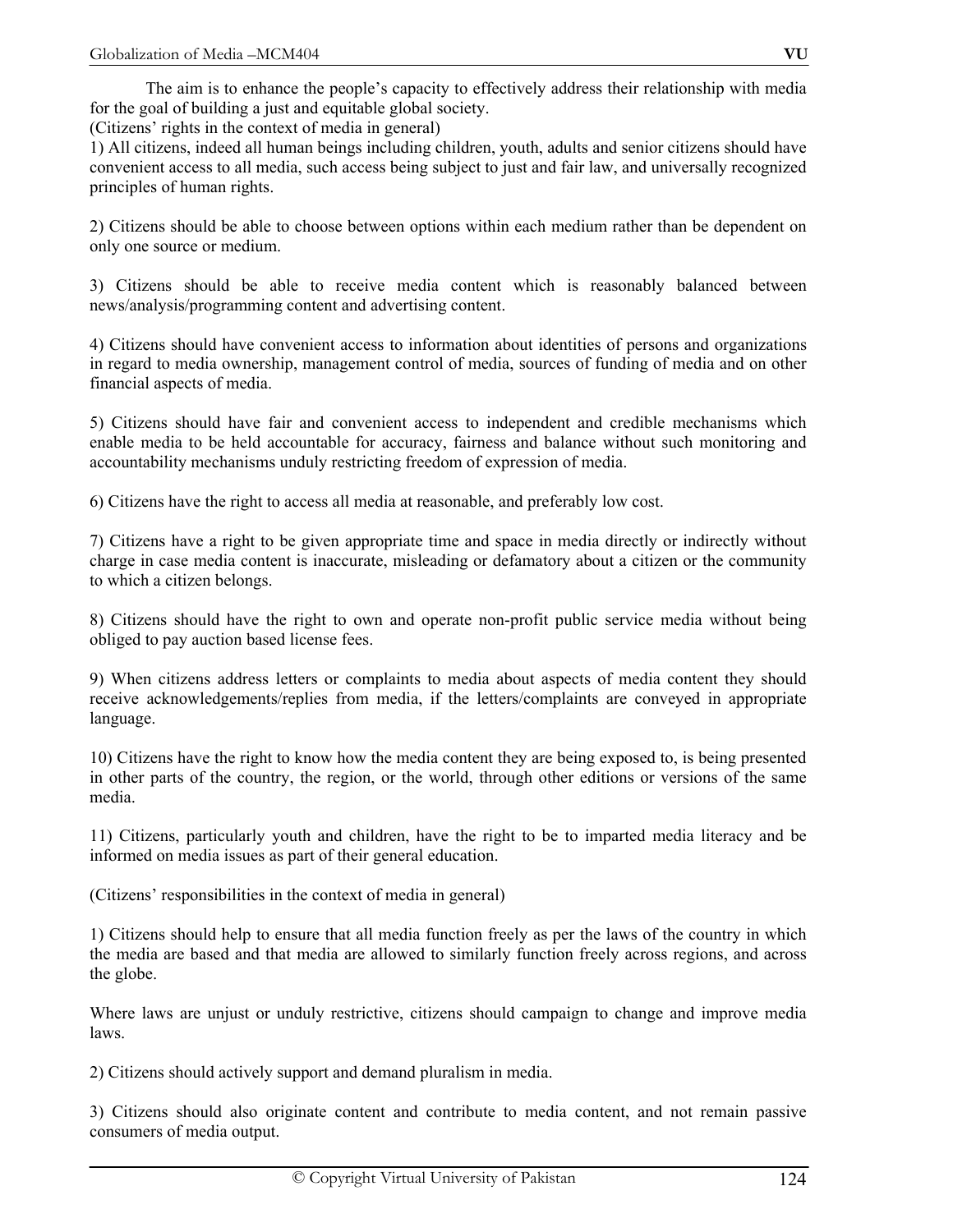4) Citizens should monitor media ownership and cross media ownership to prevent undue concentration of media power e.g. of State power or corporate power.

5) Citizens should create and operate civil society forums that serve as independent bodies to monitor media policies, practices and content and to analyze media issues from a public interest perspective. 6) Citizens should fulfill their financial obligations to media by observing copyright of media content and by respecting intellectual property rights and thereby, citizens should reject purchase, or use of pirated materials.

7) When citizens use media or appear in media, they should promote truth and accuracy, rather than disinformation and distortion.

8) Citizens should initiate and operate or support citizens' media that are exclusively focused on the public interest and which help balance the dominance of corporate media and State-controlled media.

9) Citizens should help protect media and media practitioners from physical violence or coercion.

10) Citizens should operate citizens'-controlled or citizens'-driven media such as the internet, cell phones, sms and other new media by giving primacy to the values of friendship and fraternity amongst all people, to help build peace, tolerance and harmony.

11) Citizens should campaign for inclusion in school and college curricula and in other educational materials, of information on media issues to prepare young people to effectively address their citizens' media rights and responsibilities.

In December 1997 a small group of concerned citizens met in Islamabad and formed the Citizens' Media Commission of Pakistan with the former Chief Justice of Pakistan Dr. Nasim Hasan Shah as Chairman and Mr. Javed Jabbar former Information Minister of Pakistan as Convenor. Its aims are stated separately. From 1998 to 2004, the Commission has functioned as an informal body which has nevertheless functioned as an advocacy group and has focused on observing 14th February of each year as "electronic media freedom day". It has also published 3 monographs on aspects of media and has monitored media issues.

The draft of these 11 citizens' media rights and 11 citizens' media responsibilities was prepared in April 2004 without prior reference to the text of the "people's communication charter", a document that is placed on the website: http://www.pccharter.net/charteren.html. last modified on 22nd December 1999.

 While this charter is a relevant point of reference, the formulation of: "citizens' media rights and responsibilities" has its own separate specificality and validity. For instance, the "people's communication charter" makes no reference at all to citizens' own obligations in regard to media. Now in 2005 and onwards, to disseminate the concept of citizens' media rights and responsibilities at the grass roots level, to encourage inputs to the draft of this framework, and to build public opinion in favor of formalization of these rights and responsibilities, it is necessary to enlist the participation of concerned citizens, of existing public interest and civil society organizations which are already working with communities across the country and to form local, community-based chapters of the Citizens' Media Commission. All constructive initiatives are encouraged and welcomed. Comments from overseas countries are also invited.

 For further details, please contact the founding convenor of the Commission at: javedjabbar@hotmail.com orjavedjabbar2005@yahoo.com or through http://www.citizensmediapak.org

### **Creating citizens' media forums:**

**Options** 

Formation of groups, forums, associations.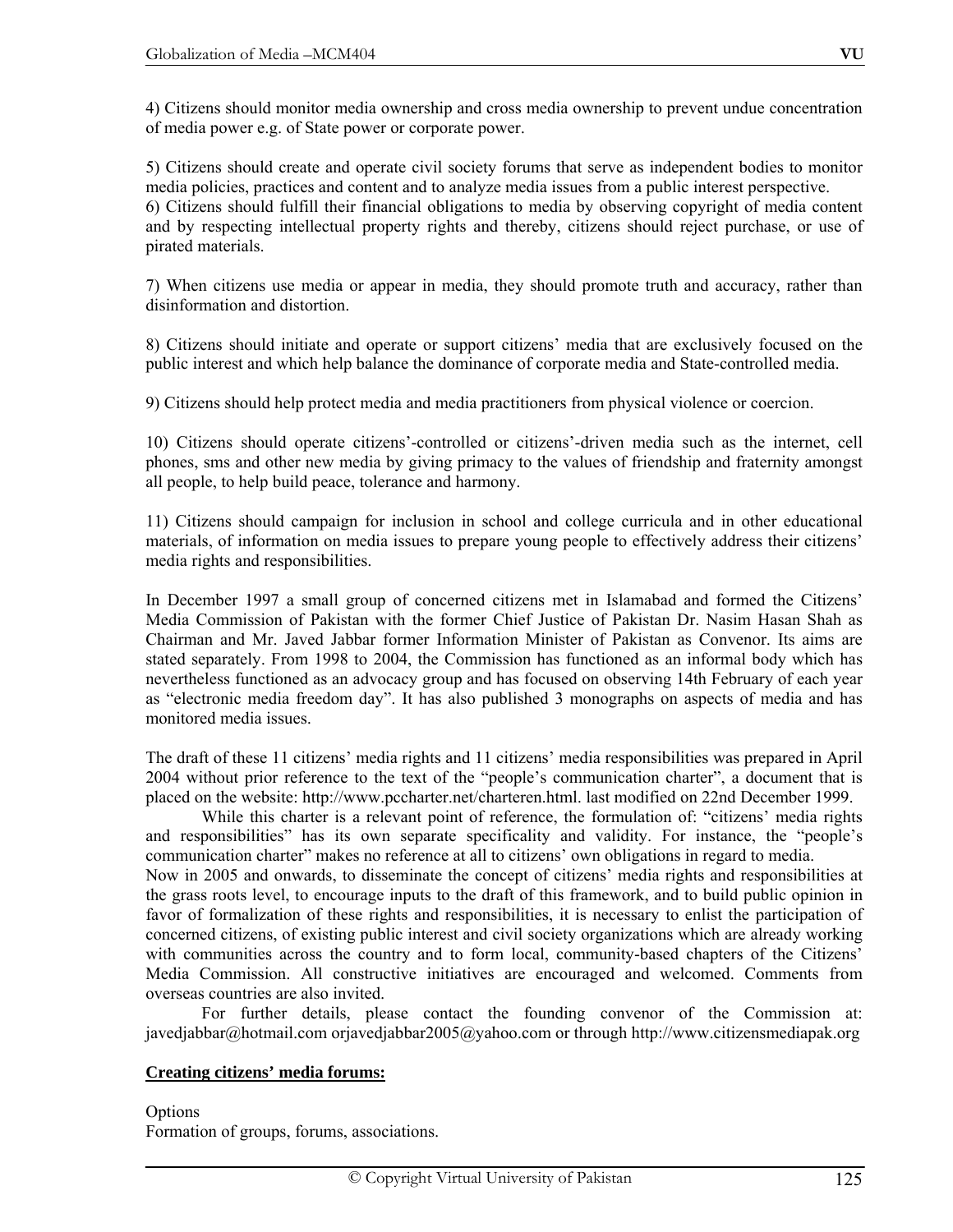Formation of groups, forums, associations, or organizations representing viewers and listeners in support of pluralistic and editorially independent electronic media in the developing countries.

There are three options for the formation of such groups.

Option A:

Forming units within existing bodies

Who should use this option?

 This option can be used where active civil society organizations already exist in sectors such as human and consumer rights, professional associations (of architects, lawyers, engineers, teachers, etc.) and where they already possess a credible track record in advocacy.

The option

New units should be formed within the existing bodies. These will focus specifically on issues related to public service broadcasting, to engage in dialogue with pluralistic and editorially independent electronic media and, where necessary, to also engage with the government and regulatory authorities in this context.

Advantage of the option

This option has the advantage of a readymade, well-established platform that, with minimal resources will enable a new, media-specific unit to initiate, and to sustain its work, at least in the short term. Disadvantage of this option

The disadvantage with this option is one of preconceived notions. Existing civil society organizations may have a prior, defined identity or perception about their aims and their agenda. They may also already be "controversial" organizations situated in a confrontationist or a "negative" relationship with other segments of the society, the state, or even the media.

A "prior" specific, negative identity or profile may adversely affect the ability of the new, mediaspecific unit to develop its work and credibility.

#### OPTION B: **FORMING A NEW ASSOCIATION**

 Citizens who want to focus exclusively on the role of media and are willing to create an association for this specific purpose. Once they have decided to do so, the next step is to choose between different kinds of organizations i.e. societies, social welfare bodies, trusts, not for profit joint stock companies, etc. They should then apply for and obtain formal registration under the laws and rules of the country.

### OPTION C: **FORMING AN INFORMAL NETWORK**

Who should adopt this option?

Citizens who want to function as an informal network of individuals and groups that share an interest in pluralistic media, in public service broadcasting and in dialogue with media and which works together to achieve common goals.

The disadvantage & advantage of this option

While this option has the disadvantage of not being subject to a formal process of registration and review, its informal nature also offers the advantage of the capacity to respond speedily to new situations instead of waiting for formal procedures to be observed. This format also offers operational flexibility and the ability to mobilize diverse sources of support that do not otherwise want to become formally associated with a specific media group over a long period of time.

## **Eligibility for Membership**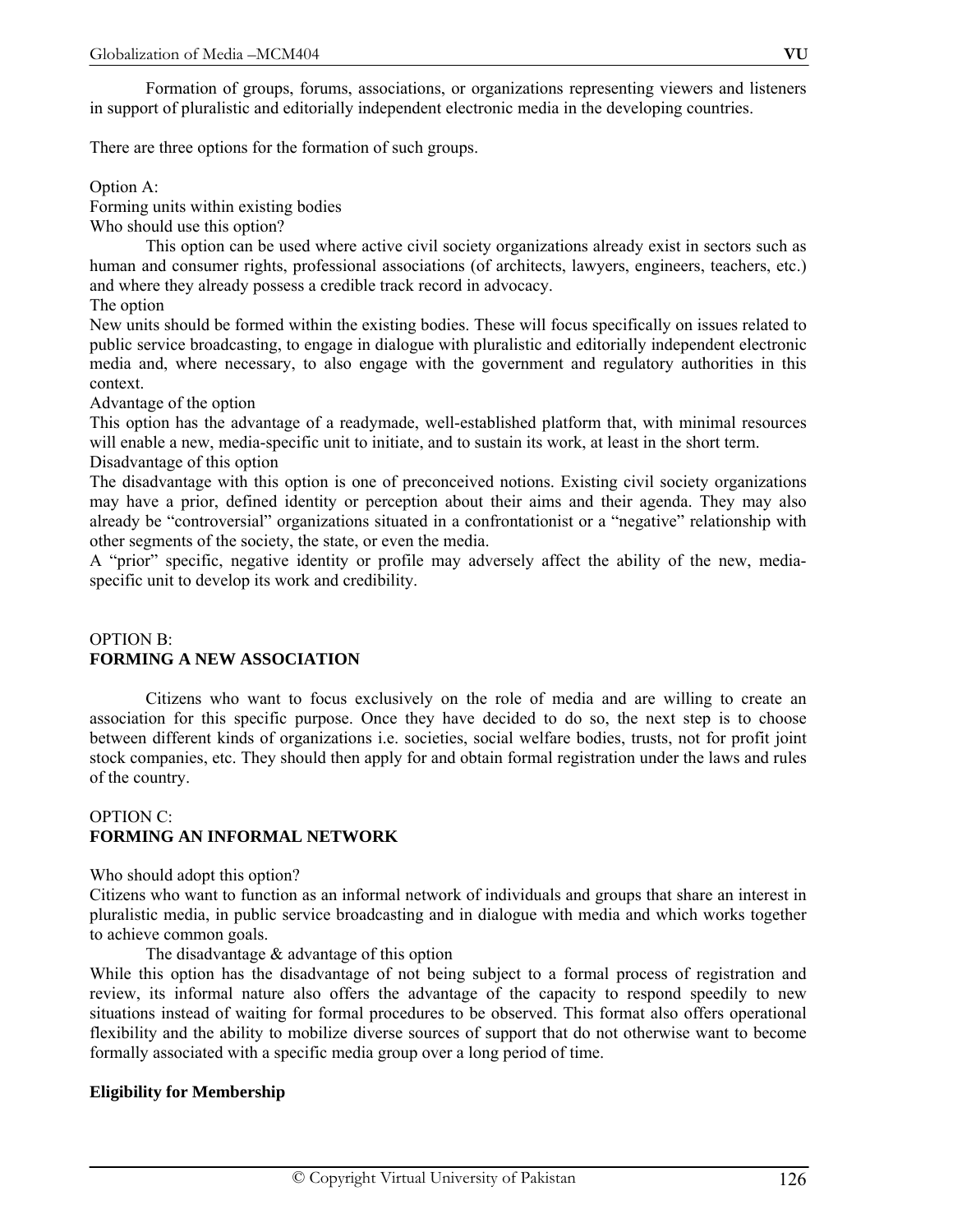#### Option A:

Membership for all citizens with interest in Media issues

 With this option, the organization may take an open-ended approach, in that membership is open to all citizens with an interest in media issues. These would include media practitioners – those directly associated with electronic media, even media proprietors and senior managers provided that they do not constitute a majority of the members.

 While allowing media practitioners to become members of citizens' media association may sound contradictory and risky, such members may prove to be useful. They bring with them a specialized, relevant, in-house expertise \_ and sometimes even "insider" knowledge! \_ which may subsequently become available to the citizens' media group.

However, there is also the disadvantage of direct conflict of interest because those professionally associated with media and dependent on media for their income may not be able to view the role of media with the independence and impartiality required to give credibility to the views and policies of the citizens' media group.

### OPTION B:

Exclusive Membership

This would be the exclusivist option by which membership would be open to only those citizens who do not have any direct association with electronic media as employers or employees, managers or practitioners.

By ensuring that only citizens outside electronic media are viewing the media's role, citizens' media groups automatically acquire a credible status at their inception.

Option C:

Categorizing Membership

Category 1

Members with voting rights and full participation rights for citizens who do not have any direct professional relationship with media.

Category 2

Members without voting rights who could comprise associate members to include citizens with a direct relationship with the media. Their presence in the citizens' bodies would help to provide a specialist media perspective to the other members.

#### **Office Bearers**

While merit and competence should be amongst the determinant criteria to elect/nominate officebearers, consideration should also be given to inviting a person of high eminence in a country to accept the chairmanship of a citizens' media association as his/her relationship with the forum brings exceptional value, credibility and recognition.

 For instance: the fact that the chairman of the Citizens' Media Commission of Pakistan is the former Chief Justice of the Supreme Court of Pakistan has given this forum a notable degree of public and media recognition and the Commission's meetings and observations are normally given wide coverage by media.

#### **Transparency and accountability**

Transparency and accountability are ensured through publication of regular annual or periodic reports that contain relevant details of the organization's activities such as its fund management, and the use of its other resources. Thus the citizens' media association should be able to ensure accountability and transparency.

By circulating such reports to the government, the media, the members and the general public, the association would set an example for the media at large to emulate. This is especially important because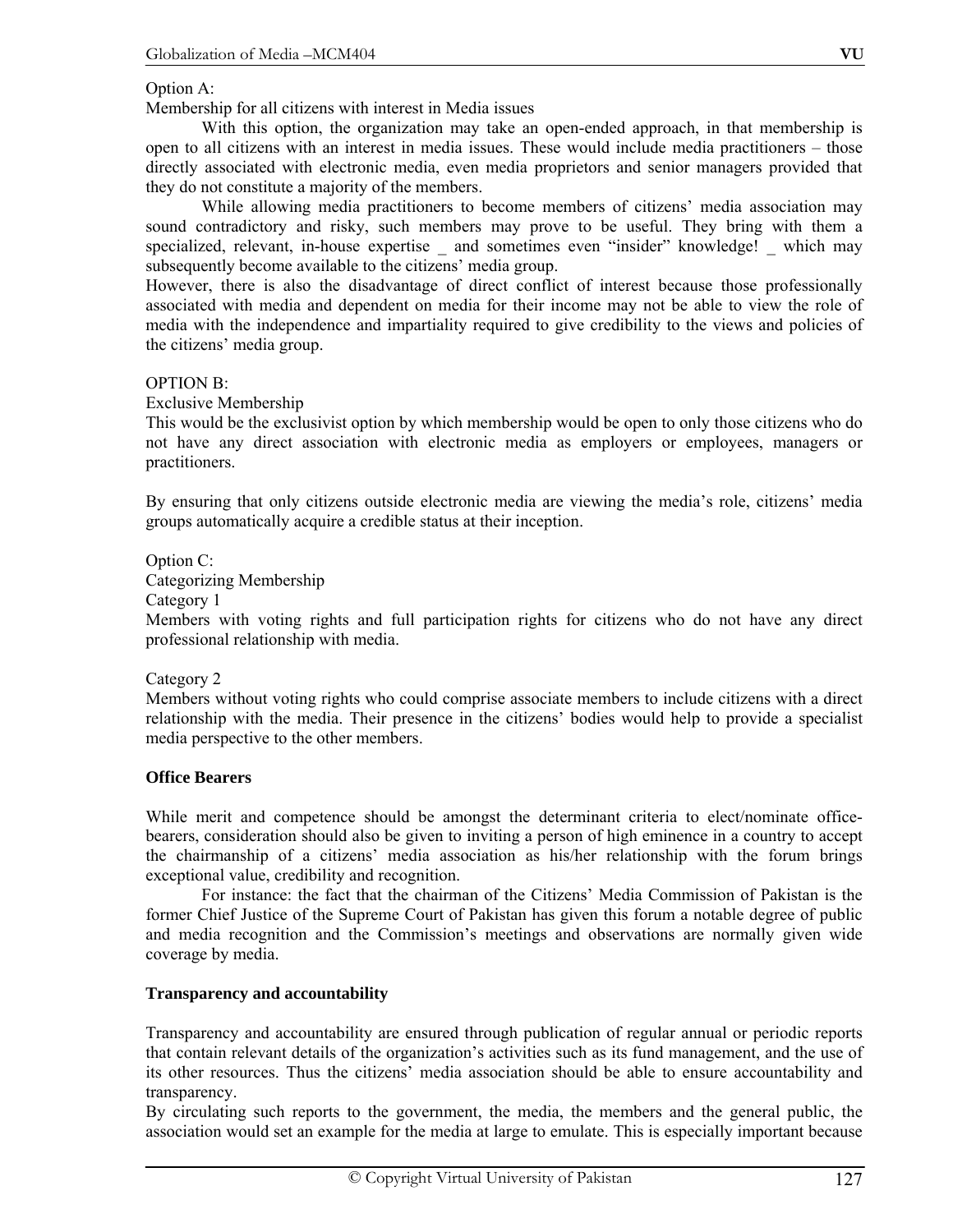in developing countries, even when media have made a positive contribution in the field of public service broadcasting, they are not necessarily transparent about themselves. For instance it is a rare instance where media will acknowledge the size of their audience (viewers, listeners, readers) in order to ensure that these figures, if lower than advertisers', estimates or expectations, do not adversely affect their advertising revenue.

## **Size of Group**

Option A: Unlimited Membership

A literally logical approach to citizens' participation would be that as electronic media continue to reach out to larger and larger numbers of people, so too should any group or association representing viewers and listeners attempt to maximize its membership. If the media reaches millions of people, then such associations should attempt to comprise at least thousands of members.

 While this option does ostensibly offer the advantage of attempting to be numerically representative in terms of scale, the practical difficulties also immediately suggest themselves.

 Unless there is an incentive or reward system, there would be very limited motivation on the part of thousands of citizens to become members of new forums. The average citizen is already preoccupied with several options competing for his/her time and attention.

 If such forums are able to attract members in thousands, the task of managing a large number of members would require significant logistical resources. This requirement however would dilute and distract from the real objective of forming such bodies.

Nevertheless, in theory, as the numbers-based option, Option A needs to be noted for the record.

#### Option B: **Representative Membership**

To assemble a group of about 30 to 40 individuals in a city, or in rural or urban districts, that represent principal professional sectors as well as representing a balance of gender, age, and, where applicable, ethnic and linguistic features of the population in an area.

Such groups would symbolically as well as substantially represent the different categories and classes of citizens who maintain regular contact with media and take more than a normal interest in media issues.

## Option C:

### **Small Groups**

 To assemble a group of up to 10 people who are a tightly-knit, highly cohesive, well-disciplined and sharply focused team. This team would be clear about its mission and would work single-mindedly over a period of time. They would not be restricted by the difficulty associated with managing large numbers of people, unhindered by dealing with diverse opinions and contrasting perspectives, and possible clashes of personalities within the group. As such they would be able to work with intensity and make an impact.

Such a small group could be termed as a collective version of the singular character of Ralph Nader of the USA who, over a period of about 40 years, has remained a relentless champion of consumer interests in the USA.

## **Mode of Governance**

Option A: **Elective Mode** 

In keeping with globally preferred norms of democracy, the forum adopting an elective mode should follow the process of formal election of its representative office bearers, regardless of its size.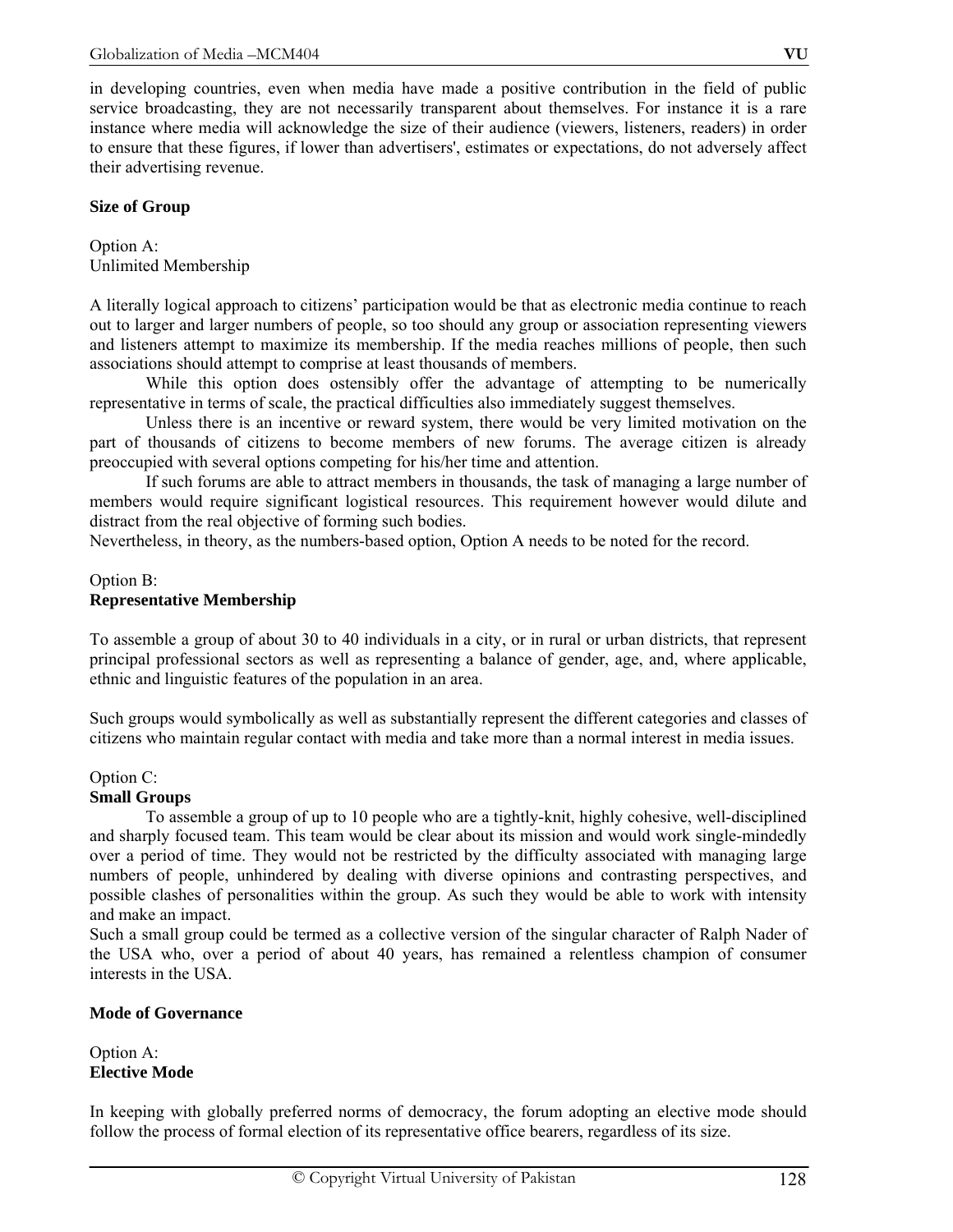Experience suggests that a one-year term is too short to allow the representative to be productive and have an impact. Therefore it is suggested that a 2-year term would be ideal. The office bearers would then serve in their respective capacities as president, vice president, secretary, treasurer, etc., each with conventionally defined areas of responsibilities.

 The number of terms that each office bearer can serve consecutively may be limited to two consecutive terms. Limiting the number of terms for office bearers (as recommended by Voice of the Listener & Viewer, UK), has the advantage of encouraging new leadership to emerge and of discouraging prolonged and personalized leadership. However a limit of two consecutive terms also brings with it the disadvantage of enabling discontinuity in momentum and direction. Even as an association retains its long-term aims, a change of personality occupying a certain position can often result in a change of emphasis or shift in priorities that is not always in the best interest of the cause being pursued.

### Option B:

Consensual Nomination Mode

This option would only apply to a group whose size does not exceed 8 to 10 people.

A compact group of about 8 to 10 people need not necessarily rotate leadership out of the obligation for periodic change for the sake of change alone. If there is a high level of trust and respect for each other, a small group can permit and support the same people from amongst the group to continue with the tasks they are best suited to render.

 Equally, the rotation of office within such a small group is not subject to the competitive, wasteful, often acrimonious partisanship that marks elections in forums where the number of members exceeds 40 to 50 people. To be a non-elective forum is not necessarily to be non-accountable or nontransparent. Given the values of integrity and sincerity of purpose in a small and dedicated group it is possible to ensure that high ethical standards of conduct are maintained.

The remaining part of this particular text, comprising possible aims and objectives of new citizens' associations of viewers and listeners, guidelines on how to obtain funding, observations on formulating model statutes/constitutions and a background note are available on the website cited earlier.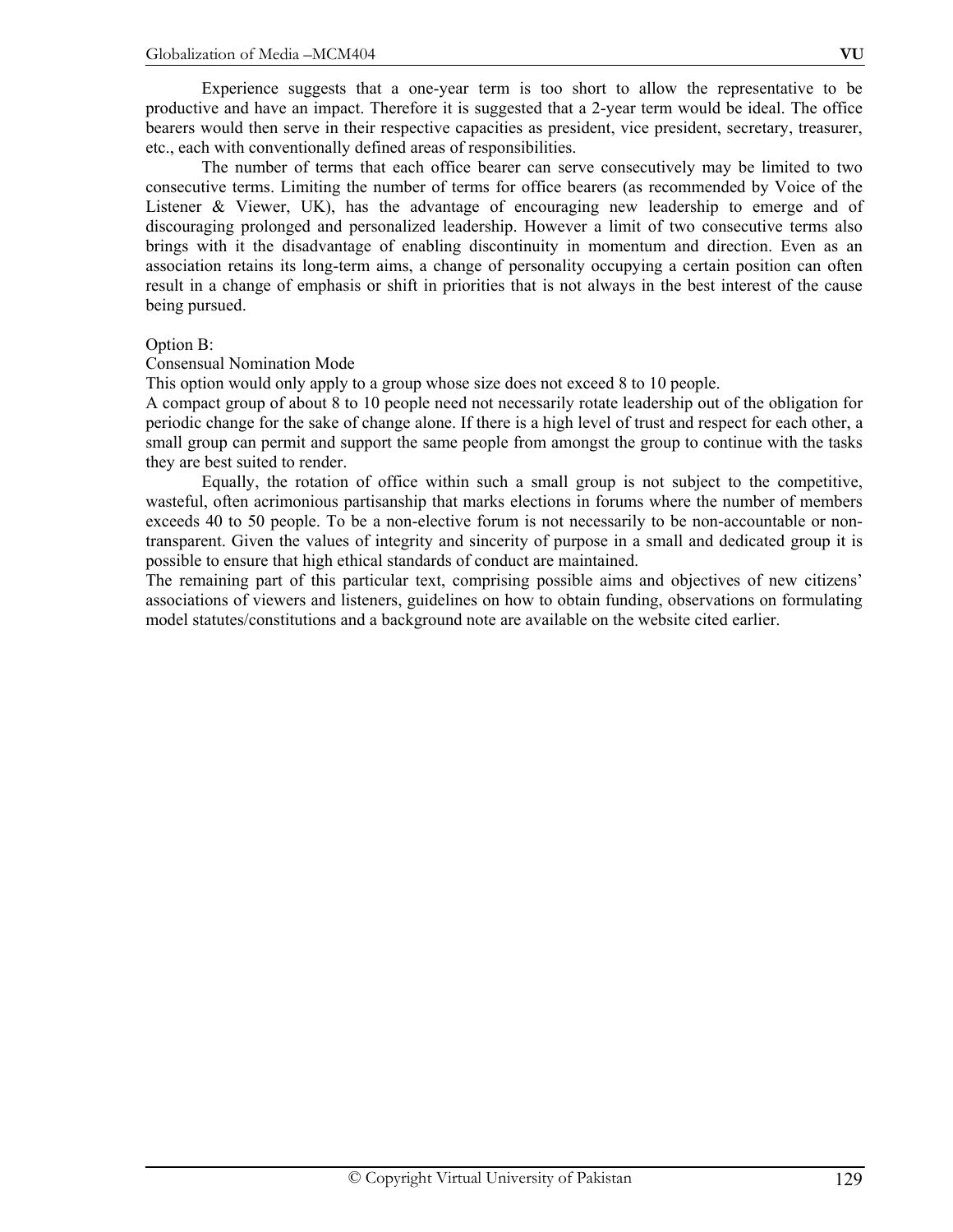## **Lesson 44 "CITIZENS' PARTICIPATION IN PUBLIC SERVICE BROADCASTING"**

- Note: The text of this handout provides students with:
	- 1) Definitions of the term: "public service broadcasting"
	- 2) Observations made by Ms. Jocelyn Hay, founder of the "Voice of listeners and viewers", UK who has led the movement to empower citizens in their relationship with media and has contributed to establishing the basis for exchange of views and data between people and media systems.

The text of this handout is taken from the book titled: "Citizen's media dialogue" written and edited by Javed Jabbar and whose material is also available on the website: www.wiredet.com/cmd.

 Students are encouraged to continue to take an active interest in sustaining, improving and strengthening the process by which people are able to analyze media issues from an independent public interest perspective.

 Students need to remember that people, human beings, citizens are the most important and the most powerful factors in the world. It is people who create and operate media as well as governments.

 Students in particular, who represent the best hopes for the future of Pakistan and the future of our world need to always act with courage, integrity, understanding and respect for justice. Citizens should never be over awed or over whelmed by power and force. Ideas and ideals that promote truth, justice, balance and human well-being should always be promoted and practiced.

 As we approach the conclusion of this course with lecture no.45 and as we stand on the threshold of new times, students and our youths have an enormous responsibility to ensure that the media policies of the government, the commercial interests of the corporate sector and the conduct and content of the media conform to the ideas and ideals we have referred to above.

 Each single student, like each human being, has vast potential for exerting decisive moral power that is more substantive and enduring than material or media power.

Excerpts are reproduced below:

## **Public Service Broadcasting**

## **Definitions**

 One of the definitions of "public service broadcasting" is: it is that part of the content of electronic media which seeks to promote the public interest in any given sector of life, be it education, health, basic infrastructure, social justice, freedom of expression, human rights, gender equity, political and cultural rights etc.

 Public service broadcasting does not directly promote the use of a particular product or service in its programmes nor would public service broadcasting promote a specific political creed or party or ideology except where the intention is to inform and educate audiences about specific creeds in a nonpropagandistic basis.

While public service broadcasting should preferably be free of dependence on sponsorship by a commercial, profit-based organization, in case such corporations wish to sponsor and support public service broadcasting as their own contribution to public service, it should be possible to accept such sponsorship as being valid provided there is no relationship of vested interests between the commercial firm sponsoring the public service broadcasting and the content of public service broadcasting. For example, if a pharmaceutical/medical products firm that manufactures syringes offers to support a mass education programme about Hepatitis-C (which can also be spread due to the re-use of old syringes) as part of public service broadcasting, it is a moot point as to whether public service broadcasting will retain a preferred purity, or will inadvertently help promote a particular brand of syringes. This kind of issue does not offer easy, instant or all embracing answers, but may require a case-by-case judgment.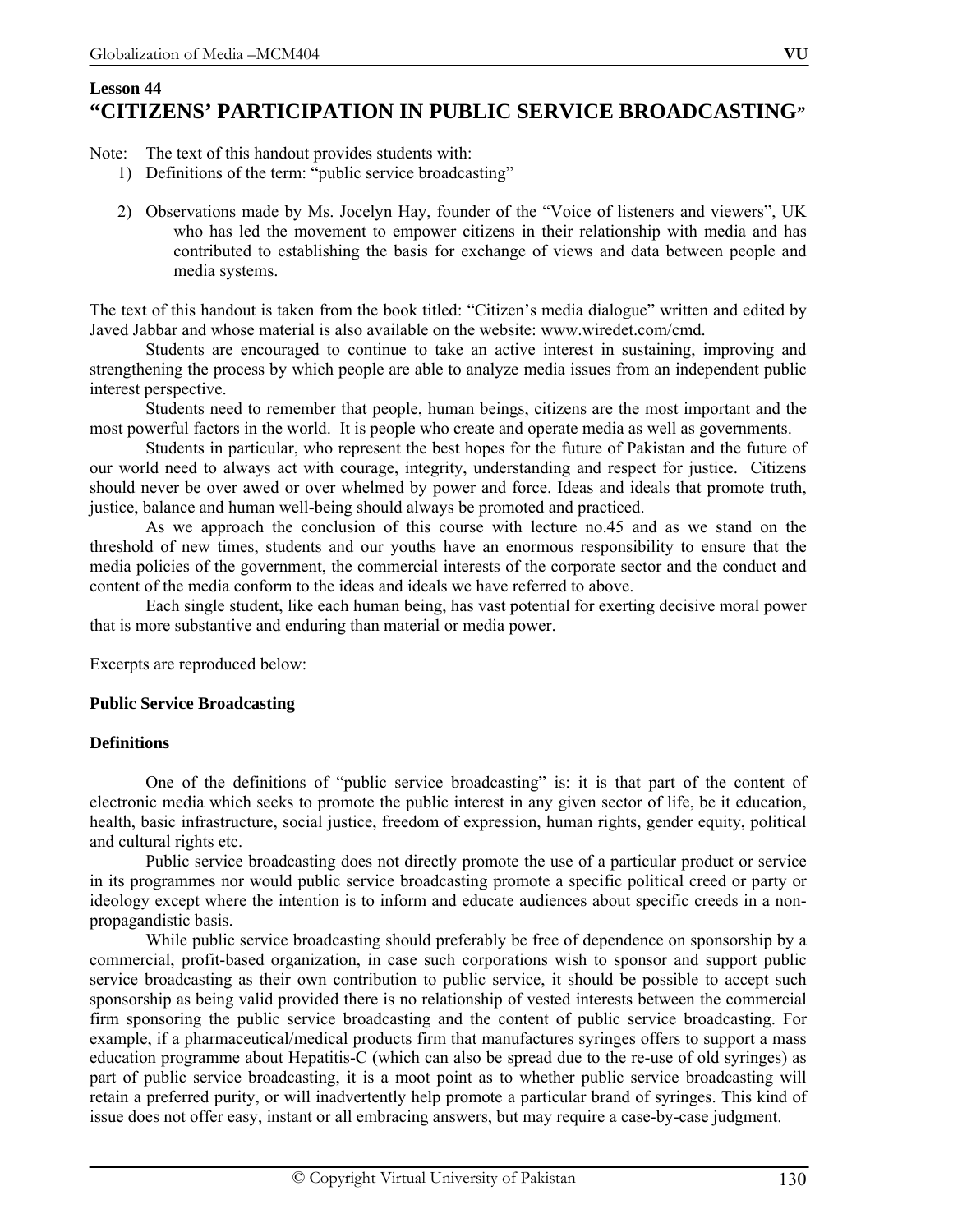(Note: in addition to the above definition, other definitions formulated at the World Electronic Media Forum, December 2003 are appended later in this text.)

Preferred definitions include the following, as quoted:

"Neither commercial nor State-controlled, public service broadcasting's only raison d'être is to offer a public service, a public meeting place where all citizens are welcome and considered equals. Because it is not subject to the dictates of profitability, PSB can contribute to diversifying content sources, giving a voice to other cultures and points of view and promoting tolerance and cultural understanding".

 "Public service broadcasting is a unique concept". "Although easy to understand", it is too often misunderstood, sometimes profoundly, sometimes even intentionally. Some languages do not even have a term fully corresponding to the English word "public", and the closest translation appears to confer the notion of state/government/official... Public service broadcasting (which is anything but "state", "government" or "official" broadcasting) is made for the public, financed by the public, and controlled by the public".

 "Editorially independent public service broadcasting (PSB) is a unique service providing universal access to information and knowledge through quality and diverse content reflecting the needs and expectations of the various target audiences."

"PSB should actively seek and encourage the advice of civil society associations in the determination of policies and priorities for programming".

Guidelines for the Promotion of Citizen Participation in Broadcasting

 The opening years of the twenty-first century are witnessing the continued expansion of all kinds of telecommunications which began in the nineteenth century and expanded exponentially in the last. As a result, while technological developments are subjected to forms of international discipline, no similar disciplines can be applied to the consequences of this expansion as it affects indigenous cultures and national identities.

 In democratic societies, two of the most influential determinants of national identity are the nature of civil society and the debate which goes on within it. A country's broadcasting services should provide part of the public sphere, the public forum for that debate to which individual citizens and institutions contribute their thinking on issues of general concern to the community. Their responsibility grows as radio and television become increasingly significant in the national life.

 A strong relationship between the nation's broadcasters and its citizens provides one of the means for withstanding threats to national identity implicit in market pressures and in multi-national media corporations' capacity to introduce globalization and cultural homogenization. The promotion of a constructive dialogue between citizens and broadcasters is therefore vital. The exact terms in which that dialogue will be conducted will very from one society to another. The underlying principle, however, must be one of mutual trust: first, trust by the broadcasters that the public will understand the practical constraints under which the broadcaster operates, particularly when dependent on commercial revenues or when the broadcaster is financed by direct government grant, and, secondly, trust by the public that the broadcasters will treat the dialogue seriously, not exploiting it as an opportunity to promote their public relations while failing to recognize any obligations towards accountability and good governance.

 In the nature of things some dialogue participants – broadcasters (public or commercial), industry regulators and governments departments – function in an organizational context where they are underpinned by established structures and substantial resources which are not available to citizens at large. Voice of the Listener and Viewer, therefore, believes – based on common sense and its own experience – that, in order to be effective participants in the broadcasting dialogue, citizens must take specific organizational steps to group themselves and to optimize their impact.

In putting forward the proposals which follow, Voice of the Listener  $\&$  Viewer makes no pretence that the transformation of principle into practice will b e either easy or rapid, or the same in every society. Nevertheless, we believe that, if carried out successfully, the process can make an invaluable contribution to the delivery of good governance and trust within the overall society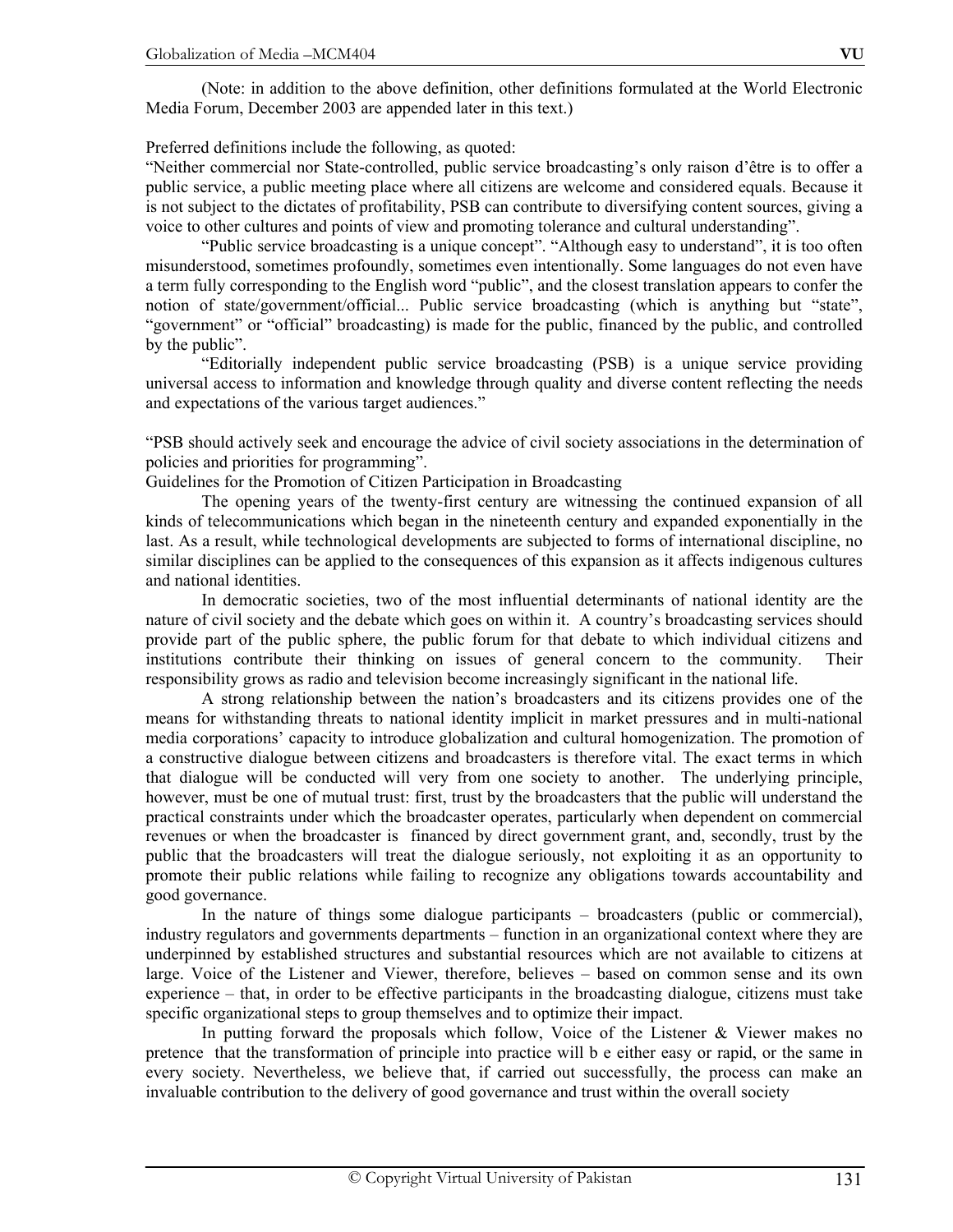## **1. The Principles of a Citizen Group**

The members of a group will be drawn to work together by a shared belief in the importance of broadcasting, one of the most powerful influences on culture, language, political life and values, within a community as a provider of education at all levels, different forms of information, ideas and entertainment. National circumstances determine the principal sources of funding for broadcasting services, but there are few societies in which opportunities cannot be found to include in the broadcasters' schedules material which, besides satisfying popular tastes, reflects the interest of the community in the widest sense. VLV believes that striking the balance between these different objectives should be the result of a democratically-conducted public dialogue within civil society between the public, broadcasters, government and other policy-makers which it is their purpose to facilitate. Each group will express its aims in the terms which are appropriate to its own society, but a model summary of aims might be expressed as follows:-

To raise awareness of the role of broadcasting in the national life and in the lives of individual communities, as well as in the preservation and stimulus of the national culture and community.

- To promote a wide choice of high quality programmes.
- To encourage media literacy, that is, a better understanding of programme-making techniques and their underlying purposes.
- To maintain the editorial integrity of news, current affairs and documentary programmes.
- To oppose undue influence over broadcasting by commercial, political and sectarian interests.
- To ensure access throughout the country and by different communities to a diverse range of programming.
- To encourage public debate about current and future developments in broadcasting, with a special concern for the impact of new technologies.
- To ensure that public interest values are observed in those forms of the new media which converge with broadcasting.
- To provide an independent platform and forum for public dialogue and debate about broadcasting issues.
- To protect the interests of consumers of broadcasting from commercial exploitation.

In order to maintain the integrity of the group's final aim, the group should not allow itself to become a channel for individual complaints against broadcasters from members of the public, corporations or government departments, still less to become an arbitrator in disputes about staffing, etc. Broadcasters should, however, be encouraged themselves to establish clear means through which the public can register complaints and be satisfied that the complaints have been given a fair hearing and consideration. Where it is possible, complaint procedures should be handled by a separate organization, independent of the broadcaster at whom the complaint has been directed.

## 2. **Forming a Group**

The first initiative for forming a group may come from a small number of individuals, but it may equally well come from a group of women's organizations, trades unions or a set of academics within a single institution or drawn from several. The membership, however, should be sufficiently diverse to represent several distinct strands of interest and opinion, so that the group cannot be dismissed as concerned with only a single issue, however important it may seem. To be viable, a group has to be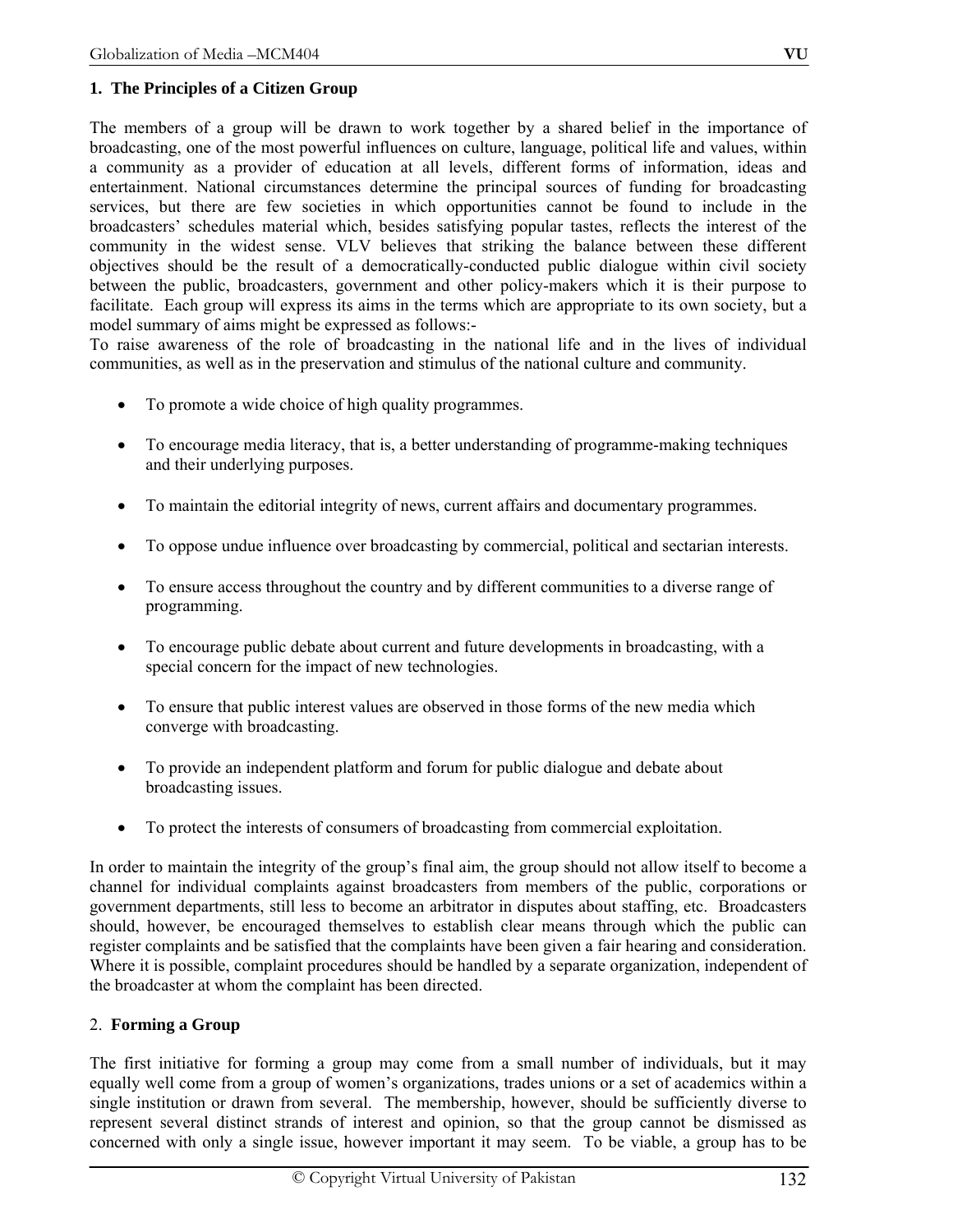capable of carrying conviction in its dealings with broadcasters, government, policy-makers and other corporate interests, as well as with the public in general. It is not simply a matter of numbers, it also depends on the way in which a group presents itself, avoiding confrontation and pursuing a continuing, positive dialogue.

 It is unlikely that broadcasters will themselves encourage the formation of such groups. Few take readily to the idea of discussing their activities, often regarding it as interfering with their ability to make their own decisions, preferring instead to conduct their relations with the public on their own terms. Groups should remember that the broadcasters' time and resources are often scarce and they will naturally be reluctant to use them for activities which may not, apparently, be of immediate value to them. While government departments might be more willing to take an initiative, they too are often suspicious, and their motives may be ambivalent, often varying from one moment to the next as political circumstances change. In all relations, whether with broadcasters, government departments or others it is important for the group to retain its independence.

Communicating with the public and with members

The methods that groups adopt will differ from place to place. In some instances, the local press may be the vehicle by which news of the venture is communicated – perhaps the first move towards the calling of a public meeting or a series of meetings. Again, groups need to be careful that they do not unwittingly become involved in a wider game plan, as sometimes newspaper proprietors may own radio and television companies which are in competition with the public broadcaster.

 In other cases the founding of a newsletter is recommended as the opening move, gathering circulation until other kinds of activity become realistic. The creation of a website and email mailing list is another recommended way of launching an initiative, but its credibility will depend on its quality and the reliability of its content and also on the group's ability to update it regularly.

 It is most probable, but not essential if internal communications are relatively good, that the initiative will begin in a large town, often the capital city. But it is most important that the group's activities and sphere of interest are not, or are not perceived to be, confined to urban areas: rural areas often stand to benefit more from improvements in broadcasting services than towns and cities where means of communication and entertainment are more readily available.

### 3. **Funding and Resources**

### **(i) Accommodation, equipment and administration**

In the early stages of formation, it is highly likely that a new group will be run from a private house or, if fortunate, from space provided by a sympathetic company or institution with at least part-time access to a computer and the Web. Universities, colleges and schools are particularly useful in this respect. If the same organization is willing to support the cost of mailings or other forms of communication, such as telephone or email or to provide practical help and expertise in designing and maintaining a website, that is an added advantage. At the same time, individual members may be able and willing – and be encouraged -to donate time to carrying out specific activities. How much can be demanded, however, for even a modest range of activities will depend very much on the individual circumstances of the group and its members. Groups should also be careful to ensure that individuals do not use the authority the group may invest in them as an opportunity to promote their own personal views as representing those of the group.

## **(ii) Membership**

It is important to gain the support of members with different interests and perspectives from the start. Forming a group from scratch is not an easy task and mutual support is necessary, both moral and financial. One very useful way to begin, as outlined above, is by involving academics, if possible from more than one institution, and perhaps by seeking support from existing networks and groups, for example, women's groups, rural cooperatives, professional associations of say, teachers or medical workers or trade unions, as well as well-respected local professionals and other individuals.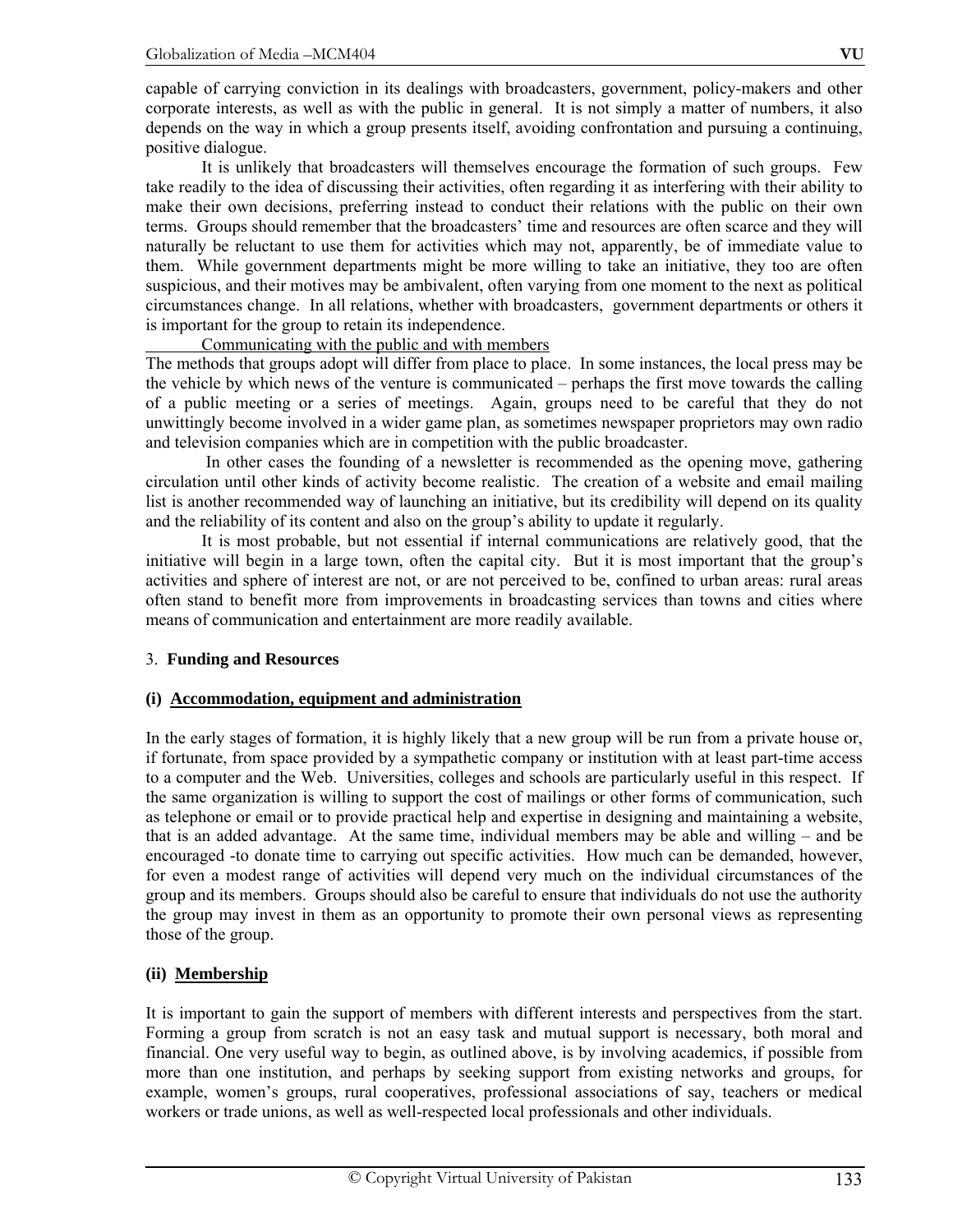#### **(iii) Funding**

In many communities and at the start for most, members' subscriptions are unlikely to provide more than a part of a group's funding needs. However, even a very small sum can be useful and a valuable symbol of a member's commitment to the work of the group, and it is recommended that a sliding scale of subscriptions be introduced with concessions for students, pensioners and those on low incomes.

 Sponsorship may seem an attractive source of funding but examples of sponsorship without strings are rare, whether it is offered by broadcasters, government or commercial corporations. All commercial companies have their own goals and corporate image to maintain and many are reluctant to be seen to be associated with controversial activities, views or personalities. If help is taken from a commercial company, care should be taken to ensure the company' interests lie outside the core purposes of the group and that it has no financial interest in broadcasting. Great care is also needed if sponsorship or grants are offered by government, political parties or religious institutions, lest they seek to influence the group's policies. Often there is a danger of 'self-censorship' in relation to sponsorship, when members of the group might feel that actions they propose to take might not be approved by the sponsor. Charitable trusts and foundations, where they exist, may be able to give assistance, especially in the early days of formation, but again it will be necessary to check their objects and that by accepting help from them the group will not be labelled in any way. Inevitable, whenever a new group is formed or becomes powerful, some of those in the institutions the group is trying to influence, will see it as a threat and immediately try to label it as 'left-wing', 'right-wing' or a pressure group for a particular profession or interest group. Once this happens the label is difficult to lose and may well colour public perception for years to come.

#### 4. **Governance and activities**

#### (i) Formation of a Management Committee

 The group will begin with a small self-appointed steering committee of enthusiastic members who decide to work together for a common aim. If possible the steering committee should seek advice on procedure and funding from respected professionals or institutions. As soon as it is practicable the steering committee should establish a small executive committee. Ideally this should be done at a meeting of all known interested persons, or at a public meeting, where the proposed members of the executive can be seen and voted for. In order to prevent a self-perpetuating clique emerging, it is desirable to limit the term of office of members of the executive to two or three years, with a compulsory break after say, two terms in office. Such a system encourages a turn-over in committee membership and prevents one powerful personality controlling policy. As the organization grows, subcommittees can be set –up to deal with specific activities and to encourage wider participation by other members, but the power to act or speak on behalf of the organization must always rest with the main committee or board. An important early activity of the executive committee will be to develop and maintain relations with the public and also with broadcasters, government departments, policy-makers, regulators and others whose opinions may be influential in broadcasting, the press and new media matters. The committee should also consider formalising policy and a few basic rules in a written constitution - in the drafting of which professional legal help should be employed. Clear rules should be established for responsibilities such as handling and accounting for funds, and for recording decisions taken at meetings. The general practice is that a treasurer will be appointed to handle all the financial matters and a secretary the recording of decisions, etc. A membership secretary will be needed to oversee the register of members and to ensure that, for example, rules regarding the privacy of members' names are followed if members desire it.

### (iii) Liaison meetings

Meetings between committee-members and senior figures in different forms of broadcasting or managers in other relevant organizations, apart from furthering understanding, are important for obtaining information for distribution by the best available means to members and to the wider public. In this respect the use of a website is increasingly important.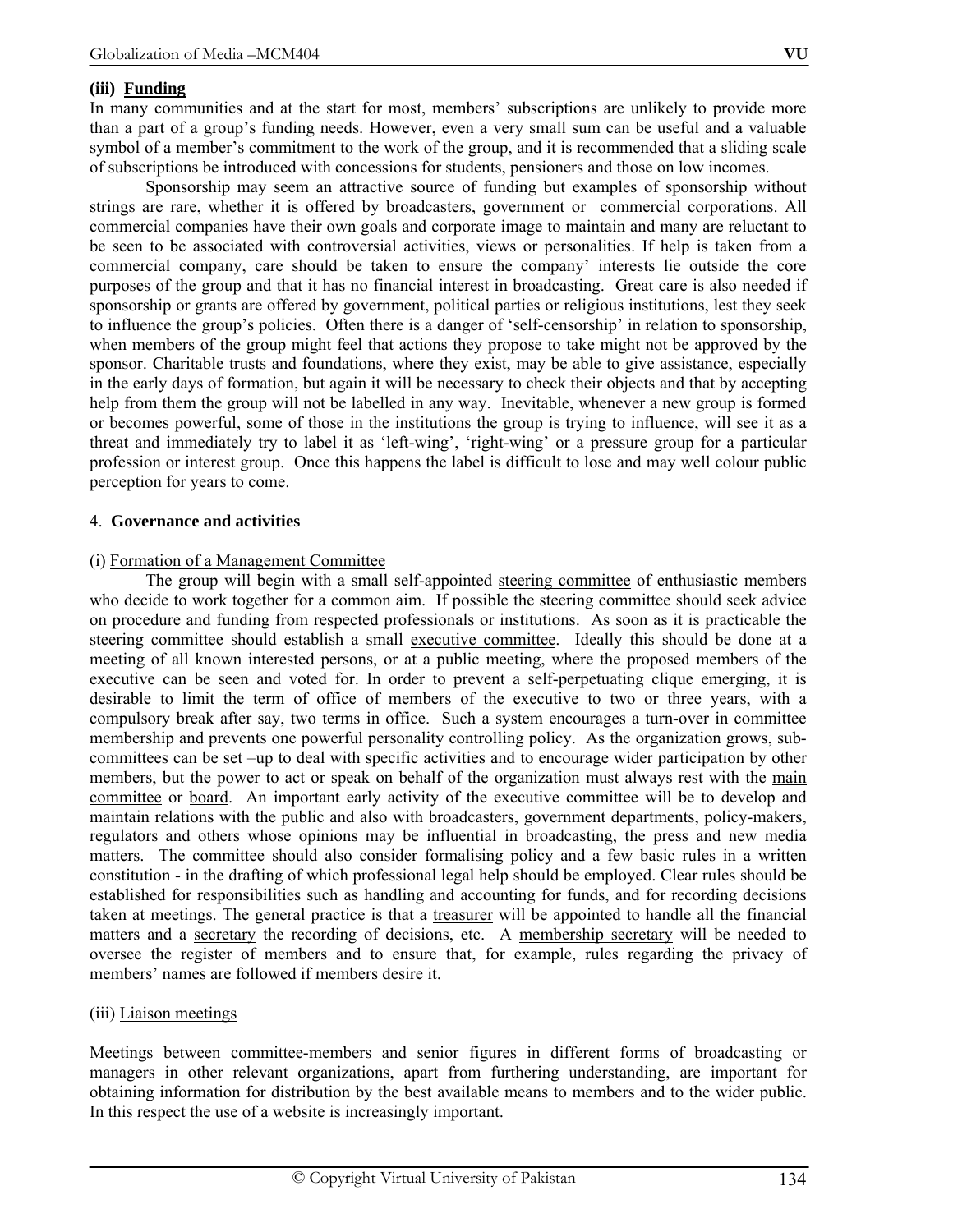Conditions may not always allow the regular convening of meetings of members, but, where possible, members should be encouraged to come together from time to time to express opinions, raise issues and be brought up-to-date with the thinking of the executive committee. Again, it is very important that the committee is approachable and does not allow itself to appear as an exclusive clique or elite.

An annual general meeting of some sort is highly desirable, if not essential, at which the executive committee can meet members, explain the policies they are following and be questioned by members. This is the occasion for the executive to be elected or at least validated. It may also be possible to take the opportunity to invite a senior broadcaster, minister or policy-maker to speak at the meeting and engage in debate with the members. It may also be useful for members to meet men and women who contribute to programmes, for example as producers, performers or writers because this always helps them to gain an understanding of how programmes are made and the constraints under which the broadcasters work.

### (v) Publishing an newsletter.

Information, obtained by one of the means described above, should be communicated to the membership as soon and as frequently as possible and any responses should be carefully considered so that the opinions expressed by the Committee are truly representative. The correspondence columns of a newsletter, whether in print or delivered electronically, can encourage this interaction and also serve as a vehicle for news about members in different locations, their particular concerns and their activities. It can provide an opportunity to share opinions, news and experience, for example in ways of recruiting new members or in fund raising.

The editor will need to be carefully selected and briefed in order to ensure that (a) the newsletter is produced to as high a standard as possible – it should be remembered that it will probably be the main communication tool both with members and quite likely also with the outside public; and (b) that it reflects the views of the membership and executive committee, *not* of the individual editor.

## (vi) Government and other public consultations

 It is a growing practice in some countries for government, regulators and broadcasters to consult the public in advance of new policy proposals. Consultation may take the form of open public meetings or documents requiring a written response by a particular deadline. In either case it is important that considered responses are returned based on the known views of the membership. Responses should also be made publicly available as this will increase the transparency of the group's governance and, if wellargued and presented, will build respect for the group.

## (vii) Meetings with Broadcasters and Policy-makers

 It is important at an early stage to reassure the broadcasters that the aims of the new group are not confrontational. 'Marching' on the broadcaster's headquarters with a list of demands rarely achieves any good and is much more likely to provoke a determination to resist them at all costs. The conduct of broadcasting operations, often under constraints of different kinds, some of which may not be immediately apparent, is difficult in any society, and the purpose of the group should be to persuade the broadcasters that dialogue and perhaps support from the group offer one way of making their task easier. Meetings between the group and senior managers should develop into regular occasions, either between the broadcasting managers and the group's officers but also if possible with a larger number of group members. Trust and respect from both sides is all-important.

## (viii) Social Events

 Although it may be unrealistic in some communities, opportunities may exist and should be sought if possible for members to pay visits to broadcasting installations – for example, studios,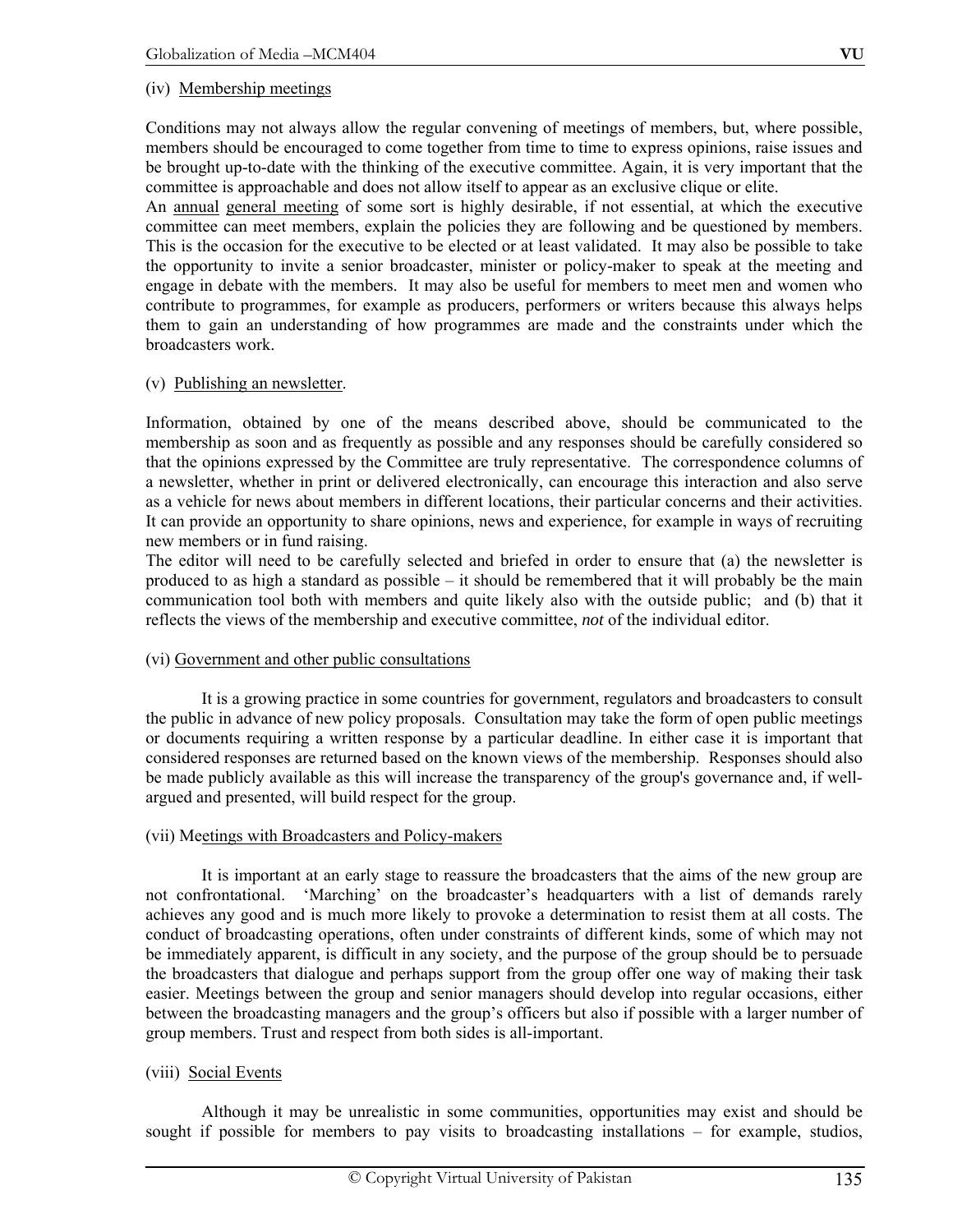transmitters and research facilities – which will contribute to their understanding of how broadcasting operations are organized and financed. On other occasions it may be possible to hold social or semi-educational events in conjunction with, say, a particular broadcast. These might take the form of a social gathering, possibly with a related talk or demonstration, before an outside broadcast such as a concert or sporting event. They may also take the form of a series of lectures; or alternatively, climate permitting, of a special event such as the 'Picnics in the Park' organized by the Friends of the ABC in Australia. At these rallies, held outdoor in the summer, Friends of the ABC come together to meet, share ideas, see exhibitions and hear specialist speakers: activities which help to build the cohesion of the group and at the same time to increase members' understanding of the practical and political issues involved in running a state funded public service broadcaster.

## **Conclusion**

Each country, culture and society will seek to find its own solution to the problem of creating a dialogue with its broadcasters and other policy-makers. These guidelines are based very much on the experience of Voice of the Listener & Viewer (VLV) which was formed in 1983 and is the leading advocate of the citizen and consumer interest within broadcasting in the UK. They have served us well and have helped VLV to gain respect in the industry and in government. We find that more and more groups are approaching us for help in setting themselves up. Our experience is that it is not easy, particularly in regard to funding. It is however, essential to retain independence of action and not to be perceived as serving one particular interest or section of society. In this it is important not to provide an excuse for easy labeling, and not to allow the group to become dependent on one source of funding or to be captured by a particular clique or set of interests. Independence, plurality and democracy in decisionmaking are the key to gaining respect and recognition.